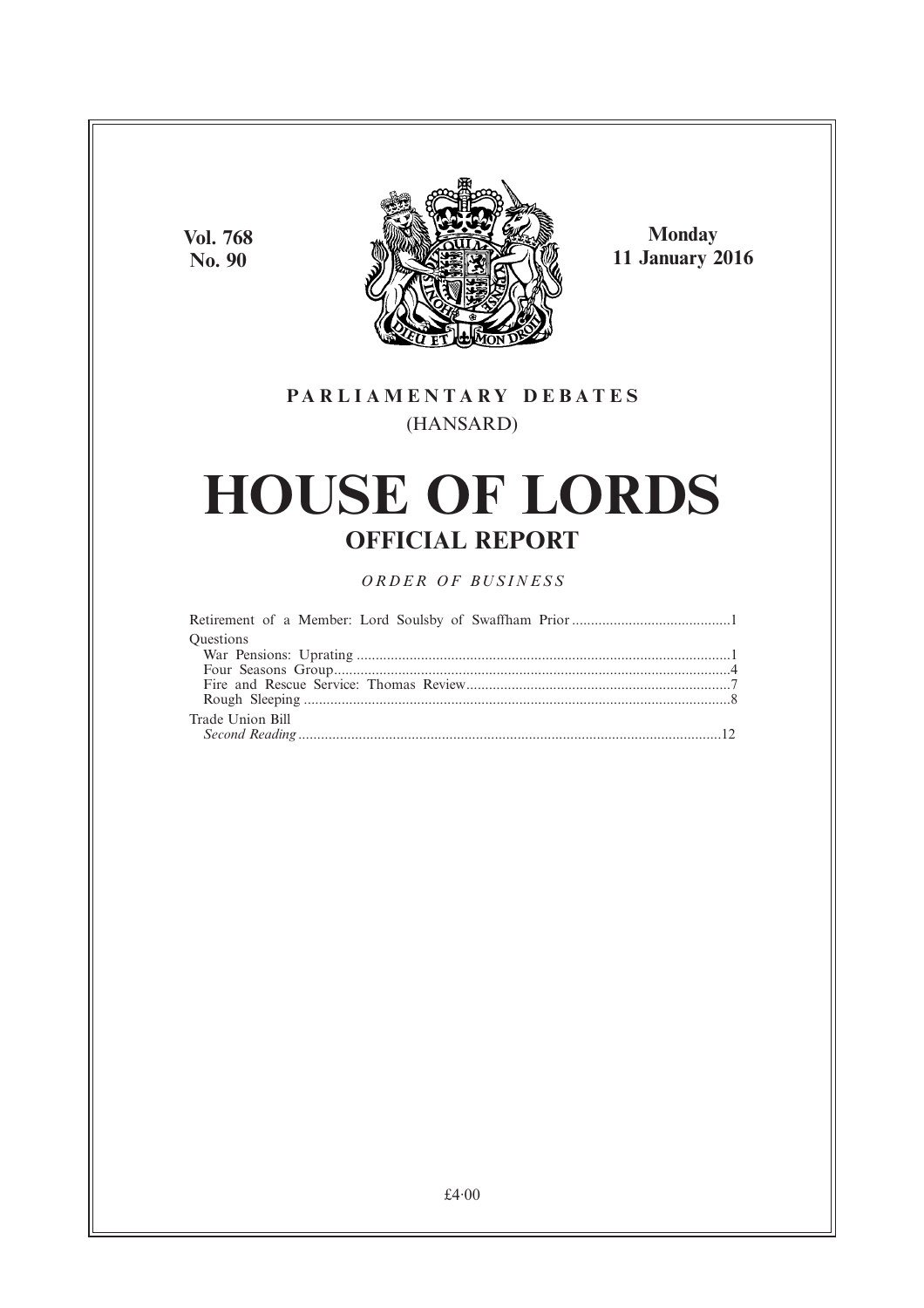Lords wishing to be supplied with these Daily Reports should give notice to this effect to the Printed Paper Office.

No proofs of Daily Reports are provided. Corrections for the bound volume which Lords wish to suggest to the report of their speeches should be clearly indicated in a copy of the Daily Report, which, with the column numbers concerned shown on the front cover, should be sent to the Editor of Debates, House of Lords, within 14 days of the date of the Daily Report.

> *This issue of the Official Report is also available on the Internet at* www.publications.parliament.uk/pa/ld201516/ldhansrd/index/160111.html

| PRICES AND SUBSCRIPTION RATES                                                                                                                       |
|-----------------------------------------------------------------------------------------------------------------------------------------------------|
| <b>DAILY PARTS</b>                                                                                                                                  |
| Single copies:<br>Commons, £5; Lords £4                                                                                                             |
| Annual subscriptions:<br>Commons, £865; Lords £600                                                                                                  |
| LORDS VOLUME INDEX obtainable on standing order only.<br>Details available on request.                                                              |
| BOUND VOLUMES OF DEBATES are issued periodically during the<br>session.                                                                             |
| Single copies:<br>Commons, £65 (£105 for a two-volume edition); Lords, £60 (£100 for a<br>two-volume edition).<br>Standing orders will be accepted. |
| THE INDEX to each Bound Volume of House of Commons Debates is published<br>separately at £9.00 and can be supplied to standing order.               |
| All prices are inclusive of postage.                                                                                                                |

The first time a Member speaks to a new piece of parliamentary business, the following abbreviations are used to show their party affiliation:

| <b>Abbreviation</b> | <b>Party/Group</b>                  |
|---------------------|-------------------------------------|
| CB                  | Cross Bench                         |
| Con                 | Conservative                        |
| <b>DUP</b>          | Democratic Unionist Party           |
| GP                  | Green Party                         |
| Ind Lab             | <b>Independent Labour</b>           |
| Ind LD              | <b>Independent Liberal Democrat</b> |
| Ind SD              | <b>Independent Social Democrat</b>  |
| Ind UU              | Independent Ulster Unionist         |
| Lab                 | Labour                              |
| LD.                 | Liberal Democrat                    |
| LD Ind              | Liberal Democrat Independent        |
| Non-afl             | Non-affiliated                      |
| P <sub>C</sub>      | Plaid Cymru                         |
| <b>UKIP</b>         | UK Independence Party               |
| <b>UUP</b>          | <b>Ulster Unionist Party</b>        |

No party affiliation is given for Members serving the House in a formal capacity, the Lords spiritual, Members on leave of absence or Members who are otherwise disqualified from sitting in the House.

© Parliamentary Copyright House of Lords 2016,

*this publication may be reproduced under the terms of the Open Parliament licence, which is published at www.parliament.uk/site-information/copyright/.*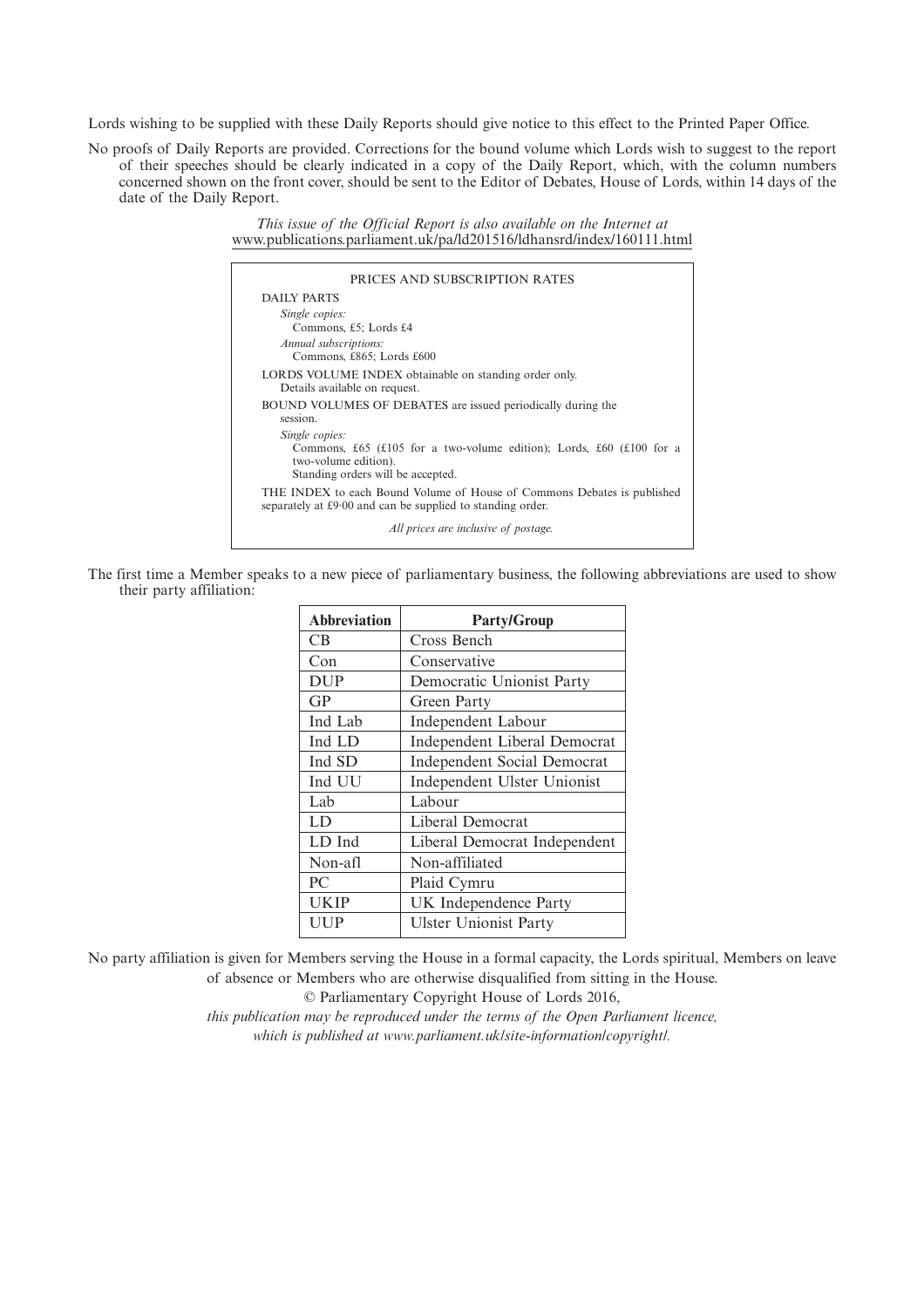# HER MAJESTY'S GOVERNMENT

#### PRINCIPAL OFFICERS OF STATE

THE CABINET

PRIME MINISTER, FIRST LORD OF THE TREASURY AND MINISTER FOR THE CIVIL SERVICE—The Rt. Hon. David Cameron, MP FIRST SECRETARY OF STATE AND CHANCELLOR OF THE EXCHEQUER—The Rt. Hon. George Osborne, MP SECRETARY OF STATE FOR THE HOME DEPARTMENT—The Rt. Hon. Theresa May, MP SECRETARY OF STATE FOR FOREIGN AND COMMONWEALTH AFFAIRS—The Rt. Hon. Philip Hammond, MP SECRETARY OF STATE FOR DEFENCE—The Rt. Hon. Michael Fallon, MP SECRETARY OF STATE FOR WORK AND PENSIONS—The Rt. Hon. Iain Duncan Smith, MP LORD CHANCELLOR AND SECRETARY OF STATE FOR JUSTICE—The Rt. Hon. Michael Gove, MP SECRETARY OF STATE FOR HEALTH—The Rt. Hon. Jeremy Hunt, MP SECRETARY OF STATE FOR INTERNATIONAL DEVELOPMENT—The Rt. Hon. Justine Greening, MP LORD PRESIDENT OF THE COUNCIL AND LEADER OF THE HOUSE OF COMMONS—The Rt. Hon. Chris Grayling, MP SECRETARY OF STATE FOR EDUCATION AND MINISTER FOR WOMEN AND EQUALITIES—The Rt. Hon. Nicky Morgan, MP LORD PRIVY SEAL AND LEADER OF THE HOUSE OF LORDS—The Rt. Hon. Baroness Stowell of Beeston, MBE SECRETARY OF STATE FOR TRANSPORT—The Rt. Hon. Patrick McLoughlin, MP SECRETARY OF STATE FOR BUSINESS, INNOVATION AND SKILLS AND PRESIDENT OF THE BOARD OF TRADE—The Rt. Hon. Sajid Javid, MP SECRETARY OF STATE FOR NORTHERN IRELAND—The Rt. Hon. Theresa Villiers, MP SECRETARY OF STATE FOR ENVIRONMENT, FOOD AND RURAL AFFAIRS—The Rt. Hon. Elizabeth Truss, MP SECRETARY OF STATE FOR WALES—The Rt. Hon. Stephen Crabb, MP CHANCELLOR OF THE DUCHY OF LANCASTER—The Rt. Hon. Oliver Letwin, MP SECRETARY OF STATE FOR COMMUNITIES AND LOCAL GOVERNMENT—The Rt. Hon. Greg Clark, MP SECRETARY OF STATE FOR CULTURE, MEDIA AND SPORT—The Rt. Hon. John Whittingdale, MP SECRETARY OF STATE FOR ENERGY AND CLIMATE CHANGE—The Rt. Hon. Amber Rudd, MP SECRETARY OF STATE FOR SCOTLAND—The Rt. Hon. David Mundell, MP DEPARTMENTS OF STATE AND MINISTERS

## **Business, Innovation and Skills**—

SECRETARY OF STATE AND PRESIDENT OF THE BOARD OF TRADE—The Rt. Hon. Sajid Javid, MP MINISTERS OF STATE—

The Rt. Hon. Anna Soubry, MP (Minister for Small Business, Industry and Enterprise)

Joseph Johnson, MP (Minister for Universities and Science)

Edward Vaizey, MP (Minister for Culture and the Digital Economy) §

The Rt. Hon. Lord Maude of Horsham (Minister for Trade and Investment) §

Nick Boles, MP (Minister for Skills) §

PARLIAMENTARY UNDER-SECRETARIES OF STATE-

George Freeman, MP (Minister for Life Sciences) §

Baroness Neville-Rolfe, DBE, CMG (Minister for Intellectual Property) §

## **Cabinet Office**—

PRIME MINISTER, FIRST LORD OF THE TREASURY AND MINISTER FOR THE CIVIL SERVICE—The Rt. Hon. David Cameron, MP CHANCELLOR OF THE DUCHY OF LANCASTER—The Rt. Hon. Oliver Letwin, MP

MINISTER FOR THE CABINET OFFICE AND PAYMASTER GENERAL—The Rt. Hon. Matthew Hancock, MP

LORD PRESIDENT OF THE COUNCIL—The Rt. Hon. Chris Grayling, MP

PARLIAMENTARY SECRETARIES—

Rob Wilson, MP (Minister for Civil Society)

John Penrose, MP (Minister for Constitutional Reform) §

Lord Bridges of Headley, MBE

MINISTER WITHOUT PORTFOLIO—The Rt. Hon. Robert Halfon, MP

#### **Communities and Local Government**—

SECRETARY OF STATE—The Rt. Hon. Greg Clark, MP

MINISTERS OF STATE—

The Rt. Hon. Mark Francois, MP (Minister for Portsmouth and Minister for Communities and Resilience) Brandon Lewis, MP (Minister for Housing and Planning)

PARLIAMENTARY UNDER-SECRETARIES OF STATE— James Wharton, MP (Minister for Local Growth and the Northern Powerhouse) Marcus Jones, MP (Minister for Local Government) Baroness Williams of Trafford Richard Harrington, MP (Minister for Refugees) §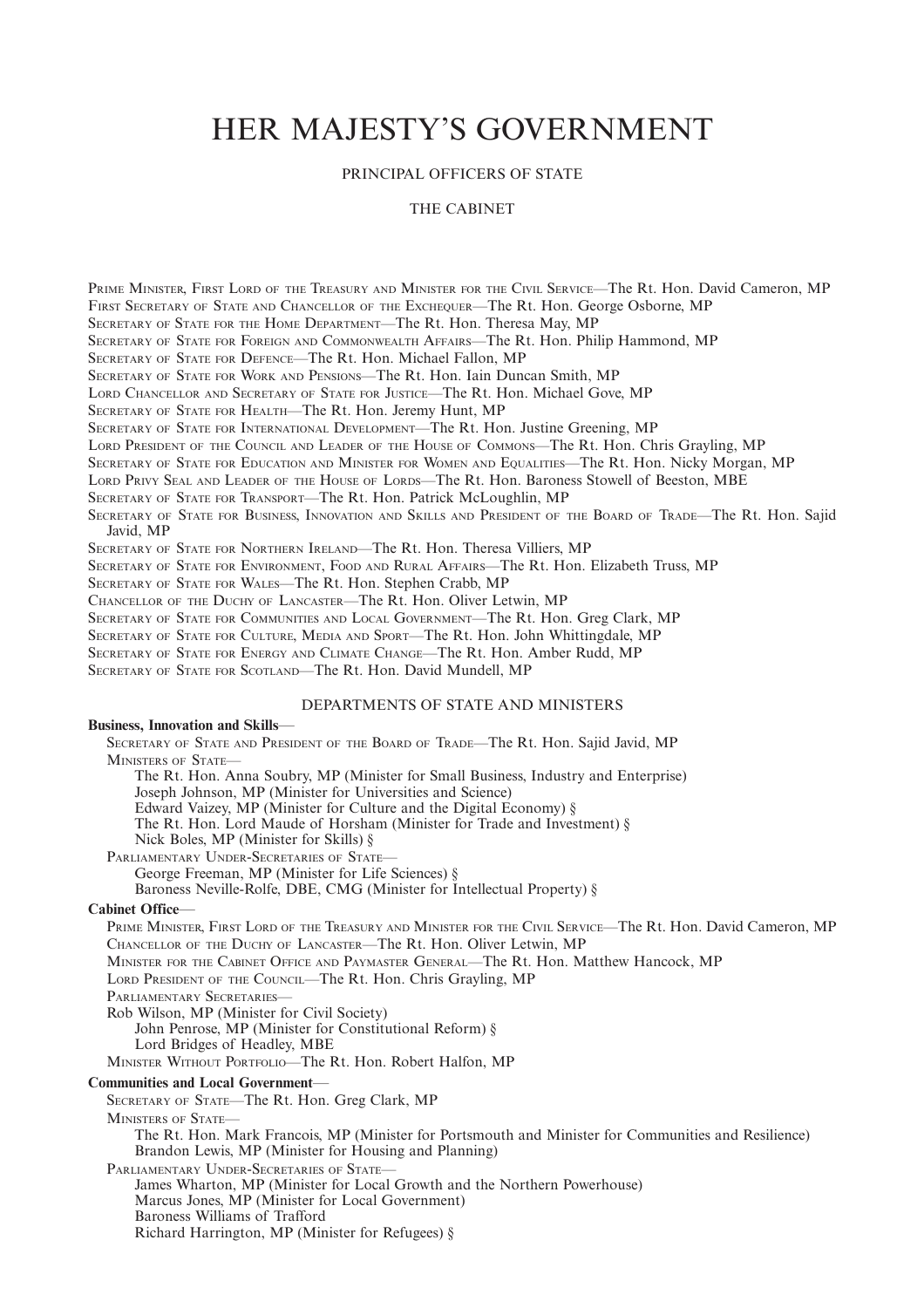#### **Culture, Media and Sport**—

SECRETARY OF STATE—The Rt. Hon. John Whittingdale, MP MINISTER OF STATE—Edward Vaizey, MP (Minister for Culture and the Digital Economy) § PARLIAMENTARY UNDER-SECRETARIES OF STATE— Baroness Neville-Rolfe, DBE, CMG (Minister for Intellectual Property) § Baroness Shields (Minister for Internet Safety and Security) § Tracey Crouch, MP (Minister for Sport, Tourism and Heritage) **Defence**—

SECRETARY OF STATE—The Rt. Hon. Michael Fallon, MP MINISTERS OF STATE— Philip Dunne, MP (Minister for Defence Procurement) Penny Mordaunt, MP (Minister for the Armed Forces) The Rt. Hon. Earl Howe PARLIAMENTARY UNDER-SECRETARIES OF STATE— Mark Lancaster, TD, MP (Minister for Defence Personnel and Veterans) Julian Brazier, MP (Minister for Reserves) **Education**— SECRETARY OF STATE AND MINISTER FOR WOMEN AND EQUALITIES—The Rt. Hon. Nicky Morgan, MP MINISTERS OF STATE— Nick Boles, MP (Minister for Skills) § Nick Gibb, MP (Minister for Schools) Edward Timpson, MP (Minister for Children and Families) PARLIAMENTARY UNDER-SECRETARIES OF STATE— Caroline Dinenage, MP (Minister for Women, Equalities and Family Justice) § Sam Gyimah, MP (Minister for Childcare and Education) Lord Nash (Minister for Schools) **Energy and Climate Change**— SECRETARY OF STATE—The Rt. Hon. Amber Rudd, MP MINISTER OF STATE—Andrea Leadsom, MP PARLIAMENTARY UNDER-SECRETARY OF STATE—Lord Bourne of Aberystwyth **Environment, Food and Rural Affairs**— SECRETARY OF STATE—The Rt. Hon. Elizabeth Truss, MP MINISTER OF STATE—George Eustice, MP (Minister for Farming, Food and the Marine Environment)

PARLIAMENTARY UNDER-SECRETARY OF STATE—Rory Stewart, MP

#### **Foreign and Commonwealth Office**—

SECRETARY OF STATE—The Rt. Hon. Philip Hammond, MP

MINISTERS OF STATE—

The Rt. Hon. David Lidington, MP (Minister for Europe)

The Rt. Hon. Hugo Swire, MP

The Rt. Hon. Lord Maude of Horsham (Minister for Trade and Investment) §

The Rt. Hon. Baroness Anelay of St Johns, DBE

PARLIAMENTARY UNDER-SECRETARIES OF STATE-James Duddridge, MP Tobias Ellwood, MP

#### **Health**—

SECRETARY OF STATE—The Rt. Hon. Jeremy Hunt, MP MINISTER OF STATE—The Rt. Hon. Alistair Burt, MP (Minister for Community and Social Care) PARLIAMENTARY UNDER-SECRETARIES OF STATE— Ben Gummer, MP (Minister for Care Quality) Jane Ellison, MP (Minister for Public Health) George Freeman, MP (Minister for Life Sciences) § Lord Prior of Brampton (Minister for NHS Productivity) **Home Office**— SECRETARY OF STATE—The Rt. Hon. Theresa May, MP MINISTERS OF STATE— The Rt. Hon. Mike Penning, MP (Minister for Policing, Fire and Criminal Justice and Victims) §

The Rt. Hon. John Hayes, MP (Minister for Security)

- The Rt. Hon. James Brokenshire, MP (Minister for Immigration)
- The Rt. Hon. Lord Bates

PARLIAMENTARY UNDER-SECRETARIES OF STATE— Karen Bradley, MP (Minister for Preventing Abuse and Exploitation) Lord Ahmad of Wimbledon (Minister for Countering Extremism) § Richard Harrington, MP (Minister for Refugees) § Baroness Shields (Minister for Internet Safety and Security) §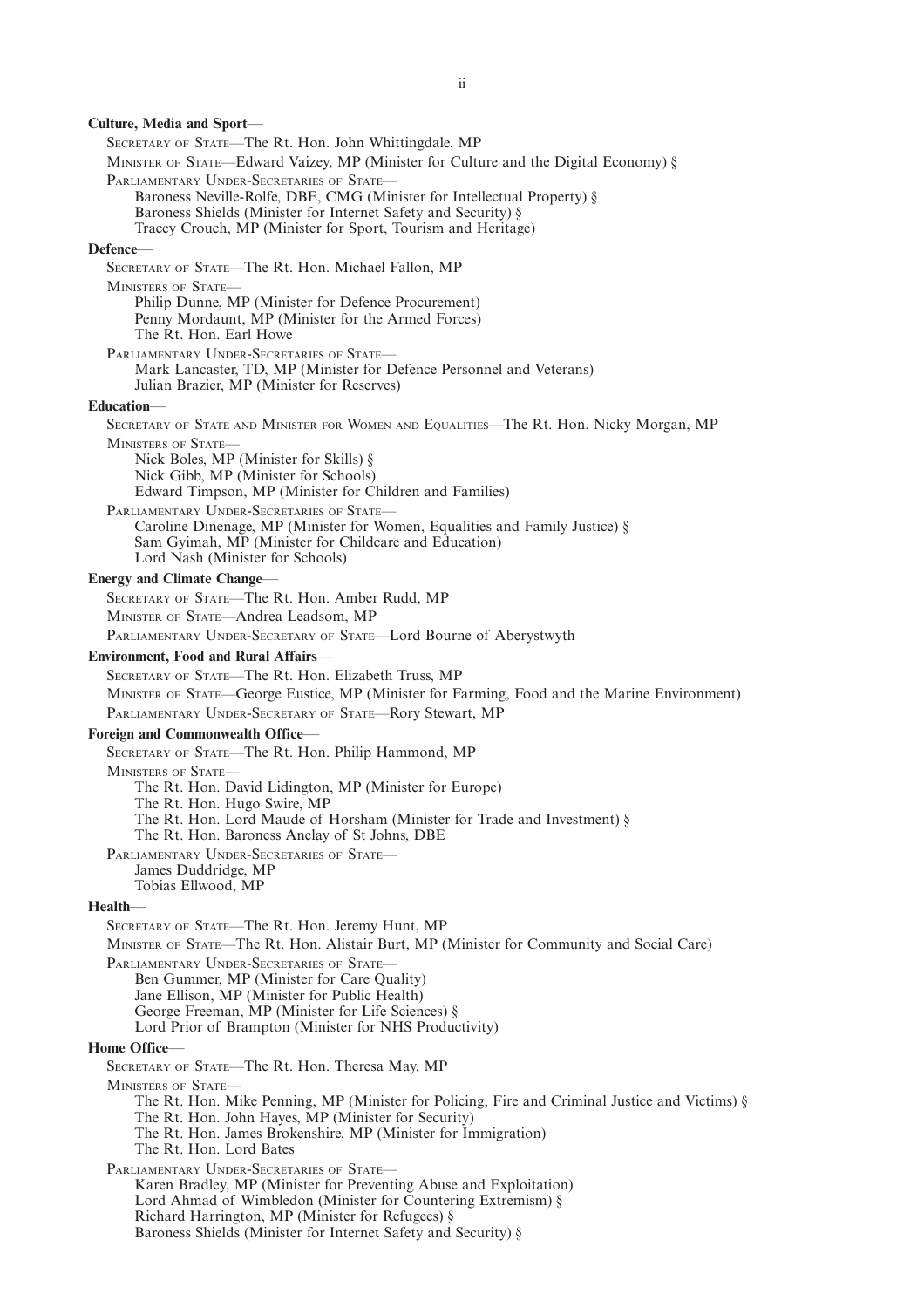**International Development**— SECRETARY OF STATE—The Rt. Hon. Justine Greening, MP MINISTER OF STATE— The Rt. Hon. Desmond Swayne, TD, MP PARLIAMENTARY UNDER-SECRETARIES OF STATE-Baroness Verma Richard Harrington, MP § Nick Hurd, MP **Justice**— LORD CHANCELLOR AND SECRETARY OF STATE—The Rt. Hon. Michael Gove, MP MINISTERS OF STATE-The Rt. Hon. Mike Penning, MP (Minister for Policing, Fire and Criminal Justice and Victims) § Lord Faulks, QC (Minister for Civil Justice) PARLIAMENTARY UNDER-SECRETARIES OF STATE-Caroline Dinenage, MP (Minister for Women, Equalities and Family Justice) § Dominic Raab, MP (Minister for Human Rights) Andrew Selous, MP (Minister for Prisons, Probation, Rehabilitation and Sentencing) § Shailesh Vara, MP (Minister for the Courts and Legal Aid) **Law Officers**— ATTORNEY GENERAL—The Rt. Hon. Jeremy Wright, QC, MP SOLICITOR GENERAL—Robert Buckland, QC, MP **Leader of the House of Commons**— LEADER OF THE HOUSE OF COMMONS—The Rt. Hon. Chris Grayling, MP DEPUTY LEADER OF THE HOUSE OF COMMONS—Thérèse Coffey, MP **Leader of the House of Lords**— LORD PRIVY SEAL AND LEADER OF THE HOUSE OF LORDS—The Rt. Hon. Baroness Stowell of Beeston, MBE DEPUTY LEADER OF THE HOUSE OF LORDS—The Rt. Hon. Earl Howe **Northern Ireland**— SECRETARY OF STATE—The Rt. Hon. Theresa Villiers, MP PARLIAMENTARY UNDER-SECRETARY OF STATE—Ben Wallace, MP **Scotland Office**— SECRETARY OF STATE—The Rt. Hon. David Mundell, MP PARLIAMENTARY UNDER-SECRETARY OF STATE—Lord Dunlop **Transport**— SECRETARY OF STATE—The Rt. Hon. Patrick McLoughlin, MP MINISTER OF STATE—Robert Goodwill, MP PARLIAMENTARY UNDER-SECRETARIES OF STATE— Claire Perry, MP Lord Ahmad of Wimbledon § Andrew Jones, MP **Treasury**— PRIME MINISTER, FIRST LORD OF THE TREASURY AND MINISTER FOR THE CIVIL SERVICE—The Rt. Hon. David Cameron, MP FIRST SECRETARY OF STATE AND CHANCELLOR OF THE EXCHEQUER—The Rt. Hon. George Osborne, MP CHIEF SECRETARY—The Rt. Hon. Greg Hands, MP FINANCIAL SECRETARY—David Gauke, MP EXCHEQUER SECRETARY—Damian Hinds, MP ECONOMIC SECRETARY—Harriett Baldwin, MP (City Minister) COMMERCIAL SECRETARY—Lord O'Neill of Gatley PARLIAMENTARY SECRETARY—The Rt Hon. Mark Harper, MP LORDS COMMISSIONERS— The Rt. Hon. David Evennett, MP John Penrose, MP § Alun Cairns, MP § Charlie Elphicke, MP Mel Stride, MP George Hollingbery, MP ASSISTANT WHIPS-Margot James, MP Julian Smith, MP Guy Opperman, MP Sarah Newton, MP Stephen Barclay, MP Simon Kirby, MP Jackie Doyle-Price, MP Andrew Selous, MP §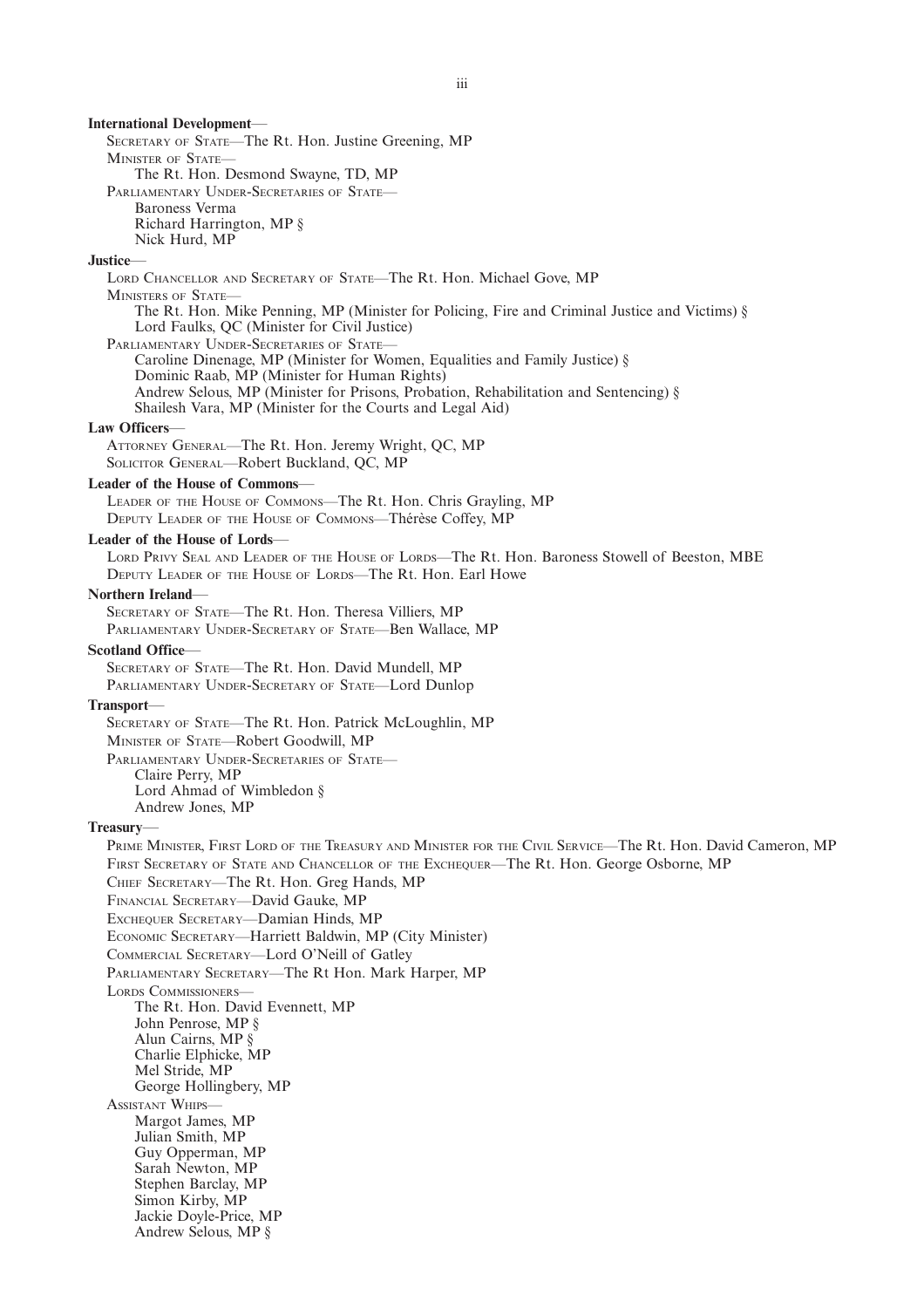### **Wales Office**— SECRETARY OF STATE—The Rt. Hon. Stephen Crabb, MP PARLIAMENTARY UNDER-SECRETARIES OF STATE-Alun Cairns, MP § Lord Bourne of Aberystwyth § **Work and Pensions**— SECRETARY OF STATE—The Rt. Hon. Iain Duncan Smith, MP MINISTERS OF STATE— The Rt. Hon. Priti Patel, MP (Minister for Employment) The Rt. Hon. Lord Freud (Minister for Welfare Reform) Baroness Altmann, CBE (Minister for Pensions) PARLIAMENTARY UNDER-SECRETARIES OF STATE-Justin Tomlinson, MP (Minister for Disabled People) Shailesh Vara, MP **Her Majesty's Household**— LORD CHAMBERLAIN—The Rt. Hon. Earl Peel, GCVO, DL LORD STEWARD—The Earl of Dalhousie MASTER OF THE HORSE—Lord Vestey, KCVO CHIEF WHIP—The Rt. Hon. Mark Harper, MP TREASURER—The Rt. Hon. Anne Milton, MP VICE-CHAMBERLAIN—Kris Hopkins, MP COMPTROLLER—Gavin Barwell, MP **Government Whips, House of Lords**— CAPTAIN OF THE HONOURABLE CORPS OF GENTLEMEN-AT-ARMS (CHIEF WHIP)—The Rt. Hon. Lord Taylor of Holbeach, CBE CAPTAIN OF THE QUEEN'S BODYGUARD OF THE YEOMEN OF THE GUARD (DEPUTY CHIEF WHIP)—Lord Gardiner of Kimble BARONESSES IN WAITING— Baroness Chisholm of Owlpen Baroness Evans of Bowes Park LORDS IN WAITING—

Lord Ashton of Hyde Lord Bourne of Aberystwyth Viscount Younger of Leckie The Earl of Courtown

*§ Members of the Government listed under more than one department*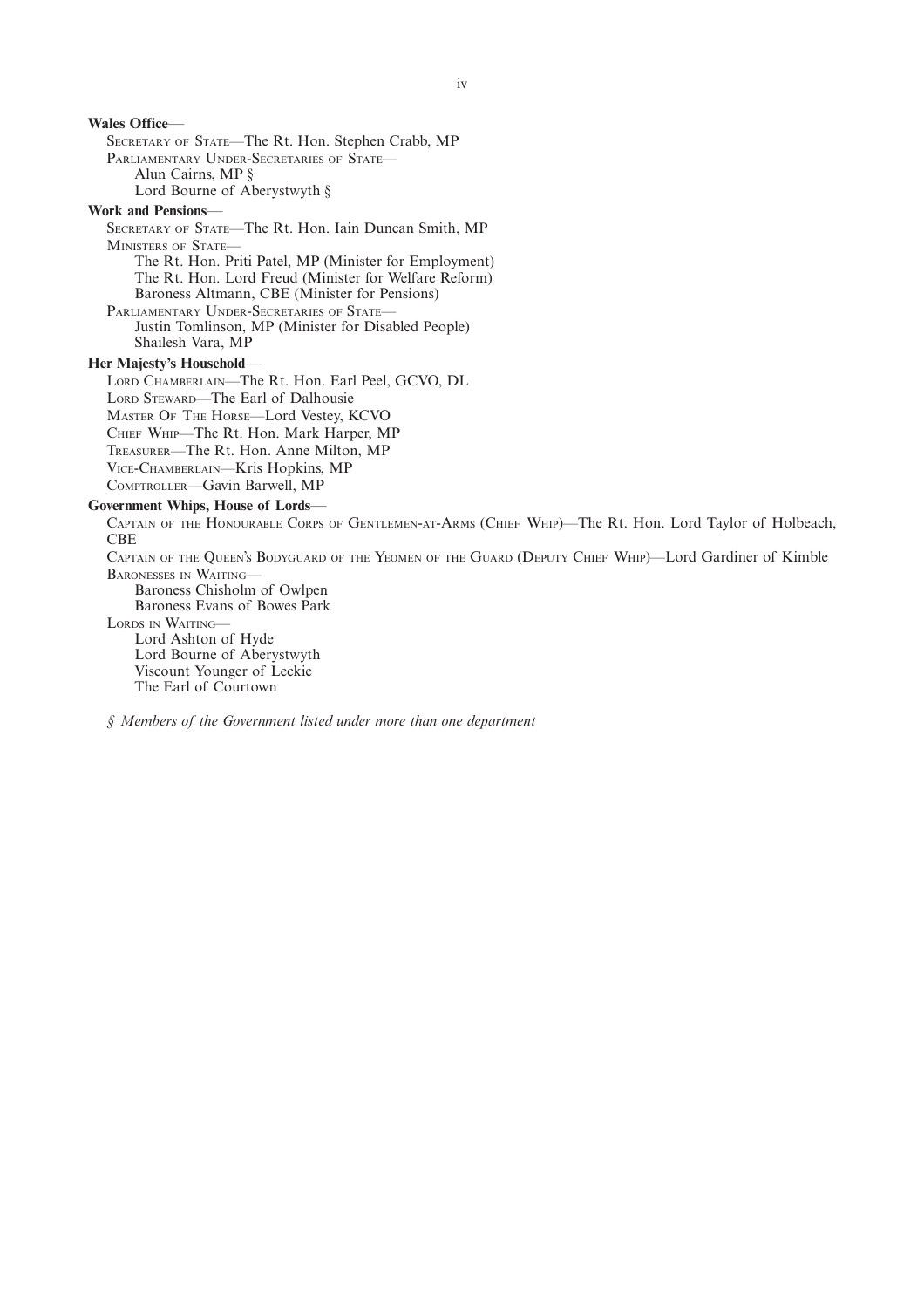# HOUSE OF LORDS

### PRINCIPAL OFFICE HOLDERS AND SENIOR STAFF

LORD SPEAKER—The Rt. Hon. Baroness D'Souza, CMG CHAIRMAN OF COMMITTEES—The Rt. Hon. Lord Laming, CBE, DL PRINCIPAL DEPUTY CHAIRMAN OF COMMITTEES—Lord Boswell of Aynho CLERK OF THE PARLIAMENTS—D. R. Beamish, LL.M CLERK ASSISTANT—E. C. Ollard READING CLERK AND CLERK OF THE OVERSEAS OFFICE—S. P. Burton GENTLEMAN USHER OF THE BLACK ROD AND SERJEANT-AT-ARMS—Lieutenant General David Leakey, CMG, CBE COMMISSIONER FOR STANDARDS—P. R. Kernaghan, CBE, QPM COUNSEL TO THE CHAIRMAN OF COMMITTEES—P. Milledge; P. Hardy REGISTRAR OF LORDS' INTERESTS—B. P. Keith CLERK OF COMMITTEES—Dr F. P. Tudor LEGAL ADVISER TO THE HUMAN RIGHTS COMMITTEE-M. R. Hunt DIRECTOR OF INFORMATION SERVICES AND LIBRARIAN—Dr E. Hallam Smith DIRECTOR OF FACILITIES—C. V. Woodall FINANCE DIRECTOR—A. Makower DIRECTOR OF PARLIAMENTARY DIGITAL SERVICE—R. Greig DIRECTOR OF HUMAN RESOURCES—T. V. Mohan CLERK OF LEGISLATION—J. Vaughan PRINCIPAL CLERK OF SELECT COMMITTEES—C. Johnson, DPhil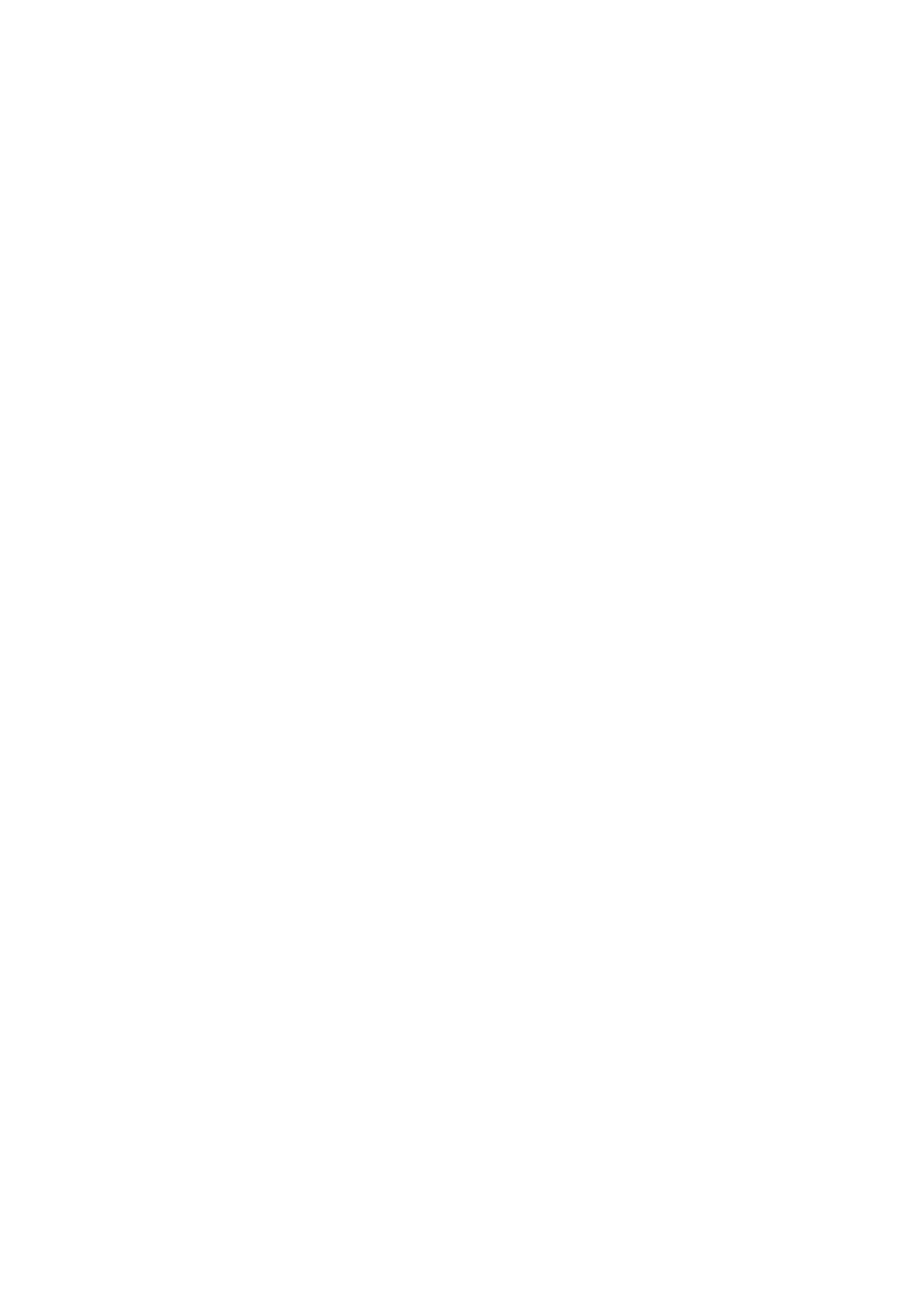# THE PARLIAMENTARY DEBATES

# (HANSARD)

IN THE FIRST SESSION OF THE FIFTY-SIXTH PARLIAMENT OF THE UNITED KINGDOM OF GREAT BRITAIN AND NORTHERN IRELAND COMMENCING ON THE EIGHTEENTH DAY OF MAY IN THE SIXTY-FOURTH YEAR OF THE REIGN OF

# HER MAJESTY QUEEN ELIZABETH II

# **FIFTH SERIES** VOLUME DCCLXVIII

SEVENTH VOLUME OF SESSION 2015-16

# House of Lords

*Monday, 11 January 2016.*

*2.30 pm*

*Prayers—read by the Lord Bishop of Rochester.*

# **Retirement of a Member: Lord Soulsby of Swaffham Prior**

*Announcement*

#### *2.36 pm*

**The Lord Speaker (Baroness D'Souza):** My Lords, I should like to notify the House of the retirement, with effect from 31 December, of the noble Lord, Lord Soulsby of Swaffham Prior, pursuant to Section 1 of the House of Lords Reform Act 2014. On behalf of the House, I should like to thank the noble Lord for his much valued service to the House.

### **War Pensions: Uprating** *Question*

*2.36 pm*

#### *Asked by Lord Touhig*

To ask Her Majesty's Government, further to the Written Statement by Earl Howe on 9 December (HLWS366) on the 2016 Uprating of theWar Pensions Scheme, when war pensioners can next expect an increase in their pensions.

**The Minister of State, Ministry of Defence (Earl Howe) (Con):** My Lords, the reason war pensions are uprated is to ensure that they reflect any increases in the cost of living. They are uprated annually in line with the consumer prices index—CPI—figure, which is the same measure the Department for Work and Pensions uses for uprating social security disability benefits and is in keeping with other public service schemes. Our approach ensures consistency with the measure of inflation used by the Bank of England. War pensions will increase when the annual CPI figure next increases.

**Lord Touhig (Lab):** The Government deserve credit for enshrining the Armed Forces covenant in law, and I am sure that the entire House endorses the words of the Defence Secretary, who said in the latest covenant report that,

"we have a duty to ensure that our servicemen and women are treated fairly".

Yet within days of his making that statement, his department published a Written Statement entitled *War Pensions Scheme—Uprating 2016*, although there is no uprating, and in fact war pensions have been frozen for two years. Does the Minister agree that war pensioners should be treated the same as, say, someone like me, who is in receipt of a state pension, which, as a result of the triple lock, is guaranteed to increase every year? As the Defence Secretary said, we have a duty to ensure that our service men and women are treated fairly, and surely none more so than those who have been injured while serving our country.

**Earl Howe:** My Lords, it is important to make it clear that despite its name, a war disablement pension is not a state pension but a form of compensation for disablement and/or injuries caused by service to the country. It is tax free and payable in addition to the state retirement pension. Payments are set at a higher rate than similar disability benefits and most war pensioners who have reached retirement age will be in receipt of both pensions.

**Baroness Jolly (LD):** My Lords, the war pensions scheme includes allowances related to employment, so the annual uprating should be related to earnings inflation and not price inflation. Will the Minister tell the House what it would cost the Treasury to link the war pensions scheme to earnings and not to inflation?

**Earl Howe:** My Lords, I know that the Royal British Legion has come up with its own calculation. To answer the noble Baroness's question, I am not aware that the Treasury has done so. However, the principles should be clear here. Under the Armed Forces compensation scheme and the war pensions scheme which preceded it, an injured service man or woman is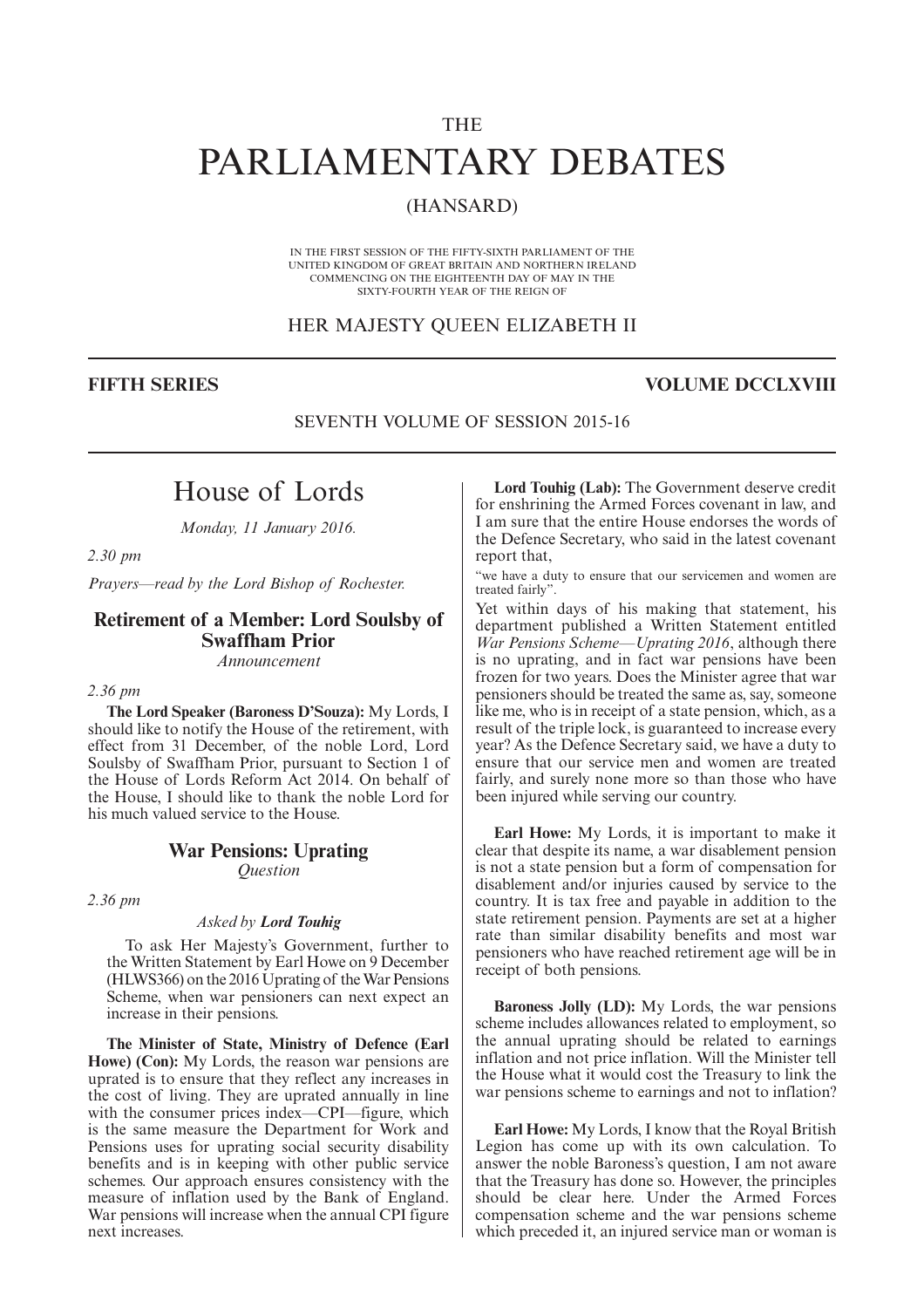#### [EARL HOWE]

assessed on their level of disability, and based on that assessment they are compensated for their deemed loss of earnings in civilian employment. After that, the guiding principle is that the real-terms purchasing power of the annual payment should be maintained, and it is therefore indexed to the consumer prices index, which, as I said, is the index applied by the DWP to all disability benefits.

**Lord McFall of Alcluith (Lab):** My Lords, the Royal British Legion is very clear in saying that war pensions are losing value compared with military and civilian salaries. It is inexplicable that our injured and disabled comrades cannot have the same as others in society—the triple lock. Is it not a sad commentary that the Royal British Legion and others are correct in saying that, in this case, we are not all in this together?

**Earl Howe:** My Lords, the triple lock applies only to the basic state pension. Members of the Armed Forces will therefore benefit from the triple lock once they reach state pension age, but there are broader issues to be considered here. One is that maintaining parity with social security disability benefits is in principle the right thing to do, but secondly, there is the affordability issue. As a Government and, I believe, as a nation, we have to stick with the long-term economic plan and we have to continue to live within our means.

**Lord Foulkes of Cumnock (Lab):** Is the Minister not surprised that no Conservatives are rising to their feet to defend our servicemen? They are quite prepared to go along and lay a wreath and to go on marches, but when it comes down to it, the Minister gave it away: he said the word "affordability". These are people for whom we must afford to uprate their disabled benefits, along with pensions; otherwise, we are really not honouring the memory of those who died for our country and served it so well.

**Earl Howe:** As I have explained, we do uprate the war pensions scheme, in line with the CPI, which is exactly the measure used by the DWP for all disability benefits, so those people are not disadvantaged.

**Baroness Gardner of Parkes (Con):** I had a past interest as the first chairman—I suppose that was my title—of the War Widows' Association. Indeed, my noble friend Lady Fookes is now in the same position and has been very successful in that regard, as have other Members of this House. Can the Minister tell me whether the wonderful change, brought in by a Conservative Government, whereby war widows can marry again without losing their pension, is affected in any way, or will they still be able to live whatever life they choose as the widow of a war pensioner?

**Earl Howe:** My Lords, a change was introduced. As from 1 April last year, those who are widowed and have a war widow's pension can keep that pension whether or not they subsequently marry. However, regarding cases that fall before that cut-off point, it has been the policy of successive Governments that changes or improvements to all public service pension schemes should not be applied retrospectively, so there are no plans to reinstate war widows' pensions for war widows who remarried between 1973 and 2005. However, from 1 April last year, those who have already surrendered their pension due to remarriage or cohabitation can apply to have their pension restored for life, should that relationship end.

**Lord West of Spithead (Lab):** My Lords, 210 years ago on Saturday, Lord Nelson was put in the crypt at St Paul's. He always said that when he died, he would have "lack of frigates" engraved on his heart. We had some 220 frigates at that stage; we now have 13. Does the Minister feel that Lord Nelson might be a little disappointed by that, and when will he order new frigates to replace the ageing ones?

**Earl Howe:** My Lords, with great respect to the noble Lord, I think that is another question.

### **Four Seasons Group** *Question*

*2.44 pm*

#### *Asked by Baroness Wheeler*

To ask Her Majesty's Government, in the event of the financial collapse of the Four Seasons Group, what contingency plans are in place to provide alternative accommodation, care and support to ensure the safety and well-being of over 20,000 residents currently residing in Four Seasons homes.

**The Parliamentary Under-Secretary of State, Department of Health (Lord Prior of Brampton) (Con):** My Lords, managing provider failure in the adult social care market is a local responsibility. I cannot comment on the finances of individual providers.However, the Care Quality Commission has financial oversight of the larger providers and would supply local authorities with early warning if one of the businesses were to fail and its regulated activities to cease, allowing time for local contingency plans to be implemented. The Department of Health would co-ordinate any appropriate national response.

**Baroness Wheeler (Lab):** I thank the Minister for his response but it is disappointing that he cannot be more reassuring on government contingency plans for the fallout that would result from the collapse of major and small providers in the care industry. The problem goes wider than Four Seasons, given the rising costs of care, the postponement of the care cap and the inability of cash-starved local authorities to increase fees to meet rising costs and demands. The Southern Cross collapse affected 31,000 frail and elderly residents, who had to be found alternative care. Surely the Minister recognises that and the fact that there needs to be a wider government strategy to ensure the financial sustainability of the sector and to deal with the huge scale of closures that will happen unless the funding problems are addressed.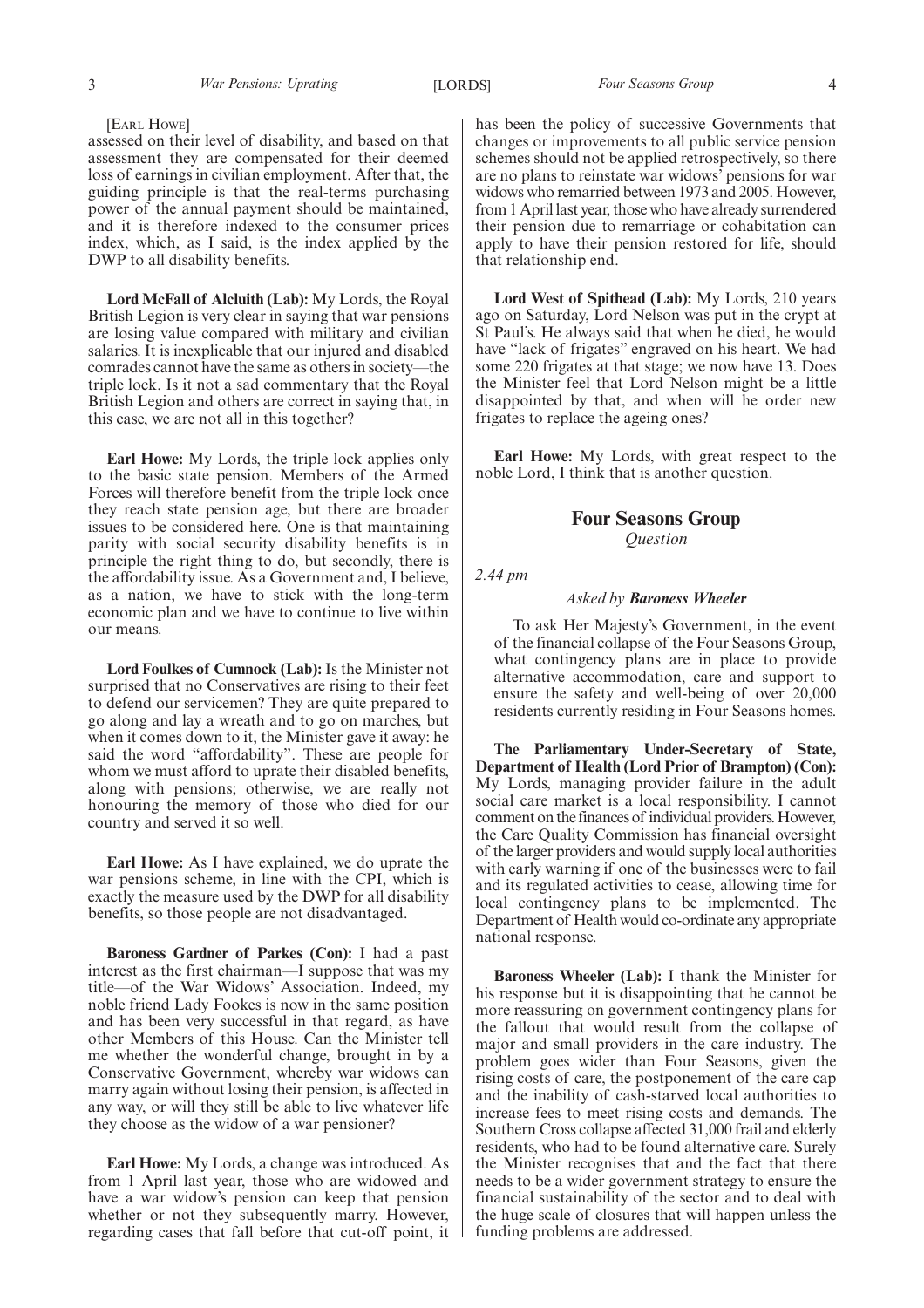**Lord Prior of Brampton:** My Lords, the collapse of Southern Cross in 2011 was the main reason that the previous Government gave the CQC market oversight responsibilities, which will give early warning of any failure of a large provider. It is worth noting that the LGA believes that at least 95% of all local authorities have contingency plans ready to be implemented.

**Baroness Greengross (CB):** My Lords, the former Health Minister, Norman Lamb, called for a cross-party commission to review future funding for health and care services in this country. Does the Minister not agree that we have to start talking, honestly and openly, about what standards of health and care older people can expect now and in the future? Having a commission to look in depth at this and to come up with strong recommendations seems—to me, at any rate—a rather good idea. Does the Minister agree, and will he comment on whether such a commission might be established?

**Lord Prior of Brampton:** My Lords, the idea of having a commission has been discussed a number of times in this House, and there will be a long debate on this matter on Thursday. In the spending review the Government are enabling local authorities to increase their precept by 2% and they are increasing the contribution to the better care fund by £1.5 billion, which will see a real increase in the resources available for adult social care.

**Lord Lansley (Con):** My Lords, does my noble friend agree that in circumstances of provider failure one of the most important things is for residents to be maintained in their existing homes? In fact, that was achieved in the overwhelming majority of cases following the Southern Cross collapse. It is often possible to separate the going-concern basis of individual homes from the commercial situation of the provider as a whole.

**Lord Prior of Brampton:** I fully agree. Our interest is in the residents in the homes. The CQC's oversight regime is not intended to prop up a provider—that is an entirely different matter. My noble friend is absolutely right that when Southern Cross went into insolvency, very few homes—in fact, I do not think that any homes—closed as a direct result at the time; most of them carried on as going concerns.

**Baroness Brinton (LD):** My Lords, is the Minister working with the Department of Health, the CQC and BIS to ensure that the new financial instrument, whereby an individual can invest in a single room in a care home for a guaranteed rent, protects the user of that room as much as it provides any yield for the investor? Evidence in the student sector has shown very mixed results. Students can move on elsewhere, but elderly care residents have nowhere else to go and their protection, and indeed the trading viability of a care home, could be affected if investors had to move out quickly.

**Lord Prior of Brampton:** My Lords, I could not see where the question was coming from. I am not fully briefed on the financial instrument that my noble friend—I am sorry; the noble Baroness—referred to. I will have to research it and get back to her.

**Baroness Pitkeathley (Lab):** My Lords, does the Minister agree that Four Seasons, which is the subject of the Question from my noble friend on the Front Bench, is only one of the groups facing financial crisis? It is estimated that by 2020 there will be a funding gap of £3 billion for the residential care sector, and 15 social care groups warned the Chancellor of this before the Autumn Statement. Have the Government any long-term plan for funding and improving social care or are they committed to short-term solutions and to saying that it is a matter just for local authorities?

**Lord Prior of Brampton:** My Lords, clearly, it is a matter principally for local authorities. However, the Government are making available in the spending review another £1.5 billion for the better care fund and allowing local authorities to raise a special precept of 2%. The oversight provisions of the CQC cover 45 providers, which cover some 20% of the market. It is intended that that will give early warning to local authorities of any likely collapse.

**Baroness Barker (LD):** My Lords, can the Minister confirm that anyone who has their care package funded by a local authority is entitled to alternative provision? Anyone who is a self-funder under the law is entitled only to advice. Are the Government taking steps with local authorities to ensure that older people and their families are aware exactly what their entitlement would be in the event that their care home were to close?

**Lord Prior of Brampton:** My Lords, it is up to local authorities to have contingency plans in place in the event of the closure of a home in their area. As I said earlier, the Local Government Association has indicated that at least 95% of local authorities have contingency plans in place.

**Lord Sutherland of Houndwood (CB):** My Lords, the problems of care home residents through the demise of Southern Cross was dealt with very significantly by the rest of the care home sector; a condition of that happening was that it was in "robust condition". Can the Minister reassure us that the care home sector is currently in equally robust condition?

**Lord Prior of Brampton:** My Lords, it is true, as the noble Lord says, that the fallout from the collapse of Southern Cross was that the industry took on most of the homes currently owned or operated by Southern Cross. I think that if a large provider went into insolvency, many of those homes would be taken over by the industry. The important thing is that the industry has confidence in its long-term future. As I said earlier, I believe that the commitment to increasing the better care fund and allowing local authorities to have a 2% precept for social care will provide that level of long-term confidence.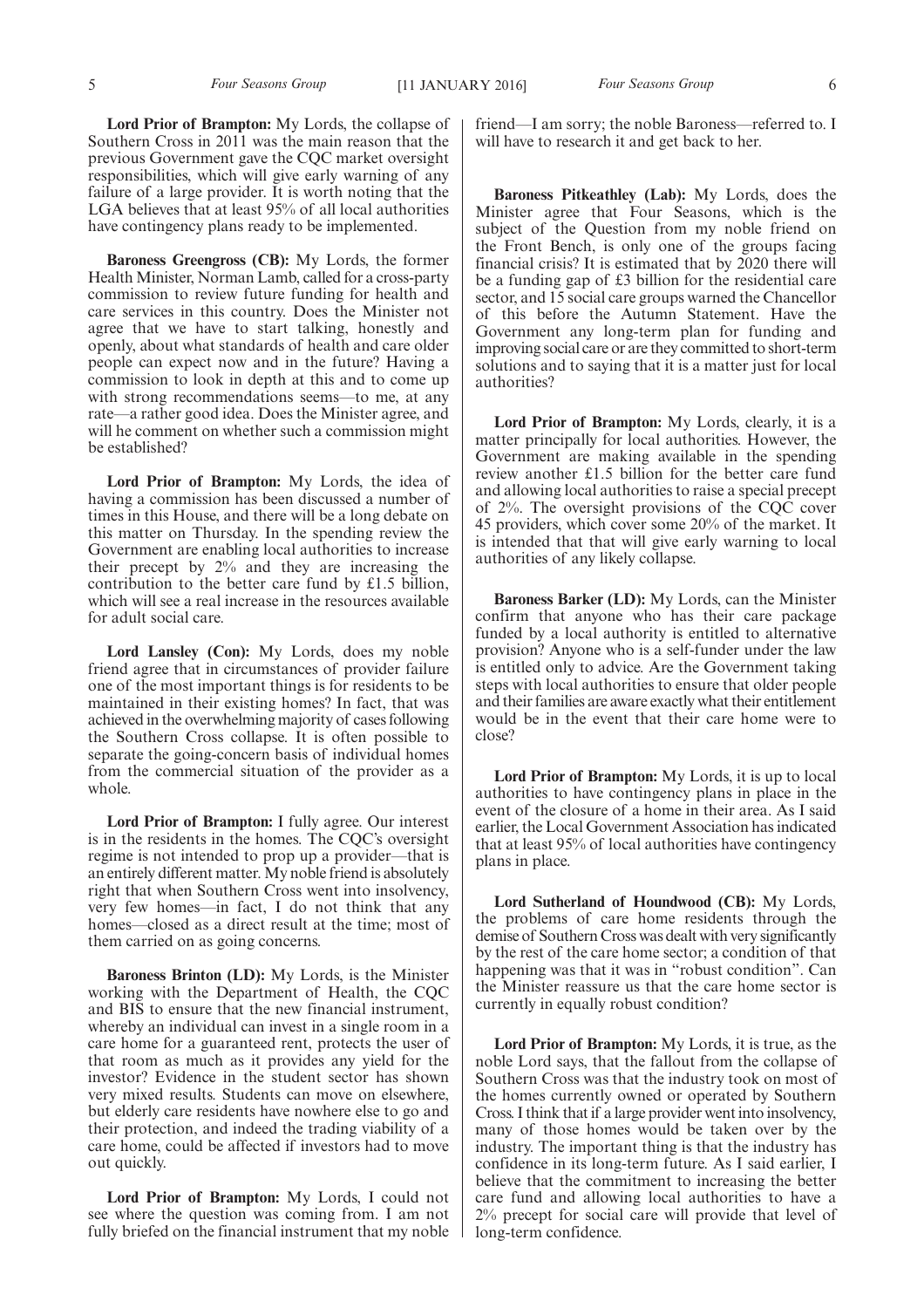## **Fire and Rescue Service: Thomas Review** *Question*

*2.52 pm*

#### *Asked by Baroness Bakewell of Hardington Mandeville*

To ask Her Majesty's Government when the Thomas review into conditions of service for operational staff in the fire and rescue service in England will be published; and whether they will provide an update on the progress of that report.

**The Parliamentary Under-Secretary of State, Department for Communities and Local Government (Baroness Williams of Trafford) (Con):** My Lords, the Government are looking at the detail of the review's findings and will publish it in due course in the light of the proposed governance changes for the fire and rescue services resulting from our consultation, *Enabling Closer Working Between the Emergency Services*.

**Baroness Bakewell of Hardington Mandeville (LD):** My Lords, I thank the Minister for her response. I hope that the transfer of fire and rescue services to the Home Office may bring about some urgency in the publication of this important document and that the new Minister will set out a timetable for publication of the review before the anniversary of the original deadline for the submission of the report to government, which was in February 2015. The delay in publication is causing unnecessary problems in forward planning. Will the Minister agree to meet me and the chairman of the LGA's fire services management committee as soon as possible to discuss this important matter?

**Baroness Williams of Trafford:** I am certainly very happy to meet the noble Baroness, but she may like to meet my noble friend Lord Bates—or perhaps she can meet both of us.

**Lord Kennedy of Southwark (Lab):** My Lords, first, I pay tribute to our brave men and women in the fire service. We have all seen their bravery during the recent floods, along with that of our other emergency services and the Armed Forces. The Government have had this report since February 2015 and the Fire Minister made reference to it in a speech to the LGA in March. Can the Minister give more of an answer to the House—her response was not very satisfactory—and explain why the Government have sat on this report for 11 months?

**Baroness Williams of Trafford:** My Lords, as I said, the Government will be deliberating on the report. The themes of the review are already in the public domain and we will respond in due course. I echo the noble Lord's words about the bravery of our fire and rescue services, and in fact all the emergency services, over the Christmas period. Certainly in the areas that I visited following the flooding, their services have been absolutely exemplary.

**Lord Foulkes of Cumnock (Lab):** I am surprised that no Conservative Members are standing up to say what a wonderful job the fire and rescue services did. While we were all sitting at home eating our Christmas dinner or drinking our new-year drink, they were out in the flooded areas in the north of England. I am afraid that most of the Members opposite who come from the south-east of England do not realise the problems that the north of England and Scotland faced. What discussions has the Minister had with her counterpart in Scotland to find out the ways in which the Scottish fire and rescue services have also been doing a very good job?

**Baroness Williams of Trafford:** My Lords, I have visited Bury, Salford and Rochdale over the Christmas period so it is unfair to say that noble Lords on these Benches have not shown an interest— and I am from Trafford. In addition—by sheer good fortune I was in the west of Scotland last week and missed the east coast flooding—I know that communities, local authorities and faith ministries have all pulled together just as they have in England. The community response has been humbling and I commend everyone who has played their part in the clean-up operation.

**Lord Cormack (Con):** Will my noble friend remind the noble Lord, Lord Foulkes, that care and concern is not the monopoly of any group within this House?

**Baroness Williams of Trafford:** My noble friend is absolutely right.

**The Earl of Sandwich (CB):** My Lords, can the Minister confirm that educational services have been cut drastically recently and that firemen are not going out to give enough fire safety training?

**Baroness Williams of Trafford:** My Lords, fire safety training has been more focused on areas of high need—for example, the elderly and the disabled. There has certainly been a big push for smoke and carbon monoxide alarms, as this House has debated on a couple of occasions. The fire and rescue services are focusing their efforts much more. I was going to say something else, which I have forgotten, but it is a more focused effort.

# **Rough Sleeping**

*Question*

*2.57 pm*

#### *Asked by Baroness Grender*

To ask Her Majesty's Government what steps they are taking to reduce the number of people who are sleeping rough.

**The Parliamentary Under-Secretary of State, Department for Communities and Local Government (Baroness Williams of Trafford) (Con):** My Lords, the Government remain committed to protecting the most vulnerable in society. That is why we are maintaining homelessness funding over this spending review period, building on our significant investment since 2010. But even one person without a home is too many, so we have committed to work with homelessness organisations and across departments to consider options, including legislation, to prevent more people from becoming homeless in the first place.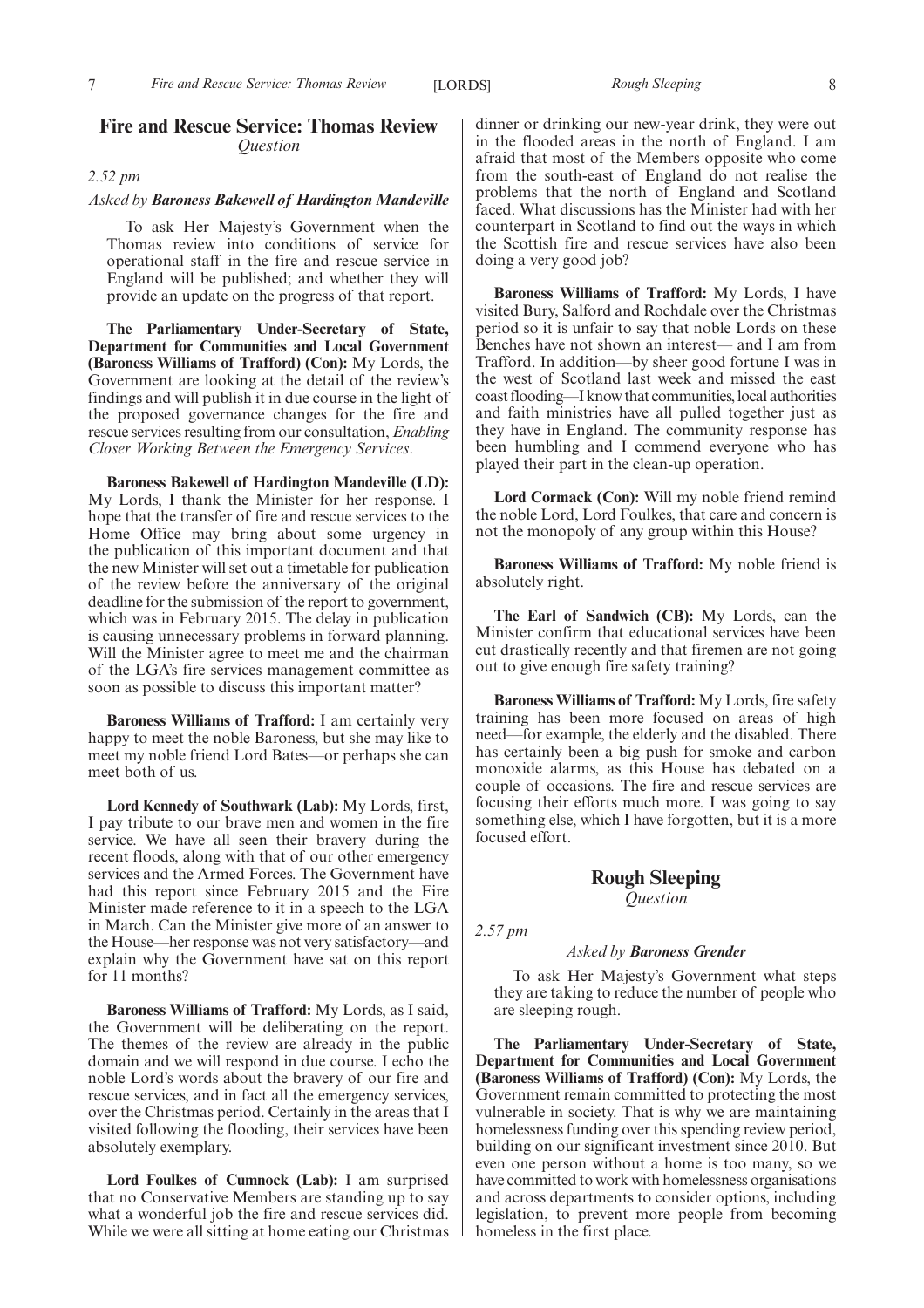**Baroness Grender (LD):** Can the Minister explain how a Prime Minister who believes that affordable property in London is £450,000, and a Housing and Planning Bill which sells off social housing but with no legal guarantee of replacement, can be interpreted as anything other than the abandonment of a homelessness strategy and a return to the 1980s when kids out of care and troops returning home had no choice but to sleep rough?

**Baroness Williams of Trafford:** My Lords, the Prime Minister has not said that £450,000 is the price for an affordable home in London: it is the cap at which an affordable house can be provided in London. I apologise but I did not hear the second part of the noble Baroness's question because there was a slight disturbance. Perhaps she would like to repeat it.

**Lord Spicer (Con):** My Lords—

**Noble Lords:** Order!

**Baroness Grender:** I will repeat the second part. With the Housing and Planning Bill, which sells off social housing but has currently no legal guarantee of replacement, how is it possible to interpret it as anything other than an abandonment of homelessness strategy by this Government and a return to the 1980s when kids coming out of care and troops returning home had no choice but to sleep rough?

**Baroness Williams of Trafford:** My Lords, the Government are committed to building 1 million new homes by 2020 which will include affordable houses and homes for rent with a mix of different tenures. I must repeat that we will maintain and protect funding for local authorities, which by 2019-20 will be £315 million.

**Lord Spicer:** My Lords, as the housing Minister who introduced the rough sleepers allowance, I often wonder whether I was right to do so. Would it not have been better to have introduced more money for the provision of hostel places? Can I ask my noble friend how many hostel places are available today as compared with the number of those sleeping rough?

**Baroness Williams of Trafford:** My Lords, I cannot give an exact figure for the number of hostel places, but what I can say to my noble friend is that I think he was absolutely right to do the work that he did. We introduced a £20 million homelessness transition fund that has supported the rollout of "No Second Night Out" across England, which has been very effective.

**Baroness Lister of Burtersett (Lab):** My Lords, the Chartered Institute of Housing was recently quoted as saying that the main cause of increased homelessness is social security cuts. Can the Minister tell us what assessment the Government have themselves made of the impact of benefit cuts on the number of homeless people?

**Baroness Williams of Trafford:** My Lords, I cannot agree that the cause of homelessness is social security cuts because, in line with the housing benefit cuts, the welfare reform Bill will introduce a 1% reduction in social rents. My understanding is that the biggest cause of homelessness is in fact the end of tenancies.

**Lord Davies of Stamford (Lab):** My Lords, I think that the whole House will be disappointed that the noble Baroness was not able to estimate the number of people sleeping rough in London—and perhaps the Government do not have the figures. Could she at least answer the second half of the question put by the noble Lord, Lord Spicer; that is, how many hostel places are there in London at the present time?

**Baroness Williams of Trafford:** My Lords, I think I made it clear that I do not know the number of hostel places, but I will get that figure both for my noble friend and for the noble Lord.

**The Lord Bishop of Rochester:** My Lords, in my capacity as chair of the charity Housing Justice, an interest that I declare, I am very aware of the work of church and community winter night shelters. Indeed, the organisation provides a charter mark for such initiatives. In the winter of 2014-15, these shelters used some 500 church and other buildings, including mosques and synagogues, to provide winter accommodation, along with tens of thousands of volunteers who welcomed several thousand guests. Sadly, this work is expanding, although I wish it were not. Perhaps I may invite the Minister to affirm the Government's support for initiatives such as winter shelters not simply as places of temporary shelter but, more importantly, as places where homeless people can be assisted to find longer term, permanent solutions to their circumstances.

**Baroness Williams of Trafford:** I am very happy to endorse what the right reverend Prelate does and the work of organisations like the church. It is absolutely vital, particularly in the cold winter months, in taking rough sleepers off the streets and giving them warmth and shelter.

**Baroness Jones of Moulsecoomb (GP):** My Lords, can the Minister explain why the Prime Minister has actually chosen to deal with some of the symptoms of problems in our society but not the causes? He has suggested that he is going to knock down sink estates, whereas in fact what we need is poverty alleviation.

**Baroness Williams of Trafford:** My Lords, I think that this Government and the coalition Government before them focus quite heavily on the causes of poverty and alleviating it. Certainly the troubled families programme has been extremely effective in taking either a whole-family or whole-community approach in dealing with these complex, long-term problems.

**Baroness Hussein-Ece (LD):** My Lords, I am not sure whether the Minister has seen the Centrepoint report which states that the number of homeless young people aged between 16 and 25 years old has more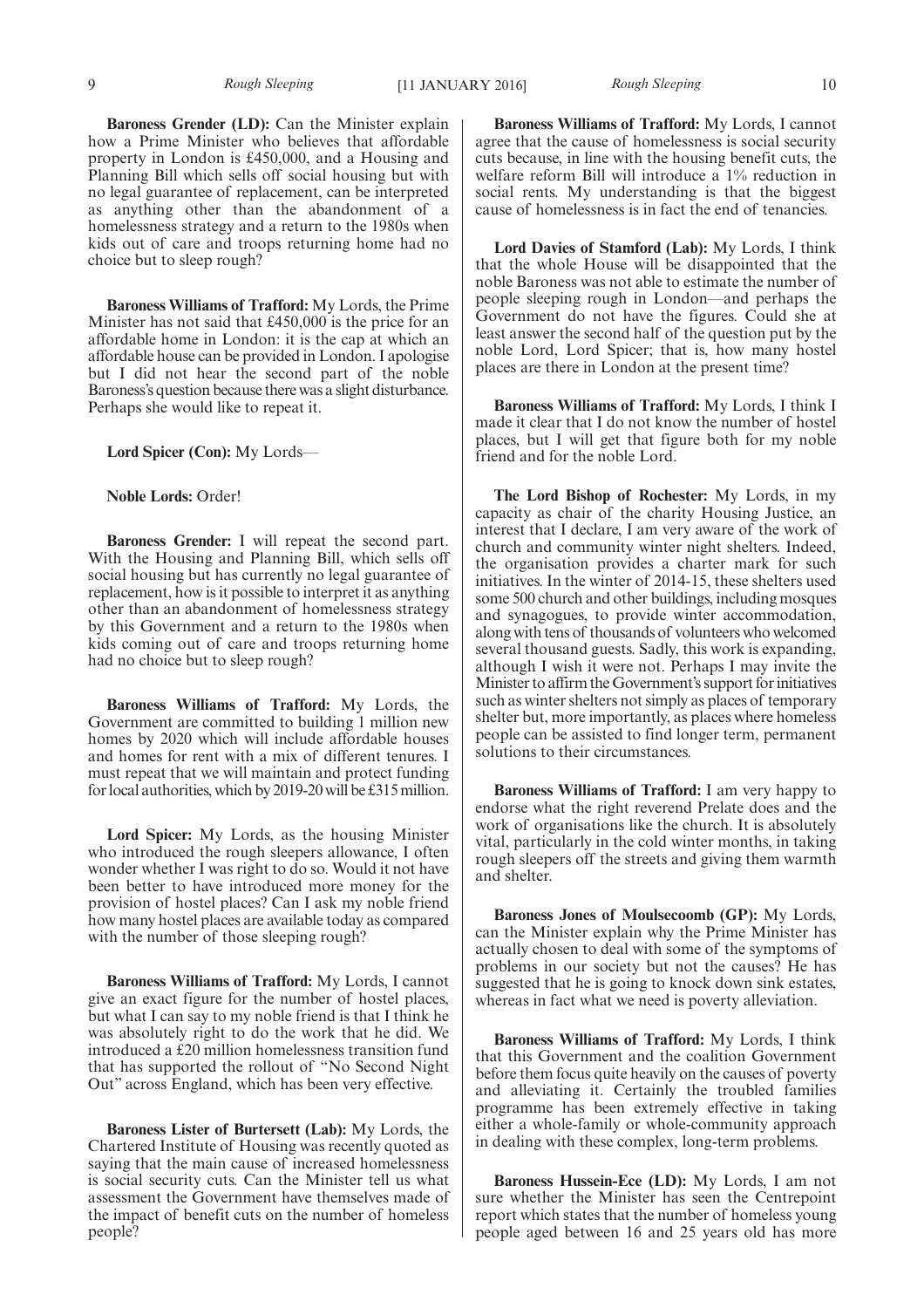than doubled since 2011. It has called on the Government to make more hostel provision and support services to stop very vulnerable young people ending up sleeping rough on the streets. Do the Government have a plan to address this directly?

**Baroness Williams of Trafford:** My Lords, we most certainly have. Young people getting into a homeless situation can often also cause other problems. The Government totally support what the noble Baroness is saying. The idea of prevention at that stage is vital for that young person's future.

**Lord Beecham (Lab):** My Lords, in addition to the worrying increase in homelessness and rough sleeping, more and more people are being driven to rely on food banks. Which of these consequences of government policy do the Government regard as the more serious? In any event, will they now include provisions in the Housing and Planning Bill to address what David Cameron once described as the "disgrace" of having people sleeping on the streets?

**Baroness Williams of Trafford:** My Lords, both aspects are important. People being homeless or using food banks is a worry for society, which is why the Government are investing centrally and locally to address the issue.

**Lord Roberts of Llandudno (LD):** My Lords, the Immigration Bill will try deliberately to force people into destitution and discourage them from being immigrants in the UK. Listening to the Minister's replies, does that mean that the Government will withdraw that section of the Immigration Bill which deliberately tries to force people on to the streets?

**Baroness Williams of Trafford:** My Lords, I am not totally au fait with the Immigration Bill. The Government believe that, while no one should ever have to sleep rough, EU nationals who choose to do so are abusing the freedom of movement, which will not be tolerated.

**Lord Clarke of Hampstead (Lab):** The Minister may not have the figures she was asked for but she may be interested in the figures of people sleeping rough in Watford. Prior to the Christmas appeal for what, in the last few years, was for food, this year the charity which looks after the homeless and those who sleep rough in Watford reported that four years ago approximately 30 people were sleeping rough; currently, there are 79. This year, they were not asking for food but for sleeping bags. Does the Minister have any conscience about what has happened to these people?

**Baroness Williams of Trafford:** My Lords, indeed, I have a conscience about what is happening to these people, but I am very proud to say that homelessness is still half what it was at its 2003 peak.

**Trade Union Bill** *Second Reading*

*3.08 pm*

*Moved by Baroness Neville-Rolfe*

That the Bill be now read a second time.

*Relevant document: 15th Report from the Delegated Powers Committee*

**Baroness Smith of Basildon (Lab):** My Lords, I do not want to delay the House and I wish noble Lords a very happy new year, but perhaps I may seek guidance and advice from the Government. We are about to start our deliberations on the Trade Union Bill, in which there is considerable interest in your Lordships' House today, yet, not for the first time, we have no impact assessment. This has happened before but this Bill started around five months ago in the House of Commons and we still do not have that impact assessment. I am sure the noble Baroness is aware that the Cabinet Office manual on impact assessments states:

"The final Impact Assessment must be made available alongside Bills published in draft for pre-legislative scrutiny or introduced to Parliament, with 80 copies sent to the Vote Office … and 10 to the Lords Printed Paper Office".

We do not need 10: we will settle for one but we would like it as soon as possible.

**TheParliamentaryUnder-Secretaryof State,Department for Business, Innovation and Skills and Department for Culture,Media and Sport (Baroness Neville-Rolfe) (Con):** My Lords, I thank the noble Baroness for raising this issue, which I was intending to cover today. To assist the House, I am happy to clarify that the Government have already published consultation impact assessments alongside the public consultations that support our package of reforms, as well as an equality impact assessment. As foreshadowed when I met noble Lords before Christmas, we will publish a further impact assessment on the Bill before Committee.

This is an important Bill, dealing with a very important subject. Trade unions have a long and distinguished history. They first came into being when many workers led a precarious existence and incapacity in a family's main breadwinner could spell tragedy. They helped bring about higher wages and safer workplaces, and have many more worthy accomplishments to their credit. Everything I say today should be seen against this background.

In an earlier life, I worked at a company that had excellent relations with its main trade union, which achieved many benefits for its members in the company. However, every great social institution requires occasional modernisation if it is to remain relevant and responsive. I know how keen on modernisation noble Lords opposite are. Every institution can benefit from greater transparency, better accountability and clearer regulation.

The Bill seeks to modernise trade unions—not to undermine their place in society, but to strengthen it by making sure that they are accountable and transparent and use their powers responsibly. It is not fair that a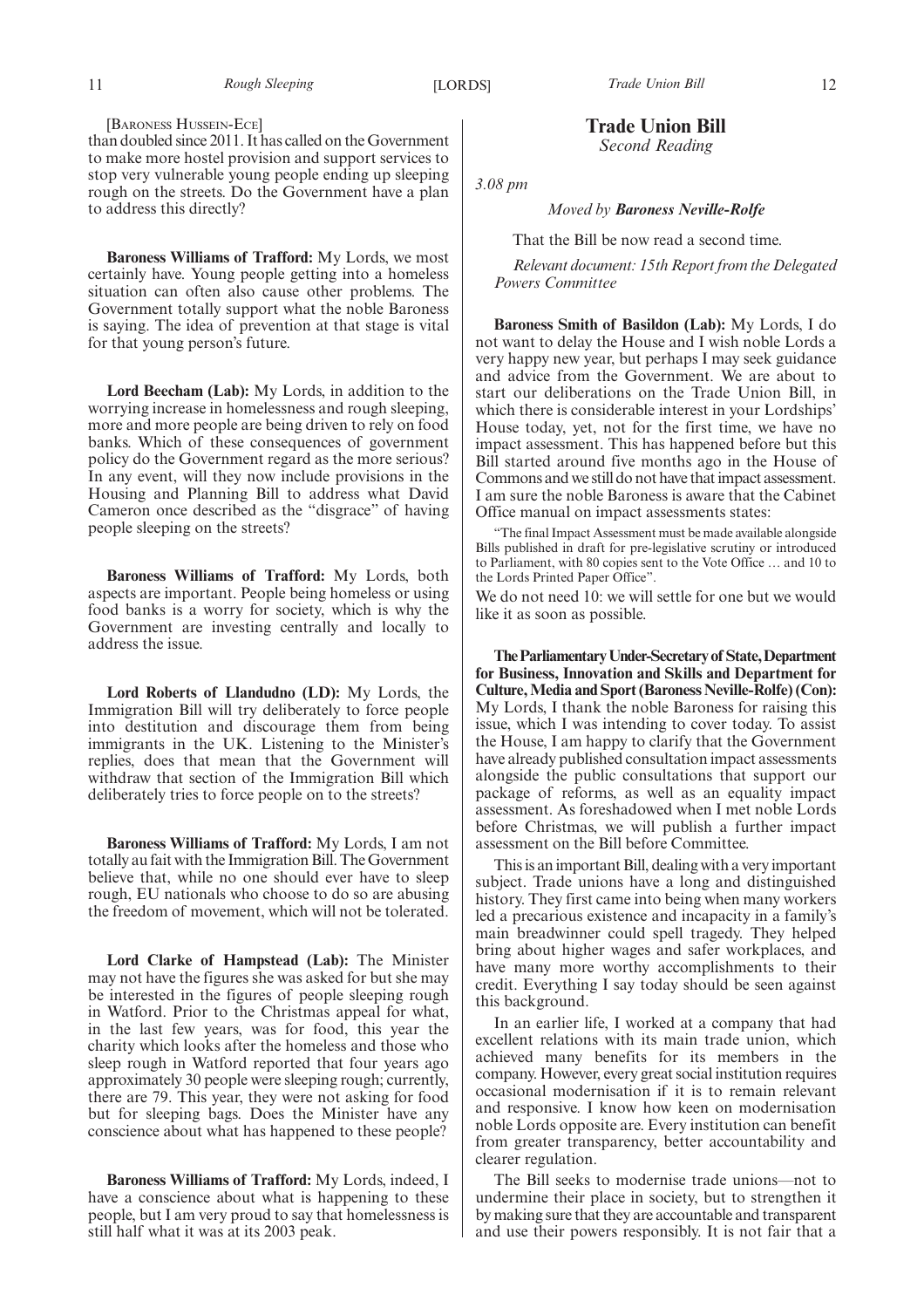strike in the education sector in 2014 organised by the National Union of Teachers was held on the support of just 22% of its members. Similarly, in 2014 a strike among NHS workers was called by Unite on the basis of the support of just 12% of members.

The consequences of strike action can be widespread and severe for many. I think especially of those having to juggle childcare whenever schoolteachers or Tube drivers take industrial action. As a parent and, indeed, now a grandparent, I know just how difficult such disruption can be. and remember that in Britain today we have the highest level of women's participation in the workforce ever.

Some people have described the Bill as an attack on trade unions, on workers' rights, on their ability to strike, and even on human rights. Nothing could be further from the truth. The Bill is about bringing more democracy and transparency to industrial relations. It seeks to achieve a better and fairer balance between the rights of workers and the needs of people who rely on important public services.

Taking democracy first, the key purpose of the Bill is to ensure that strikes take place only where there is a genuine democratic and recent mandate. The Bill therefore provides that all strike ballots will require at least a 50% turnout before industrial action can commence. In addition, in important public services we will require at least 40% of members eligible to support a yes vote. We need to find a better balance to ensure that people who rely on these services do not find their lives disrupted at short notice by strikes that have the support of only a small proportion of union members. The Government's reforms will restore public confidence that, where industrial action takes place, it always has the strong support of union members.

The Bill also requires unions to provide their members with a more detailed explanation of what issues are in dispute and what form of industrial action is planned on the ballot paper. This will allow all members to vote meaningfully and with confidence. Once a ballot has been won under our proposals, it would be valid for four months. This measure means that a strike can be called only on a recent decision by union members, not on a ballot that happened years before. The National Union of Teachers called a strike in July 2014 on a mandate from June 2011. We cannot go on in this way.

Moving on to transparency, the Bill will allow individual union members to make an active choice whether to contribute to a union's political activities. Paying into the fund automatically will no longer be the default position. Having taken the decision, we want members to consider whether they want to continue to support the political campaigning of their union. That is why the Bill requires that union members will have to refresh the decision every five years. There is no reason why this new transparency should reduce the appetite for individual members to contribute to a union's political fund. Indeed, we hope that it will increase the democratic debate within unions about the appropriate use of such funds.

Facility time is another area where we want to increase transparency. Most taxpayers are surprised to hear that some public sector workers are paid by the state to do a specific job, but spend a significant proportion of their time—indeed, in some cases, all their time—working on union matters. This, however, does not mean that the duties carried out by union representatives are not valuable. The measure will aid a more effective use of taxpayers'money, while allowing public sector employers to focus on those areas that are vital to maintaining good industrial relations. It allows Ministers to require employers to publish information on the use of facility time in their own organisation. In the Civil Service, we have already introduced such a transparency requirement. Before these 2012 reforms to facility time, the cost to the taxpayer was around £36 million annually; now it has reduced to £9.45 million a year. Although we have taken a reserve power to set a limit on facility time, we will use that only if facility time is disproportionately high.

I now turn to measures to ensure a modern framework for union activities. We are grateful for the democratic debate that has taken place during the passage of the Bill through Parliament so far. We have listened, which has allowed us to improve the Bill. For example, our manifesto committed us to tackling the intimidation of non-striking workers. We held a wide-ranging public consultation and published our response in November. Much concern was raised during that consultation over what we may and might not do, most of which was unfounded. For example, we were never going to approve the text of individual tweets. Following the consultation, we are not pursuing a new offence of intimidation on the picket line. However, the consultation has allowed us to be clear that we need to update the 1992 code of practice on picketing to ensure that it addresses the use of social media. The Bill also makes an obligation of the appointment of a picket supervisor. This requirement is already in the code of picketing, which has been followed without difficulty on many occasions by many unions.

We believe that better transparency and democratic accountability will be further enhanced by a stronger and more direct relationship between unions and their members. That is why we are ending the practice of check-off in the public sector. Nowadays, in a world of direct debits and easy online payments, it feels unnecessary. Unions need to have a more direct relationship with their members.

We are also reforming the role of the Certification Officer to allow proper, robust and proportionate regulation. A modern regulator should not be a burden on the taxpayer. That is why we are asking trade unions and employer associations to pay for their regulator via a levy. This is not an unusual approach. The Bill equips the Certification Officer with appropriate new powers for a modern regulator of trade unions and employer associations. We are widening the Certification Officer's powers of investigation in relation to suspected breaches of statutory requirements. These are neither unusual nor draconian. For example, the CO will be able to request the production of documents where there is good reason to do so. He or she will be able to consider concerns from third parties in deciding whether to investigate potential breaches. He or she will also have the ability to impose financial penalties for those who do not apply the statutory requirements. I shall say more about the exact levels of financial penalties at a later stage of the Bill.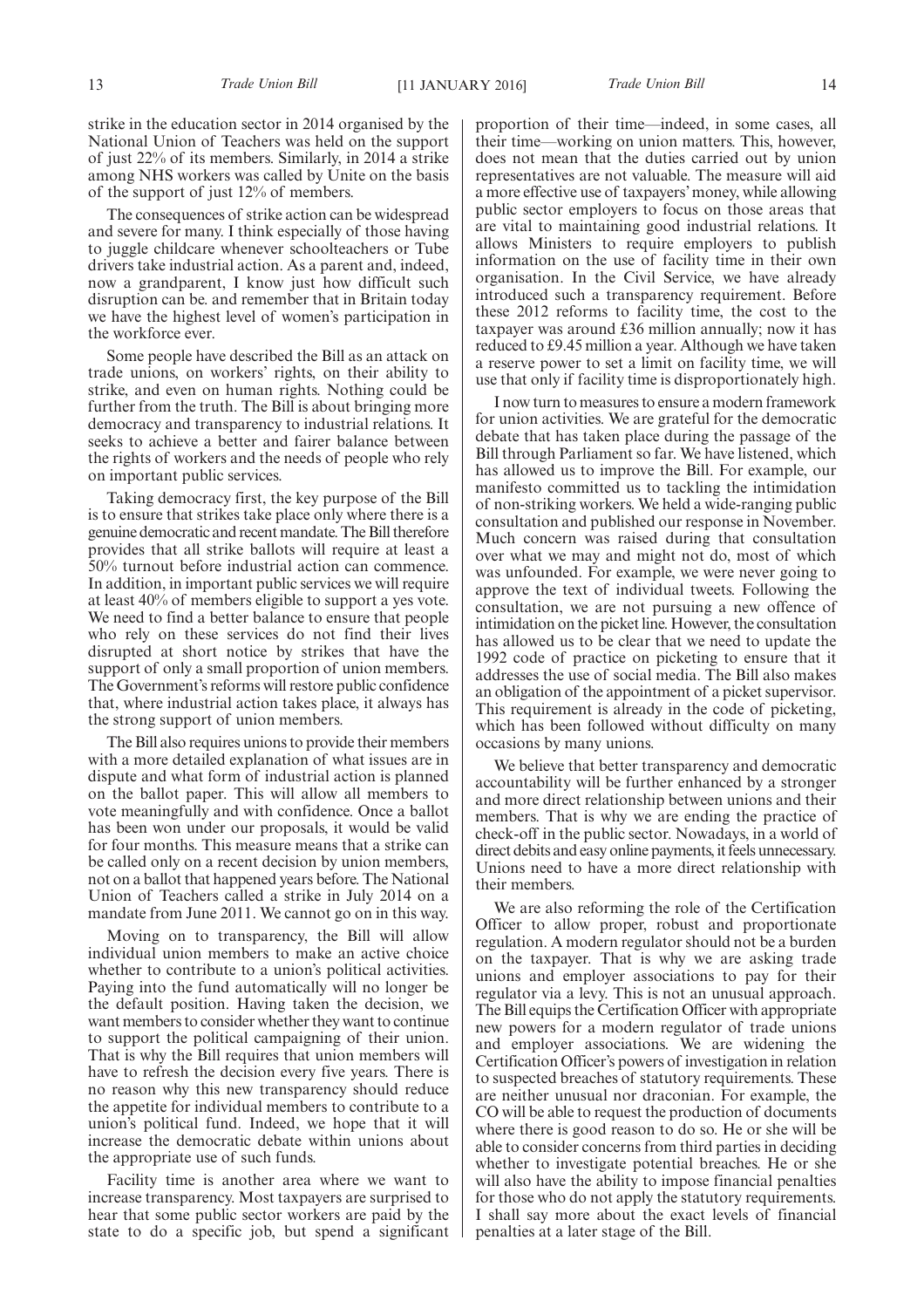[BARONESS NEVILLE-ROLFE]

I recognise that many noble Lords feel passionately about unions and industrial relations and are wary of any attempts to change the laws relating to them. I hope they will accept that these are sensible, proportionate measures that will bring industrial life into the 21st century.

#### *3.20 pm*

**Lord Mendelsohn (Lab):** My Lords, I rise to reply on behalf of these Benches, and look forward to hearing some excellent maiden speeches in the course of this debate. I hope that my comments, or aspects of them, may find some resonance across the House. I do not think that it will not be too much of a surprise to anyone when I say that the Bill is extraordinarily partisan, vindictive and selective. It breaches legal conventions, civil liberties and settled agreements between political parties, and it reintroduces adversarialism. It clearlyimpinges on the capacity of the devolved authorities to manage the functions for which they have responsibility, thus fuelling the argument in favour of separation. It fails to achieve its stated purpose—not least as its analysis is poor and its measures counterproductive.

I am a businessman. I have never been a member of a trade union, but I have dealt with them, including on employment matters, where they have played a valuable and pragmatic role in dealing sensibly with issues—far more so than the intervention of lawyers. I do not come from a great trade union background in my attachment to my party; there are many with experience and wisdom who have that background, and I look forward to hearing from them in the debate today. But I have worked with trade unions, done business with them, criticised them and, some years ago, even discussed change and modernisation with a trade union. I am neither closed nor precious when it comes to considering issues around trade unions, and there is nothing like a good examination of trade unions—but this is nothing like a good examination of trade unions.

I deeply regret that the Government are yet to publish the consultation; it is unorthodox. The very serious nature of this Bill has been pointed to by a very respected body of this House already, and I am unsure how much clarity the impact assessment will provide following the Regulatory Policy Committee's scathing criticism of the Government's three impact assessments on thresholds, picketing and use of agency staff, which were red-flagged and deemed not fit for purpose. It is worth noting that in the previous Parliament the RPC issued just over 2,000 opinions, and there were only 14 instances in which a department proceeded to the next stage of the policy process on the basis of an impact assessment rated by the RPC as not fit for purpose—and in this case three were deemed not fit for purpose.

So why is this Bill so bad? First, in principle, it does not address the right issues. There is no evidential foundation to say that there is a significant problem that needs to be addressed by many of the measures that it has chosen—certainly compared to the rest of Europe, where we are at just over 50% of the general average loss of days taken up by strike disputes. In the 1980s, 7 million days a year were lost on average; over the past decade, the running average was around 670,000, and the numbers have been in decline steadily and consistently. In 2014, there were 151 stoppages, and most disputes where there were ballots were settled without strikes; 56% of these were in the private sector. Detailed data and research undertaken by the OECD have shown that all statistics have roughly halved in each decade since the early 1980s; reductions are steady in industry sectors and in dispute duration; and these declines are exemplary in places with high union membership and collective agreements. Low inflation has led to a reduction of the incidence of pay disputes.

So where is the evidence that there is a particular problem, and why are the Government taking a risk in acting so disproportionately? I have searched for any study or evidence that the Government could even point to, to suggest a strong public interest case. I have looked at the writings and research of economists, but they, too, cannot see the logic. In fact, a recent University of Oxford paper entitled *The Benefits of Enforced Experimentation*, studying the impact of the RMT Tube strike on the travelling habits of 18,000 commuters, concluded that a 48-hour stoppage was economically efficient—encouraging consumer behaviour to examine alternatives in markets where there is not perfect information, far better than the benefits of technology and actually helped commuters in the long run, including and especially working mothers. I am not arguing in favour of conduct based on this analysis; I am just pointing out the absolute dearth of any evidence to support not just the Government's stated figures but their measures and means to achieve their objectives.

Business support is lukewarm and detailed analysis has been negative. The Chartered Institute of Personnel and Development has said that the Bill's plans are,

"an outdated response to the challenges of the modern workplace". CIPD research with employers and consultation with its own members show that employer relations with trade unions are generally good. Therefore, a more logical way forward for employers would be to build a better dialogue with their workforces and consider alternative approaches such as no-strike agreements rather than focusing on ballot thresholds.

Secondly, as a businessman, my frustration with the Bill is that it is entirely one-sided. It utterly fails to take into account the most significant driver of the working environment at the current time; that is, management—leadership. Today the major variants owe more to the role of management than to employees and nowhere is this more evident than in the public sector. I was encouraged that I seem to share the approach of the Permanent Secretary of the Minister's department. Responding to ACAS's excellent work on building workplace co-operation to improve productivity, he welcomed it as strongly recognising,

"the impact that good management can have".

There is an interesting contrast here with the public sector because of course many of the disputes were identified previously in the private sector. In the UK economy, productivity gains have been the strongest in the private sector in the largest companies, particularly in areas with long-established ways of working with unions and representation; for example, in the car industry or the impressive and world-leading work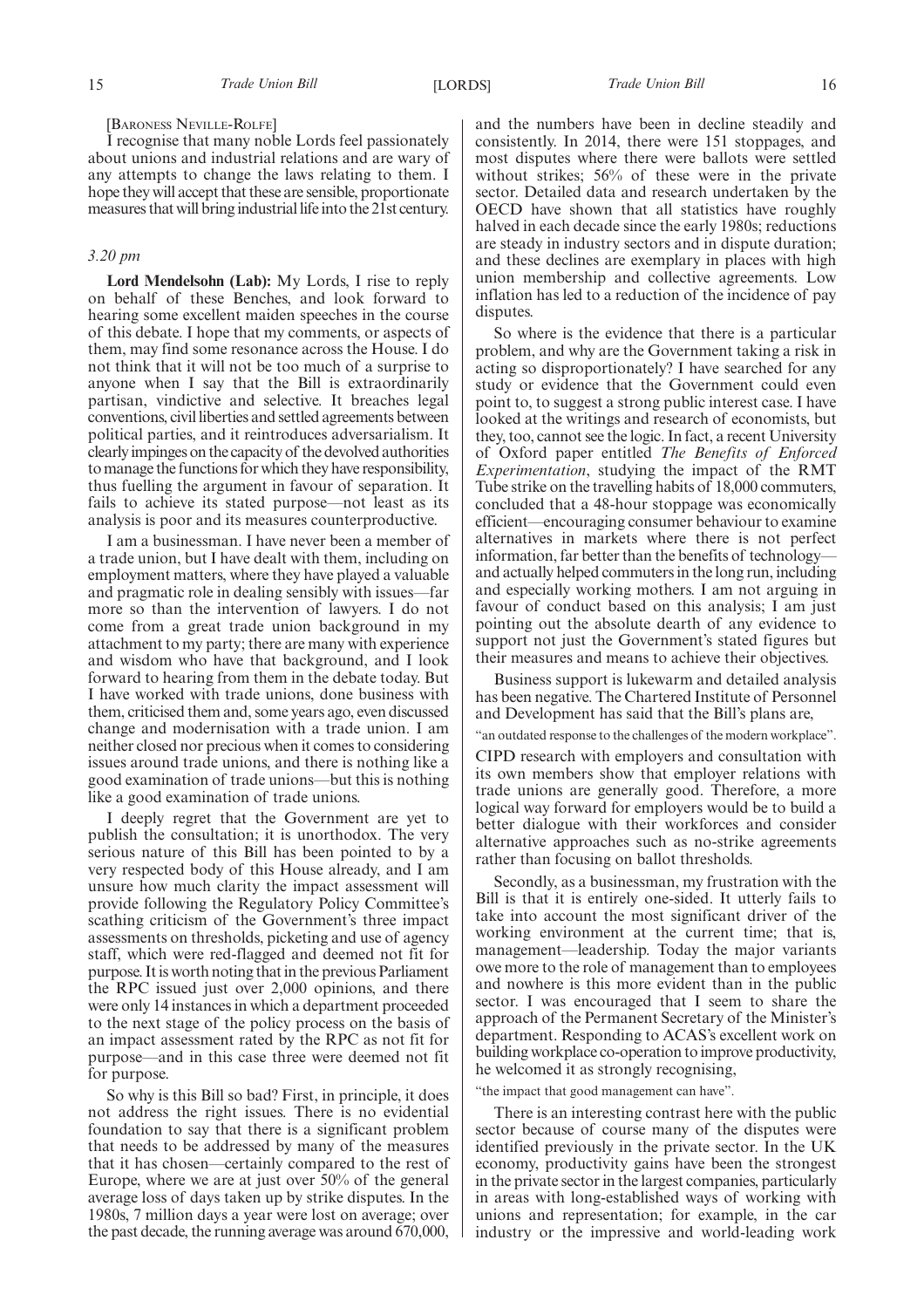way possible.

between unions and management in the UK oil industry. The public sector has a significant mass of disproportionately large entities and here the productivity has been weakest.

According to the last full report of the ONS, 131 million days were lost due to sickness absence, of which 15 million were through stress, anxiety and depression. The trend line of days lost has been in decline since 2000, since partnership emerged quite strikingly. Public sector workers are still running at 2.9% of working days lost; in the private sector the figure is 1.8%. That has come down in the public sector from 4.2% and in the private sector from 2.8%. Certainly there is a fantastic opportunity here for public sector managers to see and maximise greater advantages. In managing motivation and the problems of sickness, absence, stress and depression, we can make a big difference, particularly where the public sector lags. Here is the most significant lever that could be used to make significant changes in line with the outcomes the Government profess to want, and I hope it is here that the Government will be willing to consider some helpful amendments.

Thirdly, the Bill is a great example of penny-wise and pound-foolish. For all the political bluster, it achieves little and creates in its wake a series of unforced errors and costs. I will quantify this point later but I was once taught some very important lessons on how to manage well and avoid disputes. Do not give conflicting messages: say what you mean and act to show that you mean it. Give your employees the tools they need to do their jobs; if they cannot get the job done because they lack the tools, whose fault is it really? Learn to lead from the background: delegate authority properly and provide the instructions and tools necessary. Meet regularly with union representatives; do not cancel or avoid meetings and keep the lines of communication open. Be fair but do not give away the farm. These are probably the most significant lessons for public sector managers and especially Ministers. Manage the workforce in the public sector better and you will get better outcomes. The measures in the Bill are draconian.

Finally, the Bill is unworthy of how politics in this country should be conducted. The Government's clear attempt to defenestrate the Labour Party's finances does not just breach the long-standing agreement that any measures which have a bearing on the finances and capabilities of the parties should be only by agreement with all the other parties but has led to the most ludicrous denials I have ever heard. "This is not about party funding", it is said. Is that really plausible after this has been a repeated topic of discussion during rounds of party funding discussions, and after it was discussed during the coalition but was rejected because it breached an agreed convention and because of the patently obvious impact that it would have? There might perhaps have been a scintilla of a chance of carrying this off, were it not for the punitive timetable set out in the Bill to inflict maximum damage as soon as possible.

I want to make it clear that I hold the Minister in the highest regard. She is a capable and decent Minister. I appreciate that in her role she has to perform many duties and that this is a script which comes from somewhere else. There is less dispute over the ultimate authorship of the Bill than there is with Shakespeare. Such a political calculation may be a strong indication of the future of the Chancellor but I hope that, in the traditions of this House, the Minister will be willing to see what can be done to make the Bill better in any

I want to go briefly through some of the measures that the Bill addresses and some of its problems. In relation to thresholds, are the Government really saying with conviction that they want to hear the democratic voice? If this is so, why were they so resistant to introducing any of the changes that would allow for participation to increase? All the methods which are now widely used are still resisted. If the Government are serious about the democratic voice, they will be open to allowing participation consistent with the current standards of balancing processes to be introduced.

In relation to certification officers and theGovernment's wish to turn a regulator into an investigator, they are not just lowering the threshold for what investigation can be made to the lowest possible but allowing for punitive powers for costs to be applied to the union, no matter what the circumstances. Is this really the way that we want a regulator to operate?

In relation to check-off—simple payroll administration —I am absolutely astounded. I heard the argument when a Minister in the other place said that this costs the public purse £6 million. Frankly, an economist and someone who professes to have worked in a family business, which was a payroll software system business, should understand marginal cost. The marginal cost of introducing an employee is so small that in a number of organisations where the unions are willing to pay the cost of it, the cost cannot even be calculated because it is no different to adding the costs in relation to bikes, student loans and other matters. The public sector has not actually been subsidising this; it makes money from it. There are a number of organisations which charge considerable fees to trade unions so the loser on the costs will actually be the public sector, not the trade unions. The actual cost is being impaired. What has happened is that the charges made to the public sector are an actual loss in their accounts.

Most employers who use this method in the private sector consider it a major benefit. It creates information and transparency in relationships. Great companies have used it, such as GKN and Tesco, where the Minister herself was one of the people involved in the process of discussion with the trade unions to great effect. There is no case on check-off. There is less evidence for it than in a press release.

In relation to facility time, I notice the clever device to suggest that the taxpayer costs for this will be reduced from £36 million to £10 million, but how do you make a saving in government? You transfer the cost to another budget line and then do not measure it. Many of the activities that facility time was available for—negotiating with employers, representing members individually and collectively, particularly in labour disputes, performing health and safety functions, attending union training courses and performing some union functions—will still be conducted. Considerable levels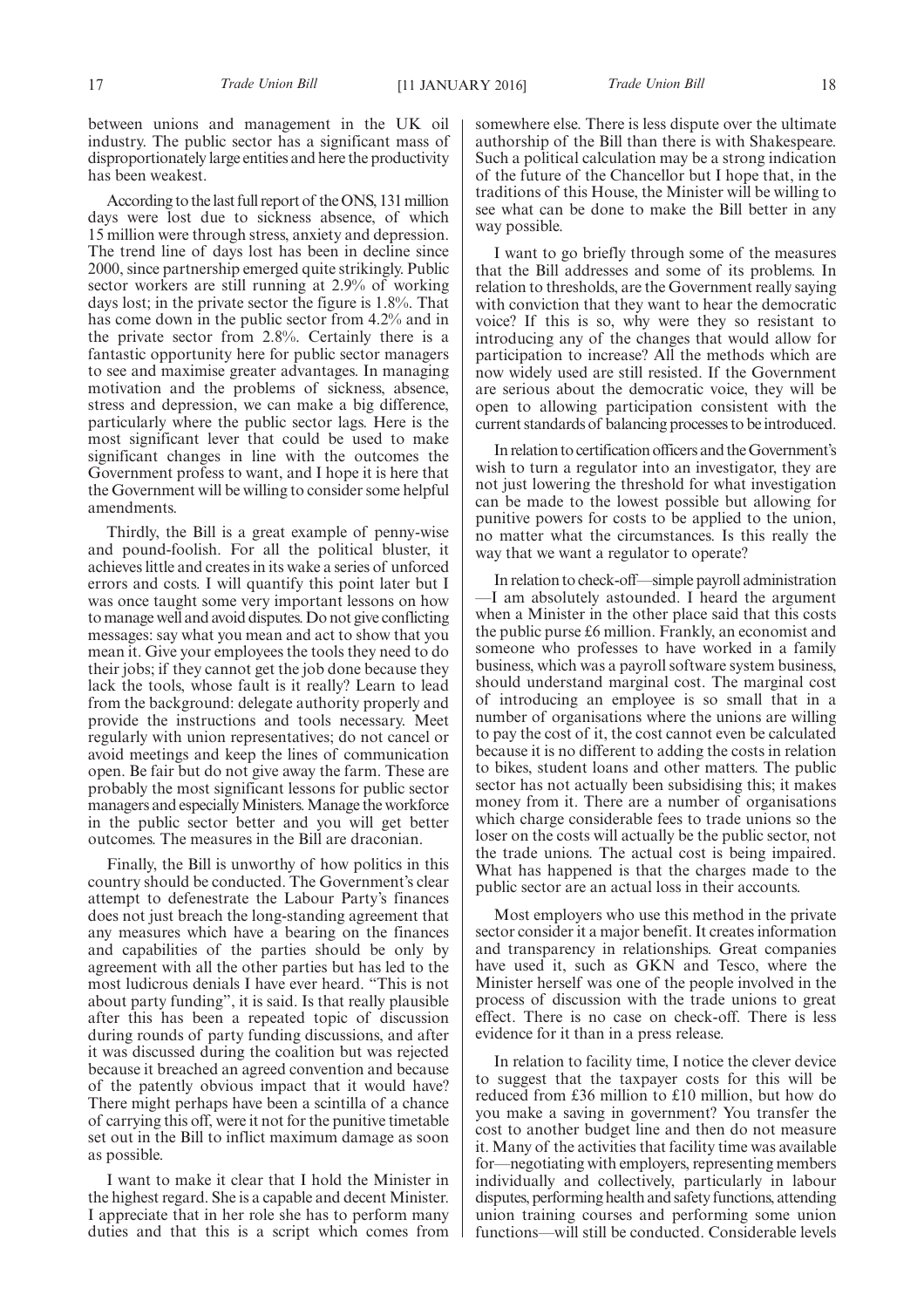[LORD MENDELSOHN]

of unpaid time were identified in previous research. By many factors of the time that was paid under facility time there was time conducted by the employee. Frankly, this is now no longer calculated or understood; the activities still take place and the costs now go on to the payroll. This time is used by the private sector and it should be by the public sector—to make sure that a better trained and more productive workforce is there, to help to build loyalty and reduce absence, and so that safety and efficiency, which go together, can be introduced to the public sector.

There are a variety of measures here—we are looking at all sorts of restrictions—for which we will find it extraordinary to have a sensible justification from the Government. This is not a straightforward Bill. It is transparently poor. I am aware that many noble Lords around this House have concerns, including many on the Benches opposite. It cannot be right to claim to believe in less regulation but to introduce so much just to target trade unions. It cannot be right that a Government who wish to discourage vexatious claims and to avoid incentivising claims without a just apportionment of costs can redesign a system to make that the very outcome for certification officers. Surely a Government who accept the legitimacy of police and crime commissioners with a vote of 15.1% can see the irony of their position on the democratic voice.

What concerns me is that the Bill has so little evidential foundation and operational soundness that it will undoubtedly have intended and unintended consequences that will be neither beneficial nor just for our country. For what? Is it for some satisfaction that political foes can be weakened or—as with one of my sons reading the classic novels when he was four years old—so that imaginary evils can be defeated by some dashing white knight riding to the rescue?

This is a very poor Bill and it will be the duty not just of these Benches but of the whole House to make some measured and sensible improvements. We are conscious of our role and the conventions of this House, but we will not recoil from vigorously opposing that which is wicked and unjust, and we will not shy away from suggesting improvements where we can. I have never thought that putting lipstick on a pig was a very good idea, but this Bill has made me revise my view.

#### *3.36 pm*

**Baroness Burt of Solihull (LD):** My Lords, the Bill reminds me of a prize fight between two old adversaries. The boxer in the blue corner has picked the fight, knowing that the boxer in the red corner is severely weakened following a recent devastating defeat—not to mention the debilitating condition that he currently endures. The aim of the blue boxer is to finish off the old adversary. What he really wants to do is to take his gloves off and give the red boxer a good old slapping before he has even left his stool.

Fortunately, in this House, this fight takes place in an arena which, although somewhat partisan, also has respect for the rules of the game and for fair play. The referee consists of Liberal Democrats and Cross-Benchers, who have some power to decide the fairness of the play. We on these Benches, who are not renowned for our love of blood sports, intend to ensure that this happens. In playing this role, we must also point out to both sides, but particularly to the Government, that we feel this is entirely the wrong game to be playing. Our country plays on an international playing field, and the energy and effort currently being expended on internecine fighting would be much better spent on putting together a team to play together and fight for Great Britain on the world stage.

Your Lordships will have guessed by now that the Liberal Democrats are not hugely supportive of the Bill. It was blocked time after time by Liberal Democrats in coalition as unnecessary, unhealthy and unfair. Despite the attitude of some in the trade union movement to LiberalDemocrats as part of the coalitionGovernment, it is rapidly becoming clear that we were the best friends they never knew they had in this battle.

The fact is that the Bill is undemocratic, unneeded and unwanted. However, before I launch into what is wrong with the Bill, it is important to acknowledge what I assume to be the Government's motivation in drafting it. We have to consider the other side of the story: legitimate concerns that trade unions have been more interested in getting party political advantage than serving the interests of their members at times.

In a healthy democracy the people should call the shots, and the determination of election results by huge sums of money has been the subject of serious concern for many years. This is something that urgently needs to be fixed if the public are to have confidence in our democratic process. But we will only reach a long-term solution by tackling the problem by consensus, without the two biggest sides in this battle seeking to use the exercise purely to further their own ends.

Sadly, both Labour and Conservative parties have consistently failed to come to the table in this spirit. Given the need for reform to continue by consensus, it is particularly disappointing that the Bill specifically flouts the recommendations of the Committee on Standards in Public Life that reductions in funding should be made and that they should be proportionate to both sides. Given the fact that neither trade unions nor big business fund the Liberal Democrats, we can truly be held to be in neither camp. We will be favoured with remarks by the noble Lord, Lord Bew, who chaired the committee, and my noble friend Lord Tyler, who will move his amendment later, so I shall concentrate the rest of my remarks on other aspects of the Bill.

Clause 2 introduces a 50% turnout requirement for industrial action ballots, in addition to the requirement for the existing majority vote in favour of action. Clause 3 requires for important public services a positive vote by at least 40% of those entitled to vote in the ballot. Why 40%? If you have the required minimum turnout of 50%, the percentage voting for strike action would need to be 80%. The higher the ballot percentage needed, the more hardened the position of the workers needs to be before strike action can be called. We believe that this clause will ultimately lead to any strikes that go ahead, such as the junior doctors' strike due to take place tomorrow, being harder to stop, lasting longer and doing more damage to the relationship between employees and employers. The same can be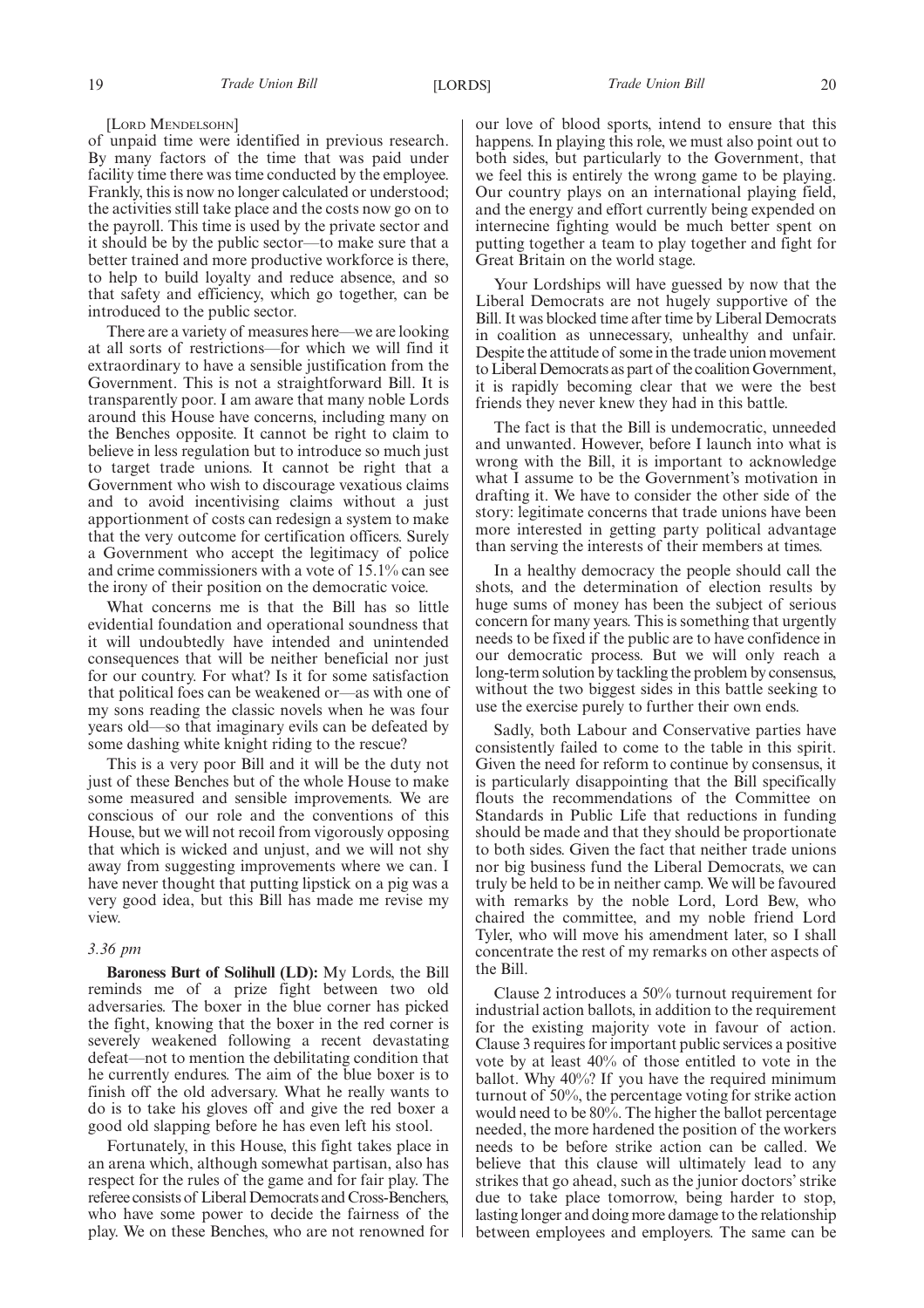said of Clause 8, which requires any mandate for industrial action to expire four months after the date of the ballot. This will foster new pressure and escalate tensions in a dispute, not subdue them—both parties will feel pressure as the deadline rushes towards them. That makes the likelihood of industrial action greater, not smaller.

If the Government are serious about reform in this area, why have they refused to allow the most sensible reform of all: allowing the use of electronic voting in industrial ballots? Electronic voting would allow the true voice of workers to be heard and ensure that strikes have legitimacy, yet trade unions are banned from using these systems. Despite repeated calls, the Government have resisted allowing electronic voting as part of the Bill. This has little to do with security of the ballot, and it is out of step with the trend in electoral processes. The Speaker's Committee suggested that electronic voting should even be available for the general election of 2020. It is not even a philosophical dislike of electronic voting. The Conservative Party itself utilised online voting for the selection of its London mayoral candidate. Again, the only reasonable conclusion is that the Government's aim is not to reform trade unions to reduce workplace conflict but simply to make it harder for unions to operate.

Clause 9 introduces new rules related to protest and picketing. This clause illuminates just how little the Government appreciate the importance of how employers and unions manage the process of negotiations together. The Government have rowed back a little in some of the elements of the clause, but it will still do nothing to enhance or improve relations between employers and unions. Indeed, it will foster discontent, drag police into what has up till now always been a civil matter and make a special case of trade union protesters, who are required to wear armbands, as against other protesting groups, who are not. In addition, there are civil liberties consequences here. The requirement to provide police with plans before strikes and contact details during them calls into question opportunities for blacklisting and more.

Clauses 10 and 11 expose one of the main intentions of the Bill: to attack the funding of the Conservative Party's main political opponents. Those in the Liberal Democrats who have been on the receiving end of the Labour Party's mobilisation of trade unions against us understand the frustration that can be felt about the unions' use of political funds, but, ultimately, it is not for a Conservative Government unwilling to make changes to their equally cynical funding sources to determine how trade unions spend their money. That will not be solved by this legislation, nor by political tactics by the Conservative Party. If they are serious about solving the unions' funding problems, will the Government commit to new cross-party negotiations and withdraw these measures from the Bill until a deal is reached?

I worry about many aspects of the Bill. Strike activity in this country has reduced by 90% over the past 20 years, but there is nothing in the Bill that promotes that state of affairs continuing, let alone pursuing its downward trajectory over the next 20 years quite the reverse. This Bill seeks to pick a fight where no will exists on behalf of employers or trade unions to fight and to marginalise the activities of trade unions instead of drawing them into a more mainstream partnership position with employers. To use the American phrase, it ain't broke, so for goodness' sake let us not try to fix it.

#### *3.46 pm*

**Baroness O'Neill of Bengarve (CB):** My Lords, I declare an interest as chair of the Equality and Human Rights Commission. I shall talk about some of the human rights that are engaged by the Bill.

The Bill sets conditions on the activities of trade unions. It therefore engages the right to freedom of association, which is an important human right. It might seem that this is the worst of moments to discuss the human rights implications of this or any other Bill since we are expecting the Government's consultation on a future Bill of Rights shortly and changes in the background assumptions or the configuration of some rights might be proposed or implemented.

But now is now, and the right at stake here is unlikely to be changed. It is an ancient one in our country, and one not likely to be ditched by this—or, I hope, any other—Government. Nor do I think that the specification of this right, as drafted for the European Convention on Human Rights by the late Lord Kilmuir, who was a Conservative Lord Chancellor, is likely to be ditched or radically revised, or that it is defective.

Article 11 of the convention, as Lord Kilmuir drafted it, sets out the right to freedom of assembly and association in the following terms. Paragraph 1 states:

"Everyone has the right to freedom of peaceful assembly and to freedom of association with others, including the right to form and to join trade unions for the protection of his interests".

#### Paragraph 2 states:

"No restrictions shall be placed on the exercise of these rights other than such as are prescribed by law and are necessary in a democratic society in the interests of national security or public safety, for the prevention of disorder or crime, for the protection of health or morals or for the protection of the rights and freedoms of others".

There are other provisions I shall not mention. This is a distinctive right which may be restricted only for one of the reasons set out in paragraph 2 of Article 11, and not, for example, for administrative convenience or efficiency. That is not a sufficient reason to restrict. Each restriction enacted must meet at least one of the tests set out in paragraph 2 of Article 11.

Article 11 has certain interesting parallels with Article 9 on freedom of thought, conscience and religion, in that both explicitly set out rights that are to be exercised in conjunction with others. Article 9 reads:

Everyone has the right to freedom of thought, conscience and religion; this right includes freedom to change his religion or belief and freedom, either alone or in community with others and in public or private, to manifest his religion or belief, in worship, teaching, practice and observance".

#### The article goes on, completely in parallel with Article 11:

"Freedom to manifest one's religion or beliefs shall be subject only to such limitations as are prescribed by law and are necessary in a democratic society in the interests of public safety, for the protection of public order, health or morals, or for the protection of the rights and freedoms of others".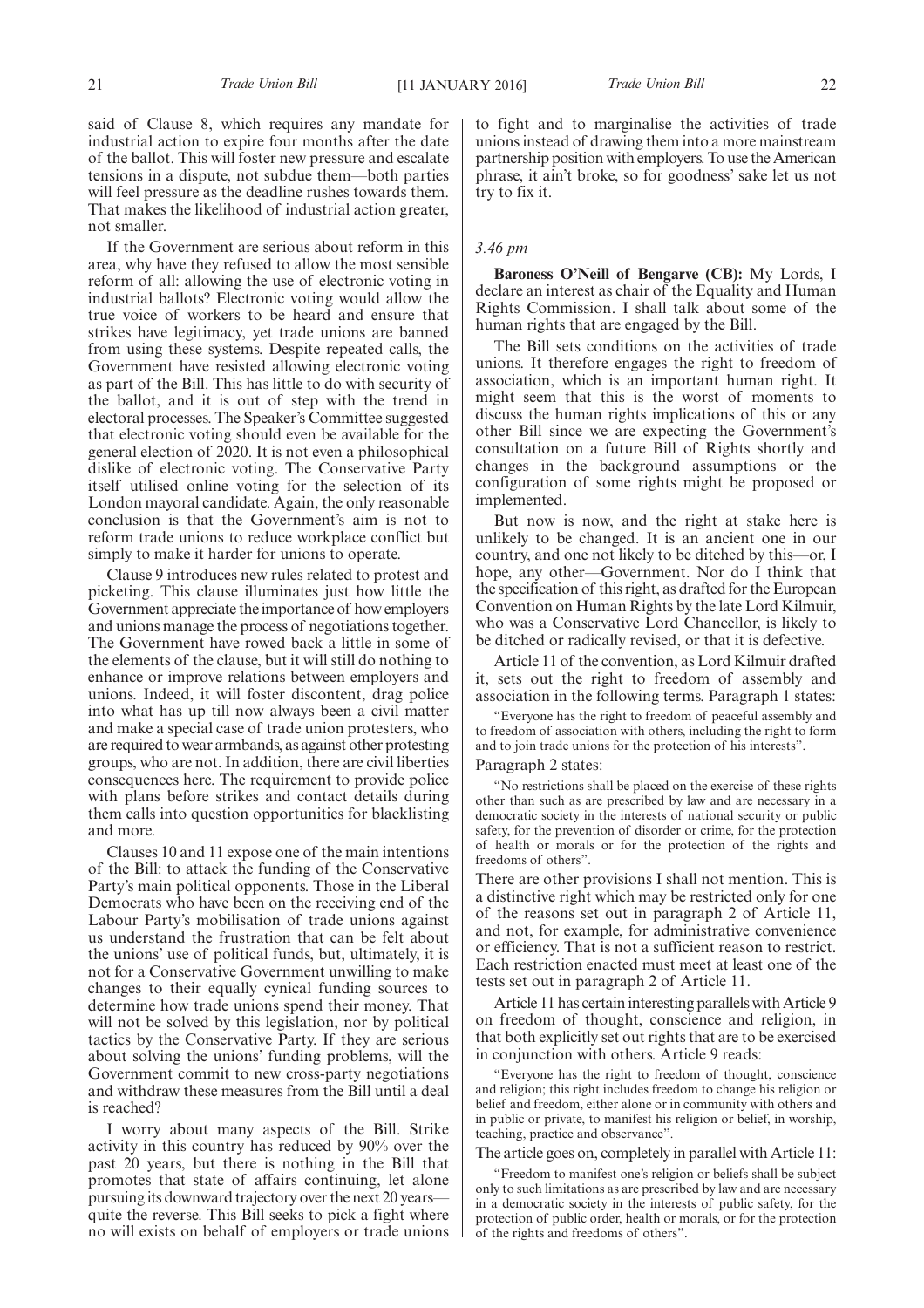#### [BARONESS O'NEILL OF BENGARVE]

What is distinctive about these rights is that they focus on protecting shared or joint, yet fundamental, activities, not just on protecting individual choices for optional activities. Freedom of thought, conscience and religion is not designed to protect individual opinions; for that, the right to freedom of expression is appropriate and sufficient.

However, when we reflect, we all know that freedom of religion and belief is important because it is about protecting shared beliefs and practices that manifest life-orienting beliefs, and is not to be invoked on behalf of isolated or decontextualised opinions. I fear that sometimes it is in employment tribunals, but that is another matter. Equally, the right to freedom of assembly and association with others, including the right to form and to join trade unions for the protection of interests, is not a mere right to choose or refuse membership of a voluntary organisation. It is a right to form such organisations with others for a common purpose, including specifically the protection of interests.

It is evidently legitimate for legislation to set conditions that are necessary on the exercise of this right, as of other rights. It is within the power of Parliament to determine which restrictions will be lawful, but it will need great care and judgment, not merely at Second Reading but above all in Committee and on Report, to test whether each proposed condition set on the operation of trade unions is indeed,

"necessary in a democratic society in the interests of public safety, for the protection of public order, health or morals, or for the protection of the rights and freedoms of others".

Those are the tests to which we should look. These tests are addressed up to a point in the useful memorandum from the Department for Business, Innovation and Skills on the way in which the proposed conditions to meet the European convention requirements are to be met, but a lot of work is going to be needed to test the detail of whether the proposed conditions actually meet the required tests.

#### *3.51 pm*

**Lord King of Bridgwater (Con):** My Lords, I am most interested in the contribution that the noble Baroness has just made, and I am sure that those issues will come in for further discussion during consideration of the Bill. I am delighted at the interest that both Ministers are taking in the Bill because this House has a unique contribution to make, with a number of people on all sides who have some experience and background in these matters.

The challenges and problems posed by the abuse of trade union power were one of the reasons why I came into politics in the first place. I worked in the printing industry for 12 years of my life. For the last five years before I came here I was running a printing plant in Bristol, employing 700 people with nine different unions. While in the main the union relationship was extremely good, one did not have to look very far, to Fleet Street, to see some of the real abuses that were taking place at that time, before Mr Murdoch decided unilaterally to change the arrangements. Such abuses did real damage. I saw the amount of work that the UK printing industry lost overseas because of the uncompetitiveness of the restricted practices that existed in it.

In no sense am I anti-union, and I hope that those who have worked with me on both sides of the House know that I recognise entirely the positive role that responsible trade unions can play. On a personal note, my father was the human resources director of a company called the Dickinson Robinson Group, which employed many thousands of people and was headquartered in Bristol. His most treasured possession when he retired was the gift that he got from the fathers of the federated chapels. I always thought that that was a wonderful term in the printing industry; instead of having common shop stewards, their shop stewards were called "fathers of the chapel".

I came into Parliament in the wake of the failure of *In Place of Strife*. If one thinks forward, one can look at the Benches opposite and feel the sadness that there must be in some hearts that *In Place of Strife* did not happen. I recall that at the end of 1978 the Labour Government held a five-point lead, while at the end of the winter of discontent the lead was 20% to the Conservatives, and in a very real sense that helped to put Margaret Thatcher in power.

There is a need for sensible, constructive reform. I said in the 1971 debate on the Bill introduced by Robert Carr, as he was then, and Geoffrey Howe—a less than wonderful industrial relations Bill dealing with the problems at that time—that if trade unionism,

"is to flourish, it must be on the basis of encouraging voluntary union membership … and not upon the basis of compulsive sanction".—[*Official Report*, Commons, 27/1/1971; col. 688.]

That lasted until the Conservative Government came into power and introduced a programme of trade union reform. Jim Prior, as he then was, introduced the 1980 Act, which sought to tackle the abuses of the closed shop and the picket lines. In 1982 my noble friend Lord Tebbit, who is not in his place, removed the immunity from trade unions which organised unlawful industrial action, made closed shops subject to ballot, and introduced postal ballots for the election of officers and taking industrial action. At the time my noble friend Lord Tebbit made it clear that we would have preferred voluntary action by the trade unions, but in the absence of that we legislated.

The legislation was not entirely disagreeable to many Members of the party opposite. I did a little research and found that there was an Early Day Motion in 1975, during the Labour Government, which was signed by two Members of the Labour shadow Cabinet and by five other Front-Bench Members, including the noble Lord, Lord Evans—a Member of this House urging the Government to legislate to fund postal ballots. That is the background.

In 1983 I introduced what became the 1984 Act. I remember being hugely influenced by a conversation I had with Sir Michael Edwardes, who had been the chief executive of British Leyland. Those were the days of "I'm All Right Jack"—of the car park meeting, being called out on strike by an aggressive trade unionist, and of the notorious Red Robbo. Sir Michael Edwardes told me that in his first year as chief executive, there was not a single day when one or other major plant of British Leyland was not on strike. My God, what happens to a group like that, faced with that sort of industrial challenge and difficulty? I can tell you what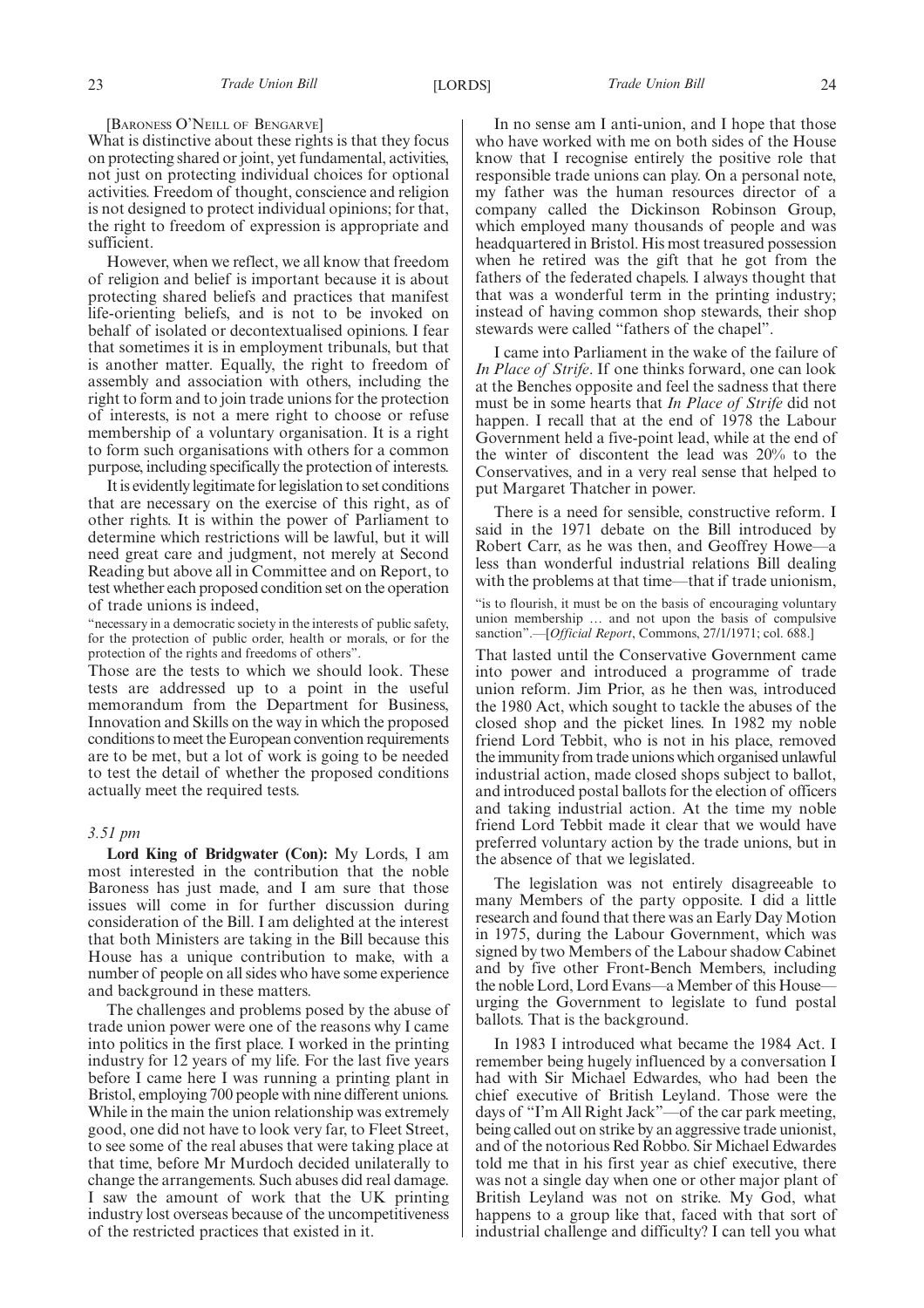happens—we all know it. You can see Honda—not Nissan, which has a new factory—BMW in Oxford, Tata and the Jaguar factories; you can see where other companies have come in and a great British company was effectively destroyed.

When I introduced our Bill in 1983 I claimed that nothing was being proposed in the Bill that was not being done by one union or another. Indeed, the AUEW was particularly active in the field of secret ballots, which is one of the provisions I introduced in the Bill. I said:

"If some trade unions can follow proper democratic procedures, why should they not all do so?".—[*Official Report*, Commons, 8/11/83; col. 159.]

We have been here before. We heard an interesting speech by the noble Lord, Lord Mendelsohn. However, I recall the late John Smith. We had both just come to our new responsibilities, and in 1983 he was leading for the Opposition, backed up by the Member for St Helens North, John Evans—as he was—on the Front Bench. Referring to secret ballots and secret postal ballots in advance of strikes, John Smith said,

"when we come to power … we shall repeal it".—[*Official Report*, Commons, 8/11/83; col. 173.]

Sadly, John Smith did not live long enough to come to power. However, someone who came to power will be well known to Members of this House: a promising young brand new Member of Parliament, the honourable Member for Sedgefield, Mr Tony Blair. He said:

"We shall oppose the Bill, which is a scandalous and undemocratic measure against the trade union movement".—[*Official Report*, 8/11/83; col. 210.]

He was backed up by another promising new Member of Parliament called Mr Gordon Brown. I notice that the noble Lords, Lord Hoyle and Lord Foulkes, both took part in that debate, and they will remember it.

It is perfectly understandable that when Labour came to power the trade unions expected that that would be repealed. As we know, nothing happened, and I seem to recall Mr Blair, as Prime Minister, saying, "How could anybody take away from democratic union members the right to a vote in a secret ballot?", so when I hear the dire warnings about what this Bill proposes, I remember that history.

If trade unions are to continue to enjoy public support for the very special immunities they enjoy under the law, it is our duty to ensure that we keep trade union legislation up to date to meet current issues and concerns, which is very much the point the Minister made in her speech. At the same time, I absolutely accept that the Bill covers a number of quite separate issues. I am concentrating on Clauses 2 and 3, which deal with ballot turnouts and majorities. I also accept that some difficult issues will have to be discussed, such as modernising voting and how to maximise voting turnout. We have heard a lot about electronic voting. We live in a world of cyberspace and hackers of all descriptions. The Speaker's Committee has already warned about the challenges and difficulties in trying to move to electronic parliamentary voting.

Turning to the responsibility for calling strikes, the House may notice that among the briefing papers on the Bill is one from the Mayor of London. It is well known that Boris Johnson is in favour of requiring a higher turnout. The paper from the TUC says that unions and employers have a shared interest in the success of their organisation. If it is Rolls-Royce or BAE Systems, for example, that is right. If they do not reach a sensible agreement, they are out on strike, and they will lose orders and lose their jobs. However, we know the challenge when it comes to essential public services. Nobody in this House has any excuse not to recognise it, because we have lived through tube strikes in London, for example, and the chaos that they cause. I do not think we have ever had an accurate check-back on what tragedies may have occurred during those periods as a result of people being unable to get to hospital, for example. My noble friend talked about the problem of people having no care facilities. All those difficulties emerge. It is not just a question of essential public services such as transport. I dare say that if there was a bus strike in Bridgwater—my old constituency—people would get by. A bus strike in London is a very different matter, however.

I look forward to a serious and constructive Committee stage. I have some reservations about certain aspects of the Bill, but it is important that this House adopts a constructive approach and makes sure that trade union legislation takes account of the challenges of our time. The time has come to consider that issue.

#### *4.03 pm*

**Lord Monks (Lab):** My Lords, it is always a pleasure to renew working with the noble Lord, Lord King of Bridgwater. I was very disappointed, though, that during his trip through the history of industrial relations in the 1970s and 1980s, he did not refer to more recent history and the positive role played by trade unions in turning round Jaguar Land Rover, the BMW plant at Oxford and a whole range of other places where unions have played an extremely positive role—often with very little encouragement, I might say, from the Benches opposite.

For those of us who also believe in constructive and positive trade unionism, it is very sad to sit here as a Bill is presented which is disproportionate, disrespectful and malicious as far as responsible trade unionism is concerned. Despite the Minister's able "one nation" rhetoric, the Bill's purpose is crystal clear: it is to reduce the influence of trade unions. It aims to dump on them a great dollop of obstacles and requirements which would severely limit their freedom to act in both the industrial and the political spheres.

The Government have claimed the Bill to be "moderate, necessary and welcome". Words such as "reform" and "modernisation" are never far from Ministers' lips. There really is a case here for referral under the Trade Descriptions Act, for no amount of cosmetic spin or lipstick on the pig can camouflage the Bill's real intentions. It is not moderate, as is demonstrated, for example, by the one-sided attacks on union political activities, while absolutely nothing is done about the other, often controversial, sources of political funding. It rides roughshod over this country's obligations to the International Labour Organization regarding the rights of unions, and it wilfully breaches similar obligations under European and human rights laws.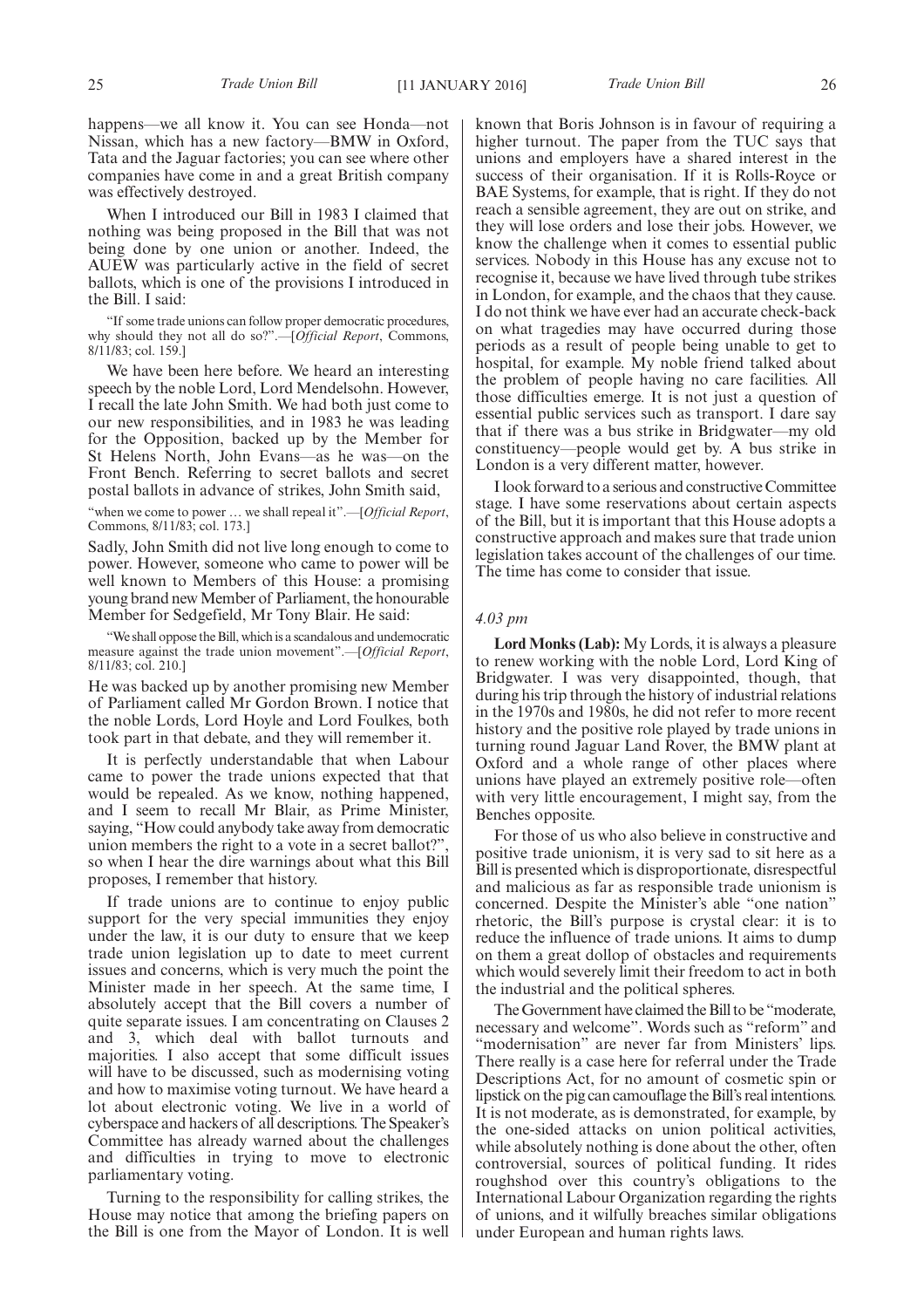[LORD MONKS]

Are employers interested? I cannot find any employers with a significant interest in any of this. They are not in the Michael Edwardes position, to which the noble Lord, Lord King of Bridgwater, referred. Times have changed—

**Lord Dobbs (Con):** The noble Lord says that he does not know of any employers who are interested in this. Has he ridden on the London Tube recently during one of the endless strikes?

**Lord Monks:** I ride on the London Tube every day and I suffer when other people do, but it is quite typical of the Benches opposite to blame the unions every time there is an industrial dispute or a strike. They do not know the causes. Far too often, they are not interested in the causes, and it is time they looked at the background. I do not know the details of the problems on London Underground, but I know that the issues can be quite complicated and difficult. It is too easy to jump to blame people in industrial disputes but it is much more important to get to the bottom of what is happening.

I hope that this House will always remember what unions have achieved in this country. Rather ironically, if noble Lords had walked through Westminster Hall recently, they would have seen an exhibition on the progress of British democracy from Magna Carta onwards. Hanging high and proud in that exhibition was a banner paying tribute to the history and contribution of the trade union movement, and the Tolpuddle martyrs got a mention. How come Conservative headquarters did not stop that positive reference to trade unions? How did that slip through the net when it came to trying to create an image of us as somehow being an enemy of the people—an image that underlies the principles of this Bill?

The unions have done a tremendous amount. Where did the weekend, six weeks' paid holiday, including public holidays, health and safety standards that rank with the world's best, and equal pay for women all come from? We should remember the Ford sewing machinists at Dagenham. In addition, terms in unionised workplaces would, if more general, make it unnecessary for Governments to legislate on the living wage. I could go on about unions' achievements.

Many Members of this House will remember, and quite a few participated in, the fierce debates of the 1970s and 1980s about the proper place of unions in our society, as was referred to by the noble Lord, Lord King. We all remember that it was commonplace for unions to be described as "overmighty subjects". Today, no one—not even the Mayor of London—makes that charge. We are well down the list of "mighty" subjects, yet today it seems to be a rite of passage for Conservative Governments to emulate their predecessors and give the unions a kick, regardless of current realities. Just what are those realities? They are companies such as Sports Direct and Amazon treating workers as casual, disposable objects; companies concentrating on the short-term deal, rather than on investment in new methods and skills; and companies paying disproportionate amounts to not veryimpressive executives at the head, with the inevitable consequence of widening inequality.

I quote Simon Walker of the Institute of Directors, who said recently:

"Runaway pay packages, golden hellos, and inflammatory bonuses are running the reputation of business into the ground". I ask the other side of the House in particular, and others, to consider those words from an organisation that was at the heart of pressing for changes in the 1970s and 1980s. What does the Bill have to say about these and other overmighty subjects, such as the media barons and the banks? In both cases, the impetus to regulate seems to have lost steam and the "light touch" is certainly back in vogue.

I ask all Members of the House to take a lively interest in this Bill. I particularly appeal to those on the Government Benches with ministerial experience of employment matters to bring their expertise to bear on the Bill—even a little bit of back-seat driving would be welcome.

I turn very briefly to the specifics of the Bill. It is important to see this alongside legislation that is already restrictive by the standards of other western democracies. Take the proposed thresholds on industrial action. I will not get into the debate about it being only us who are going to face these kinds of requirements—the Government would not have been elected if similar thresholds were applied to theWestminster elections—or the embarrassingly low turnout for the elections of police commissioners. Leaving all that aside, we must remember that unions are compelled to use postal ballots. Things have moved on since Jim Prior and the debate of the 1970s and 1980s. There are now other ways of doing these things, using technology in the way that the Conservative Party did for the election of its candidate in the mayoral election in London. I do not like the proposed thresholds in principle, but if they were linked to independently-supervised electronic and workplace ballots, maybe a way forward begins to open up.

Clauses 4 and 8 go on to introduce more legal hurdles on what unions must do. I looked in vain, but not with any surprise, for any equivalent obligations on employers. There is nothing at all; the obligations are only on us.

Clause 9 aims to enshrine the existing code of practice on picketing into law. I am absolutely unaware, and have been for a long time, of any problems raised by the police or employers with picketing. I agree with the National Police Chiefs' Council, which thinks that the new measures are unnecessary and would waste police resources. That is what the police think, and I ask the Government to consider that point.

Clauses 12 and 13 are about facility time, which the Government regard as wasteful expenditure. However, I wonder whether they have considered recent research by Professors Hogue and Baron that points out that managers in public services overwhelmingly regard facility time in certain locations as useful. The same research showed that 86% of public sector managers believe that union representatives can be trusted to work with honesty and integrity—the banks would kill for a figure such as that in terms of public trust in their integrity, or lack of it.

Clause 14 is a key provision aiming to prevent public sector employers—not just the Civil Service but the NHS, local authorities, the Scottish Government,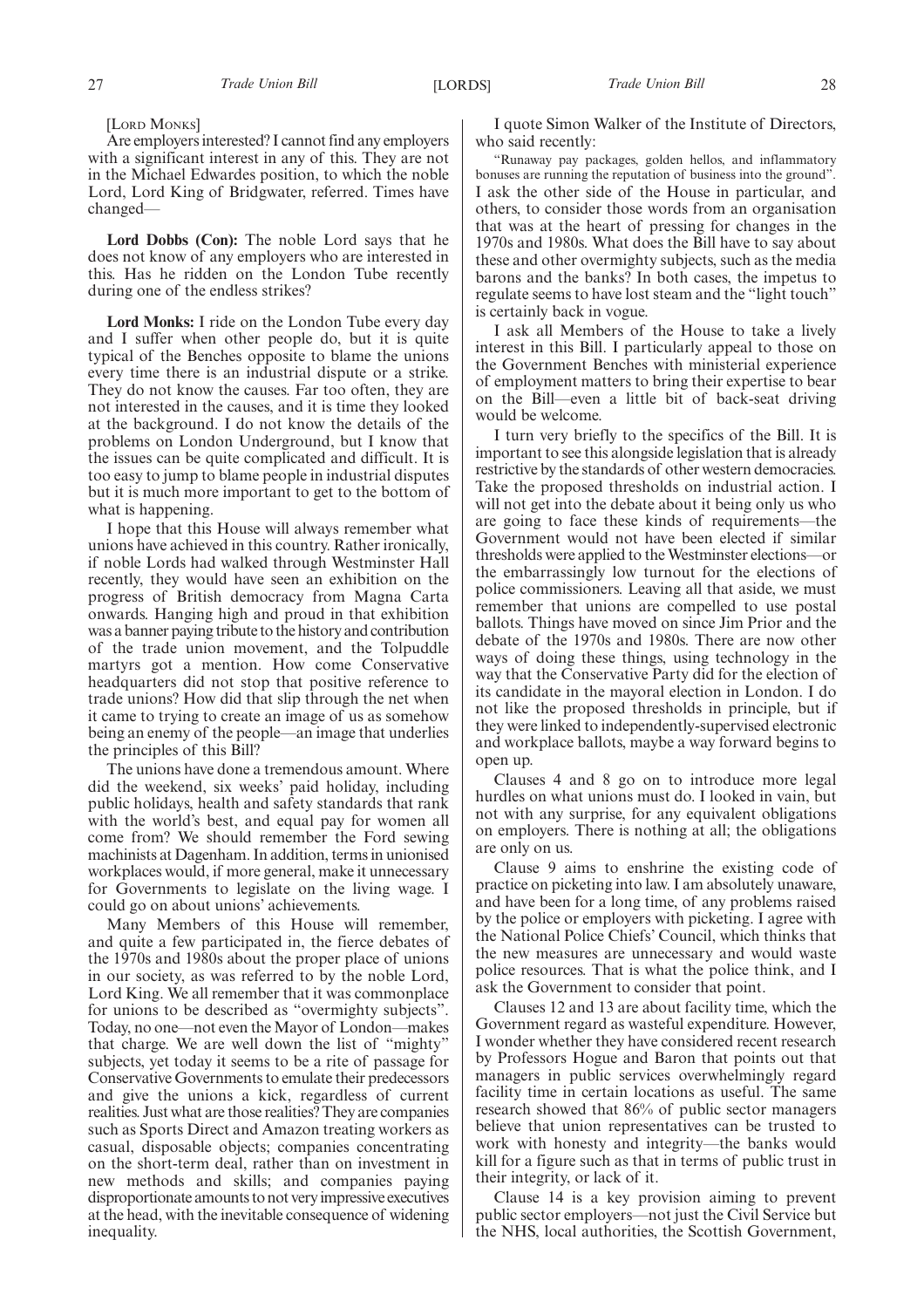the Welsh Assembly, the nuclear decommissioning estate and more—from deducting union subscriptions from the payroll. The reason given is that somehow check-off is outdated and that direct debit is a much more modern arrangement. But deductions from payroll are an integral part of the auto-enrolment of pensions, and of childcare, travel, charity donations and, as we have heard, bike purchases. Are these old-fashioned, too? Are the Government going to do something about that? It is ridiculous that we get involved in the detail of management in these bodies, which are not the direct employees of government.

I turn very briefly to the political fund rules. The noble Lord, Lord King, did not mention his agreement with the TUC in 1984 that the unions must make it clear to all members that there is an opportunity to opt out from the political fund and to do so on a regular basis—an agreement we kept and about which there has never been a complaint. At the time, Mrs Thatcher believed that opting in would be regarded as an attack on the Labour Party—and now we have that attack on the Labour Party. There are no balancing requirements. Wise words were said earlier about the need to look at these matters together and not in isolation if a reaction is not to be provoked. Not all unions with political funds are affiliated to the Labour Party. None the less, the new proposals will affect them, too.

My final point is on the issue of the certification officer, who will have the power to initiate investigations without the need for anybody to complain. The investigations can be outsourced—no doubt to expensive law firms and consultants—and the union side will bear all the costs. This is a big step towards state supervision of trade unions. It offends the principle of autonomy and is a distant echo—I emphasise "distant"—of a totalitarian and certainly an arrogant approach.Where is the justification for it? The certification officer deals perfectly adequately with complaints now and has not been seeking new powers. It is a vindictive step.

Noble Lords have been patient with my heartfelt contribution. However, as a former general secretary of the TUC and current president of the British Airline Pilots Association, I cannot regard this Bill as a minor tidying-up matter. It is not a series of modest adjustments but offends our pluralistic democracy. It is a mortal threat to some unions. I hope that we can persuade many noble Lords to think similarly in the weeks ahead.

#### *4.16 pm*

**Lord Tyler (LD):** My Lords, I start with a text:

"It has become a well-established custom that matters affecting the interests of rival parties should not be settled by the imposition of the will of one side over the other but by an agreement reached either between the leaders of the main parties or by conferences under the impartial guidance of Mr. Speaker".—[*Official Report*, Commons, 16/2/1948; col. 859.]

That was Mr Winston Churchill, leader of the Conservative Opposition, speaking in the Commons on 16 February 1948. I agree with him. That is why there is a Motion in my name on the Order Paper relating to the Commitment Motion today.

It was one of the great disappointments of the coalition period that more progress was not made in this area because funding scandals are a running sore in British politics for all parties. In 2011, the independent Committee on Standards in Public Life offered the political system a way out of its own mess through a carefully considered, well-balanced package sitting fairly on the foundations of the recommendations in the Hayden Phillips review set up by Labour in 2006. The committee's proposals were so helpful that, alongside Conservative MP Andrew Tyrie and Labour MP Alan Whitehead, I had them turned into a draft Bill for consultation. That is still available and I commend it to theMinister for her reading before we reach Committee.

In proffering its recommendations, the committee said that,

"this situation is unsustainable, damaging to confidence in democracy and in serious need of reform. This was also the view expressed by the three major parties at the last election. All three made commitments in their manifestos to reform the big donor culture. They now need to deliver those commitments".

#### It continued:

"It is critical too that the proposed reforms command the support of all parties. They will not otherwise prove to be sustainable. It would be unfortunate if the parties looked at them only in terms of political party advantage. It would also be a lost opportunity. All share a common interest in public confidence in the integrity of the democratic system. Their manifestos for the last General Election recognised that fact. Implementation of our proposals will, however, require political courage".

What we have before us today in Clauses 10 and 11 is not so much an example of political courage but of naked political opportunism.

It is worth recalling precisely what the recommendations of the CSPL were. First, that there should be a cap on individual and corporate donations of £10,000; secondly, a 15% reduction in campaign spending limits; thirdly, a new system of public support to political parties to be introduced, relating to support at the ballot box; and, fourthly, changes to ensure that donations through trade union political funds by individual trade union members are all on an "opt-in", transparent basis. This Conservative Government are taking just the fourth of the recommendations and ignoring the other three. Instead of taking the comprehensive, balanced package, and seeking to implement this without paying any attention to the others, they are being selective; they are cherry picking.

Ministers are also taking only one of their own manifesto promises on this subject, which read clearly in two consecutive sentences as an even-handed objective as follows,

"we will legislate to ensure trade unions use a transparent opt-in process for subscriptions to political parties. We will continue to seek agreement on a comprehensive package of party funding reform".

Are they? It is the first I have heard of it. The question of opting into or out of political fund levies is absolutely central to the overall balance of rules on party political funding. It cannot, with an even hand, be extricated from the other questions of a donation cap, reduced spending limits and some measure of public funding to make up the difference. To try to do so represents a nakedly partisan attempt to rig the system against one party—the Labour Party—and, by extension, in favour of the other. It is exactly the kind of unilateralism that Winston Churchill warned us against.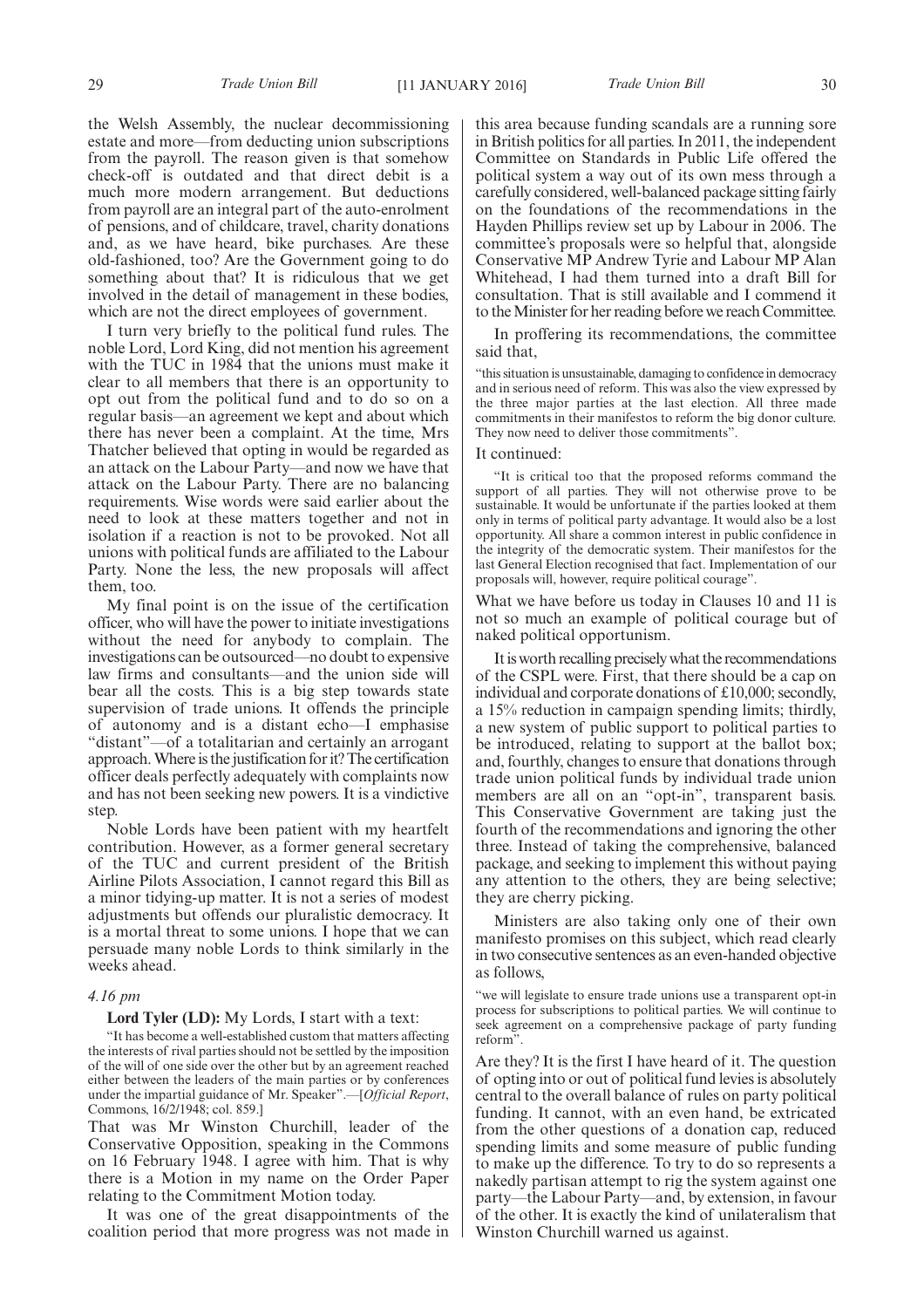#### [LORD TYLER]

For all that, the need for comprehensive funding reform has become a great deal bigger since the report in 2011. Jim Messina, who was a key adviser to the Conservatives in their 2015 election campaign, recently told the *Spectator* that the party spent £30 million on the campaign. That is quite an admission since the legal limit for parties contesting all GB seats is just under £19 million. We do not yet know whether the figures are correct because we have not seen the Electoral Commission's report, but I suspect that it will be a lesser sum than his boast. However, what we do know is that the scale of donations to each party—the ammunition in the arms race—during the four quarters running up to and including the 2015 election, shows that the Conservative Party raised £38.1 million. That is about 60% more than Labour, which was on £23.8 million, including all the trade union donations which this part of the Bill attempts to undermine. So there is already a huge disproportion of advantage between the two major parties. The Bill would make it eye-wateringly worse, and no fair-minded person could think that that is reasonable.

Before concluding, I want to make it clear that my party and I agree with the Government that it is right in principle for trade union funding of political parties to be made transparent. That is not what my amendment is concerned with. Indeed, we should know who is donating through a political levy, how much represents block donations and so on. But we should not impose such rules without some balancing provisions in the form of a donation cap, which would affect all parties, including my own. To accept the Government's partisan proposals is to give in to the tendency that the CSPL specifically warned us against in its 2011 report. How prescient the committee was when it said:

"It is important that proposals are regarded as a package. Failure to resist the temptation to implement some parts, while rejecting others, would upset the balance we have sought to achieve".

That is precisely the temptation that motivated the authors of this Bill.

Your Lordships will recall that the CSPL was set up by the last majority Conservative Government and it was given seven key principles of public life: selflessness, integrity, objectivity, accountability, openness, honesty and leadership. The committee has served the nation and this Parliament well, but this legislation in its present form offends just about all those seven guiding principles. It is difficult to imagine a proposal that is more clearly selfish and subjective, or one for which the case has been made with more opacity and dishonesty.

Your Lordships' House has a special role in identifying power grabs by the Executive and, in this case, by one party for its own interest against that of its rivals. In this House, we have the benefit of independent Cross-Benchers to act as honest brokers. I feel sure that colleagues on those Benches will see the partisan nature of these proposals for what they are. We have a responsibility to ensure that the motives behind and the consequences of legislation such as this are properly scrutinised. I can think of no better place than a Select Committee of your Lordships' House to ensure that that scrutiny happens. I hope therefore that the House will join me in referring these controversial sections of the Bill to a special Select Committee of your Lordships' House and that the Government will then deliver on their full manifesto promise for a comprehensive package of party funding reform.

#### *4.25 pm*

**Lord Hain (Lab):** My Lords, I very much welcome the speech made by the noble Lord, Lord Tyler, and I hope that if his amendment to the Motion is not carried tonight there may be another vehicle for addressing what he quite rightly described as a partisan and, indeed, pernicious attack on the funding of one particular political party: the Labour Party. I also ask the Minister to acknowledge that throughout modern history, and right across the world, when Governments have moved to attack democracy, they have always targeted trade unions first.

However, today I am asking that special consideration be given to the interests of Wales, for which I served as Secretary of State for seven years and was responsible for the Government of Wales Act 2006—the basis for the settlement that has operated since then. On 14 October last year, the Welsh Minister for Public Services, Leighton Andrews, argued on behalf of the Welsh Government that,

'we believe this Bill and the associated proposal to remove the ban on the use of agency workers during industrial action will … lead to more confrontational relationships between employers and workers. These proposals will ultimately undermine, rather than support, the delivery of public services and the economy".

The Welsh Government's position on the Bill was set out in a Written Statement to the Assembly on 9 September 2015, which argued that the Bill relates to its devolved responsibilities. As the author of the 2006 Act I agree, and I believe that the Bill should therefore not be applied to Wales without the explicit legislative consent of the National Assembly for Wales. This, I submit, should be very important to your Lordships, who have an acknowledged expertise on constitutional matters. Significant parts of the Bill relate specifically to "important public services" that are clearly devolved, for instance the additional 40% overall membership support threshold for industrial action.

On 20 November 2015, a legislative consent memorandum was laid before the Assembly by Mr Andrews. It sets out the Welsh Government's view that the Assembly's consent should be required for Clauses 3, 12, 13 and 14, as they relate to devolved matters. The memorandum argues that these clauses fall within the legislative competence of the Assembly in so far as they relate to public sector employers in Wales involved in the provision of a range of public services, including education and training, fire and rescue services, health services, local government and transport facilities and services. The memorandum also stated an intention to table a legislative consent Motion under Standing Order 29.6 seeking Welsh Assembly Members' consent to the inclusion of those clauses, and argued that consent should not be given.

Very significantly, in 2014—I hope that your Lordships will note this—the Supreme Court adopted a broad approach to the interpretation of the Assembly's legislative competence when considering a challenge by the UK Government against the Welsh Assembly's Agricultural Sector (Wales) Bill. Lord Reed and the noble and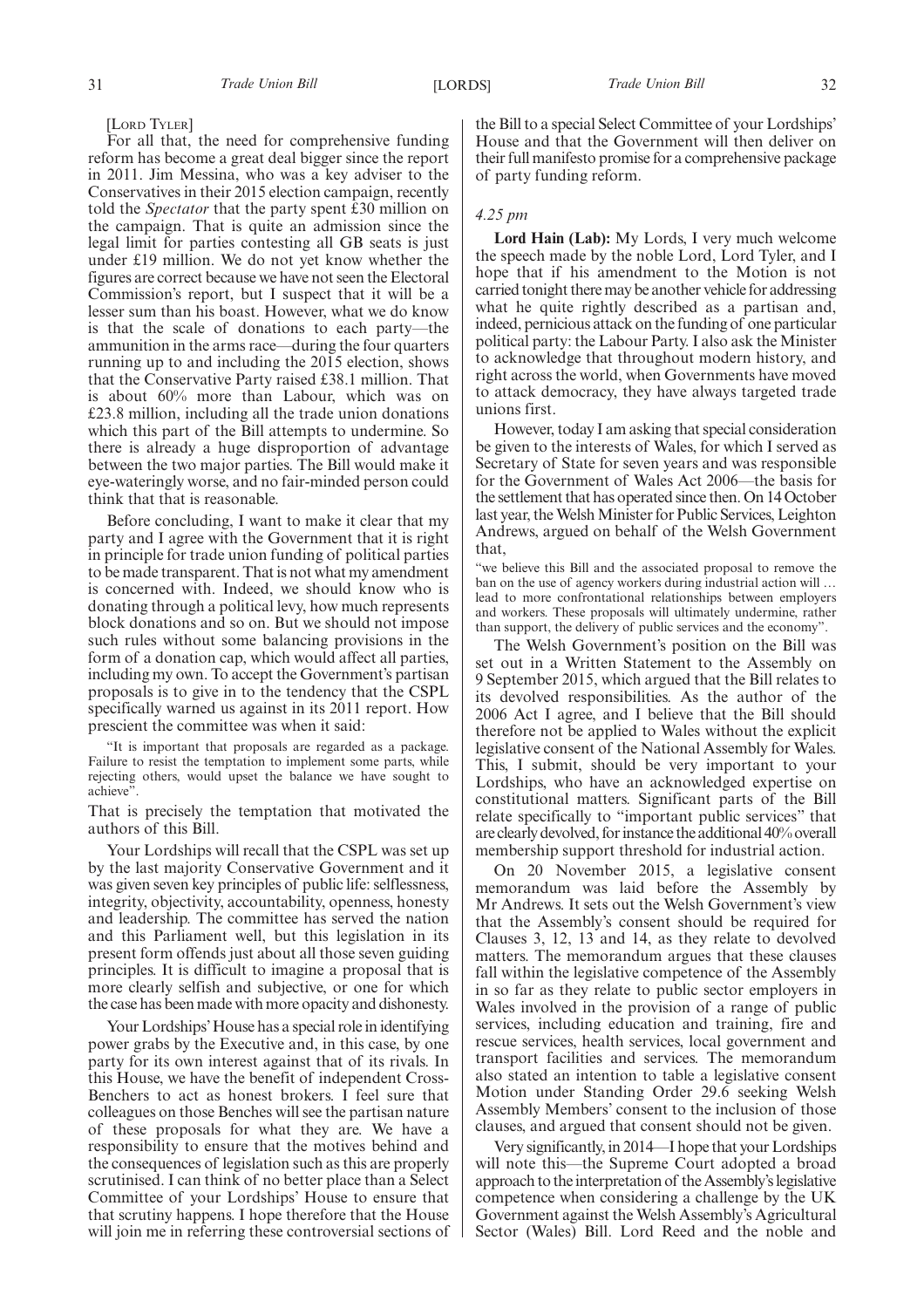learned Lord, Lord Thomas, giving the judgment of the Supreme Court, held that, when determining the meaning of the relevant subject within Schedule 7 to the Government of Wales Act 2006, the court should consider that:

"Each is intended to designate a subject-matter which is the object of legislative activity".

In the context of determining the meaning of "agriculture" as a subject heading, this justified a broad interpretation,

"as designating the industry or economic activity of agriculture in all its aspects, including the business and other constituent elements of that industry".

The Supreme Court found that the Agricultural Sector (Wales) Bill had as its purpose the regulation of agricultural wages so that the agricultural industry in Wales would be supported and protected. Therefore, it was aptly classified as relating to agriculture. By contrast, the Attorney-General argued to the Supreme Court that the 2013 Bill related to "employment"and "industrial relations", and that it was outside the Assembly's legislative competence, as neither employment nor industrial relations are listed as a subject in Schedule 7 to the Government of Wales Act.

Although the Supreme Court accepted that the 2013 Bill could also be classified as relating to employment and industrial relations—a subject matter that is not devolved—the court argued that that did not bring it outside the Assembly's legislative competence. This is crucial, and I submit that much the same argument applies to the Trade Union Bill in so far as it covers public services devolved to Wales. It is therefore not acceptable for the UK Government to impose it on Wales. Policy on how best to support and protect the effective delivery of devolved public services is for the Welsh Government and the National Assembly for Wales. This includes the way public sector bodies in such devolved services work with trade unions to ensure effective delivery of services to the public.

There is an increasing divergence in approach to delivery of public services between England and Wales. It would be wrong and potentially damaging to the UK Government's stated aim of protecting public services for decisions based on English structures and approaches to be imposed on different service delivery models in Wales, especially when its Assembly has expressly opposed that through a cross-party Motion—I stress "cross-party"—supported by not just Labour but the Liberal Democrats and Plaid Cymru, although sadly not the Conservatives.

How can it be right for the UK Government, who have no responsibility for, or direct knowledge of, policy priorities and devolved service delivery reforms in Wales, to specify how much union facility time devolved public sector employers should allow, or to end the check-off system in the Welsh public sector? That would be disruptive, harming the viability of trade unions, which have, under devolution, been constructive partners in delivering public services of all kinds in Wales, where they are viewed as establishing good and stabilised industrial relations. My noble friend Lord Monks mentioned that point in respect of the many private sector employers, from Jaguar to Nissan, in Sunderland, where trade unions are very strong.

Of course, the Sewel convention provides that the UK Parliament may not legislate for devolved matters without the consent of the devolved legislature affected. I hope that your Lordships will bear this in mind. I therefore hope and trust that your Lordships will accept in Committee, or later on Report, that the Government's intention to force the Bill upon Wales is fundamentally wrong, and that it is also deeply unwise when the future of the United Kingdom remains uncertain because of the Scottish Government's separatist stance. If I cannot persuade the Minister and the Benches opposite, I hope that the Liberal Democrats and the Cross Benches will support the case for Wales to be specially protected in this way.

#### *4.33 pm*

**The Lord Bishop of Rochester:** My Lords, we on these Benches are always wary of involving ourselves in debates that, as we have already seen, are likely to become fairly polarised in political ways. Of course, this is a Second Reading debate, in which we try to focus on matters of intention and principle. Therefore, I dare to step in. Indeed, it is only because my right reverend friend the Bishop of Bristol has conspired to get himself on a plane to Uganda at this precise moment that I am standing in his place at all. I rather wish that he had been here instead of me, but there we are.

We have an interest in these matters, because many of the origins of the trade union movement lie in close partnership with the churches of this land, not least the Methodist Church but others also. From these Benches, we have a continuing concern for the flourishing of those things that are to do with civil society in our nation, and, within civil society, of those things that we think of as intermediate institutions, of which trade unions are a very good example. Therefore, the place of trade unions is of concern to us.

It is unfortunate that often in public debate, not least in the reporting of public debate on trade unions, there is a tendency to focus on what might be seen certainly from a publicity point of view—as the sharp end of trade union activity: that is, activity around industrial action. However, as has been indicated in this debate, the reality is that an awful lot of trade union work is much more mundane and low key and is about a whole range of issues to do with well-being and welfare in the workplace and, indeed, the economic vitality of many of our industries. When trade union activity works well—as it very often does—it fosters good relationships in the workplace, reduces absences from work, resolves disputes, promotes mediation and avoids recourse to employment tribunals and their associated expense. Good evidence and research illustrate those things.

In a debate in your Lordships' House in November last year, my right reverend friend the Bishop of Derby spoke eloquently about trade union participation and involvement. I will not repeat what he said but simply encourage noble Lords to read that contribution.

My questions on the Bill, and the area to which I hope that this House will give attention, not least in Committee, concern whether all the proposed prescriptions are strictly necessary, as has been mentioned by one or two other noble Lords. Indeed, there is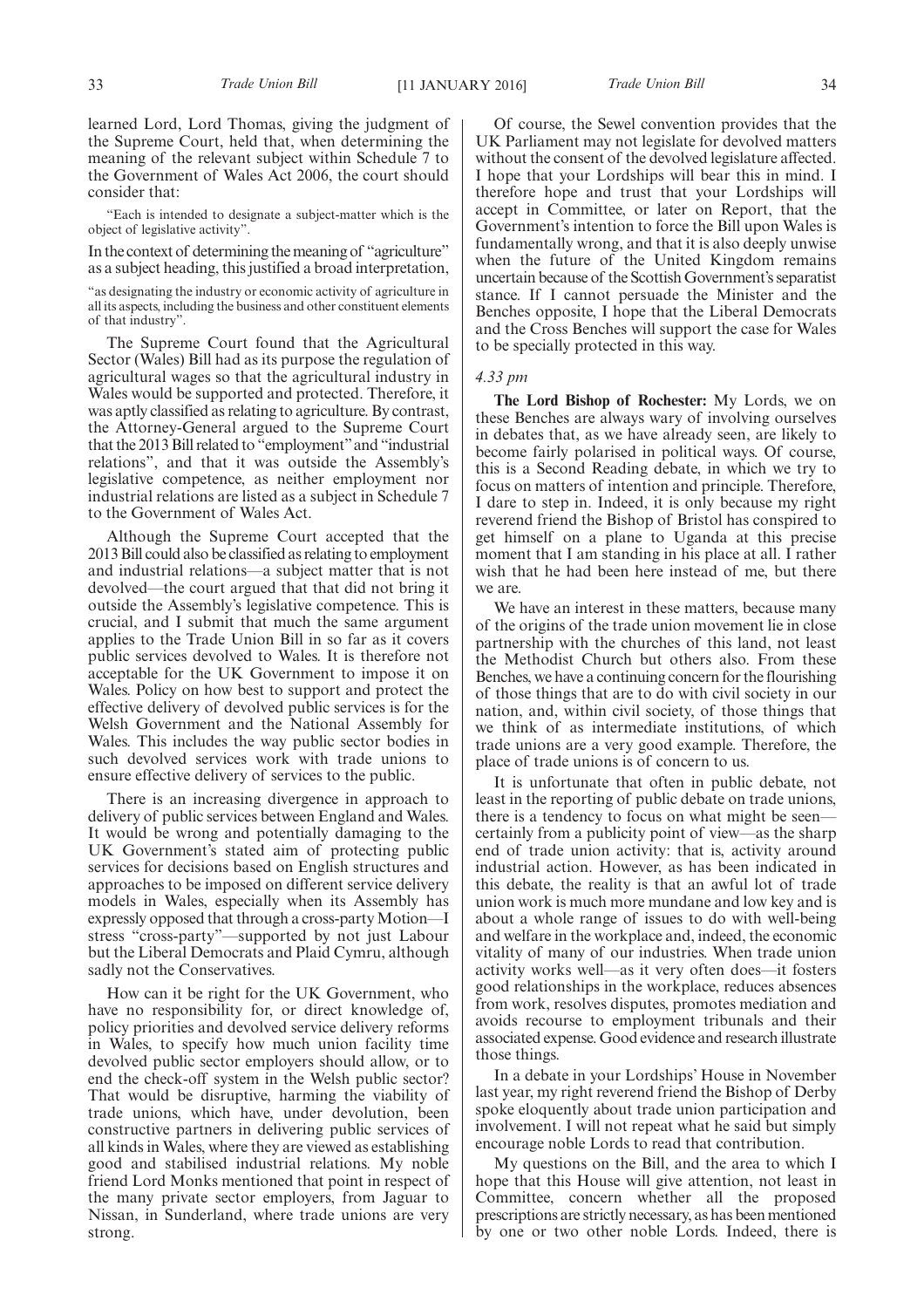#### [THE LORD BISHOP OF ROCHESTER]

always a danger that we end up with the unforeseen consequences of prescribing things and find that prescription demotivates and therefore militates against the participation we wish to encourage. As a representative of the Church of England, I know only too well that we have an increasingly non-joining culture. We want people to participate in our institutions at the various levels that are possible within our society. It would be deeply sad if the prescriptive elements of the Bill were to discourage voluntary activity and working together. Trade unions are part of the picture we wish to foster and encourage.

I have heard from an episcopal colleague, who is unable to be here today, of a large and by no means left-wing local authority whose leader is seriously worried about the level of prescription in the Bill, which he believes threatens to undermine the existing good and effective working arrangements between employers and trade unions. For example, they have reached agreement on facility time and have a working arrangement for collecting levies and suchlike. These things are working perfectly well in that setting. What has our talk about devolution and localism achieved if we cannot trust those arrangements to work without having to prescribe them in what might be seen as a heavy way? I support every possible initiative to increase participation in all sorts of institutions within our society. I was interested, therefore, to hear about electronic ballots in this context, and whether we can increase their use. I worry about the introduction of imposed thresholds and hope that we will have more debate around that, because in most other parallel situations there are no such thresholds. Reference has already been made to the election of police and crime commissioners. If we had 40% thresholds there, we would have some interesting scenarios to look at. Therefore, there is a bigger debate to be had about this sort of thing in the context of encouraging participation.

The noble Lord, Lord Tyler, spoke eloquently about the whole matter of funding. That, too, is a wider debate. We will see where that goes and I look forward to the noble Baroness's response to his contribution, which seems to me to merit further consideration.

We do not have to look very far to see places where people do not enjoy good conditions in the workplace not only internationally, although it is easy to see examples there, but in the UK. Those are concerns that led among other things to the passing of the Modern Slavery Act, which was a good piece of legislation. Issues were also raised by the Gangmasters Licensing Authority in relation to practices in parts of the agriculture, construction and hospitality sectors. Trade unions at their best protect people who are vulnerable in the workplace and where there is a danger of exploitation. We want to encourage modernisation, good practice and all those sorts of things. In looking at this legislation in detail, as we will in coming weeks and months, we need to make sure that we employ positive encouragement towards good practice, which always works better than measures that rely on inappropriate prescription and control. In applying our wisdom to the Bill, I hope that we will bring those kinds of things into consideration.

#### *4.40 pm*

**Lord Balfe (Con):** My Lords, I start with a declaration of interest that does not usually come from this side of the Chamber. This month I celebrate my 50th continuous year of membership of the TUC-affiliated trade union movement. I am the president of the British Dietetic Association, which is a TUC-affiliated union, and I am an adviser to BALPA, which still has blessed memories of the noble Lord, Lord Tebbit, and more recent memories, of course, of my friend the noble Lord, Lord Monks. So I speak with some sort of background.

I was struck by the level of consensus that I detected in the speech from the noble Lord, Lord Mendelsohn. The role of this Chamber is to revise, and there are certain areas of the Bill that could well be revised without us departing from the manifesto commitment of the party on this side of the House. I noted that the noble Lord made reference to the 1980s and compared it to today; what he did not say, of course, was that the last Labour Government kept in place all the legislation that was passed by their predecessor, by my noble friend Lord King and other Conservative Secretaries of State. I would predict that the central part of this Bill, on thresholds in public sector services, will not be repealed when the Labour Party, as it eventually will in a democracy, comes back to power. They will probably stay, because the point has been made—my noble friend Lord King made it—that there is a distinction between the industrial workforce and the public sector.

There is no doubt in my mind that a number of public sector strikes have been deeply unpopular. I have a briefing from the Mayor of London—I do not know whether the Opposition have had it—which says that, of the 26 disputes in London which have led to Tube strike action since 2008, 19 would have been prevented under this new legislation in relation to workers in essential services. That is quite a high figure, but of course it also presents an organisational challenge. There is a tendency, which people sometimes slip into, to think that trade unions are somehow led by people who are not followed by their workers. One has only to look at the strike that is going to take place tomorrow to see that you get quite high turn-outs for industrial action in ballots. One sometimes must reflect, as the noble Lord, Lord Monks, mentioned, that in a dispute there may be two sides to a story and that both sides need to sit down and talk to each other. That is the whole purpose of ACAS.

I would also say to the trade unions that they need to get out of their sectarian silo. I am sorry to keep on referring to the noble Lord, Lord Monks, but he has been the secretary-general of the European TUC. He will know that, outside this country, it is very unusual for the entire trade union movement to be dedicated to the support of just one party. That is not good for the trade union movement, particularly when we know that one-third of its members actually vote for the Conservative Party. Of course, a good number of the others do not vote at all and a handful, I am sorry to say, vote for the Liberal party. I think both sides of the Chamber can agree that that is not what either of us would like, but it is none the less the case.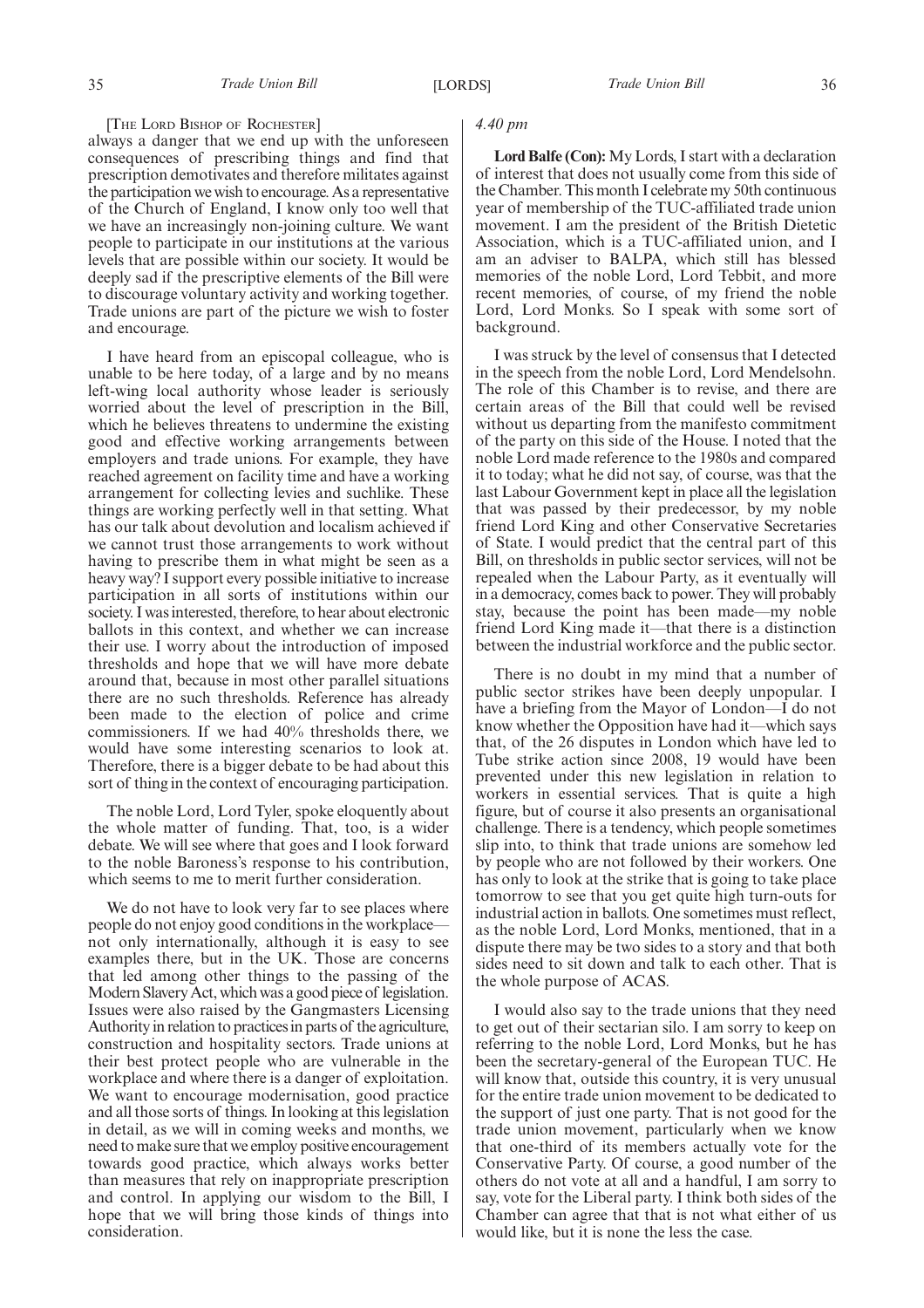I say to the trade union movement: reach out. You could have a Conservative Government for some years yet. Good relations and the interests of the members of the trade union movement are not served by the blanket refusal that you get on the part of some unions—I single out Unite particularly—although not all of them, to engage in any sensible dialogue with the governing party. That is not sensible. It is not good news for the members of that union.

**Lord Monks:** Does the noble Lord accept that the publication of the Bill makes that kind of dialogue even more unlikely?

**Lord Balfe:**I say to the noble Lord that the publication of the Bill probably arises in part from the fact that there is no strong trade union voice on this side of the House. There is no one around to say at the higher policy levels of the Conservative Party, "Hold on a minute, there is another side to this story". I was about to say that unions such as BALPA, the BDA—the union that I am president of—Prospect and others have reached out and begun a dialogue, and I hope that that will continue.

We are, I hope, going to join together and look for some concessions from the Minister. I do not propose to go through them in detail because they will come up in Committee. With regard to facility time, the Conservatives' manifesto actually said that they would legislate to,

"tighten the rules around taxpayer-funded paid 'facility time'". You can tighten rules and still preserve a local interest and the right of local democracy to determine what happens. It is, frankly, not a localism agenda if you start telling district councils, such as the one my wife served on in Suffolk, how to regulate the 25% of the week that one person spends on facility time—generally doing things for the local authority, actually. We need to look at this with a broad brush. We want transparency on facility time, but we do not want day-to-day control. We cannot exercise it. We cannot say what matters in Forest Heath District Council in Suffolk or any individual authority. We can say, "You must publish—you must be in the daylight", but we cannot lay down the rules.

Similarly, if e-balloting is okay for selecting the Conservative candidate for Mayor of London, the ruling body of the Royal Statistical Society, of which I am a fellow, and the board of directors of a venture capital trust that I am investing in, I do not see that we can rule it out. Certainly, if we look at making it subject to some control or sanction by the certification officer, there must be a way forward. We cannot just write it off.

The third thing I want to mention is the financial aspect. If it were left to me, I would ban all financing of political parties beyond a very low amount, probably £5,000 per head. I would not have any hedge funds donating to parties. I would make parties fight for votes. But I say this: is it healthy for democracy to work in this direction? I just put that question. Is it a good thing that we should patently attack one of the three unsatisfactory wings of funding? I leave that question up in the air because, if it were left to me and if I were the Labour Party, I would not turn the clock

back. When I came into power, I would immediately ban donations to political parties above a quite low level and say that everybody above that level could not donate. It would not be that they had to say how much; I would say, "You cannot donate. You cannot buy democracy". But until that day comes, let us be careful to look at what we are doing and think about our responsibilities to democracy, which go further than our responsibilities to one or other side of the House.

#### *4.50 pm*

**Baroness Prosser (Lab):** My Lords, I am sure that we are all entirely grateful to the noble Lord, Lord Balfe, for his words of wisdom. We have all listened very carefully. I start my contribution by declaring an interest as a member of Unite the union and as a pensioner of that union.

Along with others, I am sorry to be spending time discussing this proposed legislation. It seems designed not to improve or help build good relations in the workplace but rather to inhibit the ability of trade unions to organise and represent working people. The Bill is only one example of actions taken by this Government the main purposes of which seem to be a desire to stymie debate, reduce opposition and limit the value or influence of voices with which they disagree. There are proposed boundary changes and electoral reform—the result of which will almost certainly reduce the votes of the Opposition—EVEL and the reduction of Short money. All these actions tell the story of a Government unable to win on the strength of their arguments, and reduced to introducing procedural changes designed to quieten opposition voices.

But today there is the Trade Union Bill. Changes to check-off arrangements and political fund payments are of great concern. Many meetings were held in the last Session of Parliament where union representatives were mainly those who deal daily with running membership systems or ensuring that ballots, whether for strike action or internal elections, are based upon valid lists. Check-off of course makes membership validation a relatively straightforward affair. One meeting was called by the Minister, the noble Baroness, Lady Neville-Rolfe, and we welcomed the opportunity for a conversation with her and the Minister responsible in the other place, Mr Nick Boles.

In answer to a question about the thinking behind the proposed changes to check-off and political fund payments, Mr Boles, with quite a straight face, explained that the Government wanted to see an improved and closer relationship between the union rep and the union member. Meeting and talking to each other while dues were being collected, he said, would help them to better understand each other's needs and concerns. I concluded that Mr Boles had missed his vocation in life; he should have been a stand-up comedian.

In a month of Sundays I never would have guessed that that was the Government's thinking when the relevant clauses were being drafted. Do the Government think that employers are going to welcome these proposals? Having the union rep spending his or her time wandering around the workplace chatting with this person and that, collecting money and finding change, will work wonders for the UK's productivity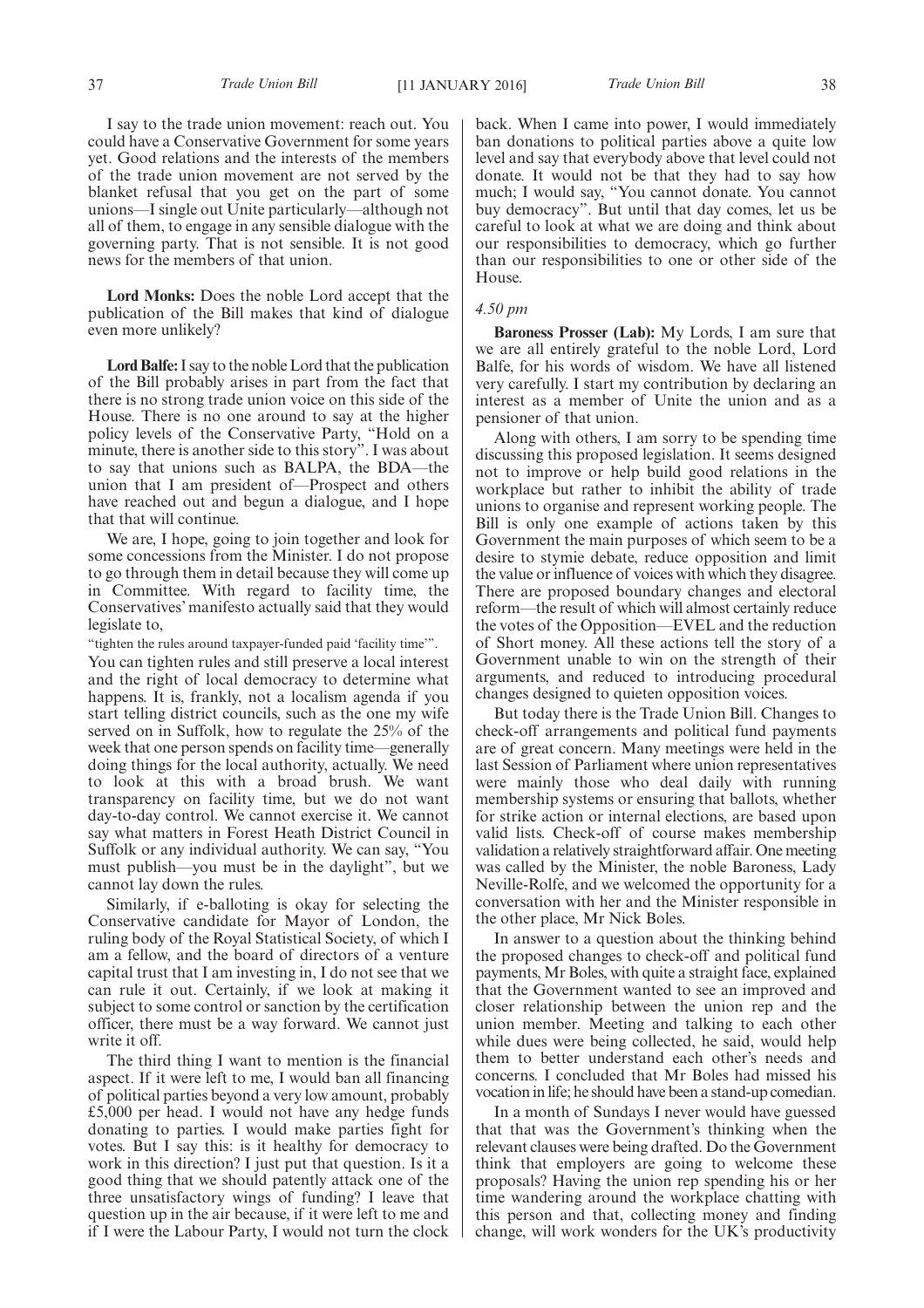#### [BARONESS PROSSER]

problem. The whole concept is ludicrous. A check-off system brings order and transparency not just to the union but to the employer, who also likes to know who is a member and who is not.

The Government have said that operating the check-off system can be financially onerous. If that is the case, the terms of the arrangement can be renegotiated. It has been found by the ILO that the deduction of union dues by the employer and the transfer of those dues to the union is a matter which should not be excluded from collective bargaining. Are the Government intent upon interfering in collective bargaining? Do they think they know better than employers and unions about how these things work? I thought that I had heard many a government Minister bemoaning the nanny state—but not of course when it suits them.

Please do not tell us that all this can be put right by workers paying their dues by direct debit. First, that would not meet Mr Boles's criterion of happy families. Secondly, employers would not know who was in and who was out; and, thirdly, many low-paid workers have a pay packet that goes into the bank and out again on the same day, with no room for arrangements such as direct debits.

If these proposals are not likely to achieve improved relations in the workplace, what are they designed to achieve? The union reps who spoke to us emphasised that changes to check-off had to be seen together with the proposed changes to payments into a political fund and to the requirements for checking eligibility to take part in a strike. There is a knock-on effect between each of these. All the unions believe that these changes will reduce their membership and campaigning income. In turn, the unions affiliated to the Labour Party will have their ability to help fund Labour's programme decidedly cut short. All unions believe that the likely loss of membership will affect their affiliation figures to the TUC—which, by the way, is renowned globally and looked upon by the global trade union movement as the example of how an umbrella trade union organisation should operate.

There we have it: a mean-spirited piece of legislation that is not designed to address the outstanding workplace issues of the day, such as the lack of skills, insecure contracts, and unequal and low pay that has to be subsidised by the taxpayer. No, it addresses none of these. No energy is being expended on addressing or fixing these problems, which impact badly on the UK's productivity rating, which is embarrassingly low compared to those of other, like nations. Instead we spend our time attacking the very people and structures we should be engaging with. Other countries engage with labour organisations with great success. Look at Germany or the Scandinavian countries, which are not afraid of organised labour and do not behave as though trade unions are proscribed organisations—the enemy within, as famously noted by a previous leader of the government party.

There are a number of other aspects to the Bill which require attention, such as the use of agency labour to replace workers taking legal—yes, legal—strike action. That has been dismissed by the Recruitment and Employment Confederation, which says that it is not willing to get involved in what would be very difficult industrial relations situations. In any case, it doubts that replacement professionals could be found, particularly for example for the health service. There will be time of course at a later stage to address these issues in detail. Ballot methods and thresholds, and the role of the certification officer, for example, will come under close scrutiny, as will the issues I have already mentioned. Many organisations, including the Equality and Human Rights Commission and Liberty, have expressed concern at the proposals on picketing and rights to facility time, and are checking to see that the relevant clauses comply with our responsibilities under the European Convention on Human Rights. Our own Joint Committee on Human Rights is of course also studying the Bill and will no doubt make recommendations as appropriate.

I will not take any more of the House's time now—but rest assured that those of us with knowledge and experience of, and respect for, the trade union movement will do all we can to see that the Act which emerges at the end of our proceedings will help the trade unions to contribute positively to improving industrial relations and will ensure that the world of work can contribute positively to the UK's place in the world. My final comment to those who have spoken or will speak from the management perspective is an expression which contains a great deal of truth: managements get the unions they deserve.

#### *4.58 pm*

**Baroness Bakewell of Hardington Mandeville (LD):** My Lords, I welcome the opportunity to participate in this very important debate. Years ago, part of my O-level history course included the Industrial Revolution, which covered many brilliant innovations and advances to ensure the prosperity of the country and of the manufacturing and weaving industries. These advances did not always benefit the people working on the factory floor but gradually, over time, improvements were made to the safety of the working conditions, the shortening of the working day, the employment and education of children, and the general welfare of the workforce. This is all to be welcomed. I would be the last to suggest that this Trade Union Bill we are debating today takes us back to the 19th century, but it does fill me with foreboding over where the next step will be if the Bill is passed unamended.

Many have made very valid contributions this afternoon, far more eloquently than I can, but the Bill raises a number of issues, and I will concentrate on three substantial items. One is the refusal to allow electronic balloting, the second is the percentage turnout thresholds and the third is check-off.

I am at a loss to understand why electronic balloting should be outlawed. As long as there is a reputable third party present, there can be no problem with this method. It is cheaper and quicker than the paper ballot, and individual polling numbers prevent abuse. Reputable organisations such as the National Trust and others allow it. Postal ballots are much more likely to be abused, with the possibility of those casting their votes being pressurised on how they vote.

Like others, I am concerned about the percentage turnout required for a union ballot to be valid: a 50% minimum turnout of those eligible to vote. Of that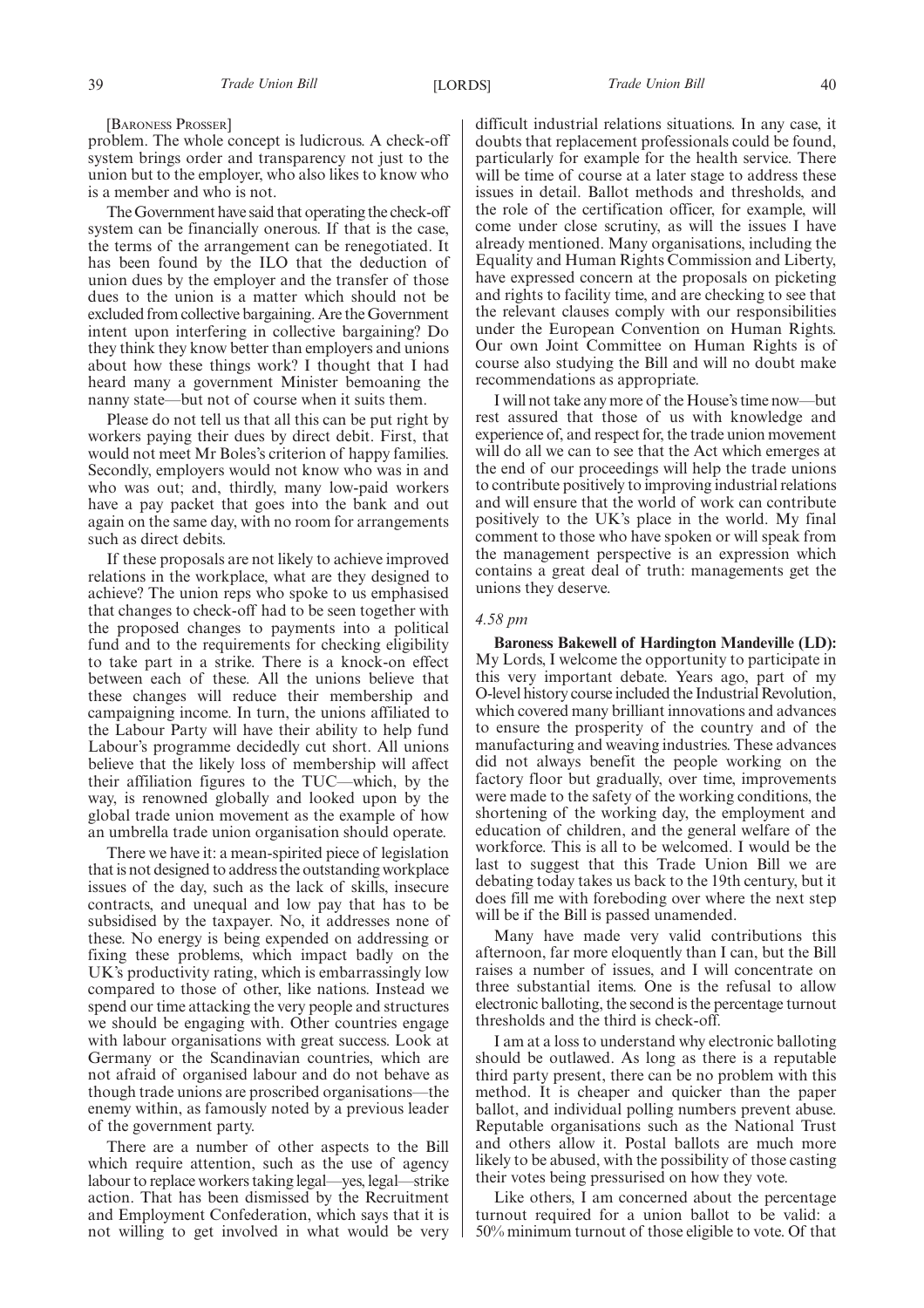50%, 80% must be in favour of strike action before a strike can legally take place. Sitting on this side of the House, I know that the Conservatives claim to have a majority to govern on a far lower turnout of those eligible to vote, with only 37% of those who did turn out to vote in the general election actually voting for them. We appear to have double standards being applied. This is deplorable and not a shining example of democracy. As for counting abstentions as no votes, where would the Government be if all those who chose to stay at home in the general election were counted as voting "none of the above"? Those people would be a very large minority in some seats, and in the police and crime commissioner elections, which have already been referred to, they would be the majority.

Thirdly, I turn to Clause 14 and the subject of check-off agreements. This system of deducting donations from payroll has a long and reputable history. Currently, employees contribute to their favourite charity, the local sports club lottery or to the union that covers their area of employment. There is provision within existing legislation for employers to charge for this service but, currently, only about 25% do so. Why is it now necessary for those employees in the public sector belonging to a union to be prevented from having their union subscriptions deducted at source from their pay? That is not required in the private sector. Many private employers which provide vital services, such as electricity, are able to operate check-off, but health, local government, the police, the fire service and others will be prevented from doing so. This seems perverse in the extreme, not to mention spiteful.

Current arrangements have been negotiated over time, and a move away from that takes no account of local circumstances. This is a retrograde step and out of kilter with the Government's general localism agenda of allowing decisions to be taken locally, as demonstrated in the Cities and Local Government Devolution Bill, which was debated at length in this Chamber. I hope the Government will recognise that such a move will not help employers to identify just who is and who is not a member of a union, and is likely to engender poor working relationships rather than better ones, as others have said.

I understand that there is little or no employer support for the measures in the Bill. It would seem that the Government are likely to be throwing the baby out with the bathwater in introducing this bureaucratic and regressive piece of legislation. Although it may be inconvenient for some services to be disrupted by those striking for improved pay and conditions, I believe that we should uphold the rights of employees to exercise their wish to strike. I am proud to be a citizen of a country that allows free speech and welcomes all views expressed through written articles, marches and demonstrations. We cannot return to the days when strikers in years gone past were deported, as in the case of Tolpuddle, just for publicly expressing their views. This is not democracy, and we must uphold the right to strike when there is no other way of bringing matters to public attention. We must not make it impossible for employees to achieve this.

### *5.04 pm*

**Lord Bew (CB):** My Lords, I declare my interest as chair of the Committee on Standards in Public Life, which has been referred to a number of times in this debate and is referred to in the Motion tabled by the noble Lord, Lord Tyler.

It might be helpful if I remind the House, as the noble Lord, Lord Tyler, has already has, that the committee was established 20 years ago by John Major and includes lay members and representatives of the main political parties. As I look around me, I see distinguished Members on all sides of the House who have served on the committee. I will return to that point before I conclude my remarks.

I have been chair for two years. In November 2011, my predecessors on the committee produced a comprehensive report on this issue. With great effort, they attempted to produce a balanced and sustainable package of reforms to address the big donor culture in party funding. The committee's research showed that the public are highly sceptical about the motivations of donors, whether they are individuals, organisations or, indeed, trade unions. Reform of party funding to end the big donor culture appeared in the manifestos of the three main parties in the recent general election.

The committee made it clear at the time that the package it recommended was intended to be reasonably fair in its impact on different parties and called for all parties to act in the national interest to benefit the health of UK democracy rather than for narrow party advantage. For example, chapter 15 of the committee's report states:

"It is important that proposals are regarded as a package. Failure to resist the temptation to implement some parts, while rejecting others, would upset the balance we have sought to achieve".

I insist on this as a central point. To extract one element—this afternoon we have discussed Part 4, which deals with trade union funding—without implementing the other reforms is not in the spirit of the Committee on Standards in Public Life's 2011 report. Nobody who reads it can be in any possible doubt about that.

Having said that, I shall make some further points. The committee's report needs some updating. Years have passed since 2011. We need better current figures, and my committee is undertaking further research to test the public's view. In particular, it is important that all parties set out their sources and use of funds in an easily intelligible way and use common, publicly available standards so that proper analysis and comparisons are possible.

When the committee's original report was published in 2011—this is why I mentioned the party-political composition of the committee earlier—Margaret Beckett MP published a dissenting note for the Labour Party, as did Oliver Heald MP for the Conservative Party. Those dissenting notes were published by the committee. Oliver Heald in particular pointed to a lack of adequate information about parties' funding and called for consistent accounting.

This has led me to the view, which I think is the view of the committee today, that it is essential to promote a vigorous and well-informed debate. I wrote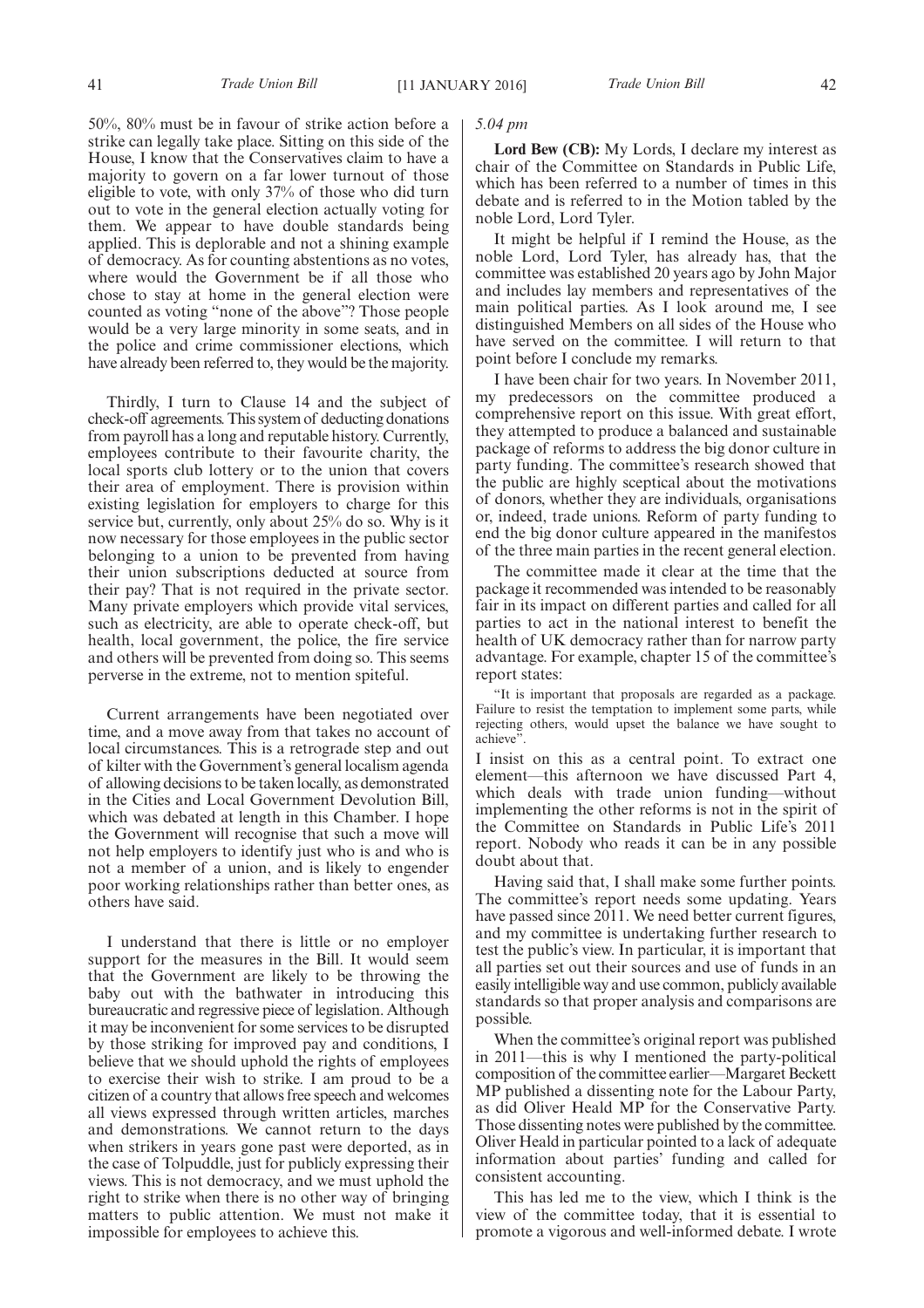# [LORD BEW]

to all the party leaders after the general election, drawing attention to the commitments that were in their manifestos. There now needs to be a broad debate on these issues. I am confident that there are sufficient public-spirited people in all parties. If one reads the press associated with the main parties in our system, one can see a reflection of this opinion. If one listens carefully to what Members of Parliament have said, I am confident that there is sufficient informed and genuinely public-spirited opinion on this matter to produce a serious debate. I entirely respect the opinion of the noble Lord, Lord Balfe, that we may have to wait one or two Parliaments before this matter moves on but, while I respect it, it is the role of the Committee on Standards in Public Life at this point to push for a broader, intense debate on these fundamental issues.

#### *5.09 pm*

**Lord Livermore (Lab) (Maiden Speech):** My Lords, I speak for the first time in your Lordships' House, and I do so with a great sense of humility and no little trepidation. I am acutely aware of the experience, expertise and wisdom that reside on all sides of this House, and I am genuinely grateful for the warm and generous welcome that I have received. I thank the doorkeepers and the staff and officers of this House for their kindness to my family on the day of my introduction, and for their continuing help to me since.

I am also deeply grateful to those noble Lords who did me the honour of introducing me: my noble and learned friend Lord Falconer of Thoroton and my noble friend Lady Nye. I particularly thank my noble friend Lady Nye for her wise and patient advice as I acclimatised to your Lordships' House. It is said that when Harold Wilson resigned from the Labour Government together with Aneurin Bevan in 1951, he was called "Nye's little dog". At times I felt a little like that myself as I followed obediently behind the noble Baroness.

Improving democracy in the workplace is said to be a key objective of this Bill. Democracy has played an important part in my own career, as I have worked on four general election campaigns over the past 18 years. Over that time, all political parties have sought to increase engagement and participation in the democratic process. As technology has evolved, the challenge of modernising our democracy has become ever more pressing, and it is encouraging that thousands of organisations in the private sector, from the Federation of Small Businesses to the Royal College of Nursing, from HSBC to the National Trust, have risen to this challenge and now use electronic voting in their own elections and consultations. It therefore seems a curious anomaly that this Bill should leave trade unions as the only organisations in Britain prohibited from harnessing technology to modernise their own democratic procedures. Modernisation is vital, and I hope that in the passage of the Bill that anomaly can be rectified. I hope, too, that in time we can find new ways to use technology in general elections to engage a whole new generation of voters.

At their best, trade unions have been not just the voice of working people but the route for many to a better life, opening up opportunities that otherwise would not exist. From their earliest origins in co-operative and friendly societies to establishing working men's libraries, through to funding university scholarships, trade unions fought not only for collective solidarity but for individual self-improvement. Arguably, too much of that early tradition has been lost, and a key test for the Bill is whether it closes down opportunities for working people or enables trade unions to once again fulfil their historic function in breaking down barriers to aspiration. The latter is much needed. As the Prime Minister said last week:

"We live in a country where too many people are stopped from reaching their potential because of their background".

In Britain today, a boy born into a middle-class family is 15 times more likely to be middle-class himself than a boy born into a working-class family. I know that to be true. When I was 16, a careers teacher came to visit my school. Seeing each of us in turn, she sat me down in the classroom and asked what my next steps might be. I said that after my A-levels I wanted to go on to university to study economics. "Oh no," came her reply, "university isn't for pupils from this school". I express gratitude today not only to my family for their support and encouragement but to that careers teacher too; I found her to be a powerful source of motivation as I sought to prove her wrong. I was very proud to go on from school to university, but I remain angry that I was the only one in my school year to have done so.

Our country cannot afford to limit opportunities, shrink horizons, and waste talent like that. However, I do not believe that tackling this lack of social mobility and ensuring everyone can reach their full potential can be achieved by government alone. For 10 years I worked in the Treasury as special adviser to the Chancellor of the Exchequer in the last Labour Government. Improving life chances was at the heart of what we sought to achieve. We took action on employment and on child poverty, and the life chances of the poorest improved dramatically. However, reflecting on that time in government, it is clear to me that for those who are not poor, those who are closer to the middle, improving life chances is about more than a poverty of income—it is about a poverty of aspiration. For these children, too often it is not a lack of means but a lack of dreams. Social mobility must of course be built on a foundation of income and employment, but I know from my own experience that it also requires education, enterprise and ambition.

Since leaving government I have worked in the private sector, and have greatly enjoyed contributing to building a successful strategy business. I have learnt much from this time but in particular I have learnt that business has an incredibly important role to play as a powerful engine of social mobility, and within businesses modern trade unions have a crucial play to play, too, in developing new skills, raising ambitions, and increasing personal prosperity as a result. Initiatives such as the Union Learning Fund were great innovations. Now, one of the greatest services modern trade unions could offer 21st-century workers would be bargaining for skills, which benefits both the company and the individual worker by promoting their progression in the workplace.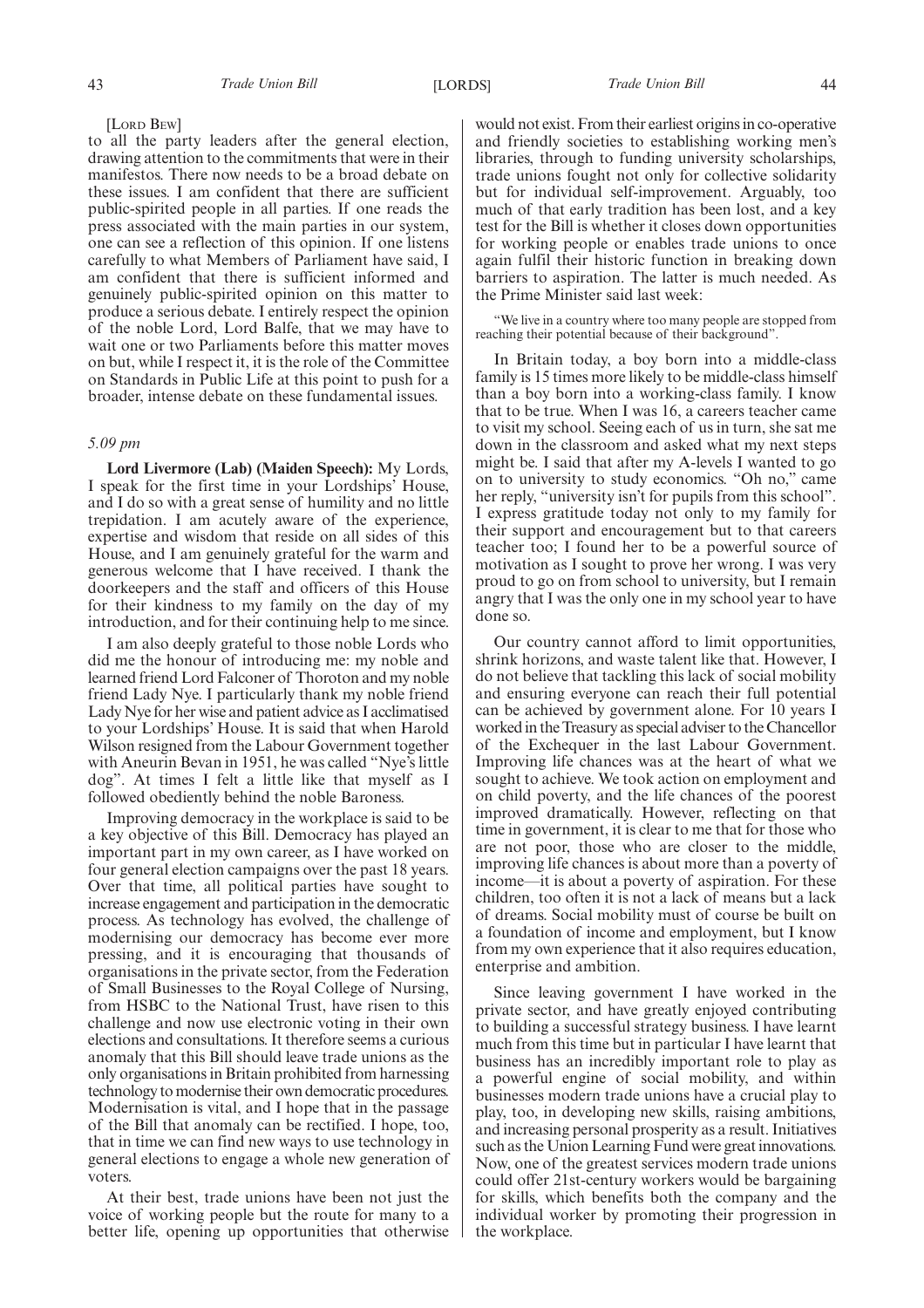I have taken Rotherhithe, in the London Borough of Southwark, as the geographic part of my title, where I have lived for many years. Rotherhithe has a proud industrial history, from building ships for the Royal Navy in the 1650s to being at the heart of London's Docklands until the 1960s. Running through that industrial history is a strong heritage of internationalism, and perhaps our proudest claim is that Rotherhithe is where the "Mayflower" first sailed from on its journey to the New World in 1620. Those on board helped, by imagining a greater destiny for themselves, to found the ideals that created the American Dream, that prosperity would come from hard work, and that if you were willing to work hard you could make a better life for yourself and your family.

In 1774, the Royal Governor of Virginia said that Americans,

"forever imagine the lands further off are still better than those upon which they are already settled".

That instinct to continually search for a better life, that expansive belief in possibility, is to be admired. It was a gift to America from Britain. It is a British belief, a British value, but one which we must ensure reaches every community in our land. This is a task in which this House has an important role to play, and to which I commit myself to playing my part in the years ahead.

#### *5.17 pm*

**Lord Sawyer (Lab):** My Lords, it is a great privilege to congratulate my noble friend Lord Livermore on his most excellent and outstanding maiden speech. As I expected, we heard the views of a thoughtful, intelligent, mature man on some of the issues facing our nation at the present time, particularly the important issue of social exclusion and improving life for ordinary people, which I know my noble friend has always been particularly and deeply interested in. I am sure we will hear a lot more from him on this subject as the years go by.

I had the opportunity to meet my noble friend when he was a young man, even younger than he is today, when he came as a young graduate from university to work at the Millbank Tower before the 1997 general election campaign. I am not sure whether he remembers this, but he had a desk outside my office; I knew he was an ambitious young man when he provided me with a lovely cup of tea at the start of every day's work. I knew at the time that he would achieve great things, and that not just his ability would take him to high places but his courteous manner and polite approach to all his colleagues, which is still a feature of his contribution to public life.

My noble friend went on to achieve great things, to become a senior strategy and communication professional, helping to win two more general elections after 1997 and helping Labour leaders at the highest level—Prime Ministers and Chancellors of the Exchequer—in and out of No. 10 and No. 11, to achieve outstanding and excellent results. In addition, my noble friend has developed a private practice, where he advises private companies on issues relating to communications. I hope that we have the opportunity—in fact I am sure we will—to hear further excellent speeches from my noble friend in the months and years to come.

Today, the task is unfortunately not as pleasant as simply congratulating the noble Lord, Lord Livermore; rather, today is a day that brings great shame to our Parliament. This Bill, which has high-level political motivations, is masquerading as a Bill to give the unions back to their members, and that, essentially, is deceitful. The Bill pretends to help workers but ends up hurting them, particularly part-time women workers, who are especially vulnerable to the measures in it. This Bill will make it much more difficult for workers to become trade union members, to be represented by the only collective agent that has ever fought on their behalf: the British trade union movement. This Bill comes along and crashes in a most ungainly way into the world of employee/employer relations, ignoring good practice, ignoring employee representations, ignoring what is best and what works in public service practice. That is unforgivable.

I would like to say something, as other noble Lords have done, about the trade union movement itself. Lots of past Bills andWhite Papers have had euphemistic titles such as the Industrial Relations Bill or *In Place Of Strife*. This Bill is actually called the Trade Union Bill. Noble Lords have spoken about the importance of the trade unions. This party, which sits on these Opposition Benches, would not be here if it were not for the British trade union movement, which shows its importance in the history of this country. I do not want to go through all the things that Labour Governments have brought to fruition, but we would not be here without the British trade union movement.

As I look around the Chamber today, I see my noble friends Lady Prosser and Lord Pendry and other noble Lords who would not be here without the British trade union movement, which has given so many people the chance to do things in public life that no other institution has been able to provide. It is very important that that be recognised, respected and celebrated.

Of course, trade unions have done much more than simply in the workplace. They have done lots of things in the community, such as helping unemployed people and the homeless. I am not that old—I do not go back to the dark ages—but the street of 70 houses in the north-east of England that I was born in had only one telephone. It was owned by the union man, and 70 households could all use that telephone. That is what the trade union movement did for us: it allowed us to use the telephone when none of us could afford one. So, when our children were ill or there was a family crisis and nobody else was around to help—in those days, the state was not there—the trade union helped us. We should never forget that.

As my noble friend Lady Prosser said, the British trade union movement is the oldest, most democratic and most representative such movement in the world. It has given so much at both a personal and local level, helping to win two world wars, helping in the fight for civil rights around the world, and—most importantly in the context of this debate—helping to make businesses successful and workplaces fair and safe.

This Government could have given us a Bill that built on that legacy. It did not have to be a bad Bill; it could have helped to strengthen and unite people to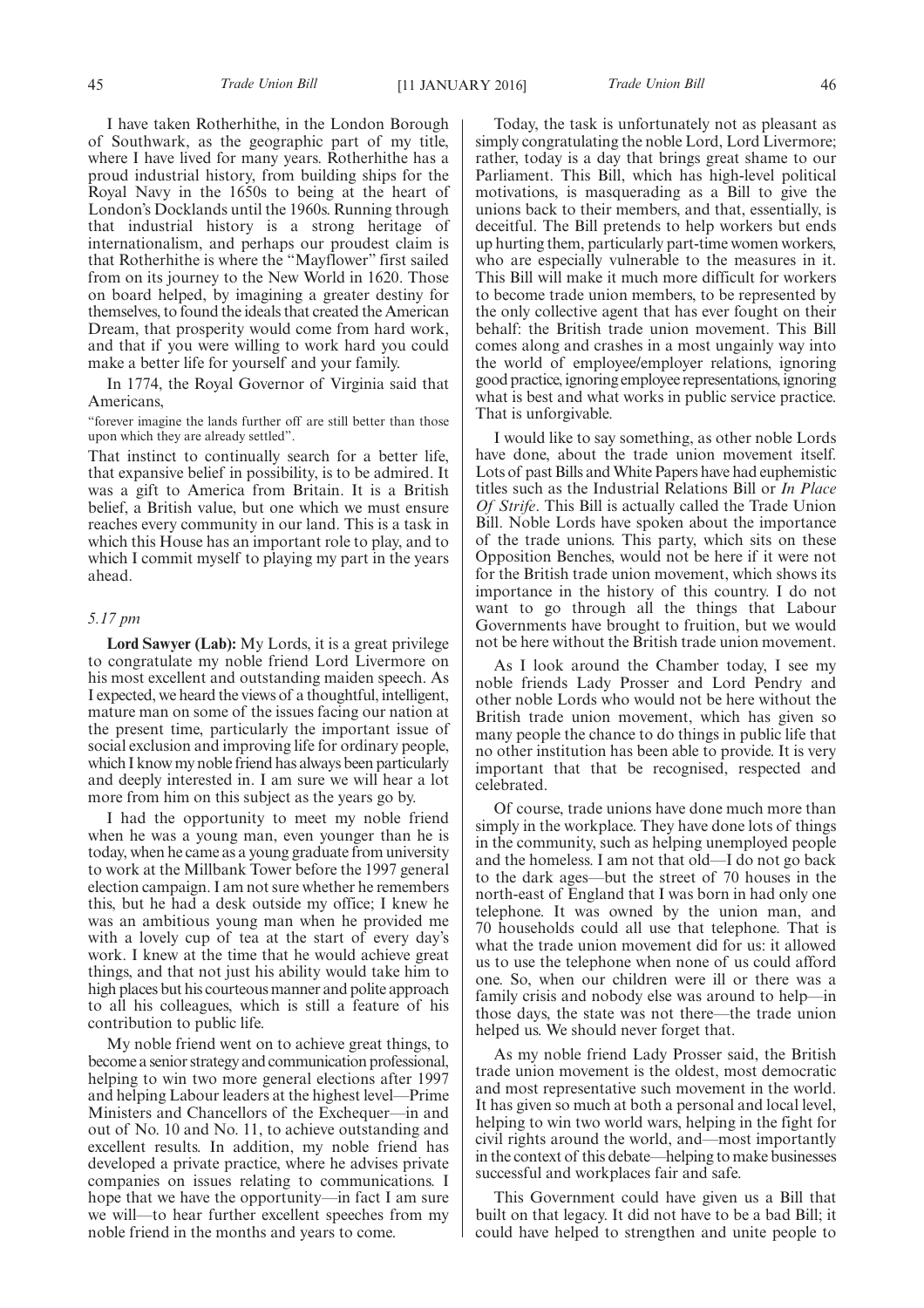fight zero-hours contracts, to end poverty pay, to promote partnership and best practice at work. It did not have to be this negative Bill.

When I read the Bill, I wonder what the Government think the millions of public service workers look like. I have concluded that it is a male, full-time worker stood angrily on a picket line, preventing services being provided. We heard earlier in the debate about "Red Robbo". Who remembers Red Robbo? Who remembers *In Place Of Strife*? That is not the British trade union movement. The typical British trade union member is a public sector worker who is part-time, female and low paid. That is what we are talking about today, not Red Robbo. Goodness me! We need to move into modern times.

These people work hard. They have a difficult job as they daily try to deal with the consequences of the enormous public expenditure cuts that this Government have placed upon them. At home, what will be the reality of their place in our economic hierarchy? Finding it hard to manage, not having an easy time, as they work hard to provide good services. I say to the Minister that it is on the heads of these people that the Government are directing this legislation, making it difficult—probably impossible—for them to have an effective voice at work because the Government are hitting their union.

I wonder how much noble Lords on the other side know about employer relations in the public sector. I wonder how much experience of them they have. I accept that in some ways they are not too different from those in the private sector, but of course the private sector is not having deductions made at source. Effectively that is happening only in the public sector.

One of the important things about the public sector is that it has an established culture of collective bargaining. Millions of people work in a culture where their pay and conditions are governed by a bargain between trade unions and their employers. This is very big stuff, and the Government are affecting all those people with this legislation. Another facet of public services is that people do not work in one place; they work in lots of places. If you take any borough anywhere in Britain—Sheffield, Newcastle or Salisbury—you will find several thousand people in workplaces of two or three people. They all have to be organised, talked to and communicated with. That is the job of the trade union but it is also the job of the employer—employers and trade unions need to do it together. It is what they have always done in the public services and it is what they want to continue to do.

It is very important that we recognise the nature of public service and of public service workers. Public service works primarily through employers and employees focusing on what is best for the customer. Would your Lordships believe that? It is important that somebody says that in this debate. This debate is about the customer. It is not just about workers, unions and employers; it is about customers or taxpayers—people who want a good service but will not get it unless the collective bargaining system works. We have to make it work, as it does now, and we should not damage it. It is really important for millions of people that it works.

There is not a single council leader, NHS chief executive officer or HR director who wants to do what we do in any other way. There is no support among the political or professional leadership for the public service measures in this Bill. In Teesside, where I come from, 50,000 people work in the public services—in local government and health—and they will all be affected by this Bill. All of them are managed well and are working well—I hope that is the case, although there is always something that is not perfect—and none of them wants this legislation. None of the employers and none of the workforce wants it, so what is going on? We need strong and competent management, as well as strong and competent unions, and they should be able to work together from a position of mutual respect and strength.

Unions need to represent the workforce. They need the workforce's membership and, to achieve that, they need sensible and proportionate help.Unions are voluntary organisations. Let us not forget that the vast majority of the people taking on representative roles are unpaid volunteers. Unions are not full of full-time, paid officers driving around in cars. They are about lay people ordinary people—doing work for nothing to help smooth the wheels of good employer/employee relations, and we must not lose sight of that. People who work for a union work in the interests of both sides, keeping the workplace successful and safe. That is what they do and it is why we have to support them.

Noble Lords will have heard people talking about losing the check-off facility. I well remember when I was a local organiser being asked to go to a council in Sunderland. The council said to me, "We've got a problem here. Lots of the people we employ are not in a union". I replied, "Well, I don't know why that is". I was told, "The reason is that we pay them through the post and send their work rosters through the post and actually nobody ever really meets them". I said, "There are two things there. The first is that the management needs to take a more proactive role, meeting, managing and encouraging these people, and the second is that the union should as well". I spent a lot of time getting those people to become members of a trade union and it was hard work. I used to ask them, "How do you want to pay the union subs? Do you want to pay them by direct debit or through the bank, or do you want to pay by check-off ?". The vast majority said, "I want to pay by check-off because this is to do with what I do at work. It's nothing to do with the bank and I don't want it on my bank statement". People have different reasons for not wanting things to appear on a bank statement.

I have gone on a little bit, primarily because I wanted to say something appropriate about the great speech made by my noble friend Lord Livermore. I probably have taken up more time than I should have, but I would like to leave the House with the thought that this is about people working together and about good practice. Employers and trade unions, both strong and both equal, need to help each other. I believe that the trade unions should talk to the Government—my view might be different from that of some of my colleagues; I do not know, I have never discussed it with them—and try to persuade them more and more about what really happens at work in the public services,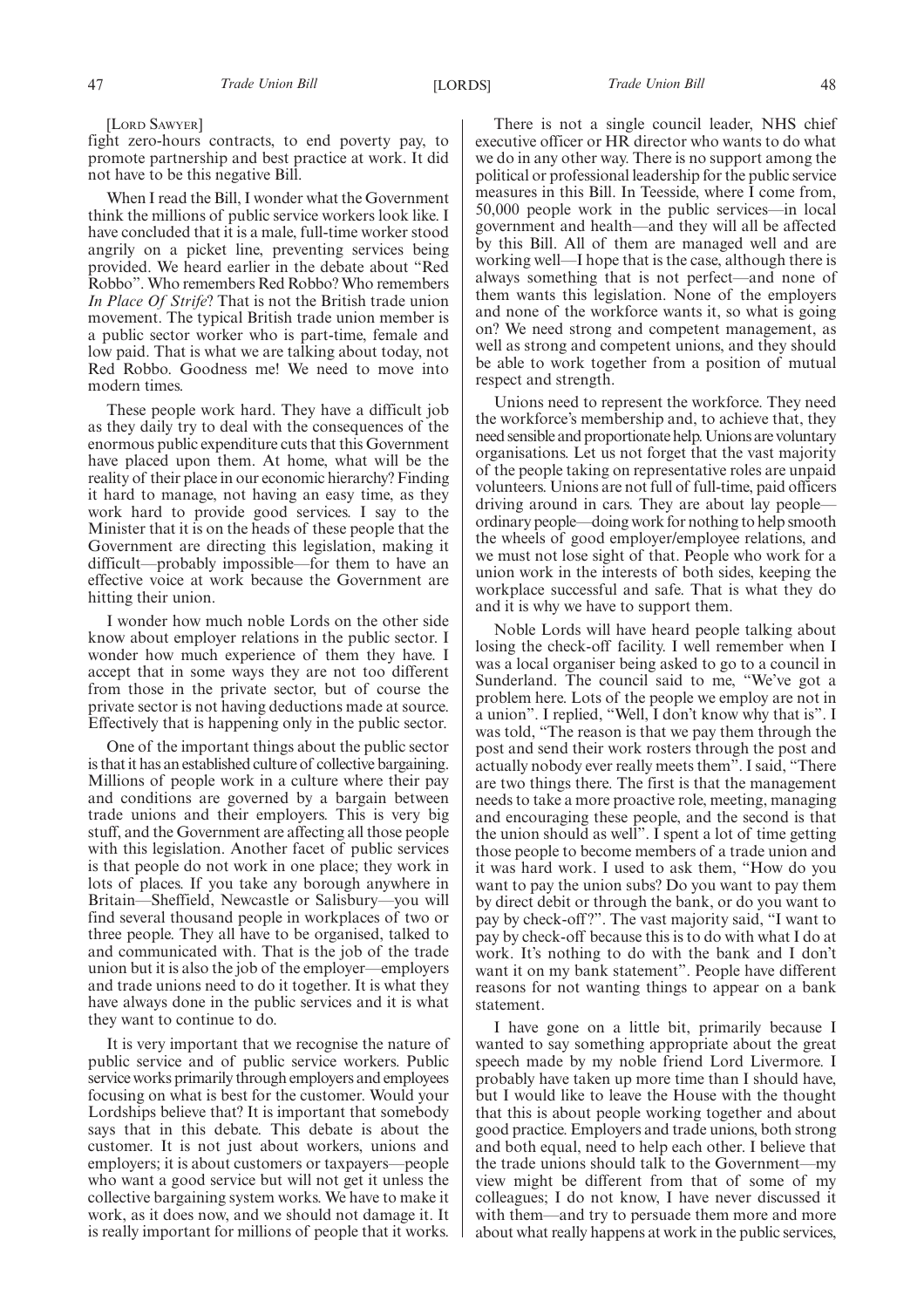and convince them that some of the measures in this Bill are going to damage good industrial relations and therefore the customer. No matter how bad people might think they are, I do not believe that the Government really want to go down that road.

#### *5.30 pm*

**Lord De Mauley (Con):** My Lords, I have listened very carefully to what noble Lords have had to say today so far. Much has been said of the good done by unions, and I have witnessed some of that myself. But nothing that has been said today so far has done anything to address my concern about the effect on inoffensive and uninvolved members of the public whose efforts to get to and from work or education become severely hampered by industrial action.

The public sector strikes in 2011 closed 62% of England's schools, and the NHS cancelled tens of thousands of operations. Yet the ballot of the teachers' union ATL had only a 25% turnout, and UNISON's was about the same. Polls indicate that a majority of the public strongly agree that strike action should be taken only as a last resort. That is why it is right to introduce, as the Bill proposes, a requirement for a turnout of at least 50% in strike ballots.

Neither has anything that has been said so far in this debate explained why it is reasonable that industrial action can take place based on an ageing mandate. The NUT strike in 2014 led to the full or part closure of almost 1,500 educational establishments acrossEngland on a ballot that was almost two years old. As a matter of fact, there was also an alleged voting turnout of just 20%. I am aware of several other incidences of strike action that occurred in the year to October 2014 in which the mandate was more than 18 months old, and one of them no less than three years old. The CBI says that placing time limits on ballot mandates is important to ensure that industrial action is limited to the original dispute and not extended to other matters. I look forward to hearing what the Minister has to say about that. It seems to me that that is why it is important that the Bill introduces a requirement that a ballot mandate must be no more than four months old.

I am also concerned that the number of days lost to industrial action in the public sector has doubled over 15 years, whereas in the private sector it has halved. Therefore, I am pleased that the Bill introduces a requirement that, if a strike is to take place in certain important public services, 40% of those entitled to vote must vote in favour of strike action.

These are some of the issues that the Bill we are about to get into seeks to tackle. The public gave the Government a mandate at the general election, and the public are looking to the Government to fulfil that mandate.

#### *5.34 pm*

**Baroness Primarolo (Lab) (Maiden Speech):** My Lords, I speak for the first time in your Lordships' House, like my noble friend Lord Livermore, with some nervousness. I am fortunate indeed to have been given the privilege and opportunity of joining your Lordships' House, and I am grateful for the warm welcome that has been afforded me. I would like to thank my two distinguished supporters, my noble friends Lord Monks and Lady Royall. Both are experienced and respected Members of your Lordships' House, and their advice and guidance is invaluable to me. I would also like to thank the staff who have been so helpful in advising me on procedure and protocol, although of course I should add that any mistakes today are entirely mine.

For the last 30 years, I have represented the good people of Bristol South, first as a councillor for Windmill Hill and then as the MP for Bristol South. My constituents, or those who were my constituents, are fair-minded, straight-talking, resilient, resourceful people who have modest aims: a decent job with fair wages, security for their families, the opportunity through education to improve their lives, and decent healthcare. They believe that these aspirations should not just be the preserve of those at the top of the tree but should be on offer to everyone: an economy where rewards are fairly shared.

It is of particular interest to me, therefore, that the Government are seeking to change the law governing trade unions. It is worrying that, whether intentional or not, the effect of the Government's measures will be to weaken the rights and ability of already vulnerable workers to defend themselves from predatory and exploitative employers. By undermining the trade unions, as my noble friends have already eloquently identified in their contributions, there is a huge gap between the Government's explanation of their intentions and the details of this Bill.

Noble Lords will know from recent revelations what can occur when workers are powerless to stand up to employers who have no conscience and no scruples. Unfortunately, some employers push beyond the bounds of decency. Look at Sports Direct. In pursuing profit, expansion and success for the company, it has deployed unacceptable employment practices. The absence of a trade union means that employees have no voice and no one to represent them, and are unable to do it themselves for fear of victimisation. Desperate to keep their job, they suffer degrading and humiliating conditions, and their relationship with their employer resembles that in a Victorian sweatshop.

As has been acknowledged in earlier contributions, trade unions do not just provide the defence against these unscrupulous employers but play a positive role in partnership with employers in the workplace. Through the workplace they facilitate improving skills, productivity and the quality of services. Their common aim with employers is a high-value, highly trained, fairly rewarded workforce in a thriving economy. They seek fair pay, safe working conditions, and security and safety in the workplace—aims that I am sure we would all agree are just. I do not think anyone is suggesting that the Government are seeking to create workplaces where the employer has unchallenged control of work practices and can exploit the workforce, but it may be the unintended consequence of these measures—if we are to be generous.

Weakening the organisational capacity of trade unions also threatens an important element of our democracy. When employers and trade unions can agree on check-off, why do the Government need to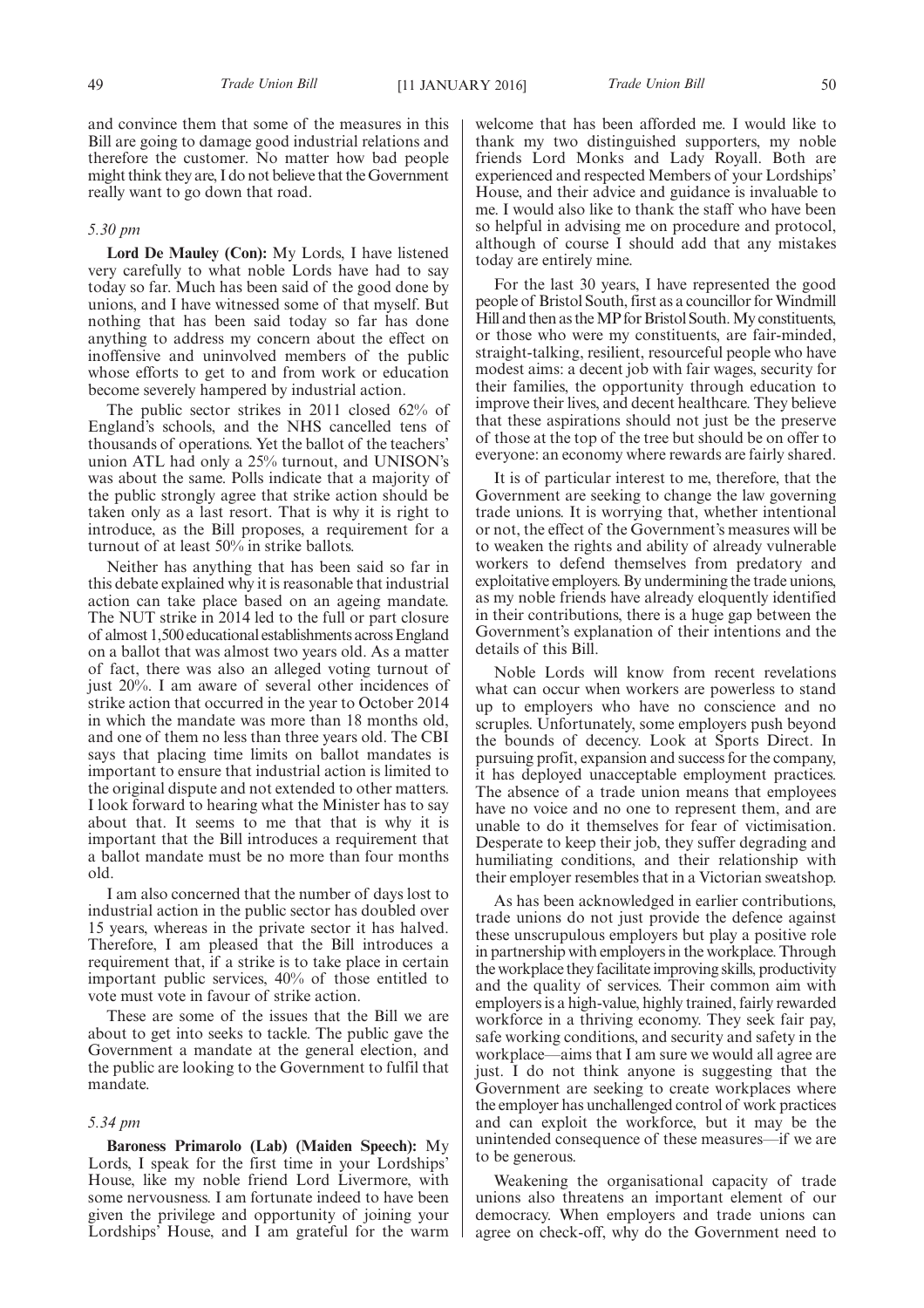#### [BARONESS PRIMAROLO]

intervene? When employers and their workers are in disagreement and are negotiating a way forward with trade unions, why do the Government think that they alone know best and can override those structures? Why do the Government seek to curtail trade union rights and activities? By undermining the right to strike action, the Government could unintentionally damage the incentives for employers to listen to their workers, resolve disputes and engage in constructive relationships with trade union representatives. Employees being treated fairly at work and having someone to speak up for them and make sure that they are not denied their rights is a fundamental part of our democracy.

Constructive partnerships between employers and employees are about putting in place agreed boundaries: boundaries for employers to make sure that decency, respect and equality is the hallmark of the working environment; boundaries for trade unions to negotiate in good faith in representing their members. The Government are in serious danger of undermining this partnership by weakening trade unions and damaging the incentives for employers to engage in constructive talks with trade union representatives or, worse, removing the boundaries of acceptable behaviour in the workplace, which opens the door to the unscrupulous.

Your Lordships will know that there is a wider principle at stake here. Our liberal democracy is built on a foundation of tolerance: of citizens professing reasonable but conflicting views living in tolerance of those with whom they do not agree; where the strong do not exploit the weak; where the majority does not overwhelm and abuse the minority; where we respect the rights of citizens to disagree and we value difference. Sadly, the Government's proposed trade union legislation is illiberal, potentially punitive and therefore damaging to our democracy.

I sincerely hope that the Minister will think again and significantly amend these proposals, and that your Lordships' House will deliver a fair and balanced Bill reflecting modern, progressive workplaces.

#### *5.41 pm*

**Lord Morris of Handsworth (Lab):** My Lords, it is my privilege to follow the noble Baroness, Lady Primarolo, and to congratulate her on her maiden speech. It was a speech of content and understanding, and passion was the hallmark of her delivery. I am sure that the House looks forward to many contributions from the noble Baroness.

I start by quoting the words of the Secretary of State for Business, Innovation and Skills when he opened the debate in another place to introduce the Trade Union Bill that is before your Lordships' House today. He said:

"Since the industrial revolution, Britain's trade unions have done much to help to deliver that fairer society … They have helped to secure higher wages, safer workplaces and stronger employee rights. They have fought for social justice and campaigned for freedom and democracy, and they have supplied the House with some of its most eloquent and influential Members, including Leaders of the Opposition. Unions helped my father when he first worked in the cotton mills. They helped him again when a whites-only policy threatened to block him from becoming a bus driver".—[*Official Report*, Commons, 14/9/2015; col. 760.].

There is a testimony for the House to ponder when considering the role of trade unions in a wider society. I could not have put it better myself. The Secretary of State eloquently spelled out the role of trade unions, both in the workplace and in the wider society. However, whatever his words in introducing the Bill, sadly, his determination to destroy the trade unions which supported his father is not in keeping with popular expectation. He seems determined to have his name etched on a long list of politicians down the ages who had a determination to be anti-trade unions, one of whom even branded the trade unions in time past as "the enemy within".

However, before the Secretary of State gets too carried away, let me remind him of one of the roles of trade unions in a democracy. In coming to this debate, I take the view that one of the pillars of a democratic society is free and independent trade unions. Today's trade unions accept that they must look beyond social solidarity and embrace a broader agenda at home and abroad. In a world of change, trade unions often lead the debate for investment in skills, people, equipment and innovation. As general secretary of my union, I travelled more miles than some Cabinet Ministers in making the case for inward investment to the United Kingdom. Based on my experience, I would say that trade unions are not only a force for good but the greatest under-used resource in British industry today.

My worry about this Bill is its propensity to destroy the partnerships and good practices built up over many years in many workplaces as part of the post-war settlement. Any decision to undermine a check-off system which is agreed with employers will add nothing to productivity, but is a vindictive proposition and a deliberate attempt to put some trade unions out of business. The requirement for trade unions to report to the police on industrial action puts the notion of a free, independent trade unions but one step away from a police-state trade union. On the same level, the new threshold for trade union ballots has no parallel with any other organisation, including political parties. What is so different about a trade union that it should not enjoy the same privilege and the same freedom in the same democracy?

The Secretary of State spoke movingly of his father as a new arrival in Britain and of how he was helped by the trade unions. I know that journey. I, too, arrived here as a 16 year-old and benefited from the values of opportunity and the support that my union gave me. My union underpinned my adult education and gave me most of my life's chances, including the privilege of becoming its general secretary. However, there is a difference between me and the Secretary of State. My trade union values taught me that you help yourself to gain access but that you never ever pull up the drawbridge.

Why are these proposed changes necessary? What is the problem that we are trying to fix? Why are the Government attempting to command and control the orderly process of the political levy system? How many companies have received complaints about political levy payments? Where is the evidence to support these complaints? Why are the Government trying to fix a system that is not broken?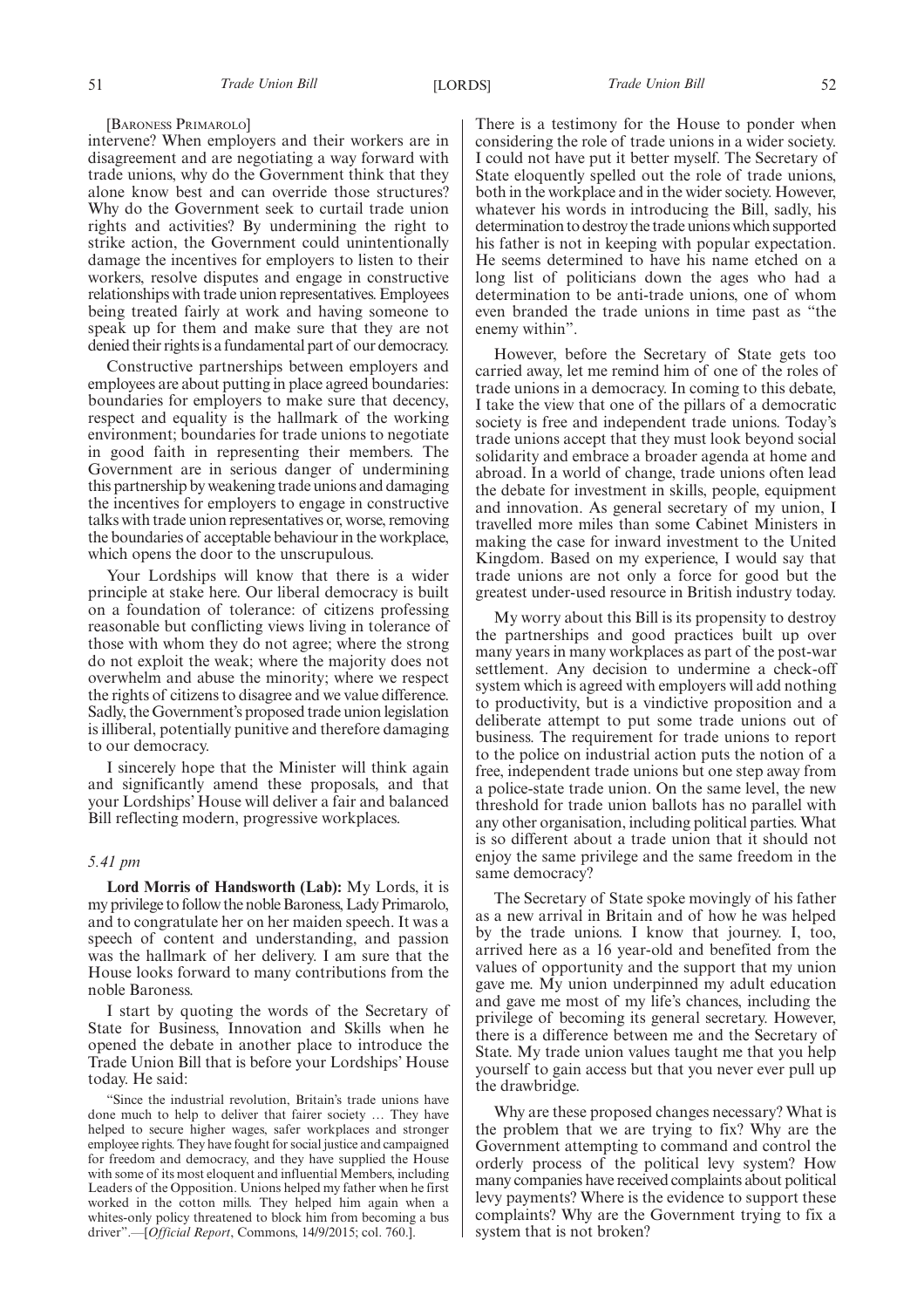The real problems in British industry today are: lower productivity compared with our competitors; low investment; low pay, low spending on training and apprenticeships; job insecurity; zero-hours contracts; low skills; low esteem; and, worst of all, bullied employees in companies such as Sports Direct have lost their pride and passion for what they do.

Why is it felt necessary that the full force of the law should now be brought to bear on trade union activities, particularly where there are disputes between two sides, the employers and the trade unions? This is not the democracy which enables free workers to withdraw their labour, subject, of course, to normal procedures.

What are the plans and objectives which form the next steps from this Bill, I ask myself. Its provisions bring out the worst features of the "them and us" society that the Government are creating step by step. I say that because this is the most vindictive and one-sided piece of legislation that I have seen. Where is the legislation to deal with the scandal of zero-hours contracts? Where is the legislation to stop bullying at work in many companies in particular sectors of the economy, which we read about constantly? We need new laws to ensure that workers are no longer blacklisted for exercising their democratic right to withdraw their labour. We need new legislation to ensure that the punitive fees and charges that stop a lot of low-paid workers gaining access to justice in an industrial tribunal are swept away. We need new laws to ensure that the blacklisting of workers that we have seen in the construction industry becomes a criminal offence with a mandatory custodial sentence for those who perpetuate this practice. We need new legislation, but we do not need this Bill. It is time for it to be confined to the archives of history where it belongs.

#### *5.51 pm*

**Lord Dykes (Non-Afl):** My Lords, it is a great privilege to follow the noble Lord, Lord Morris of Handsworth, with all his knowledge and experience, and his reputation for being a sensible and moderate trade union leader over the years. Other senior trade union people are represented in this debate, mostly Peers on the other side, who have contributed some excellent thoughts to the debate.

I want briefly to add my thanks to those of others for the maiden speeches of the noble Lord, Lord Livermore, and the noble Baroness, Lady Primarolo. They have shown their capacity and skills in different ways, with the noble Lord, Lord Livermore, as a much newer Member of this Parliament. I was scandalised on his behalf by his example of the recruitment agent being so discouraging. That was only a few years ago; engagingly, the noble Lord is still extremely young. Many decades ago it would have been a different but still quite shocking story. I am glad he retold it to the House. The noble Baroness, Lady Primarolo, showed her enormous experience over the years, not only in a ministerial capacity but as an excellent and successful Member of Parliament and, of course, in the Speaker's Chair in the other place. It is important to hear again the excellent remarks of the noble Lord, Lord Monks, and I thank the noble Lord, Lord Mendelsohn, for his speech, particularly when he strikingly reminded us that he was a successful businessman and therefore

may be inclined, in the lore and practice of the tabloids nowadays, to be automatically anti-union. Not a bit of it, and we are grateful to him for his contribution.

I was glad that I had a chance to take part in the excellent debate on trade unions launched by the noble Lord, Lord Foulkes of Cumnock, on 19 November last.We reminded the House that the present Government were proposing draconian new restrictions on the right to strike in Britain, a right enshrined in our deep democratic traditions since the turn of the 19th century. Controversial restrictive ratios were to be imposed on unions to secure what could be called a "proper strike ballot result", which is a total distortion of what legislation should do.

I had to emphasise then, as did others in the debate, that these reactionary new proposals are included in the Bill now before us, presented by an Administration with some 37% of those voting in the last general election supporting it, or around 24% of the total electorate. I can think of no worse source of advice on ratios and percentages for election procedures in whatever bodies, and indeed in national elections. There is a great lack of justification in this recent list of some rather dodgy "manifestoitis" Bills, but this piece of legislation shows sheer brutality in the parliamentary context of the need for moderate politics. I do not recall a Government in any EU country introducing such a restrictive package as this on what is a flimsy and inadequate basis of support. In fact, they could not do it because, unlike us, they are lucky enough to have the benefit of written constitutions and a constitutional court system that keeps any Government on the virtuous path of not abusing legislation in the manner of our unreliable three-line whipping system in the other place, which carries a Bill through without proper discussion. Other countries require coalitions, usually under PR voting systems, if a party has the support of fewer than 50% of those voting, with the main exception being France, where I also live. It is the only other country with a simple majority system, but at least there is a 50% requirement for round one, which provides some mitigation, although not much, between the total number of seats and the genuine percentage of the public voting.

The right to strike and to protest are fundamental in any truly democratic society. We can hardly say that there have been too many strikes in Britain in recent years—quite the contrary. In Germany, the Chancellor of even the Christian Democrats would routinely address the annual conference of the equivalent of the TUC, which is virtually unthinkable in this country because of the gaps, divisions and, indeed, hatreds fostered by thoughtless people in various political organisms. I agree with the moderate and sensible TUC leadership when it asserts that this wretched Bill also ignores international standards. That is a very worrying factor.

We are in a society where modern welfare capitalism, which we were used to yesteryear, has receded more and more against the onslaught of relentless US-style brutal capitalist behaviour, scarring our formerly green and pleasant land where the only things that matter are the chief executive's remuneration and shareholder profits. We need to restore the balance between the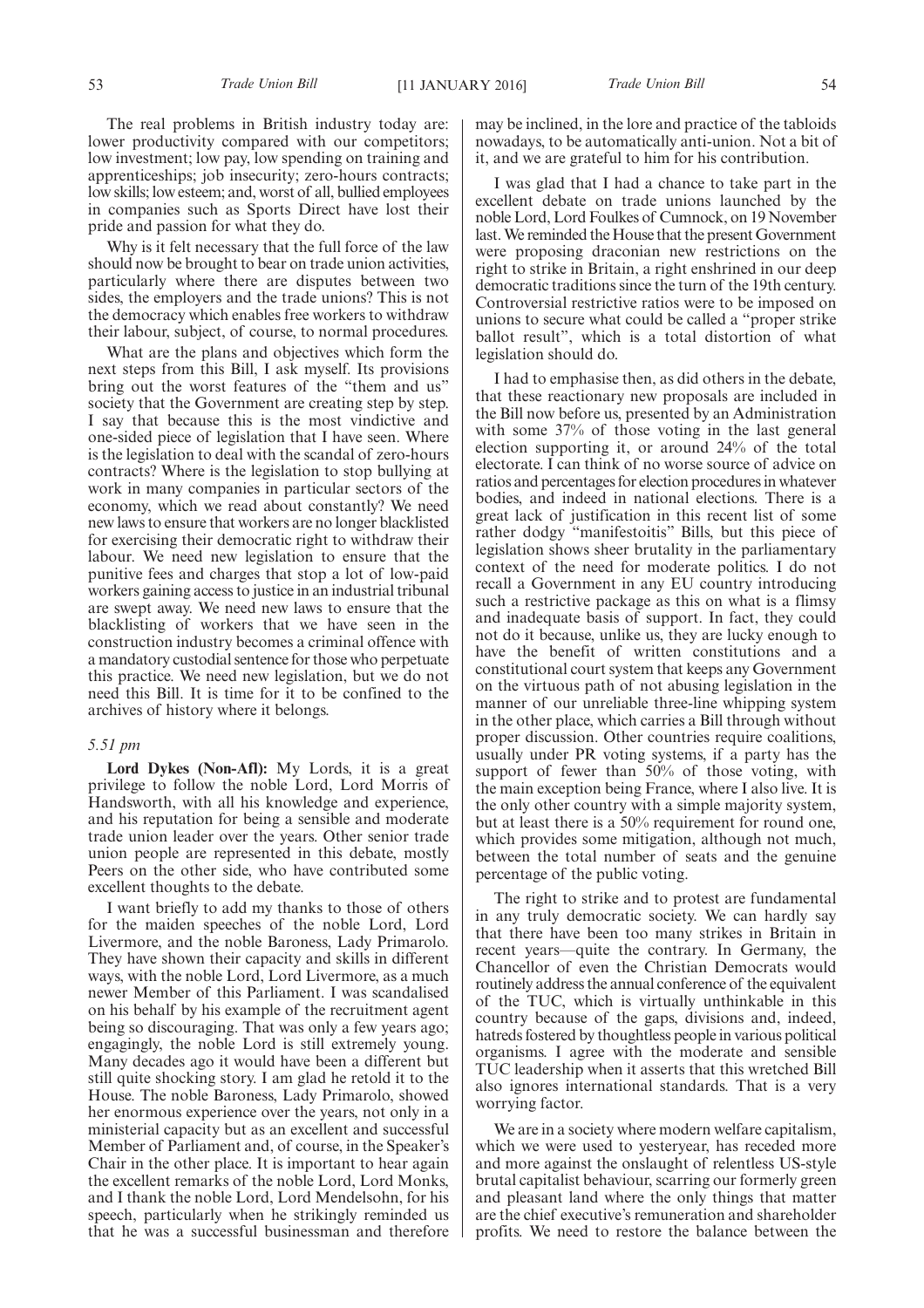[LORD DYKES]

different legitimate sections of modern society, and to restore a harmonious link between the very large number of decent business employers and trade unions.

The Bill will allow employers to bring in agency workers to break strikes. That is such a provocative proposal as to alienate broad sections of moderate opinion on these matters. A wartime emergency might possibly justify such a controversial move, but surely not in normal times when social peace is a natural priority. The wholly illegitimate new threshold figures for strike action will make it far more difficult for ordinary workers to ensure that they are protected by a framework that allows normal organisational activity to protect their jobs, aspirations and the quality of their daily working lives. I have been told on good authority that when ILO senior officials in Geneva were notified of these plans, they reacted with surprise to say the least, and they are normally very guarded in their comments.

The Government have blandly ignored the idea of voters abstaining in a general election as being like a no vote, but say exactly that in the case of abstainers in a strike vote in the Bill. The Bill is also much harsher on public sector workers based on some flimsy arguments. That affects women more since the proportion of women in the public sector is much higher. I cannot understand the intrinsic vindictiveness in these proposals, apart from the woeful reminder they provide of the hatred that the supporters of a certain Prime Minister in the past felt towards union members, described in one of the worst phrases in the history of British politics as "the enemy within". Nowadays we see very little disruption through industrial action, so harsh has daily working life for millions of people become. People fear losing their jobs in case they cannot get another one. In the days when Harold Macmillan was Prime Minister, unemployment fell to 180,000, which is like saying there was no unemployment at all. The number of days lost has fallen very strikingly and is, I believe, some 10% of the total of lost days in the 1980s.

Why are the present Government so reluctant to modernise union and employer procedures by encouraging electronic and workplace ballots? Companies and other entities use them, and even the Tories used electronic balloting for elections, as has been pointed out by other speakers.

There are many other aspects of this very questionable Bill which we will need to examine in Committee line by line, and perhaps some of it through a Select Committee procedure, as has been suggested by the noble Lord, Lord Tyler. We need that even more because consideration of the Bill in the other place was woefully inadequate. For example, there are some onerous new requirements for supplementary information to avoid legal challenges by employers, which would perhaps have the effect of prolonging disputes unnecessarily, thus increasing the danger of a hardening of attitudes. Clause 8 will need meticulous inspection, while the danger of Clause 9 is that unfair extra burdens will be put on the police, thus increasing tension between them and union representatives. ACAS, too, is apparently worried—I am only guessing, but that is the hint which has been dropped—that the

positive side of workplace consultation good practice, which often helps to lower the temperature, will be upset by the new unfair imbalances in relations between employer and employee.

We need to look very carefully in Committee at the planned upset in check-off arrangements, which are often very helpful to employees. The Minister in charge of this is a very moderate and highly respected individual, capable of moderate thinking even about this dangerous Bill. The Government need to think again about many sorry aspects in this sad and reactionary measure. It surprises me that it is being introduced. It harks back to the days of right-wing warfare on the unions. We need a more modern approach, consensus and co-operation, as there is in Germany and other countries. Do the Prime Minister and his ministerial colleagues have the imagination to make the really big changes that will allow this Bill to go through? I hope so.

#### *6 pm*

**Lord Dobbs:** My Lords, it is a pleasure to take part in a debate with so many fine maiden speeches—namely, those of the noble Lord, Lord Livermore, and the noble Baroness, Lady Primarolo, and it is an honour to be the warm-up artist for the noble Lord, Lord Watts. I am sure we wish them all well.

I suppose that we are all hostages to our upbringing. If I had been born in a different age, I would have watched what happened to the Tolpuddle Martyrs with shame; I would have supported the match girls' strike; and I like to think that I would have taken part in the hunger marches of the 1930s. Those were battles that needed fighting. I not only pay tribute to what many trade unions have achieved, I would have been proud to have been part of it.

However, for better or for worse, I was a baby boomer, so I remember the three-day week. That time is seared on my soul, because my mother was a worker. She went out to work despite having four kids. But, of course, that is why she went out to work—because she had four kids. Then the three-day weeks began. The power was cut, the heating failed and the lights dimmed, yet my mother still had to go out to work. She was sick that winter—although we did not know it, she was dying—but she still had to work. She put on two overcoats, a woollen hat and gloves, and sat shivering through the working day in order to provide for her family. My mother was earning much less than a miner, yet that did not stop her being used as a pawn in that dispute: she was collateral damage. The point I am trying to make is that workers' rights do not exist in isolation. They stand alongside the rights of other workers and sometimes they compete, and on occasions conflict, with those other rights. One man's strike can be another man's misery.

Let us take the London Underground. How can it be that we are once again faced with even more Tube strikes? Apparently, the unions have problems with the work-life balance of their members. I just wonder about the work-life balance of those who rely on the Tube. What of them? What about the rights of the millions of workers who need the Tube to get to their own work or the innocent victims of what is still so strangely called industrial action?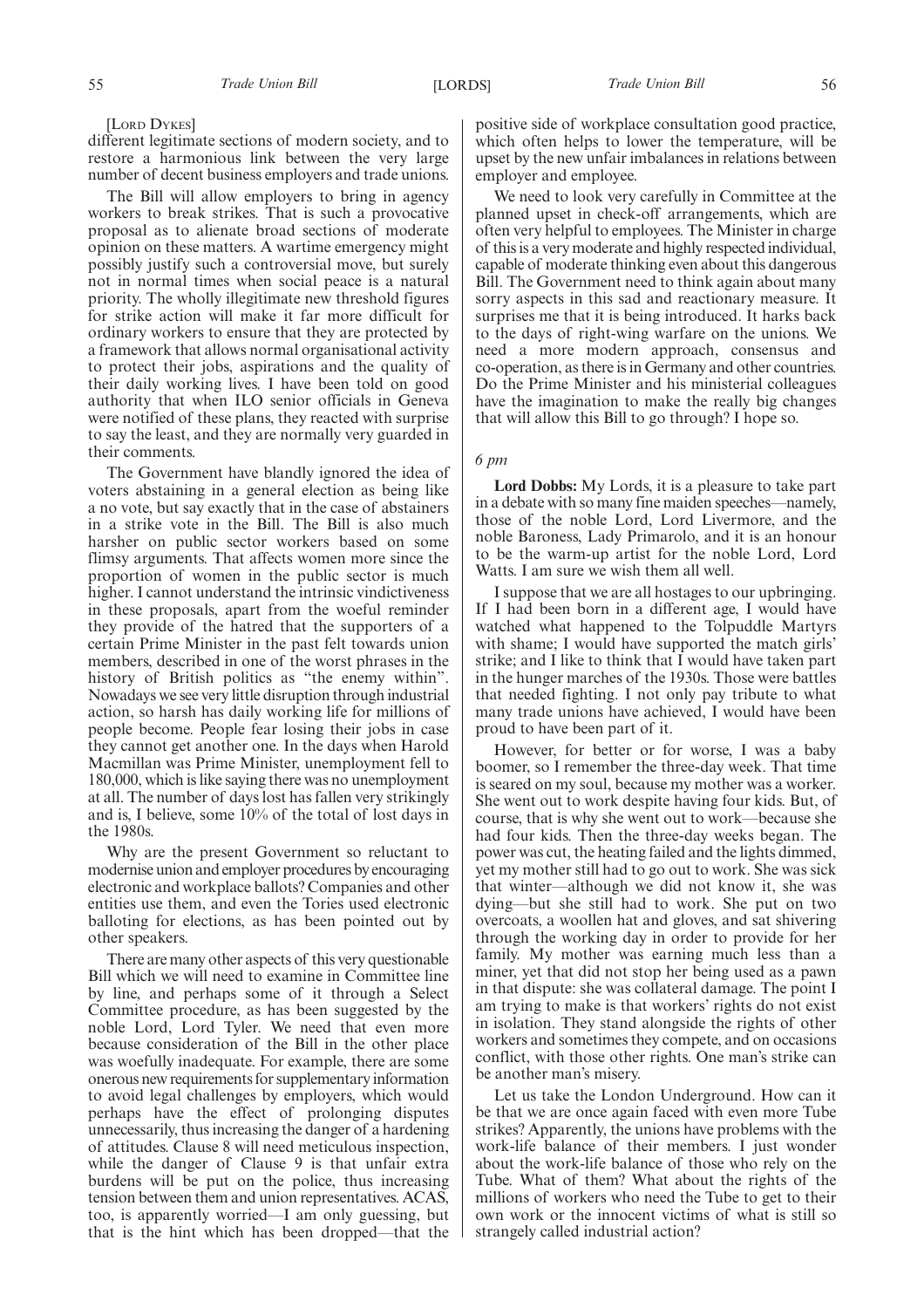The union leaders who gathered today to discuss yet more strikes are the same leaders who less than a year ago organised a strike in support of a driver who failed not one but two random breath tests. The London Underground carries 4 million passengers a day. That strike was backed by 299 votes to 221. More strikes have been agreed today. What absurd timing and what world do they live in? There is a right to strike, which is important, but there is also a right to work. Despite the Nelsonian blind eye of the noble Lord, Lord Monks, although perhaps it is more like the blind eye of Mr Arsene Wenger when one of his men handles the ball in the penalty area, these endless Tube strikes are not only futile but also a direct assault on the rights of millions of other workers who have families too.

The overall number of strikes has fallen dramatically. We have heard that, and thank goodness, but there are still those determined to deny any sense of fairness or balance. That is why we need to ensure that there is a sensible voting turnout before a strike and that votes are held within a reasonable time period—not in order to bash those who want to strike but in defence of those who want to work. The Bill contains much more, of course. It is about finding a balance between the rights of one set of workers and the rights of others. Perhaps the details need clarification. Without wishing to unduly excite noble Lords opposite, why not have electronic voting, for instance? Do designated picket supervisors really need armbands? This House, as always, will do its job on the details.

I, for one, do not want to see the impoverishment of the Labour Party. We need healthy, properly funded political parties and not a,

"bunch of far-left antiwar former communists",

as one recently politically deceased member of the shadow Cabinet said over the weekend. It has already been a bad day, with more resignations, in a difficult month in a tormented year for the party opposite but I hope that the Opposition will find it possible to come forward with balanced suggestions for improving the effectiveness of this Bill. I hope that the Government will listen. This Government have the clear moral and political authority for this Bill and the backing of public opinion, which grows stronger with every ridiculous Tube strike. It is important that we as a party and a Government work hard to keep that support.

Last week. I spent some time talking with a very senior foreign ambassador. He said that there was something rather remarkable going on in this country. He very much admired how we are working our way out of the terrible economic mess in a more successful manner than almost any other country. This Bill is part of that effort. It is a Bill for ordinary workers, which ordinary people like my mother would have supported.

## *6.07 pm*

**Lord Watts (Lab) (Maiden Speech):** My Lords, I start my maiden speech by thanking the staff and officials of the House of Lords, and my fellow Peers from all sides of this Chamber for the warm welcome that I have received since I entered this establishment on 3 December. Having spent 20 years in local government and 18 years in the other place, it is somewhat of a shock to receive such kindness. When I first started my political career as a working-class boy from Liverpool, I had no idea that I would end up as the leader of my local authority, one of the town's local MPs for 18 years, chairman of the PLP and now an appointed Member of this House.

I came to politics by accident after becoming active in the trade union movement in my teens. During the time that I was involved in my union, I came to understand that trade unions can protect workers and promote equality only up to a point. Working people needed a political party to represent them in Parliament. I believe that that principle was correct then and that it remains correct today.

If noble Lords consider every progressive change taken over the last 100 years, they will see that the Labour Party and the trade unions together have made this country a more just society. This includes the creation of the NHS, the welfare state, equal pay, the minimum wage, the Race Relations Act, the introduction of tax credits, and equality in the workplace and the home. The list goes on and on.

Despite being active in politics for nearly 40 years, I feel that I have failed in my main aims. I wanted to work towards a fairer and a more equal and just society. But I have to say that, despite my many years in politics, I believe that we have been moving backwards over the last five years. It is still the case today that a child's life chances have more to do with where they are born rather than their own talents and abilities; it is still the case that the best schools and universities are kept for the rich and powerful; it is still the case that people's job security depends on their class; and it is still the case that people will live longer in rich communities than in poorer towns and cities. It is impossible for many young people from poorer backgrounds to own their own homes.

This problem is not exclusively a British one: all around the world, the rich are getting richer and the poor are getting poorer in relative terms. I believe that rejection of mainstream political parties is a direct consequence of many people feeling that their Governments around the world are on the side of the powerful, not ordinary families such as theirs.

I ask myself one question: will the Bill make the present situation better or worse? In my view it will make it worse. It will further empower poor employers and disadvantage millions of workers. The Trade Union Bill is a solution looking for a problem. It is not the case that trade unions are presently too powerful; in fact, it is the reverse. Employers are already in a powerful position. The legislation will simply make poor employers even more determined to enforce their will on employees and drive down wages and conditions.

There is simply no evidence to support the Bill: strikes are already at a very low historic level; wages have fallen in real terms over the last five years; and workers are already reluctant to take strike action because they fear the financial loss that they would incur. Millions of workers are no longer unionised and workers feel insecure and vulnerable. The balance between employers and employees has already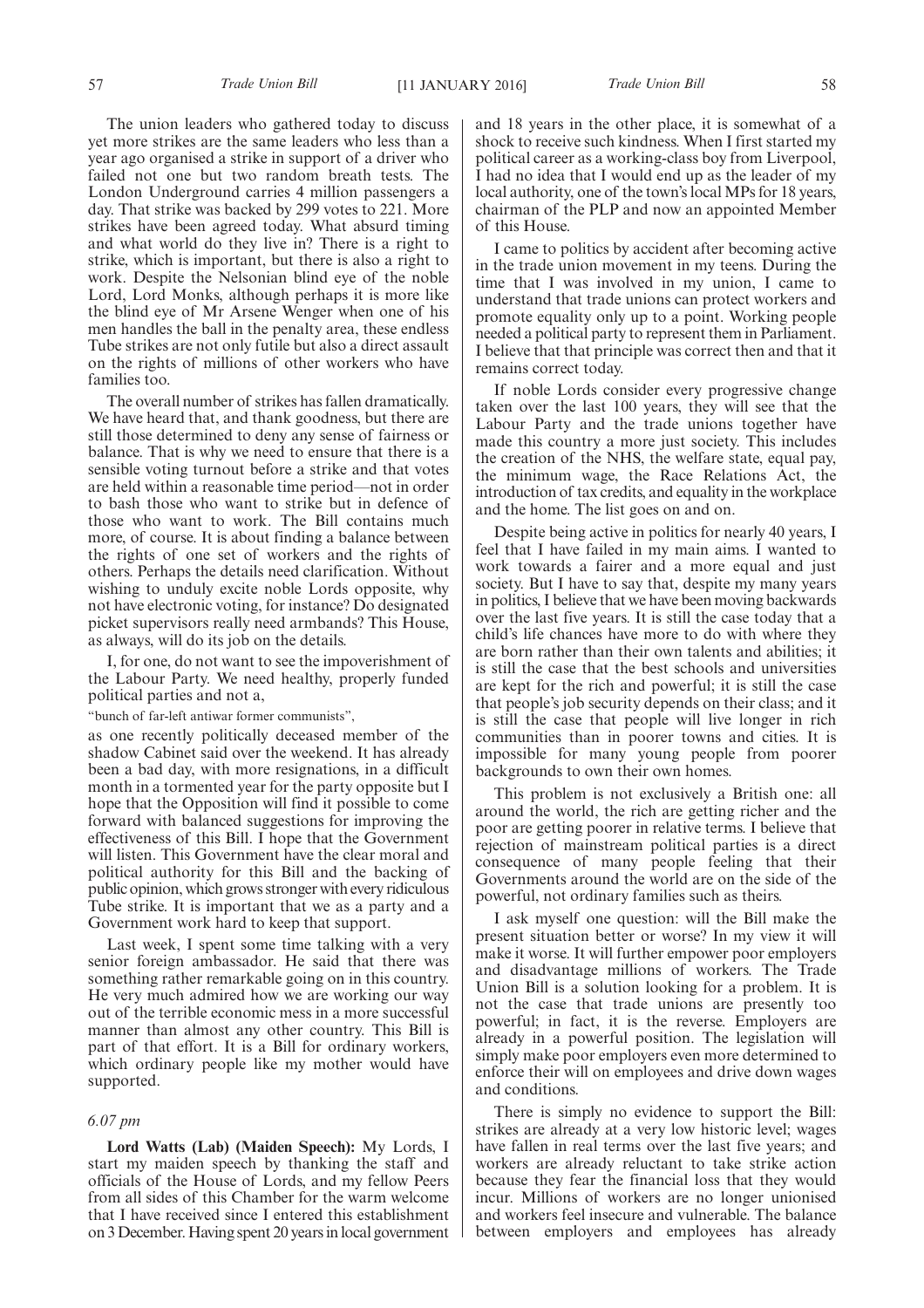[LORD WATTS]

dramatically shifted in favour of the employer in recent years. If the Government really wanted to help working people they would provide more security in the workplace. They would make it easier for trade unions to represent working people in the workplace who are currently being abused by 17th-century employers, such as Mike Ashley in Sports Direct, who seems to treat his employees like a character out of a Charles Dickens novel.

I will deviate for one second from my main speech and the main point I wish to make. I say to my own party leadership that last week was disastrous for us. When we should have been concentrating on holding the Government to account for the floods and for this Bill, we involved ourselves in an unnecessary reshuffle. We lost two of our best communicators, Michael Dugher and Kevan Jones. My advice to my own party leadership is that they should take less notice of the London-centric, hard-left political class who sit around in their £1 million mansions, eating their croissants at breakfast and seeking to lay the foundations for a socialist revolution. It is not the job of the Parliamentary Labour Party to sit around developing ultra-left-wing policies that make it feel good; it is its job and responsibility to come forward with policies that will help us to win the next general election. For those who do not want to take on that task, can I suggest that they join a society in which they can enjoy sitting around having a philosophical debate about the meaning of socialism? Working people need a practical Labour Party and trade union movement that will address their practical, day-to-day issues.

The Bill, along with other government Bills, shifts the political balance away from the party that represents working people's interests to already powerful groups. It seeks to reduce funding to the only party that truly represents working people. It also builds on other government policies aimed at weakening the trade union movement, the Labour Party and other opposition parties, such as cutting the Short money to opposition parties, instructing the Boundary Commission to follow a political agenda for the first time in our history, and measures that will reduce the level of funding to trade unions. These will make it much more difficult for the Labour Party and the trade unions to oppose unfair and unjust policies. It will make it much more difficult for trade unions to represent working people and it will hand massive powers to bureaucrats who will have the power to bankrupt trade unions. It will allow employers to recruit temporary workers to break strikes and provide them with the time to do so. Such policies are unfair and unjust, and will leave millions of workers feeling that all political parties now represent the powerful and rich, not ordinary working families.

The Bill will concentrate power in the hands of one political party, poor employers, and the powerful and rich. It will not make our country for one second a more fair and just place to live. Thank you, my Lords.

## *6.14 pm*

**Lord Bragg (Lab):** My Lords, it is a great pleasure to congratulate my noble friend Lord Watts on his maiden speech. I agree with every word of it—that helps—and clearly with the influence of Liverpool above all. Local government, the House of Commons and chairing the PLP—wow. That is enough of an introduction to this place, and I hope that he intervenes a great deal more often.

On Sir Christopher Wren's tomb in St Paul's Cathedral, as I am sure noble Lords will know, there is an inscription that reads, "Si monumentum requiris, circumspice"—"If you seek a monument, look around". I would say that the same thing has happened today in this House. Look around at the monument of opinions of so many in this House of unparalleled experience and expertise in this matter, and listen to the quality, pinpoint detail and strength of their objections to the Bill. It has been dismantled. Their voices have allies all over the country. The senior political adviser at CIPD said:

"We do not really see the need for legislation on this topic".

Liberty, Amnesty International and the British Institute of Human Rights argue that the Bill would undermine the rights of all working people. Some 70 local authorities and NHS employers have publicly criticised it.

Why are the unions the only organisation in the UK legally required to hold postal-only ballots, which tend to be more expensive and lead to lower turnouts? Why is it so rarely said that unionised workplaces are safer places and that union representatives play a big role in improving morale? Yet this Government seem to believe, in an ancient way, that the trade union movement is some sort of demon dragon in our society that needs to be made toothless.

For centuries, this country—as others, but we are talking about ourselves today—has suffered from damaging splits between the powerful, the less powerful and the powerless. We have had slaves over the centuries, serfs, indented servants and unsecured labour, all dominated by the hydra-headed powerful. There is a sense in which that chasmic characteristic still obtains. National characteristics persist, and the powerful and the privileged, often in new shapes and forms, have fought very hard indeed to hold on to their power and privileges. Only an organised power of at least equal determination can curtail and civilise such entrenched autocracies, as my noble friend Lord Watts referred to in his excellent speech.

Until comparatively recently—a mere 100 years ago—we have had bestial housing, the herding of insecure workforces and a life for most of the people in this country that was nasty, brutish and short. This was often at times when we were among the richest countries—sometimes the very richest—not only in the world then, but perhaps which the world had hitherto ever seen. That has changed, but only because of constant struggle. It has been helped by honoured men and women of all classes, and of all political and religious persuasions and none, but it was the trade union movement that got a grip on it in the late 19th century and established a foundation on which a fairer society could exist, in which many more shared in economic prosperity and in which many more than ever before had opportunities to improve their condition. Many more could live a life worth living, instead of being humiliated, discounted and degraded.

Lest we forget: just as we pay our dues to the continuing stabilising influence of the Queen and this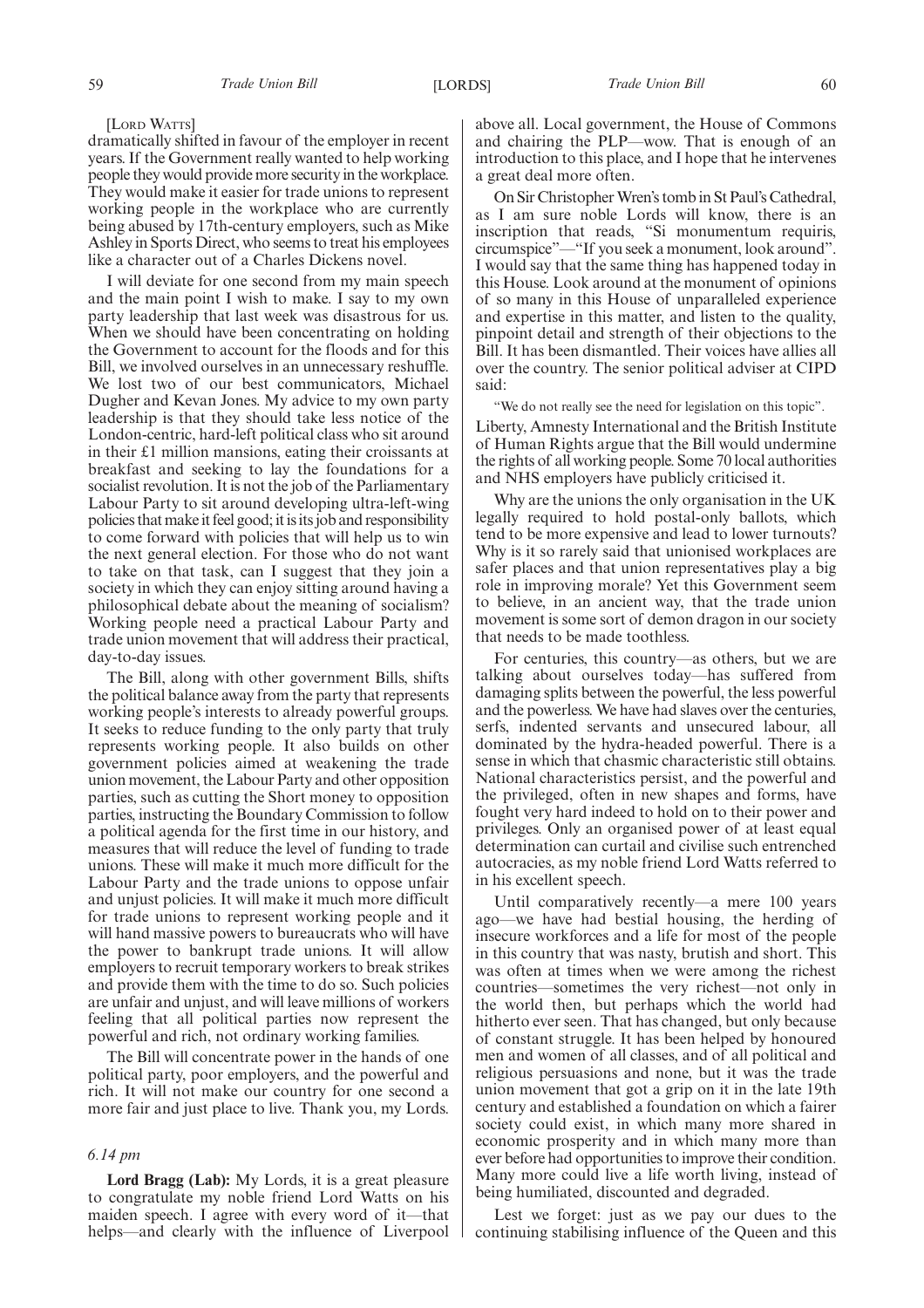parliamentary system in our constitutional democracy, and just as we respect hard-won victories in the law and the Armed Forces, so we need to bear in mind and honour what the trade unions have done and still do for our society. These men and women gave to millions over the centuries a life unimaginable to them beforehand. To merely demonise them is unworthy. We owe them a great debt. Of course, at times the unions have seemed unreasonable and implacable, and sometimes appear to be bent on frustrated wrecking as the only way they can expedite change. But that is not the greater part of their history—not a bit of it. Their achievement has been to liberate and improve the lot of the mass of the British people. That is what they have done.

Let us compare the other side, because we have two sides here. What about the great controllers: government and management? What have they contributed along the way? How did management and government manage to lose the basis and guts of what, until the middle of the last century, was one of the greatest manufacturing conurbations in the world? How did British management and government, for instance, lose our mighty shipbuilding industry when other comparable countries kept or improved theirs? It was not only the unions that were intransigent and incompetent, so why has an island that has built ships since the time of Alfred the Great managed to kill off such a major tradition?

Where were the new ideas from our controllers and managers? Where was the long-term investment? Where was there any understanding of the inevitable economic and personal devastation? Where was the will to build anew? Where was the leadership? Absent. And on what grounds was that wasting of other great industries, especially in the north, leaving 3 million often highly skilled people unemployed and without provision for their future? Has that ever been convincingly justified by management or government?

We live in a country that is still lucky to have outstandingly clever people at all levels of our society and in many disciplines. It is worth remembering that arguably the greatest revolution in world history, the Industrial Revolution, which founded our prosperity, started, flourished and conquered from here, and was seeded and nourished by working men, most of whom had left school by the age of 13 or l4. It is also worth reminding the House that today in science, thanks to our universities, we are the second greatest research engine in the world.

It used to be said that we were a providential island—a special case. Indeed, for a small place we have had, and still have, an extraordinary—perhaps unique—range of the highest talents across the waterfront throughout our history, save one: we have not the talent to mend the rifts between the powerful and the powerless, between them and us—or "them and uz", as the poet, Tony Harrison said—and all the permutations of that. Why can we not merge these two forces and each learn from the other and be prepared to respect, encourage and involve the other? This is not a dream. Today we are a small island in a world which demands bigger and bigger forces and commitments. We need creative parity: instead, we have an unimaginative, unsympathetic, old class act.

Instead of exacerbating basic divisions in this country, which this Bill seeks to do, why cannot the Government work out a well thought through, permanent structure for a more equal playing field, with full contributions from all parts of our increasingly diverse society? Why is there no vision, or any hope of that, in the Bill? So many people want it to happen. It need not be so very difficult—and, if it is, it will be all the more rewarding to succeed. What I am saying may seem simplistic and obvious and pie in the sky, but can anyone propose a better option for bringing to an end this unjust, oppressive, regressive civil struggle? I look forward to an amended Bill.

#### *6.22 pm*

**Lord Adebowale (CB):** Right. Well, I have drawn the short straw in that I am the 23rd speaker on the list and I follow the noble Lord, Lord Bragg. To be honest, I think that I should sit down now. The noble Lord made a cracking speech. I have listened to some 20 informative and incredible speeches containing a lot of detail, knowledge and history. My contribution is a modest one.

I thought about whether I should speak at all. However, I say to the noble Lord, Lord Dobbs, that I was encouraged to speak by the experience of my mother, who was a public sector nurse in the NHS. We sat through the three-day week and the strikes. She went to work in the cold but she supported the right to strike and to cause inconvenience. In fact, I am here because of the threat of inconvenience. During the Bristol bus strike of 1964, there was a boycott by BME groups in Bristol. At first they were not supported by the unions, but the unions subsequently got behind black and minority ethnic groups in Bristol who were being discriminated against by an employer who casually did not employ black people on the buses. The excuse given for not employing black men on the buses was the perfectly reasonable one to his mind that the daughters of white people would be at risk.

I think—and my mother would agree—that there are many incidents of poor behaviour on the part of the unions but, believe me, there is an equal number of incidents of appalling behaviour on the part of employers. In listening to the eloquent and emollient introduction of the noble Baroness, Lady Neville-Rolfe, I wondered whether the intention of the Bill was matched by its process and content. I have read the Bill and its intention and the stuff presented by the TaxPayers' Alliance and others. However, I am still concerned about the Bill's content and whether it has an honest link to any intent to create an "and/and" society rather than an "either/or" society in which you are either a boss or a dastardly trade unionist, akin to a communist or a socialist—which is becoming something of an insult these days. However, I am a Cross-Bencher, so I guess that I can slag them all off.

The organisation for which I work employs 4,000 staff. It is a not-for-dividend organisation. I do not say not for profit: just because we are not for dividend does not mean that we are for deficit. I always take the opportunity—as I do now—to pay tribute to every single one of the employees, who do amazing work at the front line. We have a trade union, with which I have not always got on—after all, I am a boss. But I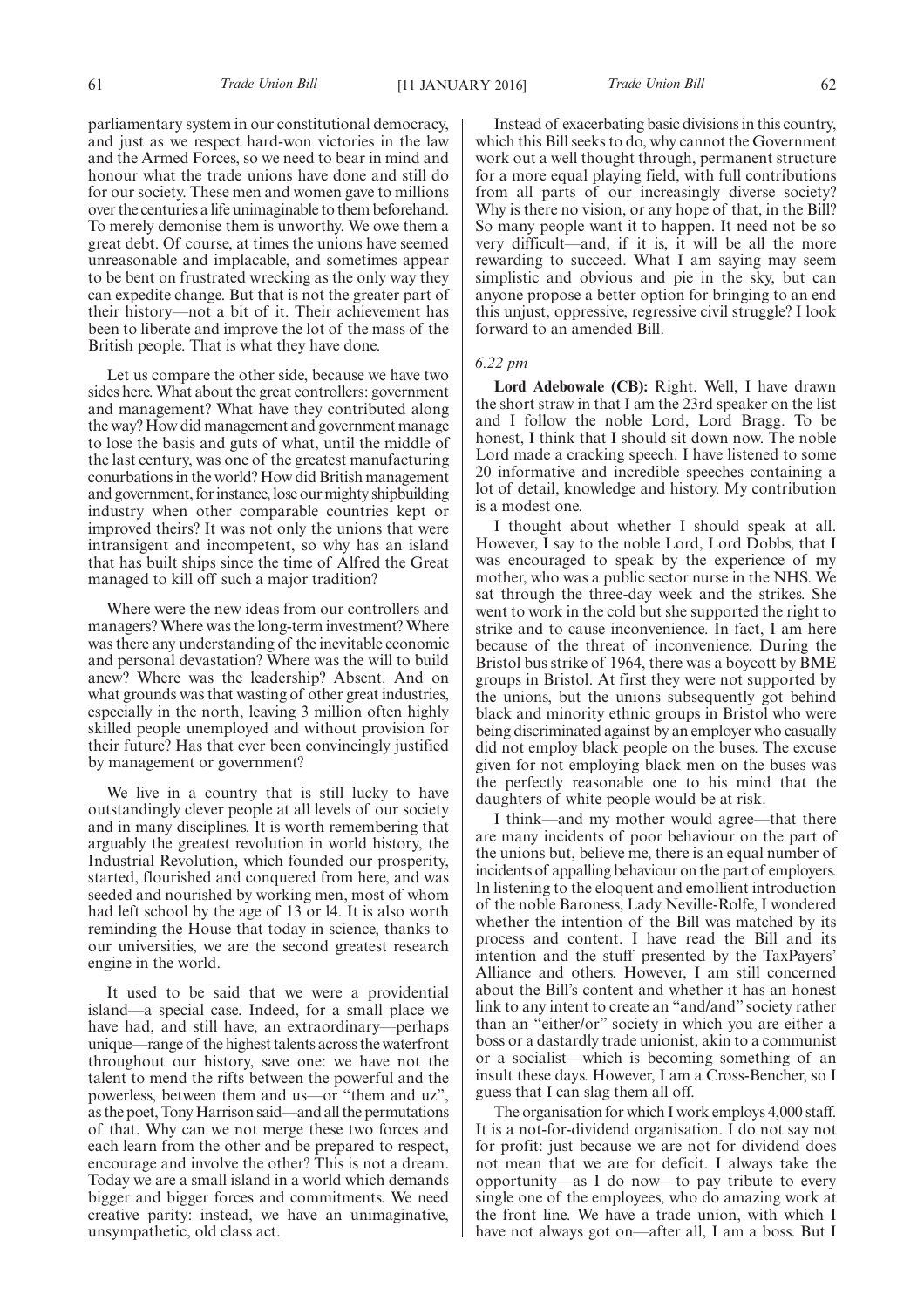[LORD ADEBOWALE]

respect its right to cause inconvenience. I use public transport and suffer when there is a Tube strike.

When I talk to trade union members about what they are doing and why, I do not get the impression that they are doing it lightly or are doing so just to be bloody-minded and to make me walk or scoot to work. They are doing it because, by and large, they are forced to do so—just as my mum, as a public sector worker, had to use the weight of the union to fight the racist discrimination that existed in the NHS. I do not understand why there is one rule for the public sector and another for the private sector. That seems inherent in the Bill. It is as though racism, discrimination and bullying cannot take place in the public sector but somehow can take place in the private sector. That does not make sense. It needs to be explained and clarified in more detail by the Minister.

One of the privileges of speaking 23rd is that much has already been said, so there is no point in repeating it. But the electronic workplace ballot issue strikes me as rather odd. If ever there was evidence that the intention of the Bill is not entirely honourable, it is in the refusal to allow electronic workplace ballots by trade unions. I have spoken to the TUC, heaven forfend. I have spoken to its researchers and other organisations about whether they use electronic postal ballots. Frankly, the only organisation that I can see is banned from using them is the trade unions. That does not make sense.

The notion that the electronic ballot might be at risk of hacking, as the noble Lord, Lord King, said, does not stand up to scrutiny in an age when virtually every single one of us has an electronic bank account. I have certainly used electronic voting in many of the organisations with which I have been involved. As a litmus test of the evidence that this Bill is meant to create an "and/and" and more balanced relationship between workers and trade unions and between bosses and workers, doing something about electronic ballots would certainly indicate to me that there was a serious intent to do something useful.

As I listened to many of the contributions made today, including that of the noble Lord, Lord King, I wondered whether the Bill was about a battle that took place in the past, given the references to miners' strikes, "Red Robbo", the three-day week and even the Tube strike. I wonder whether this is about past battles between parties and old ideologies.

We need a Bill that looks to the future and that represents the people who are inconvenienced and those who would wish to put inconvenience upon them—in other words, the leaders and managers who have disrespect for the people who work for them. We should be creating a Bill that is about the future and put the past behind us. This country needs an "and/and" Bill.

#### *6.31 pm*

**Lord Leigh of Hurley (Con):** My Lords, I am grateful for the opportunity to speak tonight in support of the Bill, as many of my noble friends have already done. I begin by making reference to the much cited ONS data that show the very low number of days lost to industrial action in current times, compared to the peaks of the 1920s and the General Strike and, as we have just heard, the industrial strife of the 1970s. My noble friend Lord King reminded us of the relevance of the terrible times which are behind us when the rubbish lay on the streets, Red Robbo called the shots and Britain became the "sick man of Europe". Given our comparatively low level of days lost to industrial action today, some have argued that there is no need to continue to modernise and reform our trade unions.

This is complacent thinking which ignores modern economic reality. It is complacent because we should not consider it acceptable that 700,000 of the 788,000 days lost to strike action in 2014 were in the public sector. This implies that private sector employers, employees and unions have got their act together; they have sorted matters out and progressed. The economic reality is that we exist in a globalised economy where capital flows across borders and we must compete with a hundred countries—instead of a few—for precious inward investment. We have been successful. My noble friend Lord Balfe reminded the House of the Mayor of London's comment that, if this legislation had already been passed, 19 of the 26 disputes on the London Underground since 2008 would not have happened.

Critics of the Bill frequently try to portray it as an attack on the inalienable right to strike, but such rights cannot be considered in isolation. It is the job of the elected Government to look after the whole country and we may be discussing strike action that infringes the rights of millions of people. I am sure your Lordships would agree that, as such, a right to strike must be accompanied by an obligation to use it responsibly. For example, it seems self-evident that where something as disruptive as strike action is mooted, the ballot that conveys its legitimacy is itself put beyond reproach. The Bill does this by introducing thresholds of 50% turnout of those eligible to vote and, for vital services such as health, fire, transport and security, 40% of those eligible to vote must do so in favour of the action. This is action that disrupts the lives of millions of workers, so it is a small ask indeed that half of members should actually participate for the balloting to be valid.

The Conservative manifesto—on which the Government were elected—specifically referred to health, education, fire and transport as important public services. A recent BIS consultation then added border security and nuclear decommissioning. Does this go far enough to protect the public? The wording in the consultation refers to a situation that could have,

"far reaching effects on significant numbers of ordinary people who have no association with the dispute".

For example, does transport incorporate all of the ancillary activity that goes to support it? If baggage handlers go on strike, using the lower ballot requirements, this would quickly and materially affect the lives of millions. Similarly, what about energy and utilities? There is no mention of them, but nothing is more essential than the provision of heat, power and water to Britain's businesses and families. Would the Minister consider using a wider lens when determining what activity goes to make up an "important public service"?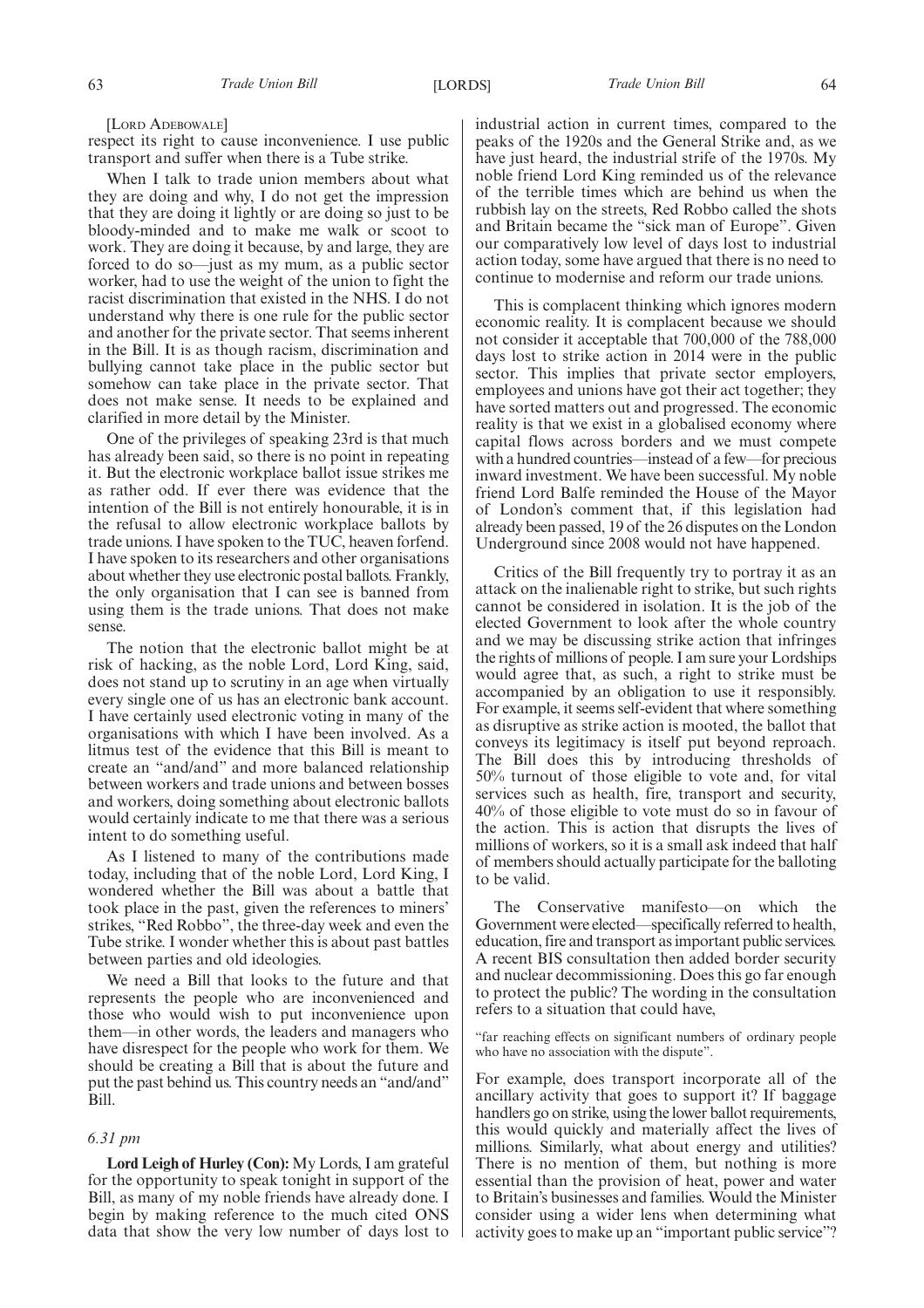In the other place, arguments against these thresholds centred on introducing a new clause on e-balloting. Leaving aside the fact that the data security and privacy issues have not been addressed, let alone accounted for, this amounts to moving the goalposts and raises suspicions that the trade union movement is not optimistic about meeting even these modest requirements in future, as well as casting a shadow over ballots of the recent past. Furthermore, measures in the Bill that mandate more clarity on what the dispute is actually about, and what possible action is proposed and for when, are eminently sensible, as is the expiration date of four months on the ballot itself. I am sure employers will, similarly, welcome being given 14 days' notice of impending strike action instead of seven.

Also worthy of mention are the measures in the Bill to increase transparency in the use of facility time—union activity conducted during paid working hours. We have seen much-needed modernisation in this regard in government departments, led by my noble friend Lord Maude, under the Cabinet Office's facility time framework for the Civil Service. For example, the annual bill for facility time in the Civil Service was £16.7 million in 2013, which included £500,000 to send employees to union conferences. It is now down to less than £10 million. The Bill simply seeks to embed a similar approach across the public sector, in addition to the Civil Service, by having employers publish more information, including the amount spent on union activity and disclosure of the number of trade union representatives on employee rolls. Does the Minister agree that taxpayers deserve to know how much of their money is being spent on facility time? Indeed, if the savings we have seen in the Civil Service, where facility time costs were reduced from 0.14% to 0.07%, were replicated across the whole of the public sector, the taxpayer would save up to £150 million a year.

In summary, the measures in this Bill are proportionate, beneficial to union members and the public, and will entrench our competitive position in the global economy. There are, of course, vested interests and I quite understand why the Labour Party is concerned about the funding proposals. However, I believe that the Labour Party would be better off if its funding was not dependent on the whims of a very small number of senior union executives. The shadow Business Secretary—or that is what he was this morning—said in the other place that the Bill was a threat to health and safety. These must be the same phantom health and safety issues that taxi unions are citing against their competitor Uber, to the detriment of consumers. Another honourable Member said that the Bill would reduce civil liberties and human rights. Surely it is the rights of workers and consumers of public services that are most threatened by some of this activism. One union leader even compared the Bill to the treatment of unions in Nazi Germany. Such hyperbole does not help in facilitating meaningful debate.

I hope that this Bill passes through the House and that your Lordships will seek to protect ordinary workers and users of public services, as well as continue to wave the flag for Britain as the best destination for inward investment. It is true that the public sector no longer builds ships, but we are Europe's major producer of cars and the private sector also produces luxury yachts. It is possible to make progress in industrial relations. I therefore entirely welcome the Bill.

#### *6.39 pm*

**Lord Brooke of Alverthorpe (Lab):** My Lords, I did not speak in the dress rehearsal on 19 November, when my noble friend Lord Foulkes of Cumnock moved a Motion about the trade unions. I was here for most of the debate and read all of it. It was generally positive and constructive and we did not get the digging in to extreme positions that we have occasionally heard during today's debate. In particular, I read the Minister's contribution. She said that the Government recognise,

"that trade unions have a valuable role to play in developing our workforce and in ensuring that the vulnerable are able to participate in work".

#### She stressed,

"the importance of trade unions and why I believe it is right that the legislative framework needs reform … to modernise the relationship between trade unions and their members and to redress the balance between the rights of trade unions and the rights of the general public".—[*Official Report*, 19/11/15; col. 314.] She pointed out, as she has done today, that the Government pledged in their manifesto to undertake these reforms and bring the Bill forward and this is what you have done.

I read the manifesto to check what you had written and what you have brought forward. Page 18 carries about 2,000 words that cover this. There is no mention, however, of the proposal to change check-off. If the Government are supportive generally of trade unions and their aims and do not want to undermine them, I would like the Minister to explain why they did not have that in the manifesto and why it has now suddenly appeared. If she has been listening carefully to the contributions today, she will know that this is one of the changes that will seriously undermine not just what might happen with money between the unions and the Labour Party but the ability of some unions to perform.

That is not because there is a mismatch between the interests of the members and the unions. Previously I have seen check-off withdrawn in the Civil Service from the Prison Officers' Association. Many years ago that was undertaken and what happened? It weakened the union because in due course the number of members went down, not because the members were opposed to the union or were not prepared to put themselves out; it was simply an issue of them not being willing to do anything more than say, "Yes, I will agree to check-off but I am not going to start fiddling around with my bank account and the rest of it or start going into other areas". It was as straightforward as that.

So if you are not truly about undermining the unions, you need to explain why you are going to go ahead with this quite dangerous piece of change. I rather support the view of the noble Lord, Lord Adebowale, that these are the kinds of issues where a test is brought to bear on whether the Government are serious about making matters better or whether they are being quite malicious and determined to knock one side down. I hope you are not, but on the face of things it looks very much like that.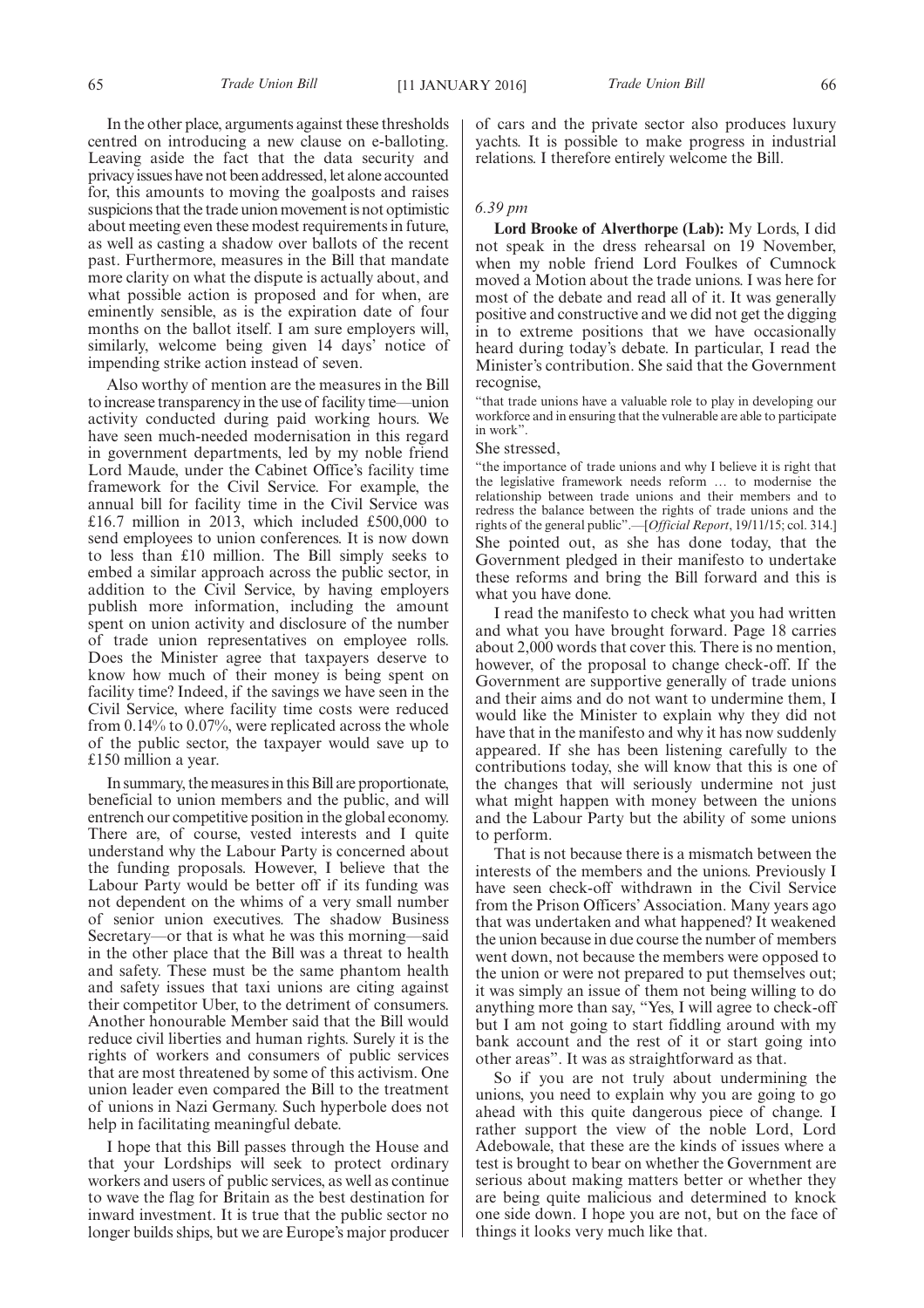#### [LORD BROOKE OF ALVERTHORPE]

Having embarked on this little exercise, I took the trouble of going through the rest of your manifesto—the whole 81 pages—and, given that we keep hearing the Chancellor speaking about your party being the one that represents working people, I was looking to see on how many occasions you said anything about life at work. With this Bill we are talking about a much diminished trade union organisation compared to what it was some years ago. We now have barely 6 million or 7 million trade union members, yet we now happily have 30 million people at work who, for one reason or another, are not members of a trade union. I went through what you were offering the whole of the population who were able to vote, not just those who were trade unionists or non-trade unionists, and it was quite interesting to pick up some little statements where you said you were going to back people at work. You are going to work to reduce inequality-

**Lord Elton (Con):** I do not want to restrict the flow of the noble Lord's very eloquent speech, but we have not heard whether the "you" he keeps using is singular or plural. If he could revert to using the third person, as required in the *Companion*, that would make it much easier.

**Lord Brooke of Alverthorpe:** I am grateful for being put right and I will endeavour to do my best on that score. I cannot guarantee it, however. You have nicely thrown me off my line as well. Thank you very much for that.

After looking at the relatively modest references in the manifesto to working conditions for 30 million people, what I really wanted to look for in the legislation, when it came, was the whole point about what is going wrong with industrial relations that needs rescuing—I pick up the contribution of the noble Lord, Lord Morris, particularly—to see whether we can find some way of having a piece of legislation that was not simply negative but would perhaps look to the positive as well.

On 19 November, the Minister reminded us:

"This is a free country. Everybody has the right to belong to a trade union. Equally, there is no compulsion in the workplace to do so. Closed shops are a thing of the past".—[*Official Report*, 19/11/15; col. 312.]

Of course they are. However, what she or some of her friends may not realise is that we now have millions of people at work who do not know what we are talking about when we talk about the closed shop. It is in the past. But if one looks at the evidence that has come from a whole range of organisations about the nature of conditions at work, what many people know is that when they go to work, where they spend much of their lives, they have very little control over it; as technology develops, they have less and less so, and there is often a diminishing respect between employer and employees. If she cares to look at the work that has been done by the Chartered Institute of Personnel and Development, she will see that one in three employees experienced a form of interpersonal conflict at work in the preceding year; and that a lack of respect is the most common way in which conflicts affect behaviour at work, with 61% saying that they have difficulties with those issues.

Yes, those 24 million people are free to join trade unions if they wish, although there have to be 50 or more workers employed and the majority of them voting for it for a trade union to be admitted to represent them. Since over 90% of those employees are in small to medium enterprises with fewer than 50 employees, it is not surprising that there is an ever-growing body of employees with no representative rights at work. Going back to your manifesto, will you tell the 24 million to 25 million UK employees who are not in unions how you will fight for them, how you will fight for equal opportunity, and how you will see greater gender equality at work and the other aspects that are mentioned in the manifesto?

In the main, most of these issues cannot be resolved by legislation at the centre. They have to be worked at. Those of us who have worked in workplaces know that the solutions are to be found down at the workplace level. But now, as I say, an increasing number of people are effectively voiceless. Although unemployment has been falling, there is a rising number of low-skilled jobs, zero-hours contracts and low pay, with stagnant productivity across the country and illequipped and poorly trained staff. Are the trade unions responsible for that? I would say no, and I do not believe the Minister herself would agree with that.

What we therefore need is something to go in this legislation which is positive, which works for the other people who are there. I know that the unions did not particularly want to see changes in the legislation that was introduced in 2005 on consultation. Perhaps the Minister might go back and have a look at that and see whether we cannot find something that would be positive and of benefit and would get us away from the continual divisions that we find on industrial relations and produce the consensus that is needed to make things better.

## *6.48 pm*

**Baroness Janke (LD):** My Lords, I speak as the former leader of a city council which has a history of good working relationships with public sector unions. Colleagues and I worked in partnership with the trade unions throughout a period of fundamental change in local government in Bristol—it is good to hear so many people from Bristol here today. We found it essential that unions represented their workers, particularly when their jobs and working conditions were affected by major change, but also in enabling affected members of the public to understand the impact of such change on their lives. We may have had disagreements but the freedom to negotiate and agree matters locally was both essential and beneficial.

For example, I and colleagues found that when it was necessary to introduce changes in sensitive services in the city, such as how care and respite services were provided, it was absolutely essential to work in partnership with the trade unions for the reassurance of workers and care users, as well as their relatives. When this happened in the past without this level of partnership and joint working, the disruption, stress and anxiety suffered by the most vulnerable people has been intense. We also found that in the introduction of new working practices, whether on single status or flexible working,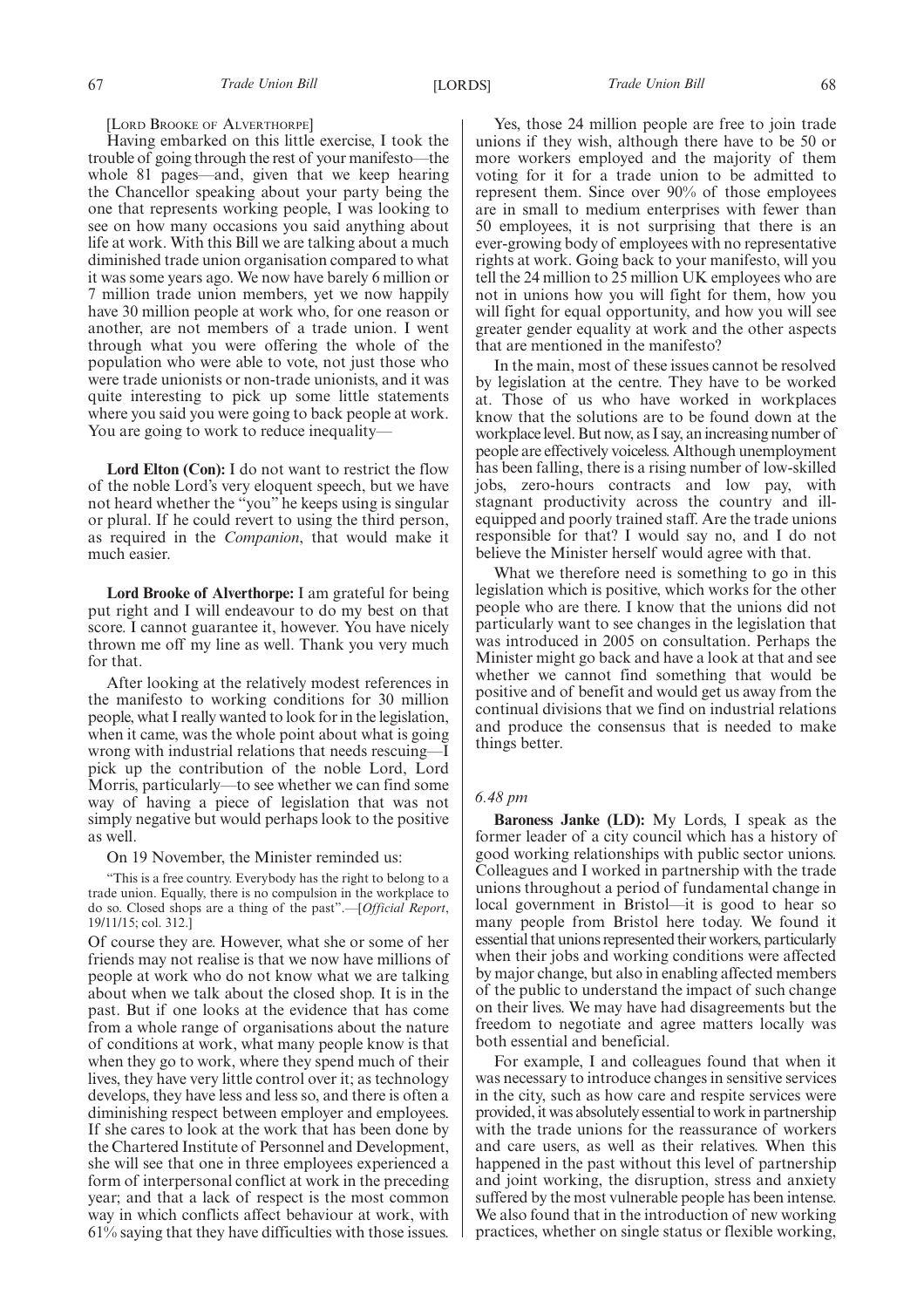the trade unions provided explanation, education and, often, innovation in taking them forward on an agreed basis.

The recent cuts to major services in local government have affected the most vulnerable, whether workers or members of the public. Partnership with the unions has provided insight and understanding among those affected and has often led to ideas for improvements and alternative ways of providing services. We found that discussing and thrashing out issues at local level, even if it took some time, led to better decisions and that local discretion led to much better industrial relations. Having heard some of the battles of the past being re-enacted, I think it is necessary to remember just how much change has taken place since the 1980s.

If I were still leader of Bristol City Council, I would find the proposals in the Bill very undermining of relationships between unions and employers. The right reverend Prelate the Bishop of Rochester mentioned his conversations with leaders of councils who are very worried about these proposals. Years of work to establish partnerships could be wasted if changes in practices for employers are required, such as the capping of facility time and the end of check-off, which has been considered mutually beneficial by many union members and a wide range of employers. While talking of devolution, the Government are imposing practices in this legislation which would be much better negotiated and agreed locally.

If I were still a leader in local government, I would also find that the Bill introduced unnecessary and bureaucratic burdens, which may make resolution of disputes longer and more difficult. The introduction of arbitrary thresholds for voting on strike action, which many Members have already dealt with, without the possibility of electronic voting, will impose a huge and unreasonable burden on unions and make it much more difficult for them to organise legitimate action. It will also seem unnecessarily punitive for public services that the Bill defines as "important services".

The introduction of new powers for the Certification Officer would, I imagine, also be seen as a major intrusion into the right of workers and their unions to privacy. The measures in the Bill seem high-handed and override existing good practice. They are dismissive of the positive work done over the years by unions and employers and will make employer-union relations more fraught if new and oppressive national policy is implemented, and if employers are obliged to do this locally on behalf of the Government.

In addition to my concerns about employers in local government, I would oppose any restraint on unions' ability to campaign. As many Members have already said, unions seem to have had a hugely beneficial influence on employees' rights such as equal pay, minimum wage and minimum holiday entitlement, and in the recent legislation to combat modern slavery. There should be no interference with this right, in my opinion. There is still exploitation. There are still very dubious working practices and many unjust working circumstances for people in this country.

I also say here that I support my colleague and noble friend Lord Tyler in his efforts to separate the measures in the Bill from the issue of party funding, which should be a matter for all-party consideration. As an issue fundamental to our democracy, it should not be treated in a prejudicial and partisan way, as it is in the Bill.

I am sure that the Minister and her team are listening to the important points being made today; I realise that there are still more to be made. I very much hope that we can work together in this House to bring about some changes, and to work for good industrial relationships in future and positive attitudes to workers in the workplace. This would benefit all, as it would benefit the economy of the country.

#### *6.54 pm*

**Lord Lennie (Lab):**My Lords, I add my congratulations on the three maiden speeches that we have heard from my noble friends on this side of the House. They are my noble friend Lady Primarolo, of whom I was a former constituent back in 1983; my noble friend Lord Livermore with whom I worked for many years in the Labour Party, campaigning from 1997 onwards; and my noble friend Lord Watts, from whose speech I gather he is not about to seek promotion to the shadow Cabinet any time soon. I might be wrong—who knows?

I want to share a story with your Lordships arising from what became the Trade Union Act 1984, which the noble Lord, Lord King, introduced under the Thatcher Government of that time. We seem to be trying to deal with the same problems all over again despite the fact that, as many people have said, they no longer exist in the industrial relations of modern Great Britain. The legislation introduced then by the noble Lord, Lord King, also introduced the notion of balloting among unions if they wished to retain political funding. I think he said that no piece of that legislation was not already being undertaken by one or other of the unions at that time. I do not think that balloting for political funds was being undertaken then but I may be wrong, and that is not the point of my story. The point is that we had a somewhat arrogant Tory Government at the height of their power. We had a much weakened Labour Party that had suffered two big defeats and was wrecked by infiltration from outside forces, which we managed to get rid of in the end. We also had the dear departed David Bowie, God rest his soul, riding high in the charts at that time with "Let's Dance"—and let us listen to that more often.

My personal role at that time was as a lowly, newly-appointed trade union official. I had originally been recruited to the trade union movement up in the north-east of England by my noble friend Lord Sawyer. I was then appointed as an official to the then union NALGO, which looked after workers in the public sector and was very keen to retain its political fund. It was not sure whether its membership would vote to retain the fund but we were determined to do whatever we could to ensure that it happened. Dave Prentis, who is now the general secretary of Unison, was then the assistant general-secretary of NALGO and my boss, and I think Rita Donaghy, now my noble friend Lady Donaghy, was probably its president at that time. They had the modern answer—the campaigning tool that would win the argument among the membership. It was a video, a cutting-edge piece of campaigning kit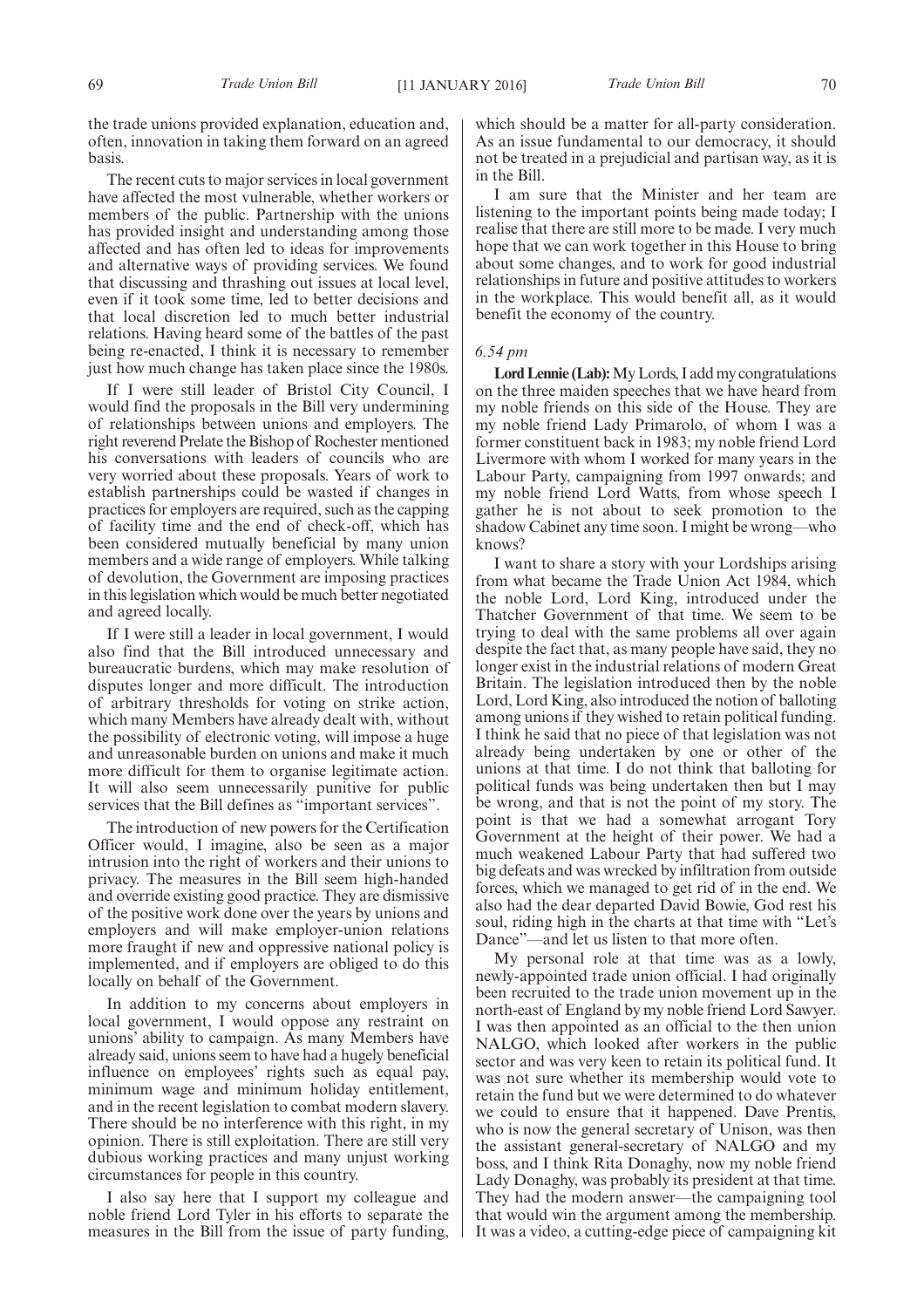[LORD LENNIE]

which ensured that a consistent, clear message would be received by all the members of the union, wherever they were throughout the country.

The video was entitled "NALGO—the political fund explained", and all the arguments were there. There was everything necessary to win the hearts and minds, and indeed the votes, of a sceptical membership. "Show it to win it" was the slogan. What could possibly go wrong? In modern terms, we had been weaponised with the use of the video and could not lose. I was a keen young official but I made a fatal mistake: I volunteered to be the guinea pig, the first to show the new video at the first mass meeting of members of the then union, which was the City of Newcastle NALGO branch. Sir Jeremy Beecham, now my noble friend Lord Beecham, was the leader of the council at the time. He gave us facility time for the meeting and the room to have the meeting in: the civic centre's main hall. The campaign strategy was good. It was to get the big branches of the union convinced and persuaded first, and then to cascade out from them to the smaller branches. The momentum was unstoppable. We were going to win.

So there I was in Newcastle Civic Centre, setting up this cutting-edge technology, the video machine. There was a large screen behind me, and the video player was in front of me, awaiting the members' arrival. They arrived in droves—a full house for the first showing of NALGO's video explaining the political fund. People were rapt in anticipation. My fear, as I am sure noble Lords will recall with video machines, was that it would not work: the machinery or the video would let me down and the argument would be lost, or indeed the video might not arrive. It was being sent from the dispatch department in NALGO headquarters in London, up to Newcastle for this first ever showing. I do not know why they took the risk, but they did. However, the video arrived, despite my fear that it would not and I would be left high and dry.

My fear was overcome as the welcome sign of a green light came up on a button that said "Play" and a dispatch rider came in with the video in hand, wrapped up in its packaging, uninterfered with, ready for me to play to the massed ranks of the NALGO membership in Newcastle. I put the video in the machine, which did all the right things: it swallowed the video, a whirring sound started and the green light stayed on. I began to relax. I was pioneering the use of video technology as a campaign tool—the weapon, as we called it. But then a lot of the audience started to titter and snigger around the room. I turned round to look at the screen, and horror struck as I read the title page of the video that they were watching behind me to explain NALGO's political fund: "The *Kama Sutra* Rides Again". It was a full-colour cartoon of the famous book of love. They were hooked; I was mortified. It was not a deliberate attempt inspired by NALGO, Dave Prentis or Rita Donaghy—my noble friend Lady Donaghy—to set me down a little bit, but sabotage by the video distributors, having a laugh at my expense. They did not know me and I did not know them, but I am sure they were laughing as much as the rest of the audience. Your Lordships will be glad to know that we overcame the problem and the legislation, and won the ballot to retain NALGO's political fund.

Here we are at the next attempt. I do not know what the technology will be this time, but we will probably have streaming—all kinds of stuff coming online—and all kinds of ways of combating, countering and overcoming the hurdles of the legislation. But there seem to be three particular problem areas with the legislation, which we need to get right but which we are getting very wrong.

First, there is DOCAS. We have heard this before and will hear it again, but there has been no call from any quarter for DOCAS to end. In her opening speech introducing the legislation, the Minister said it was an unnecessary part of the relationship between unions and their members. Unnecessary to whom? Employers think it is necessary, employees think it is necessary and the trade unions think it is necessary. I have heard of nobody who feels that this is an unnecessary facility to have. Deduction of contributions at source—check-off or whatever you want to call it—is an important part of the relationship to make sure that union membership is what it is in the public sector.

We heard from my noble friend Lord Hain the arguments about why this legislation should not apply in Wales, and I am sure that is probably true of Scotland, too. One of the explanations for this legislation covering both devolved areas of Scotland and Wales is that employers have to deal with members or workers in all the countries and would get confused—it would get too complicated for them—if they had to deal with possibly three different sets of legislative frameworks on deduction of contributions at source, or not as the case may be. I have to say that in the modern economy, companies have employees all over the world and deal with dozens of such issues without it apparently causing confusion, so I cannot see any logic for not excluding Wales and Scotland and letting them do their own thing under their devolved Administrations.

The second area is political funds. I was a part of the discussions about these and, as many people have said, it is true that there has been, if not quite a convention, a long-standing understanding between the parties that you do not move on the issue of funding political parties unless you have all-party agreement. The argument that this is not about the funding of political parties is simply hollow. It is not true. This is all about trying to hurt the Labour Party at the time when it is at its weakest in the cycle, in preparation for election campaigns to come. Many hours of discussions involving the noble Lord, Lord Tyler, the right honourable Jack Straw when he was a Minister and Andrew Tyrie, who I think was the main spokesperson at that time for the Tories, sought to find agreement on these things. We came very close to agreement on many occasions, only for one or other of the parties to pull back from signing such an agreement, for reasons that are frankly beyond me. We came very close to it, and since then there have been independent reports, including the latest in 2011, warning that you do not move on these things unless you have all-party agreement. It is dangerous and undemocratic and will no doubt lead to future vengeful acts, to which I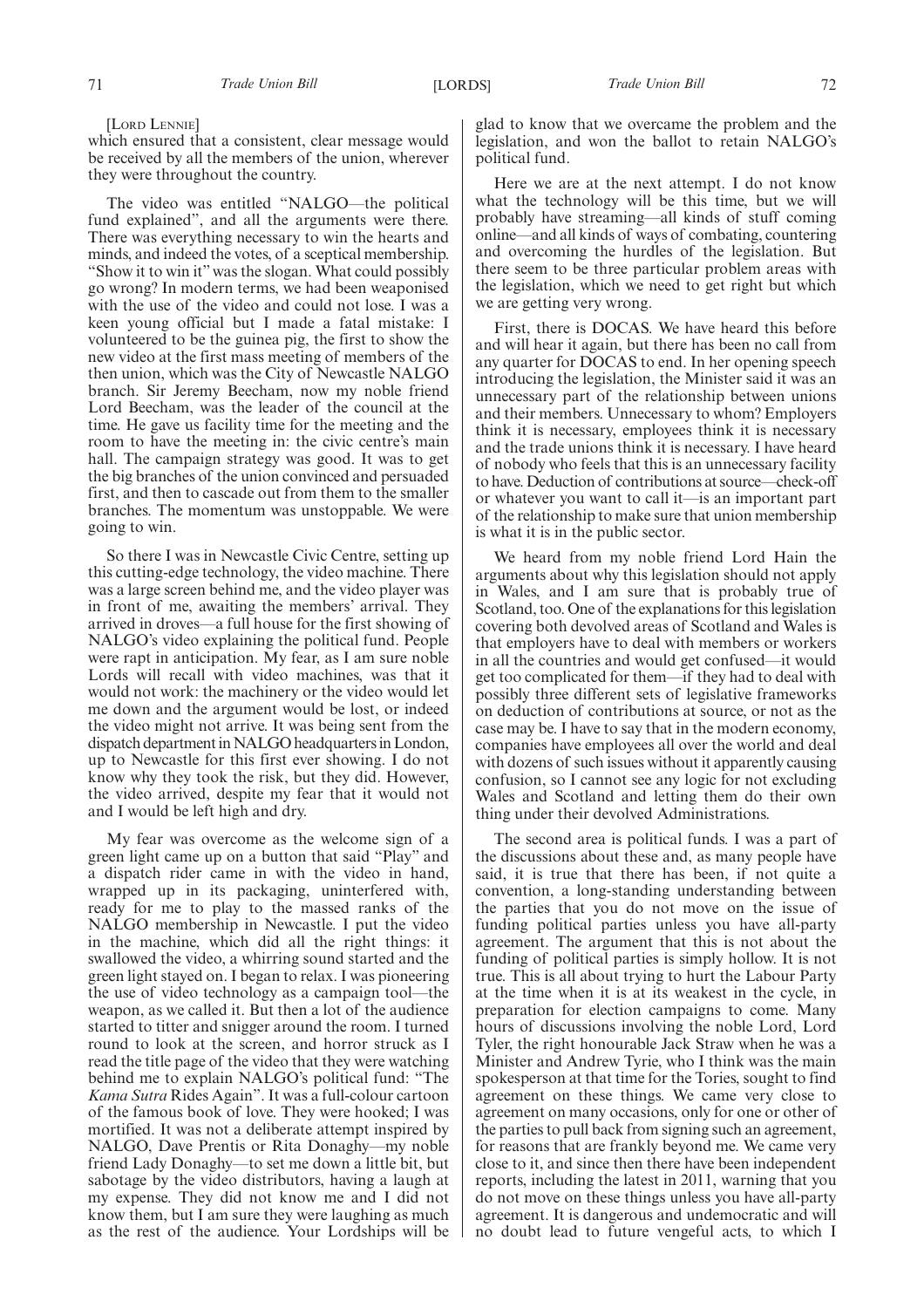would not want to be a party, from this side of the House on that side of the House, should it choose to go in that direction.

The third area is time off for trade union duties: time off to promote health and safety issues, to represent members in difficulties, to advise people at work as to their rights, to represent people with grievances and those facing disciplinaries or other hearings, and all the rest of it. These are the day-to-day routines of trade union activity which keep industrial relations stable, good and modern in Britain. To limit such things by simply denying the right of time to do them seems wrong. If there is a problem with a particular employer, employee or union in a particular place in a particular part of the country, then deal with it. That is what managers are paid to do. We should not have a full-blown piece of legislation aimed at the heart of the trade union movement.

I look forward to future contributions, particularly to where the Government will move and make amendments, at the next stage of this piece of legislation.

#### *7.07 pm*

**Lord Mawhinney (Con):** My Lords, bearing in mind that this is a debate, I will start by referring to a comment made, in an earlier speech, by the noble Lord, Lord Monks, who gave us the benefit of his very considerable and balanced experience. Slipped in amid all that erudition and common sense was just the slightest implication that maybe all of us on this side of the House do not much like trade unions—or maybe it was not quite so subtle. I start by declaring an interest. For five or six years, I was on the executive of the Conservative trade union committee, and led it as chairman for three of those five years.

My second declaration of interest is that that in turn stemmed from my personal experience when I came back from America and started teaching medical students in this country. In the early 1970s I joined the trade union, and stayed with it for all the years that I taught. When it came time to leave the medical school and spend all my time in the House of Commons, I had a decision to make. The decision I made was that I would take out life membership of that trade union. It has lasted for over 40 years, so there is at least one person on this side of the House who cannot be accused of being unduly anti-trade union. It is important to say that, because some of the other things I want to say need to be balanced against that start.

The third declaration of interest is that I had the privilege of being the Secretary of State for Transport who presided over the last national rail strike in this country back in 1994. My noble friend—he is also my friend—Lord MacGregor stepped down after the first four weeks, and I did the last 10 up to and through the resolution of that dispute. I learned a lot about trade unions in that 10-week period, I learned a lot about the management of public services in those 10 weeks and I learned a lot about how each of them was focused on where they were coming from and what they aspired to achieve. What struck me was that we spent not nearly as much time talking about the inconvenience to the travelling public as we did about the rights and wrongs of the trade union views or the management of the public services.

The noble Lord, Lord Adebowale, encouraged us not to refight the battles of the past, and I assure your Lordships that I do not intend to do that by this reference. The history is that the strike was eventually settled on terms acceptable to the Government. That was a long time ago, but it shaped me. I have never forgotten it.

I suppose you could argue that, in a democracy, I was the representative of millions of people, but I am not sure that that is good enough in today's world. Angela Eagle, the shadow Secretary of State for Business, Innovation and Skills, said in the other place that the Bill was,

"the most significant sustained and partisan attack on 6 million trade union members and their workplace organisations that we have seen in this country in the past 30 years".—[*Official Report*, Commons, 14/9/15; col. 774.]

I chose to discount most of the hyperbole, but the mention of 30 years caught my eye because about 30 years ago—at that time, I was down the other end of the Corridor, as the Parliamentary Private Secretary to my noble friend Lord King of Bridgwater—the language of her predecessors was just the same. They said that there was a vindictive piece of legislation designed to—I had better be careful; I am in your Lordships' House—rubbish the Labour Party and the trade union movement and, perhaps, settle a few historic scores. That legislation transformed this country's industrial relations. Do you really think that the reduction in the number of strikes would have happened without that legislation? Forgive me if I do not get excited about the hyperbole, but I am interested in the transformational effect of what all our predecessors went through 30 years ago with the same language, which produced an outcome very few, even in my party, predicted.

Over the past 40-odd years, I have had the pleasure of hearing the Labour Party, including some in your Lordships' House and some then at the other end who are now in your Lordships' House, telling me that the Labour Party was for the many and we were for the few. I will be interested when we get to Committee to see how the many are resolved in the context of all the inconvenience of the public, who represents them and whether it is not time for a change.

I thought about that as I read this morning's *Guardian*. I suppose that it is not surprising that the Labour Party should think that Clause 10 is an attack on its finances, but its internal document, if the *Guardian* is to be believed, says that if we go to opt-in from opt-out, nine out of every 10 people who are at the moment contributing to the levy will stop. That is from 3.3 million down to 330,000. Nine out of every 10 will retain their own money to decide how they want to spend it, for political reasons or otherwise. That, my friends, is a representation of the many for whom the Bill is, at least in part, designed to be helpful.

It is time for a change. It is time to move away from the past, it is time to find a better way forward and, above all, it is time to find some way to give recognition to the voice and needs of the many who should be the recipients of the services that too often do not happen. This Bill takes a small step in that direction.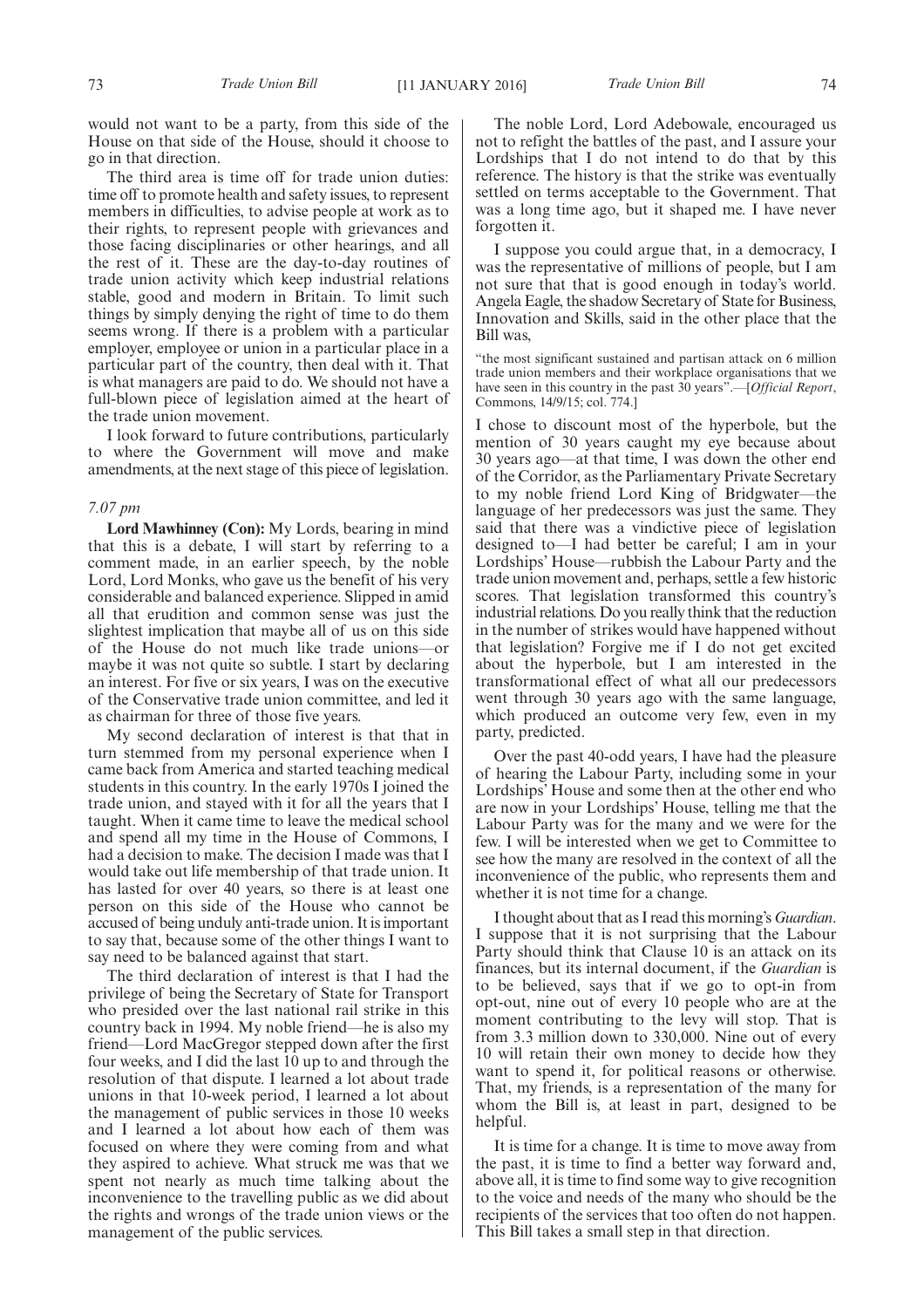# *7.15 pm*

**Baroness Bakewell (Lab):** My Lords, I speak from two perspectives on this Bill. My title comes from Stockport, where I grew up and where some of the earliest trade unions were active and powerful. As long ago as 1829, textile industry employers there reduced cotton spinners' wages and brought in substitute labour, provoking strikes in Stockport that got violent. Troops were called in and there was one hanging and three transportations. I do not believe things are as bad as that today—certainly not in Stockport.

I grew up to study the trade union movement at university and was at one time a member of three unions simultaneously: the ACTT, the NUJ and Equity. The trade union movement in this country has sustained and fought for the interests of working people for over 100 years and will go on doing so. That is the past, but it is also the future.

Today, we see in the Bill a government attack on the trade union movement that is unremitting and partisan. It will, we recognise, strike a deep blow to the funding of the Labour Party, whose roots are deeply entwined since early in the 20th century with those of organised labour. In so doing, it will strike at one of the pillars of our democratic life by which ordinary working people can exercise some control over the forces that shape their lives.

In launching the Bill, the Government make much of statistics: percentages of the voters, of the workforce, et cetera. Let me offer as a sideline comment some other statistics. In 2014, according to statistics from the Department for Business, Innovation and Skills, there were 6.4 million trade unionists in this country, constituting 25% of the workforce. Membership of the Tory party is currently 150,000, and of the Labour Party 370,000. The Tories won the election by a majority of 12 seats in 2015, the smallest majority since 1974. They did so with less than 24% of registered voters—so let us not play with statistics.

It now seems that the Tory Government are embarked on a policy of redrawing constituency boundaries and the electoral registration rules in a way that is calculated to change the balance in favour of the Tory party. They do that in the name of efficiency, yet resolutely refuse to enter into discussions with trade unions to allow electronic and workplace balloting: a contradiction. In this flawed version of democracy, it is worth adding that 4 million people voted for UKIP and got only one seat in the House of Commons. Things are not fair.

We see in this Trade Union Bill just one part of a strategy that appears to be loading political representation of the people towards one end of the political spectrum. The trade union movement speaks to this crisis in constitutional affairs and calls for serious amendments to this Bill.

I shall now speak to the concerns of the NUJ, a small but important union with some 30,000 members that is not affiliated to any political party and does not have a political fund. Clause 9, on picketing, introduces a number of bureaucratic rules intended to make picketing more difficult and thereby weaken its effect. This impacts on the NUJ because of the known hostility of many employers and the media to trade union membership. To take a small example, only last

year the *Rotherham Advertiser* targeted the NUJ father of the chapel for compulsory redundancy. He had worked there for 30 years and was the only one of 14 editorial staff to be selected from the consultation. The workforce threatened a 24-hour strike and management rescinded its decision. We can do without this kind of confrontation.

The NUJ is also concerned, as are other unions, about the increasing involvement of the police in matters of picketing, in the giving of names and the ongoing surveillance of NUJ members investigating corporate and state misconduct. There should be no requirement to supply personal details of trade union representatives to the police, who may—who knows?—in some cases be the subject of investigative journalism themselves.

The trade union movement is a strong and vigorous part of our democracy. It is recognised and celebrated as such in our popular culture, in films such as "Pride", "Brassed Off", "Made in Dagenham", in shows such as "Billy Elliot", and in Turner prize-winner Jeremy Deller's "The Battle of Orgreave", which is dedicated to the miners' strike. These and many more celebrate the struggle working people have to live their lives in peace and security. That is why we seek to amend this damaging Bill.

#### *7.22 pm*

**Lord Beecham (Lab):** My Lords, like the noble Lord, Lord Hunt of Wirral, who is not in his place, I spent a large proportion of my professional life acting for trade unions and their members—and the firm of which I am an unpaid consultant continues to do so—pursuing claims for personal injuries and appearing before employment and medical appeal tribunals. I recall lecturing to Workers' Educational Association schools and individual union gatherings on the groundbreaking Redundancy Payments Act introduced by the Labour Government in the 1960s. I see that the noble Lord, Lord Hunt, is now in his place.

Just a few months ago, I came across another example of my interest in trade unions while casually browsing through the verbatim records of Newcastle City Council meetings, of all things. In March 1975, it fell to me to reply to a debate initiated by Conservative councillors—some 21 years before they became an extinct species in the City—in which strong criticism was levied at the Community Development Project, created by the Heath Government, for having the temerity to display posters and materials about trade unions on its premises. By sheer chance, I was able to quote the following passage, which had appeared in the press the previous weekend. It stated that,

"for over 100 years, ever since Disraeli's day, since before the Labour Party ever existed, it has been the belief of the Conservative Party that the law should not only permit, but that it should assist, the trades unions to carry out their legitimate function of protecting their members".

They were the words of a Conservative politician, one Margaret Thatcher, which she proclaimed within weeks of becoming her party's leader. What better test could be applied to the provisions of this Bill than to see whether, and to what extent, it conforms to that ringing declaration?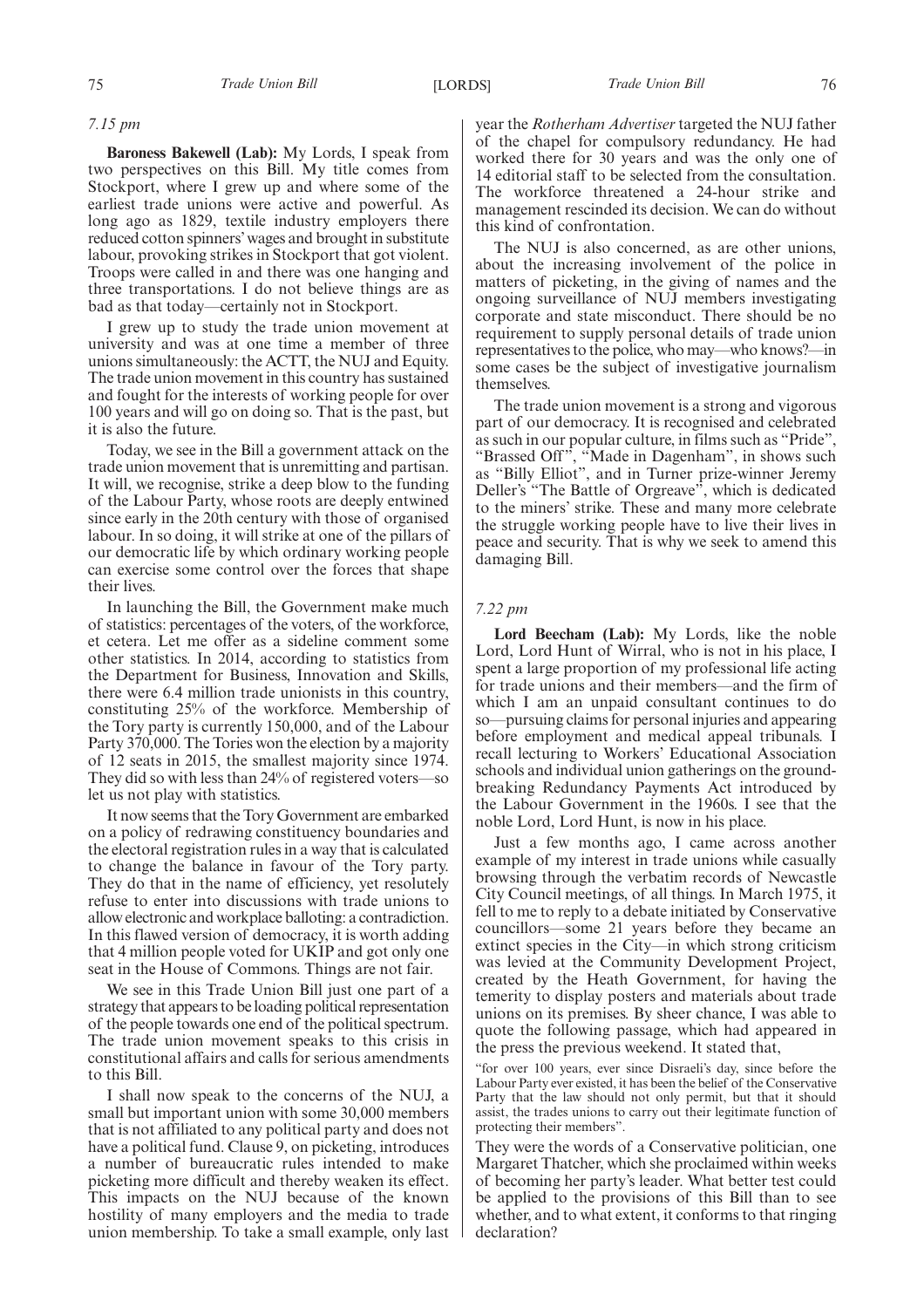Against a background in which the number of days lost through industrial action has long been much reduced, the Government have chosen to interfere with the working and finances of trade unions and, indeed, in some respects, of their employers in ways not contemplated—or if contemplated, at least not implemented—in the most troubled years of the 1980s. Moreover they have spatchcocked into this Bill a measure deliberately designed to damage the finances of the Labour Party, going well beyond the restrictions imposed by the noble Lord, Lord Tebbit, even though the so-called political levy amounts to around 16p per head per week in the case of Unite, not all of which goes to the Labour Party but is spent on campaigns on contemporary issues. Moreover, of course, not all unions are affiliated to Labour.

This approach is not confined to trade unions. It is a political agenda. It is echoing the pressures applied to third-sector organisations in the so-called lobbying Act and to the BBC. Bankers, on the other hand, and business go effectively unregulated when it comes to party financing or, indeed, in the case of the banks, to the way they conduct their business despite the havoc they wrought on the world economy. No limit is applied to donations effectively funded by us all as customers and consumers of goods and services by organisations which exercise their right to contribute to the funds of the Conservative Party.

Further, a Government elected with the support of only 24% of the electorate, or 36% of those actually voting, require aminimum turnout threshold of 50%—five times as many as voted in some of the Police and Crime Commissioner elections—with 80% support before industrial action can be taken. The refusal to permit electronic balloting, which the Conservative Party itself uses, is equally wrong-headed, especially in the light of the institution of postal balloting, which the noble Lord, Lord King, referred to, by the noble Lord, Lord Tebbit, 30 years ago.

Nor does it end there. It would be reasonable to require the costs of a check-off system, whereby union dues are retained by the employer and handed over, to be met by the recipient union. It is already a widespread practice. However, to render agreements between employers and unions in the public sector unlawful is a grotesque interference with, for example, the autonomy of local authorities to conduct their affairs. In fairness, when this was debated in the Commons the Minister, on being pressed by some of his own Back-Benchers, appears to have agreed to consider this aspect further. It will be interesting to learn whether any further discussions have taken place. The Minister said that,

"we absolutely do not intend the measure to be a way of making life difficult for unions".—[*Official Report*, Commons, 10/11/15; col. 325.]

However, it will have that effect, and I hope Ministers will listen to the reservations of their own supporters in that respect.

The proposals centrally to control arrangements for facility time, social partnership forums, health and safety representatives or learning representatives are equally unacceptable, as the North East Regional Employers'Organisation, representing the region's 12 local councils has made clear. It stated:

"We are surprised and disappointed that we are to lose the autonomy to take our own decisions around these important areas for employee engagement, particularly given the government's rhetorical commitments to the localism agenda. We call on the government to think again".

Similar views have been expressed by those radical organisations, the Royal College of Nursing and the Association of Educational Psychologists, neither of which is affiliated to the Labour Party.

There are also questions to be asked about what counts as a public service, since the Government seek to apply their most stringent restrictions to unions operating in that sphere. Will the new regime apply to outsourced public services, such as prisons and academies or free schools, or perhaps extend to privatised industries, such as the utilities or the railways?

The problem is that, quite apart from its party-political motivation, echoing the reduction in Short money support for all the opposition parties while the pay bill for government special advisers soars, the Government, unlike many others, notably in Germany, do not value the role of trade unions as partners in the economy or in the provision of public services. They seem all too ready to acquiesce in, if not actually to promote, a Sports Direct approach to workers and their rights. That is not the right path for a modern productive economy and well-run, responsive public services.

To return to Margaret Thatcher's words in 1975, this Bill limits rather than permits and assists the trade unions in carrying out their legitimate function. In the words of an even higher authority, cited in the Book of Daniel—that is the prophet, not the noble Lord, Lord Finkelstein, who is no longer in his place—too many of its provisions have been weighed in the balance and found wanting. The Government need to think again and this House should assist them in so doing.

#### *7.29 pm*

**Lord Kerslake (CB):** My Lords, I declare my interest as president of the Local Government Association. My other interests are listed in the register.

I suspect that I have been subject to as much personal challenge from the trade unions in my different roles as almost anyone in this Chamber. In Sheffield, I as chief executive had to take forward some very tough budget decisions, including major spending reductions, staff redundancies and outsourcing of services. The setting up of the Homes and Communities Agency involved bringing together two very different organisations, with consequent major restructuring and relocation of services. As Permanent Secretary to the Department for Communities and Local Government, I oversaw the reduction in size of the department by more than one-third and the closure of the government offices. The Civil Service, while I was head of it, experienced the largest cuts since the Second World War. Each of these changes was fiercely contested by the trade unions affected. Although I was clearly implementing the decisions of elected politicians, it was not unusual for trade unions to play the man, not the ball. I would say in passing that there were some tweets that I could not repeat in this Chamber or indeed anywhere else in polite company.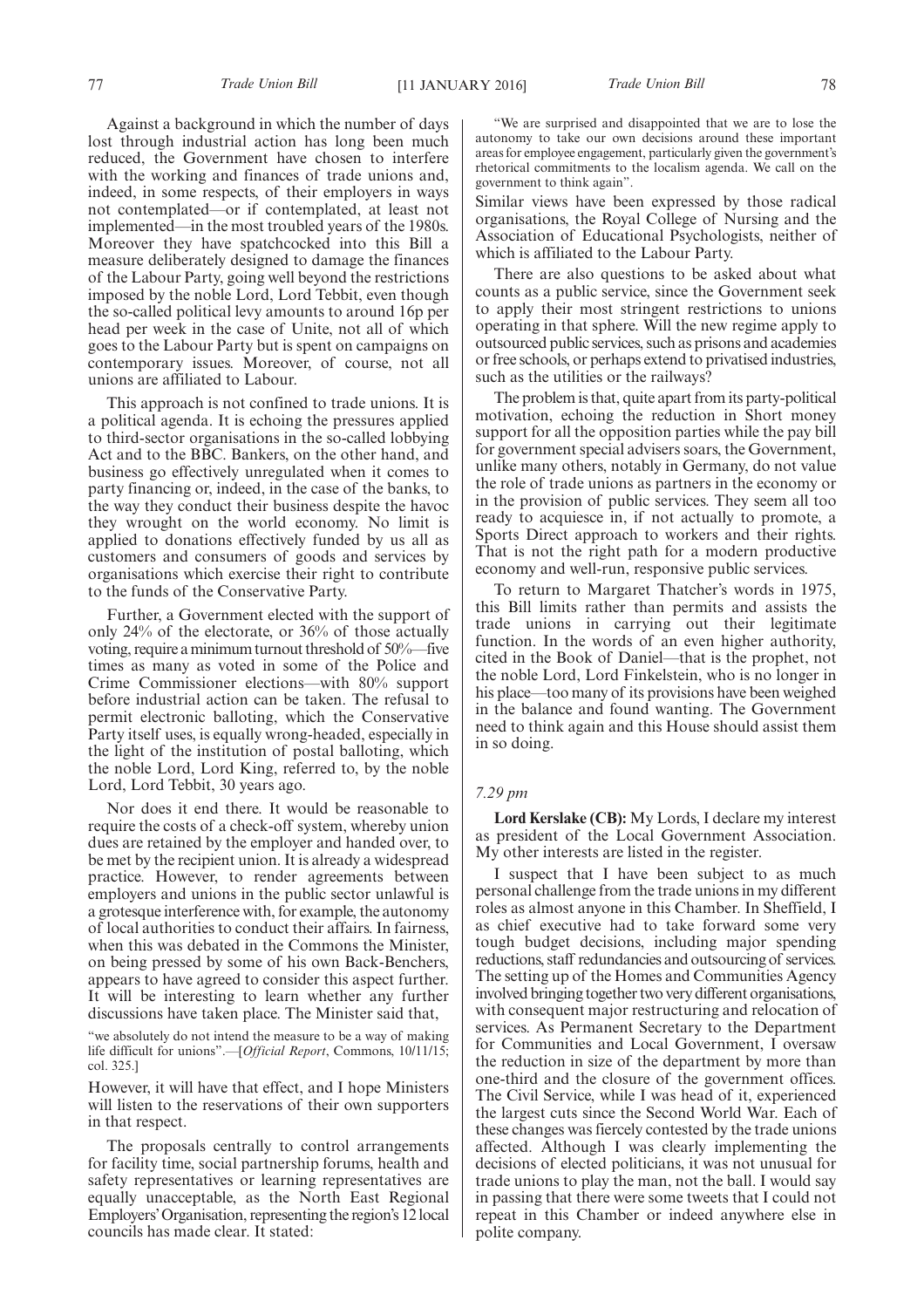[LORD KERSLAKE]

Given that experience, you might think that I would welcome the Bill. I most assuredly do not. While there are measures to bring greater transparency that I welcome, the main thrust of the proposals seems to be both partisan and disproportionate to the supposed problem that they are trying to address. When this is taken with the other measures being put forward by the Government—the curtailing of the powers of this House, the moves to water down the Freedom of Information Act and the reduction in so-called Short money to support opposition parties—there appears to me to be a worryingly authoritarian streak emerging from this Government, who are uncomfortable with scrutiny and challenge. I am sure that the Government will protest at this and say that it is unfair and that each issue needs to be considered on its own merits, but for me the cumulative effect of these measures seems hard to deny.

All Governments are inclined as time goes on to become more arrogant, less good at listening and more certain that their view is right. The electorate quickly work this out and vote accordingly. What is much more worrying is when a Government act to weaken those institutions and organisations that have the temerity to oppose them. It is this point that all of us in this House, in all parties, should become more concerned about. It is against that test and our commitment to an open, plural democracy that the Bill needs to be judged.

I have four main concerns with the Bill as drafted. The first is its provisions for ballots for industrial action. It does not seem unreasonable to set a threshold for turnout; indeed, most trade union leaders would think carefully about pursuing industrial action without such a mandate. It is worth noting in passing, though, that we will have no threshold in the referendum on whether we remain in the EU, and this threshold would be a level of turnout that police and crime commissioners could only dream of. The 40% support of the membership required for action in important public services is a very stiff test indeed. As has been said, the current Government happily govern with fewer than one-quarter of the electorate supporting it, and fewer than 40% of those who voted. That tells me as much about why we need electoral reform in this country as it does about trade union democracy.

What is hard to contend with, though, is that trade unions will not be able to conduct such ballots electronically. As chief executive of Sheffield, I was responsible in 2007 for running what is still probably the largest electronic voting pilot in this country. The scheme had its challenges, as I am sure the noble Lord, Lord Scriven, will testify, not least the compressed timescale for implementation. However, I became convinced during the pilot that electronic voting can provide at least as much, if not more, security than postal voting. Since that time, people have come to carry out vastly more of their day-to-day activities online, from banking to shopping to hospital appointments. It would therefore be an entirely logical extension to be able to vote in trade union ballots in this way. The denial of that option seems therefore to be to frustrate the efforts of unions to secure their mandate for action.

My second concern is the introduction of the opt-in requirement for union members to contribute to political funds. Other noble Lords have spoken about this at length, so there is no need for me to repeat what they have said. However, in the absence of a proper review of the funding of all political parties in this country, this can be seen only as a one-sided attempt by one political party to undermine the main funding source of another. It is hard to see how it serves any other purpose than that. The first step before any such change is implemented therefore ought to be a cross-party review of funding.

My third major concern is the proposed reserve powers on paid time off for union officials and the prohibition on the deduction of union subscriptions from payroll. As has been said, these would apply to all public bodies, central and local, regardless of whether those bodies themselves want to act in a different way. These measures seem extraordinarily centralising and completely disproportionate to the issues involved. The introduction of these types of arrangements was designed to facilitate good industrial relations and make it easier for employees to pay their subscriptions. There are arguments for and against the actual level of trade union facilities in any organisation, and indeed whether officials should be full-time or part-time, while it is perfectly reasonable—indeed, it should be an option—for members to pay their subscription through direct debits rather than the payroll. What seems completely unacceptable, though, is for central government to dictate this.

Local government in particular ought to be able to come to its own local arrangements with its trade unions and employees. The transparency provisions of the Bill, and indeed the Freedom of Information Act, will mean that the local electorate can see just how much this is costing. Indeed, local authorities should be, and in some cases already are, able to make an economic charge for the cost of deductions, which in my personal experience is a minimal sum. For a Government who are committed to decentralisation then to seek to dictate in this level of detail how a local authority conducts its industrial relations affairs is perverse in the extreme. It is worth mentioning that this measure applies to the whole of the United Kingdom when it is abundantly clear that there is absolutely no appetite for these changes in the devolved nations.

My fourth and final area of concern is the extension of the role and powers of the Certification Officer. These changes will bring considerable new responsibilities and costs to the office. They will bring new regulatory burdens to the trade unions themselves and, if the levy provisions in the Bill are agreed, significant additional costs in funding it. For the smaller unions, such as the First Division Association, which I worked with extensively and constructively as head of the Civil Service, this will not be a small burden. I have searched as hard as I can but have found it impossible to establish any independent evidence supporting the need for this additional regulation. Given the Government's commitment to reducing regulatory burdens, we might have expected to see significant concerns being expressed by either employers, trade union members or indeed the Certification Officer himself about the current arrangements. I have taken the trouble to go back and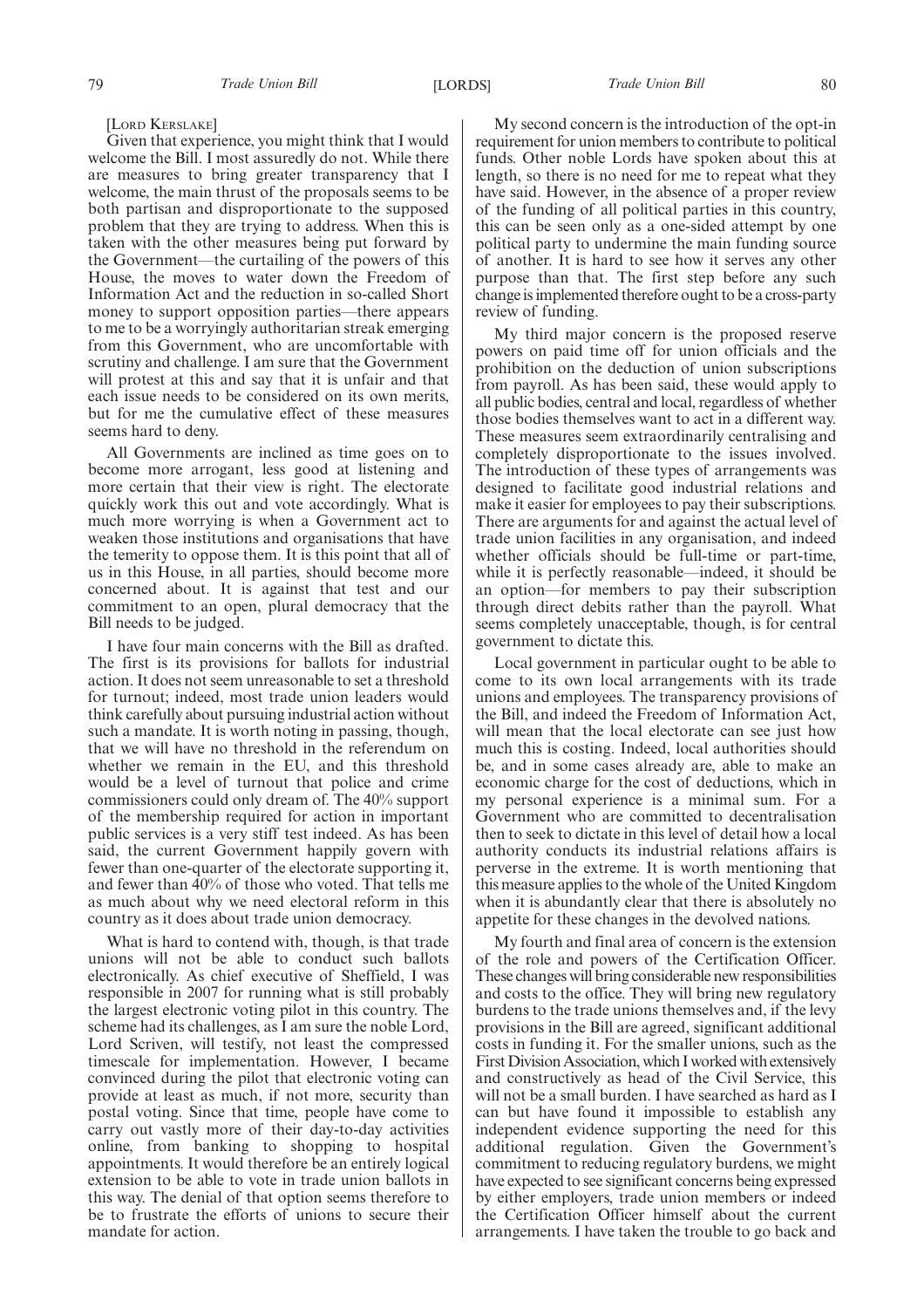read the last annual report of the Certification Officer there is dedication for you. The most eventful thing that I could find in it was the enforced move out of Euston Tower to the BIS headquarters in Victoria Street due to the building being structurally unsafe. It is hard to think of any other sector where new regulatory burdens of this sort have been or would be introduced with such little evidence to support them.

The biggest mistake of this House would be to see the Bill in purely technical terms. Its import is much greater than this. A Government elected with less than a quarter of the votes of the electorate should act with humility and balance. This is not a balanced Bill. I note, as others have, the continuing human rights issues that the Equality and Human Rights Commission has expressed about the Bill.

For all the frustrating moments I had in dealing with the unions over the years, I could see the important role they played in representing the collective and individual interests of their members. There was also a real benefit to me as a manager in being able to work with them to resolve individual issues and reach collective agreements on change. They have a powerful role, which we should seek to support. I hope that, notwithstanding their manifesto commitments, the Government will be open to making significant changes to the Bill as it passes through this House. It most certainly needs it.

## *7.41 pm*

**Baroness Morgan of Ely (Lab):** My Lords, many speakers today have underlined how pernicious and unnecessary the Bill is. As many have noted, it is one of a catalogue of attempts by the Government to curtail and control opposition in this country in an attempt to stack the cards in favour of the Conservative Party. It is a nakedly partisan Bill and is wholly unnecessary at a time when strikes are at an all-time low.

Many distinguished trade unionists who have spoken today have noted how wrong it is to insist that there should be a minimum threshold of votes for strikes to happen, and yet the Government will not allow the use of electronic or workplace balloting, despite the fact that we know that this increases turnout. E-balloting was good enough for the Tory mayoral selection procedure; why is it not good enough for trade unions? It is wrong to insist that trade union members will have to opt in to allow funding to go to a political party, although it is notable that the same individual consent is not demanded for hedge funds nor shareholders in companies which contribute to the Tory party. It is unfair to push for intrusive requirements for anyone who is involved in picketing, and it is vindictive to introduce a measure which means that in future you will not be able to deduct union subscriptions via payroll. However, today I will concentrate, as did my noble friend Lord Hain, on the constitutional breach which is being proposed in the Bill, with its insistence that the measures introduced in the Bill will impact not just on England but on other parts of this devolved country.

The Bill works on the assumption that employment and employment law is a reserved matter, on which the UK Government speak for the whole of the United

Kingdom. I make it clear that I agree that, in general, employment law should continue to rest with the UK Government. Unravelling the minimum wage, health and safety standards and employment rights across the UK could lead to a race to the bottom, a situation which would undermine the hard-fought rights that UK workers enjoy today. However, goodness knows what the Bill might have looked like had we not been a part of the European Union, where the protection measures in place because we are a part of the European Union have prevented the Government going even further. Nevertheless, the lines are blurred—in particular, on the broader aspect of how trade unions interact with public services—when it comes to where Westminster powers start and stop. Many of our key public services health, education, local government, fire, transport and public administrations—are devolved. I will focus my comments on how the Bill relates to Wales.

Conventions have developed, and have been respected, since 1999 which have made it clear that Westminster should not intervene in matters which have been devolved. I underline that the Welsh Government are extremely exercised about the fact that the UK Government are trying to intervene in matters which they believe are rightly matters for the Welsh Government to decide. The introduction of the Bill will undermine the Sewel convention and will lead to a long and protracted battle in the courts, certainly between the Welsh Government and the United Kingdom Government. The Welsh Government are concerned that there is a breach in the Bill as regards matters which relate to the 40% threshold in support of strike action in public services, the ability to place restrictions on trade union facility time in the public sector, and banning check-off arrangements in the public sector, despite the fact that many public service employers draw an income of at least 2% for making such deductions.

Of course,many would argue, "TheWelshGovernment would say that, wouldn't they?". They are of a different complexion politically and, unlike the Tories in the United Kingdom, they have a close working relationship with the trade unions, which has led to successful schemes and measures being introduced such as the pioneering Jobs Growth Wales plan, which has ensured that 15,000 young people have found new jobs. The Welsh Government have worked hand in glove with the trade unions. That is not a bad thing. That model has served Germany and other countries extremely well over recent decades.

Where are the doctors going on strike? It is in England, not in Wales. Strike action in the NHS in Wales over the last decade has been minimal, despite significant organisational change and the introduction of changes to terms and conditions. Indeed, debate and discussions with trade unions helped to lead to the living wage being introduced throughout the NHS in Wales. However, not only the trade unions and the Welsh Government are concerned; the people who run the public services in Wales are extremely concerned that the Bill will lead to a deterioration in industrial relations. The Cardiff and Vale University Health Board chief executive has written to the trade union Unison to state very clearly that;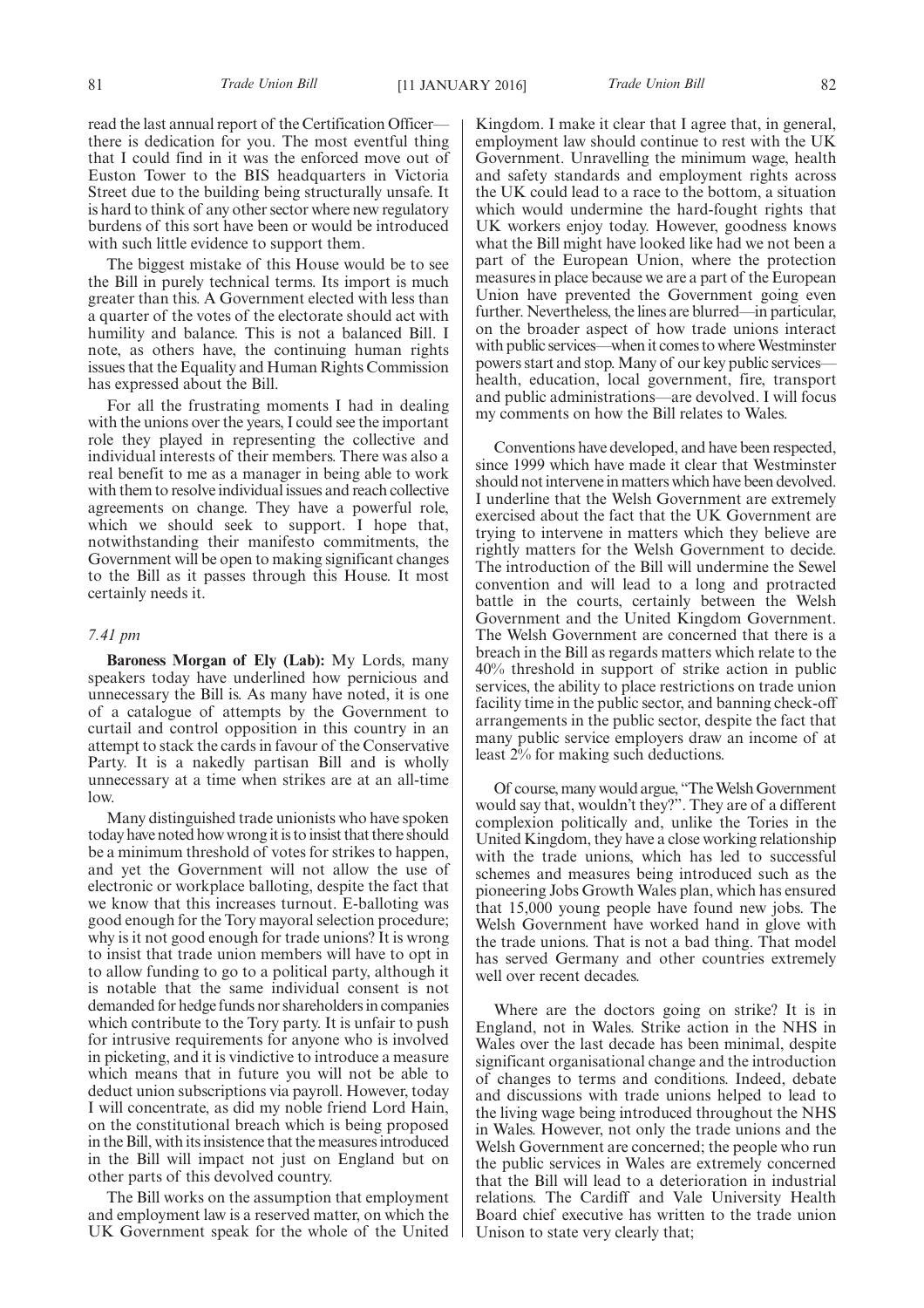[BARONESS MORGAN OF ELY]

"The Trade Union Bill could have a detrimental effect on the mutually beneficial working between the health board and its personnel and could potentially lead to unnecessary challenging industrial relations in future".

Public sector employers in Wales do not want this to happen.

However, I argue that this is not just about politics and party-political positions. It is about respecting the devolved settlement. In the amendment that we will set out, we will attempt to ensure that the UK Government do not finish up paying hundreds of thousands of pounds of taxpayers' money on High Court battles, which will happen in order to settle this issue if the Bill gets through in its current format. It is understood constitutionally that, if the United Kingdom Parliament wants to introduce a law on a devolved matter, it needs the consent of the Assembly before it can pass that law. This is given through a mechanism called the legislative consent Motion. The Welsh Assembly will be voting on a legislative consent Motion on this issue on 26 January. It will argue that the UK Government are working beyond their mandate on this and it will encourage Assembly Members to vote against giving legislative consent, which will lead to a collision course with the UK Government unless things are changed.

I am quite an old-fashioned politician when it comes to who should decide what. I guess that it is a bit ironic to say, sitting here in the House of Lords, that elected politicians should decide these things and not courts. That is yet another example of why it would be beneficial for us to have a comprehensive debate on constitutional matters in a constitutional convention, which could iron this matter out along with so many others. However, on which side are the courts likely to settle? My noble friend Lord Hain referred to the attempt by the Welsh Government to introduce a law which would give protection in terms of wages to Welsh agricultural workers. This was challenged by the United Kingdom Government, who claimed that the Welsh Government had gone beyond the powers allocated to them in the Wales Act. The Supreme Court came down firmly on the side of the Welsh Government. It acknowledged that employment matters were not devolved or given a specified exemption, but it decided that, as agricultural issues came firmly under the remit of the Welsh Government, they should decide on agricultural wage levels. It concluded that the legislative provision may relate to both devolved and non-devolved subject matter.

The evidence would therefore suggest that, if this matter came before the courts, they would refer to this earlier judgment and would come down on the side of the Welsh Government on the matters referred to in this Bill. The TUC in Wales has also had Queen's Counsel advice suggesting that, even if the Bill is enacted in its current form, there would be nothing to prevent the Welsh Government and the Assembly enacting legislation that would overturn, in full or in part, the effect of this Bill in Wales, as long as that legislation relates to a devolved subject matter.

I therefore hope that the Government will not just be open to the view that this Bill could lead to deteriorating industrial relations across the whole of the United Kingdom, but will respect the devolved settlement of this country and not impose these rules on the whole of the United Kingdom.

#### *7.51 pm*

**Lord Young of Norwood Green (Lab):** My Lords, I first congratulate my noble friends on their maiden speeches, which showed great promise of some superb contributions to come.

Unfortunately, the Minister is not in her place. I listened carefully to her contribution, which was short—I suppose we should be grateful for that in some ways—but I was not convinced that she was convinced about many aspects of this Bill. I find that surprising. I spend some of my time working constructively with her, in a semi-industrial relations way, on apprenticeships, and I did not see the same conviction in her presentation today.

I have spent most of my working life involved in industrial relations, as I said in the 19 November debate that has already been quoted today, and which was introduced by my noble friend Lord Foulkes. As I said then, I owe most of my education—for better or worse, as one can judge on this contribution—to the trade union movement.

I, as general secretary, and my noble friend Lady Drake negotiated our way through some very difficult challenges, including large-scale redundancies, without strike action. Why? Because we had a constructive engagement that involved the positive approach to industrial relations, which, I would submit, most of the trade union movement in this country participates in. I sometimes reflect that it is unfortunate that the history of the trade union movement is often focused on the great strikes, which tends to take away the emphasis on all the work and activity that takes place without strike action. We have heard mentioned many times, so I need not repeat it, all the work that takes place on education and defending workers' basic rights.

Is this Bill really going to make a constructive, positive contribution to improving industrial relations? For the life of me, I cannot see where in the Bill such a contribution is made. It is not as though we do not need it. We do face some real challenges. If the Bill was doing something about the real challenges of improving productivity and creating a more skilled workforce, I would be willing to look at it much more favourably. But there is nothing in this Bill.

There is a real problem with workforce industrial relations, as has been acknowledged by the Chartered Institute of Personnel and Development, and with management training. A significant number of management personnel still do not have any training at all, and a significant number of employers still do not provide reasonable training or take on apprenticeships. Those are the real challenges that we face, and they are not going to be addressed by this Bill.

I will not focus on the points that have been made exceedingly well by my noble friends Lord Mendelsohn and Lord Monks, because they made a better job of doing so than I would. I was interested in the contribution of the noble Lord, Lord Kerslake—unfortunately, he is not in his place—who could not be described as "one of those trade unionists, so he would say that,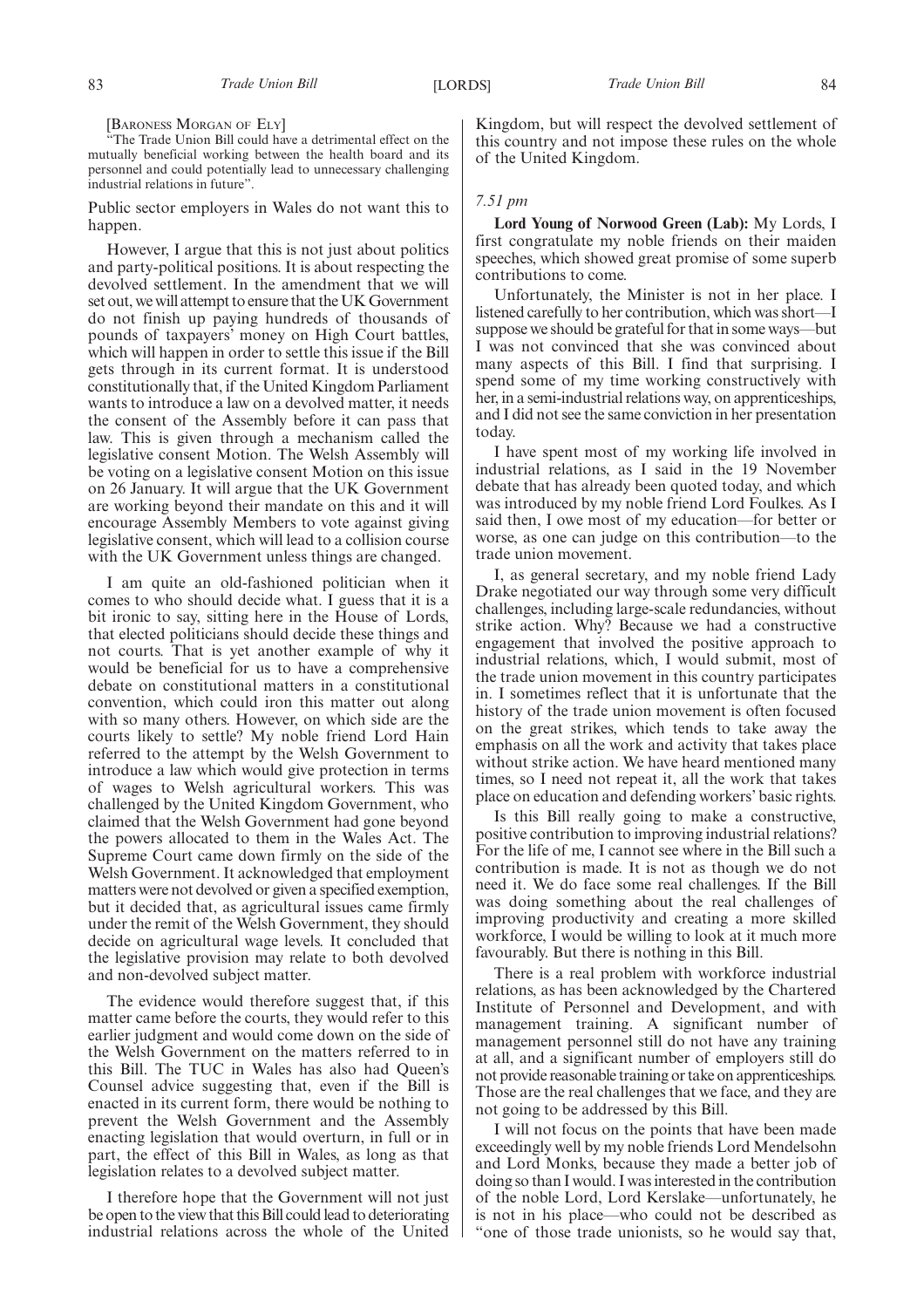wouldn't he?". You could say lots of things about him, but you cannot characterise him in that manner. He identified the issue. We have heard it said time and again in this debate: where is the call for the many wonderful features—that is my attempt at irony—of this Bill?

I was also fascinated by the attempt by the noble Lord, Lord Mawhinney, to establish his trade union credentials, which I do not doubt. I was just concerned about the bit where he talked about the Conservative association of trade unionists. I regard that phrase as an oxymoron—a contradictory cliché, for those who are not sure. I struggle to remember the campaigns that were led by the Conservative association of trade unionists. Maybe I missed them. Maybe it was leading the minimum wage campaign or the fight for equal pay; if so, I clearly missed it. No doubt the noble Lord, Lord Balfe, is about to tell me of the great campaigns. I knew he would rise eventually.

**Lord Balfe:** I remind the noble Lord that 30% of trade unionists vote for the Conservative Party but they are not widely represented in the leadership because the leadership replicates itself. The fact that the Conservatives are not often approached by the unions actually weakens the unions' case.

**Lord Young of Norwood Green:** I thank the noble Lord. I have always been aware of the fact that a significant number of my members voted for the Conservative Party, despite my attempts to persuade them otherwise. We did not use the video, thank goodness—if we had they might have been convinced of something, although I do not know what.

Although I have tried to lighten my approach to this debate, it is a serious Bill that, as many people have rightly said, is partisan in many ways, whether intentionally or otherwise. The Minister must address that point. A number of people have asked whether the Government can really justify undermining check-off arrangements when there is no call for that. This Government are making a serious mistake and losing an opportunity, as I have said, to address the real challenges and problems that we face.

When the Minister reads my scintillating contribution in *Hansard*, I hope she will take into account the key points that I have made, and that others have made throughout this debate. This Bill does nothing to improve industrial relations and does not address the real challenges that we face in this country.

# *7.59 pm*

**Lord Suri (Con):** My Lords, my research prior to this speech took me a long time back. Unlike those in the other place, most of us can remember the terrible industrial strife of the 1970s and 1980s. The unions bedevilled Labour and Conservative Governments alike. The three-day week and rubbish piled to the shoulder in the street—I remember it all. Trying to run a business in those times was fraught with difficulty. It seems amazing to younger businessmen that there was once a real risk that you might go to the office, flick a switch and remain in darkness.

The level of dispute has gone down, thankfully, but unions still reserve the power to cause immense disruption. As a Londoner, I know that every day that the Tube drivers go on strike we lose up to £40 million—and that I might be late in coming here, which I am sure all noble Lords would be very sad about. As a result, it seems to a lot of the people whom I meet that many unions are concerned not with what they can do for civil society but with what they can get from civil society—a view with which I strongly sympathise.

The political activities of the unions also trouble me. How is it fair that the unions can exert a political levy on their members to fund parties that many of them do not vote for? If union members want to fund the Labour Party, they are perfectly capable of signing up for direct debits. Of course, a big chunk of that money goes towards the Trade Unionist and Socialist Coalition—an attempt at a political party that managed to do even worse than the Official Monster Raving Loony Party. If I were a unionised worker seeing my hard-earned wages going towards this failed and ideologically motivated cause, I would be furious.

Trade unions serve a number of useful functions. As a boss, I have always endeavoured to treat my staff with the respect they deserve and to remunerate them fairly, but I would be naive to suggest that all bosses think the same. Employment law provides the checks but unions provide the balance. At their best, unions provide a way of shielding the worker from arbitrary harm, and some unions do this admirably.

I was impressed by the recent Unite campaign to stop restaurant workers' tips being taken. It managed to get a number of restaurants to change their policy and forced the Government into a review of the law, helping both its members and the customers, who expect their tips to go to their waiters or waitresses. Sadly, far more unions seem less concerned about helping society and their members, preferring to focus on political campaigning. Ideologically motivated actions, urged on by the clique of hard leftists who run many unions, damage public trust in unions and damage society.

The fact that a strike can be called on a member turnout of less than 25% is clearly ridiculous, and I am glad that the Bill will put an end to the nonsense of national strikes on derisory turnouts, holding up people and businesses. It is a shame, because I remember some union leaders as sensible moderates—more social democrats than democratic socialists. They managed to drag the Labour Party back to electability with Kinnock, but they seem now to be pushing it as far as they can from the Overton window.

This Bill addresses the basic unfairness of the political levy and the increasing propensity of strikes. I congratulate the Business Secretary and his team on creating legislation that strikes the balance between regulating the pernicious aspects of union activity and maintaining their existence.

#### *8.04 pm*

**Lord Hunt of Chesterton (Lab):** My Lords, I began my interest in trade unions as a student of engineering when I was at Cambridge University. I spent my vacations in various factories and on building sites,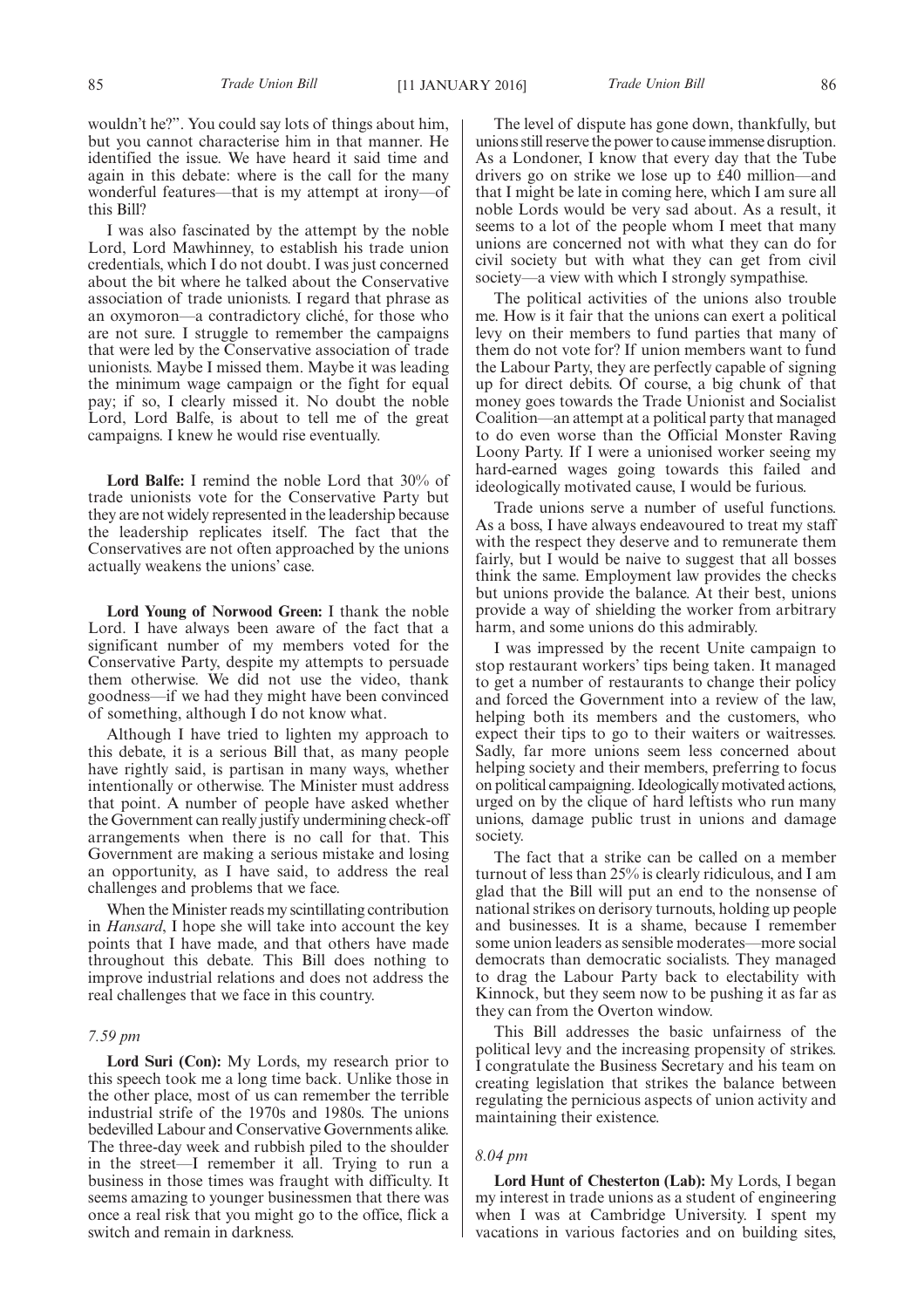[LORD HUNT OF CHESTERTON]

and I began to see that unless management and workers could collaborate, we were never going to develop our industry as well as we should.

I had other experiences of being a member of a trade union when I worked for the Central Electricity Generating Board. I was so impressed with the trade union that I then became branch secretary. Later, I realised that trade unions were extremely important for management. On my first or second day as head of the Met Office, I talked to the trade unions and learned a great many things that I had not learned from other people. One of the extraordinary things about being both a staff member and a trade union person in an organisation is that you see a cross-section of the organisation.

The Minister mentioned some positive aspects of trade unions when she introduced the Bill. She also said—I think she is right—that some elements of the Bill are useful, with a move towards greater openness and more information. However, as we have heard in this debate from the opposite side, the general spirit is not as constructive as one would like to think in trying to move this country forward from a spirit of division and inequality to the kind of modern country that one sees in Germany. Of course, it was the UK after the Second World War that encouraged Germany to have a trade union role on the supervisory boards of companies, but we debated the Bullock report in the Lords and regrettably the conclusion was that we were perhaps too divided to have the same kind of approach as in Germany. In the UK, public and private bodies have ad hoc roles for union involvement that relate to pay, welfare, safety and the functioning of the organisation, but they do not have the same strategic role as in Germany.

Paragraph 54 of the Explanatory Notes is explicit that the proposals to reduce the time spent by trade union officials in running public bodies will lead to some reduction in cost, and various very small numbers have been mentioned this afternoon. The question is whether reducing the involvement of trade union representatives and management in public and private bodies will make business and organisations more competitive—a point made by my noble friend Lord Young. In fact, modern organisations are increasingly complex and put increasing responsibilities and stress on staff at every level.

The authors of this legislation in BIS or the drafting office clearly have never run, and know nothing about running, a large public sector organisation. It is very important that higher management, technical staff and trade unions work together and take more time away from their daily duties to attend courses and meet professional colleagues. The evidence given to us in documents by the Royal College of Nursing was extremely powerful. It said that without spending time on understanding the whole management, mistakes will be made, and we will not be able to use modern technology in medicine.

Of course, I look forward to a future Labour Government, when Ministers will ask City of London companies how much time their staff spend hobnobbing and drinking at City livery companies, and perhaps seek rules to reduce that. We all know that these organisations are simply front organisations for the Conservative Party and are far from being the national representative bodies that one would expect in a country no longer in the Middle Ages. I should have said "England" in the Middle Ages; Wales has clearly moved somewhat further ahead.

As head of the Met Office, I had 3,000 staff and excellent, responsible trade union representatives, which I found very helpful in an informal way, as well as the more formal methods of the well-established Whitley Council meetings. What is extraordinary is the proposal, referred to by the noble Lord, Lord Kerslake, that some Minister—perhaps the noble Lord, Lord Maude, in an earlier existence—will be sending out orders to the chief executives of public sector bodies to tell them how much time they can allow staff to spend on trade union activity. This is a grotesque diminution of the managerial role of these chief executives. I do not think that even "Yes Minister" would have conceived of this level of managerial small-mindedness.

Surely what we should be doing is moving in a different way. The Lord Maudes of this world should in fact be encouraging chief executives to have in their job description that they should work closely with the trade union movement to improve the way that companies operate and to have wider participation in the management of companies. This will be the most important way to reduce disruption and make this country safer and more modern.

When the coalition Government took power in 2010, they waxed lyrical about the need for people's greater involvement. Clause 14 is another step backwards from this modern public and private organisation. It seems curious that, now we have a Conservative and not a coalition Government, they are a bit cooler about this idea of the people's society. Surely a strong society is one where people join and collaborate in organisations, and people need to be encouraged. We know, after all, that the Government give tax relief for donations to charities. In most progressive private organisations, subscriptions to professional bodies by professional staff are subsidised and paid for completely by the organisation. Even small enterprises, such as the one that I am chairman of, do this for staff. No one is suggesting that subscriptions to a trade union should be subsidised by the company. All that we are asking, for reasons explained by my noble friend Lord Mendelsohn, is that employers should make it easy for people to join a trade union. Only with people joining trade unions will we have companies working in a modern way, as they do in Germany.

Sadly, the noble Lord, Lord Tebbit, is not with us today, but I have had many conversations with him. He was a very active member of the BALPA trade union when he worked in BOAC. His dynamism as a trade union official clearly benefited the entire organisation; it is not just about, as it were, looking after a narrow interest. That was the reason that I joined a trade union: the Electrical Power Engineers' Association. I could see that, through joining, I could understand the whole organisation. You have quite a different role in a company when you are on the trade union side and the management side; you see different aspects of the organisation. This positive, visionary aspect of the union movement needs to be emphasised.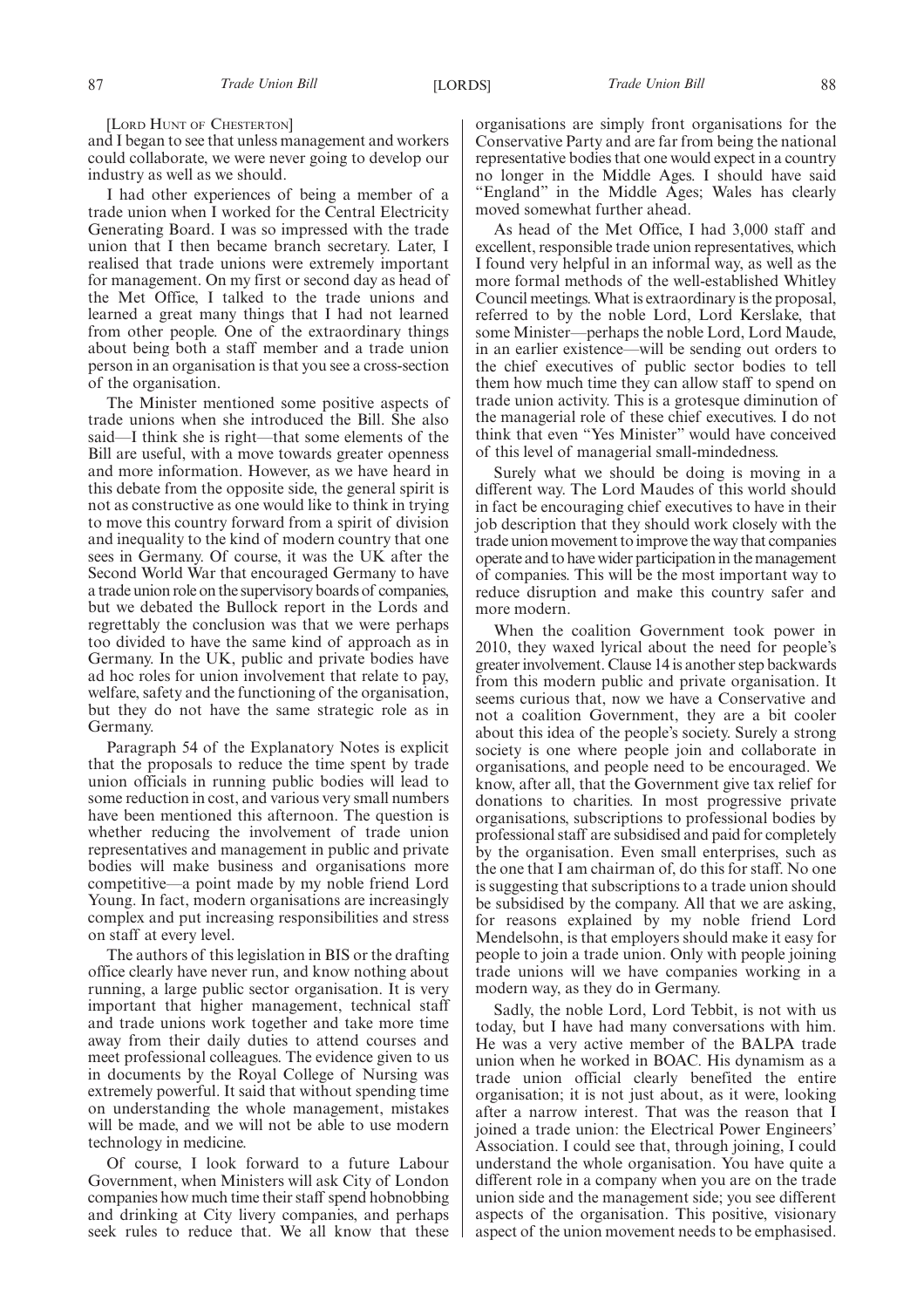The other important point I expected to be discussed more today is that women are often slow to see the advantages of trade union membership—perhaps the culture of trade unions is sometimes rather on the blokeish side. But the role for women in trade union organisations is very important, and management everywhere must see the advantages of stronger involvement by women. One way to do that, of course, is to make sure that it is very easy for people to join a trade union and to have their subscription taken from their pay.

I will give noble Lords a story. We have discussed here the need for an understanding of the positive role of trade unions. In the 1970s, I encouraged a brilliant woman medical researcher at a certain university to join the Association of University Teachers, which then took up her case of the unreasonable age-related withholding of tenure, which was very widespread in the university world. Her case went to a tribunal and, subsequently, an important change was made in the way that tenure decisions for women were made. Many, many more women now have a more advanced career in universities.

Similar problems arise all the time and it is, therefore, essential for the Government not merely to withdraw the pernicious Clause 14 but to change it and put an obligation on trade unions and employers to provide more information about trade unions so that staff can participate. The Government should also make it easier for staff to pay their subscription.

In the Minister's opening remarks in this debate she sounded so progressive, but we then learned many of the rather negative aspects of the Government's view of the trade unions. That certainly did not reflect a modern, effective, democratic, technically advanced country. Technical advances have not been allowed to be used and, therefore, this is a disappointing Bill. As my noble friend Lord Bragg implied, the future of England as a divided and ineffective country comes nearer with this Bill.

# *8.14 pm*

**Baroness Donaghy (Lab):** My Lords, I have been a public servant for most of my working life and an active member of a public service trade union. I am very proud to have been a trade unionist, and I take this Trade Union Bill rather personally.

I regret that we are starting the new year in our tribal groups, emphasising differences, rather than promoting co-operation and employee involvement. I believe that, in pandering to their backwoods supporters, the Government will find that the Bill will do more harm than good. It will make David Cameron's negotiations with European leaders on a reformed Europe more difficult—perhaps that is the intention.

While top employers are earning 180 times the average wage, and that gap is growing, the government response is to try to weaken trade union influence. In my contribution I want to cover the Certification Office, the deduction of subscriptions from source and the right to strike.

As noble Lords will know, the Certification Office is part of the ACAS family. The coalition Government made it part of the bonfire of the quangos: does everybody remember that one? The Certification Office was considered so insignificant that it was merged with another organisation so that BIS could claim it had halved the quangos in this area. Although it was a great PR exercise, the tiny office and tiny staffing remained the same—but it did lose one photocopier.

Then came the Transparency of Lobbying, Non-Party Campaigning and Trade Union Administration Bill in 2013. The Certification Office was rescued from the bonfire in Part 3 and its powers were increased to allow more investigatory powers and to tie up the trade unions and employers' organisations with more red tape. I urged the then Government to avoid politicising the role of the Certification Officer. Now a Conservative Government has come along—presumably adding the bits the Lib Dems did not like—trying to create a Trojan horse whereby trade unions can be investigated on the initiative of any Nick, Sajid or Anna when the spirit moves. It is this kind of clear-sighted vision which makes politics so admired.

The Certification Office will not only become a highly political, sectarian and controversial organisation but will raise money from its own statutory activities. That is a conflict of interest. Before the Government say that ACAS raises income from its activities—a point carefully placed in the Explanatory Notes—let me make it clear that any revenue-raising in ACAS is associated with assisting organisations to improve their employment relations. This is no longer a statutory duty of ACAS, which I personally regret, and has nothing to do with ACAS's statutory conciliation duties. One cannot help but wonder whether this proposal is the thin end of a very large wedge. Will the Minister assure us that levying fees will not be extended to the central work of ACAS? I hope the Government will reconsider some of these damaging proposals and draw back from the payment of fees and the powers over political fund expenditure.

Turning to the proposal to outlaw public sector deductions of union subscriptions from source, when I was active in my union I had a lot of experience of collecting union subscriptions before deductions from salaries was introduced in my workplace. This is nothing new. It was an inefficient use of my time when I could have been solving problems with my employer. My question to the Minister is whether the Government will recognise in the Bill the need for facility time for trade union representatives to collect subscriptions. Failure to do this would expose the Government to accusations that they were intent on sabotaging the ability to recruit.

Some members cannot afford to pay an annual subscription all in one go, either in cash or through their bank. Some cannot persuade their bank or building society to deduct subscriptions monthly, because their pay is either too low or too sporadic or both. This could affect school employees in particular. The physical collection of subscriptions will therefore have to take place and representatives will need time to do it. Has the Minister consulted public sector employers about this move? I ask because it will mean that they have no idea who is in a trade union if this proposal is carried.

In my former union, UNISON, the majority of the 1.3 million members have their subscriptions deducted straight from their wages, a process that is beneficial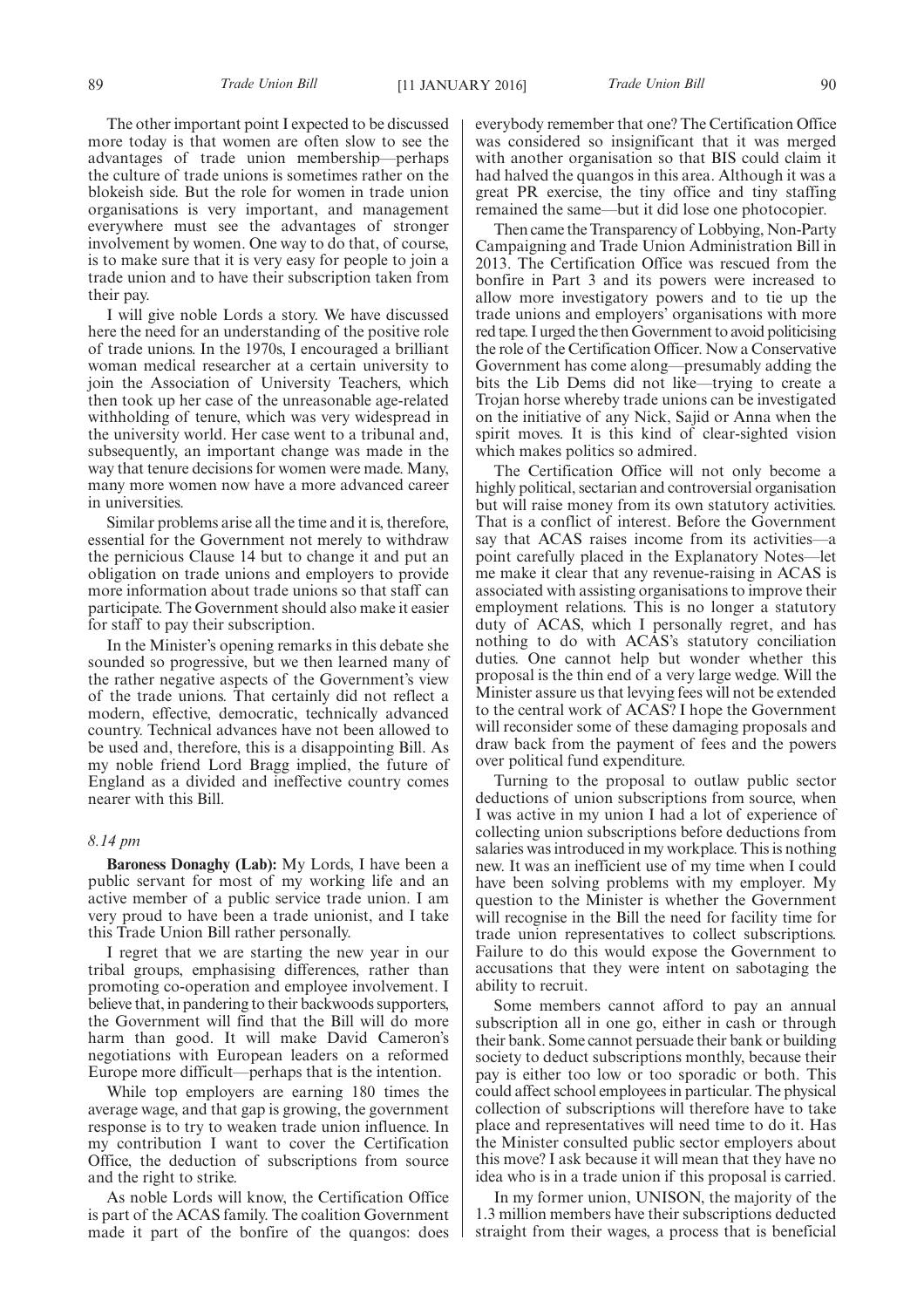[BARONESS DONAGHY]

for both employers and members. No employer is required to provide the service. UNISON covers the cost of the administration of check-off whenever asked. The Minister knows that this highly controversial proposal was not in her party's manifesto. Is she seriously saying that the Government would rather ban check-off than accept union payment for services? Is that because the Government do not trust public sector employers? I am certain that this will be the subject of many amendments.

My final points concern the right to strike. Further restricting the right to strike and removing the ban on the use of agency workers during strikes will worsen employment relations. The Government are well aware that the number of days lost to industrial action per year has fallen substantially. If they really cared about union democracy they would allow electronic voting and the extension of workplace ballots. All the additional legal hurdles contained in the Bill will make settlements more difficult, with or without strike action, and will certainly increase the chance of legal challenges against the union and encourage employers to sit out a dispute.

I am concerned, too, about the use of regulations to cover vitally important areas affecting the democratic rights of workers. This is a pattern with this Government—the framework Government—whereby legislation as flimsy as a pack of cards is put through and the really important bits are presented much later in the form of regulation. In this Bill, we will not know precisely who will be covered by the 40% threshold in Clause 3.

**Lord Hunt of Chesterton:** Therefore, my comments on this methodology and the proposed change of removing the House of Lords' ability to deal with secondary legislation will be even more powerful.

**Baroness Donaghy:** I thank the noble Lord for that additional piece of wisdom.

In this Bill we will not know precisely who will be covered by the 40% threshold in Clause 3 until the regulations come out. There will be no opportunity to amend or give proper scrutiny, which is our job. This is anti-democratic, as is treating abstentions as no votes for industrial action. Of course strike action should be the last resort, but poor employment relations lead to worse things—absenteeism, presenteeism, low morale and low productivity. This wretched Bill has no contribution to make in these areas.

#### *8.23 pm*

**Lord Rennard (LD):** My Lords, this Bill has been generally characterised today as an anti-trade union Bill. It is, and I think that the many criticisms of it being made are fair. There was an excellent debate in the House last November led by the noble Lord, Lord Foulkes, which highlighted the positive contribution made to our society by trade unions. I believe that they should be recognised as a force for good in this country and that they have played a major role in making our society much fairer. In the past, however, there were significant problems with how they were run and how strikes could be undertaken. I agree with the noble Lord, Lord King of Bridgwater, that it would have been better if the "in place of strife" proposals had been implemented by Harold Wilson's Government before 1970. Perhaps then the so-called winter of discontent could have been avoided. Reform eventually came from the Conservative Government's changes to employment law in the 1980s. At the time there was much opposition to those changes from the trade unions and the Labour Party, but I believe that they were necessary and that they are now generally accepted. The Labour Governments of 1997 to 2010 did not seek to reverse the changes.

However, the case for many of the changes proposed in this Bill has not been made; quite the contrary. The scale of turbulence shown by the number of working days lost through labour disputes in the 1970s and 1980s has not been repeated in the more than a quarter of a century since then, which suggests that there is not a great problem to address. The noble Lord, Lord Dobbs, referred frequently to the three-day week and the blackouts of 1972 and 1974. I remember them as well because I had just started secondary school. But they were more than 40 years ago, so that was then. Industrial relations and employment law have moved on over that time, and so should the Conservative Party.

The concern I want to address about the Bill today is its basic anti-democratic nature. In my earliest contributions to this House, when I led for my party on the Political Parties, Elections and Referendums Act 2000, I suggested that something must be done to hold back the arms race in party spending on elections. If we look at the growth of expenditure at the national level by the Conservative Party between 1974 and 1997, we can see the problem. In each of the 1974 elections, the Conservative Party was calculated to have spent less than £100,000 on each of its national campaigns. By 1979, it was estimated to have spent £2 million nationally. By 1983 it was £4 million; by 1987 it was £9 million; by 1992 it was £11 million; and by 1997 it was a staggering £28 million. The legislation in 2000 was supposed to have halted the arms race by imposing for the first time a limit on national party spending in the year before a general election. I argued then that a limit of approximately £20 million for a party contesting every seat in Great Britain was too high, but the real problem with that legislation was that the warnings that I and others made about the consequences of allowing supposedly national spending to be incurred in individual constituencies were not heeded. This meant that a party that was able to raise almost £20 million for a general election campaign nationally could in effect spend almost as much as it liked in individually targeted marginal constituencies. I believe that the Conservative majority of last year was obtained by spending sums of up to £250,000 in seats that it gained. The legislation of 1883 that for more than a century effectively limited expenditure in individual constituencies so as to prevent the buying of a seat in Parliament was rendered useless once national spending targeted at individual voters in individual seats was allowed.

In the recent general election, there was virtually no limit on what could be spent promoting the case for Cameron's Conservatives, while tight limits still applied to what could be spent by individual candidates, including those defending their record as MPs. Such expenditure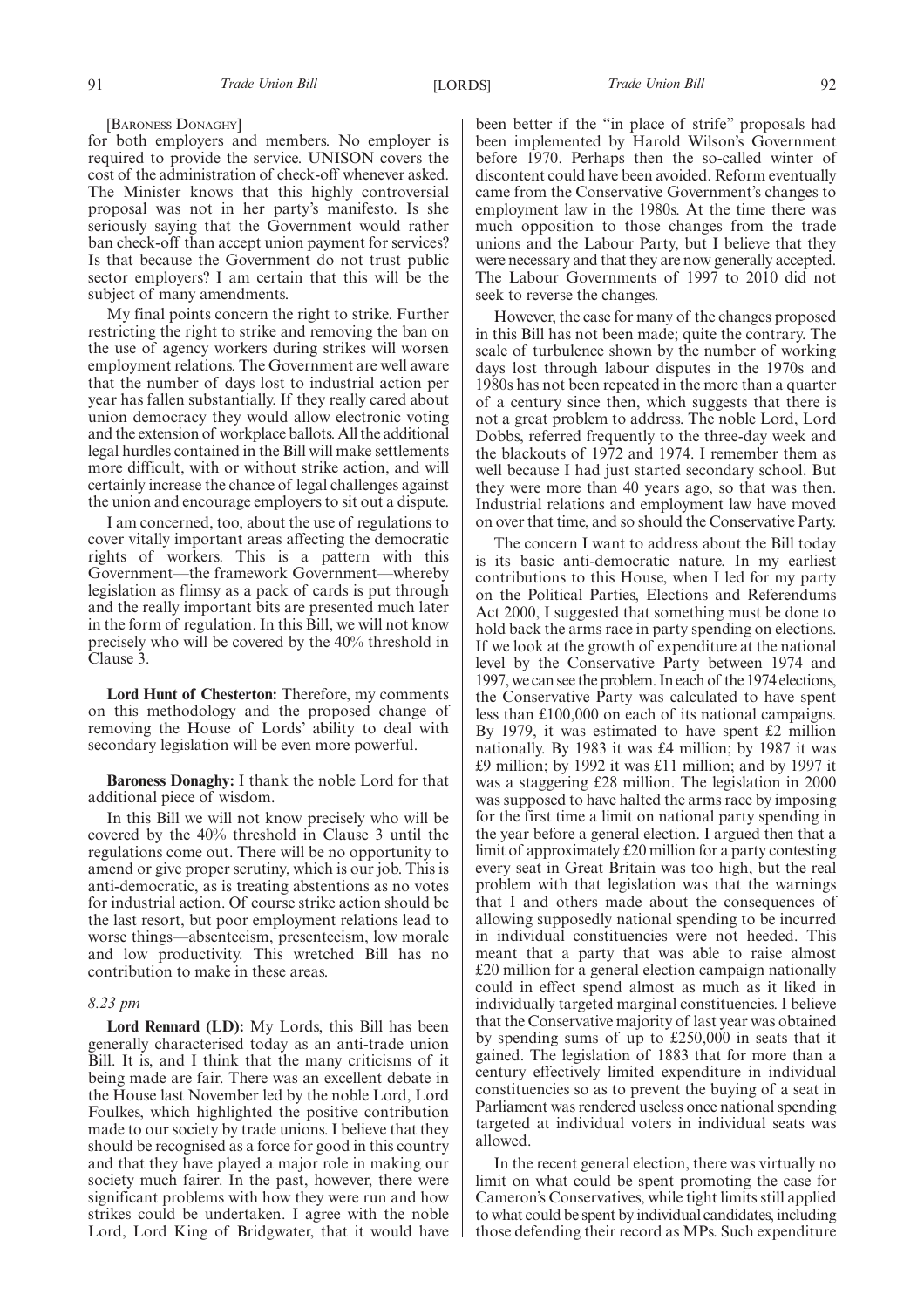by the Conservatives was effective. If it had not been, we would not have seen Sir Lynton Crosby's knighthood announced in the New Year Honours. So money does count, and a major aim of the Bill is clearly to prevent the biggest opposition party ever having the finances to match what the Conservatives are doing.

Many opportunities to re-establish the principles of the 1883 legislation, based on preventing the buying of individual constituencies, have been missed since the Committee on Standards in Public Life was established following the sleaze allegations that arose in the 1990s. Nothing really effective was ever done during the 13 years of the Labour Government because Labour Ministers were reluctant to act without the agreement of the Conservatives. But that agreement is not now being reciprocated. The Conservatives are mindful of their small majority of 12, and the fact that they won an overall majority for only the first time in 23 years and polled only 37% of the vote.

In this Bill, we see the Conservatives acting to halt the arms race in party spending by unilaterally disarming their biggest opponents, while leaving their own funding sources untouched and able to be spent in ways that ensure that the playing field in politics is anything but level. Looking at what is proposed, it is not the change from an opt-out system to an opt-in system for trade union members making payments to the Labour Party that is wrong in principle. What is wrong in principle is making a change to block your major opponents' funding while doing nothing to impose any limit on the size of donations that can bemade bymultimillionaires and which finance your own party's campaigns.

All political parties, my own included, have suffered embarrassment from their dependency on donors who can make million-pound donations. In our legislation, we need to reassert the principle that, in a democracy, thousands of votes should count for more than thousands of pounds. As my noble friend Lord Tyler said, a great opportunity again to level the playing field in politics was also missed in the last Parliament when the coalition failed to fully support the proposals in the 2011 report by the Committee on Standards in Public Life. This committee made fair and balanced proposals to limit donations and provide instead for a modest extension in state funding.

It is not out of any love for the Labour Party that I oppose the measures effectively to disarm it by removing such a substantial portion of its income. It is because the Conservative Party wants to prevent democratic opposition so much so that it seeks to reduce the power of this House to challenge unfair and antidemocratic measures that have not been subject to proper scrutiny in the Commons. It wants fewer of its opponents to be registered to vote in elections while ensuring that there will be fewer constituencies that can be won by opposing parties. It is now trying to ensure that opposing parties suffer a reduction in the funding that enables them to scrutinise legislation in Parliament and to challenge the Conservative Party in elections.

Changes to party funding arrangements are bound to cause controversy but those in this Bill weaken our democracy. On 3 December, I asked Her Majesty's Government,

"what plans they have to introduce a limit on the size of personal, or company, donations to political parties".

I received the following reply from the noble Lord, Lord Bridges of Headley. He wrote:

"We remain committed to negotiating a comprehensive cross-party reform agreement, including donations from all funding sources including trade unions".

If the Government are indeed committed to negotiating a cross-party reform agreement, they must withdraw the proposals on party funding in this Bill.

## *8.33 pm*

**Lord Pendry (Lab):** My Lords, it is heartening that so many noble Lords have taken part in this debate. I hope that, as a result of those contributions, the Bill will be altered in a material way, especially after the three excellent speeches of the maiden speakers. I am sure that noble Lords would not doubt that they will continue to impress in the months and years ahead, and that the House cannot wait to hear another noncontroversial speech by my noble friend Lord Watts.

Some of us have trodden these paths before. We would have hoped that, over the years, the Conservative Party would have heeded the voices of those who recognise that the vital elements of British democracy would be threatened if clauses as contained in this Bill were enacted. In the Government's attempt we see them, like some of their predecessors, once more attacking an important British institution. We have heard already that strike action in the UK is at its lowest level in 30 years, which points to the obvious fact that sensible industrialists and unionists are more connected than ever in creating good working relationships, leading to better industrial relations and more productivity and efficiency in the workplace. No wonder organisations such as the CIPD, the EEF, the Recruitment and Employment Confederation and other companies large and small are critical of the Bill. Even on a practical level, the suggestion of greater supervision of strikes has been questioned by the Police Federation, which continues to face greater pressures than ever before on its already stretched-out services.

The Bill is a concerted attempt to create unnecessary disruption and tension between union members and their employers for narrow party gain. It is not only unnecessary, but regressive in its attempt to reform the trade union movement. Clearly, the Bill sets out to curtail workers' rights that have been hard fought for over the years, for example in 1888 with the match girls' strike at Bryant and May's factory in Bow, which broke ground for female workers, followed closely by the dock strike of 1889, which garnered international support for workers against workplace injustices, and, of course, the Tolpuddle Martyrs' epic struggle of the 19th century. If enacted, the Bill would challenge the very democratic right of workers to withhold their labour, but would also be an attack on other basic rights of workers—those of freedom of expression and association.

Is it any wonder that, on top of the voices of the unions, enlightened employers and academics, human rights organisation such as Liberty, Amnesty International and the British Institute of Human Rights have also weighed in with their condemnation of the Bill, pointing out that it is unnecessary and in direct contradiction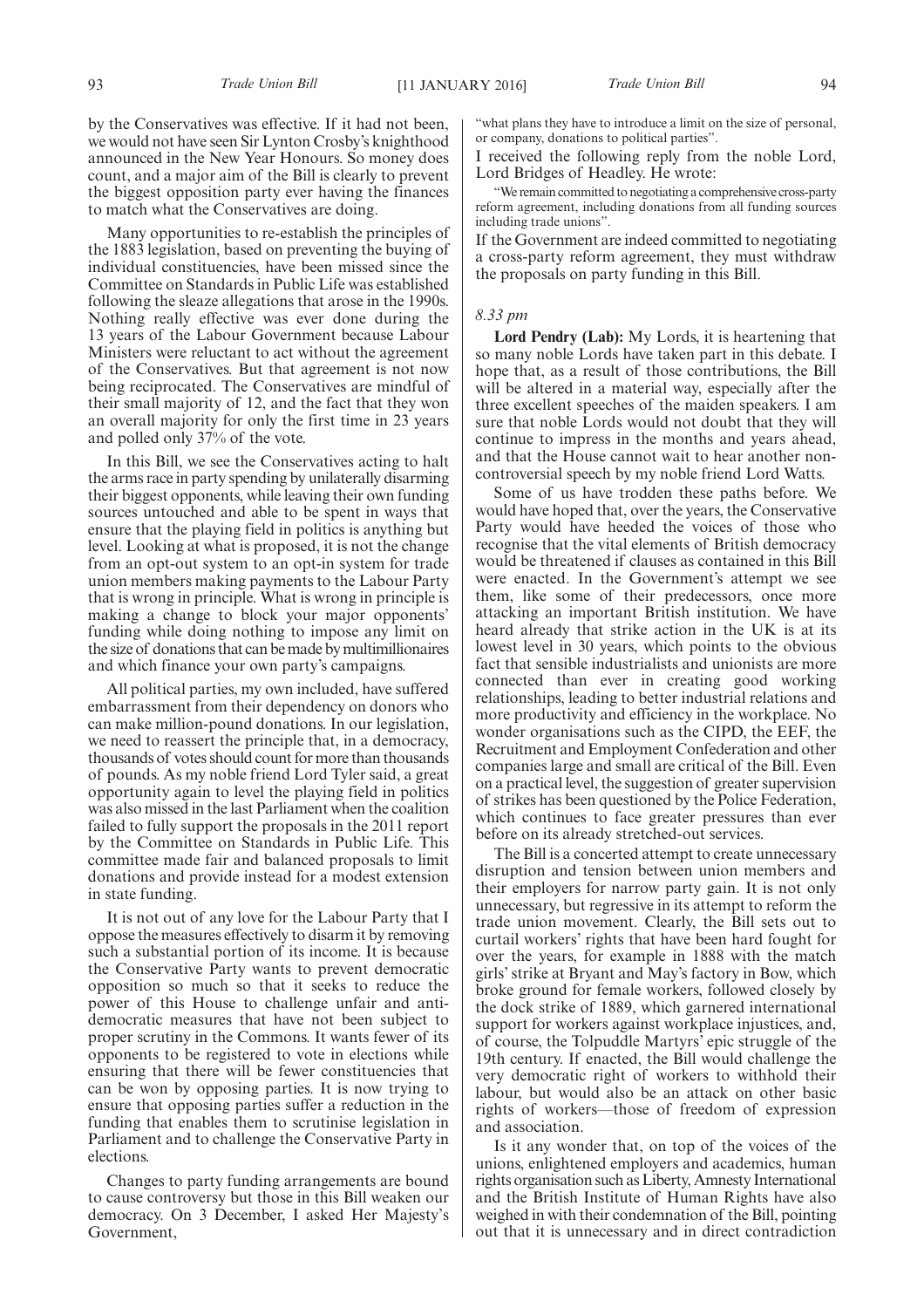[LORD PENDRY]

of some of the legal obligations by which the UK is bound—not least the European Convention on Human Rights, which the UK helped to ratify? Liberty condemns the Bill by arguing that it is an,

"unjustified intrusion by the State into the freedom of association and assembly of trade union members",

undermines their rights,

"to private and family life",

and jeopardises,

"the UK's important history of supporting peaceful protest".

At a time when the UK is seen as a beacon of democracy and freedom, one wonders what signals a Bill such as this sends to the British people—indeed, to the world at large—about the kind of society we want to be.

I conclude as I began by cautioning the Government for returning to their well-trodden path of an attack, through legislation, on the trade union movement. One would have thought that they would have got their contempt of trade union membership out of their system by now. When I was elected to the other place in 1970, we had to contend with what was then the infamous Industrial Relations Bill of the Heath Administration. I made my maiden speech on 26 November 1970 on that Bill. In preparation for that nerve-racking experience, I attended a meeting the weekend before at the London School of Economics to hear the then Solicitor-General, Geoffrey Howe MP—later Lord Howe of Aberavon—make a bold pledge to introduce Queensberry rules into our industrial relations. What a gem that was for me, for, on the following Thursday, I rose for that important speech and began, in the form of the non-contentious parliamentary convention on maiden speeches, by praising my predecessor and describing my constituency of Stalybridge and Hyde, before breaking with tradition by finishing with a condemnation of the proposed Bill. In reference to the Solicitor-General's remarks, I said that, speaking as a former ABA boxing champion, I had to tell him and the Government that,

"even under Queensberry if one leads with one's chin",—[*Official Report*, Commons, 26/11/1970; col. 683.]

one is likely to get knocked out. Those remarks are as appropriate today as they were 46 years ago.

#### *8.40 pm*

**Lord Flight (Con):** My Lords, notwithstanding all that has been said, this legislation is not intended to be hostile to the trade union movement but rather to modernise and address practices that are now outdated and sometimes inappropriate, particularly in the public sector and particularly with regard to the interests of consumers and taxpayers. My perception was that the Labour Party broadly accepted this, and hence in the other place did not table any amendments addressing the key elements of the Bill, but rather initiated a debate on conducting ballots in the workplace by electronic communication, which is important and which I personally support.

I support the important elements of the Bill: the ballot reforms in Clauses 2 and 3; the requirements for an opt-in for union members paying the political levy in Clauses 10 and 11; addressing facility time in Clauses 12 and 13; check-off arrangements in the public sector in Clause 14; and beefing up the powers of the Certification Officer in Clauses 15 to 17.

As we are all aware, the Bill requires that at least 50% of union members entitled to vote on industrial action should cast their vote for the ballot to be valid, and that, in addition, in important public services affecting the public, at least 40% of those entitled to vote should vote in favour of industrial action. The present arrangements, where only a simple majority of those voting is required, have led to abuse by militants, largely in the public sector and frequently inconveniencing the public. Trade unionists should accept that many members of the public are fed up with public sector strikes. Candidly, it is a disgrace that doctors are threatening to go on strike.

Of the days lost from strikes in 2014, 91% were in the public sector, which represents less than 30% of those in work and has both higher pay and better pensions than the private sector. Indeed, reform is needed more in the public sector than in the private sector.

Clause 10 provides that union members must make an active decision to contribute to political funds. Some unions, such as Unison, I understand, already have a tick-box. Clause 11 requires unions to include in their returns to the Certification Officer greater detail on what the political fund is spent on where expenditure exceeds £2,000.My reading of the legislation, however, is that failing to opt in to the levy will not necessarily mean that a member's union contribution will be reduced by the amount of the political contribution. This could provide for a hidden increase in members' subscriptions. However, of more moment, statute already requires an annual shareholders' vote for companies to make political contributions, which should reasonably be matched by union members' political levies similarly being voted on annually. Contrary to assertions made this evening, no banks or public listed companies make party-political contributions to any of the parties.

There has been a growing lack of distinction between trade union duties and trade union activities that qualify for facility time where there is no statutory requirement to pay union representatives for time spent on union activities. In practice, some union representatives are paid for undertaking activities as well as duties. It is surely reasonable that trade unions should pay for activity representation within the public sector organisations themselves, rather than the taxpayer shouldering this burden. In 2012-13, trade unions received £108 million in subsidies from taxpayers, plus a further £85 million in paid staff time and £23 million in direct payments. In 2013, at least 2,841 full-time equivalent public sector staff worked on trade union activities and duties at taxpayers' expense. Out of 1,074 public sector organisations, 344 did not formally record facility time. This area needs tidying up and cleaning.

As noble Lords are aware, historically employers have deducted trade union subscriptions from a member's pay and passed them on to the union. With direct debit facilities more easily available, there is no longer any real need for this practice. Some 972 public sector organisations—91% of public bodies—still provide check-off facilities. Only 213—22%—charge for this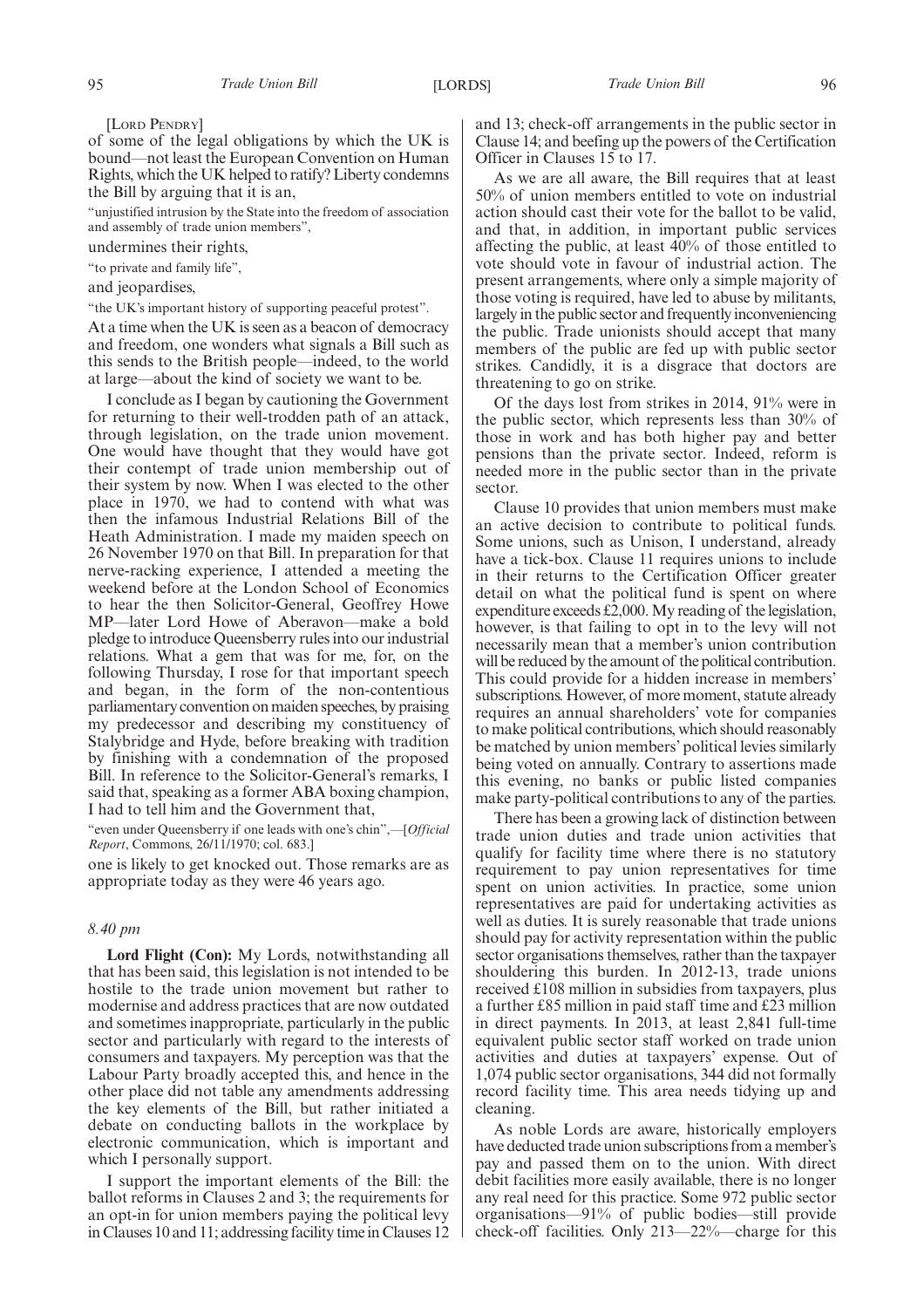service. In 2012-13, these 213 bodies charged £1.77 million. If the other 759 public sector bodies were to charge, this would equate to £6.3 million—effectively another taxpayer subsidy. In today's world, it is surely not the business of public sector employers to be processing staff dues. But if they do so, they should charge appropriately for the service.

Most legal services, including litigation, are reserved activities and can be provided only by a regulated person. However, the Legal Services Act 2007 was amended, for no particularly valid reason, to provide that trade unions—not other not-for-profit organisations—would be wholly exempt from regulation in the provision of legal services to their members. Experience with compensation claims suggests that trade unions need greater, not less, regulation in related territories.

At present, the Certification Officer, although called a regulator, has little more power than Companies House: in other words, they check that accounts have been received but not what is in them. So beefing up the powers of the Certification Officer in Clauses 15 to 17 is an important aspect of the Bill. It would be interesting to have more detail on what is intended here. For example, where there are potential frauds, the Bill needs to provide the mechanism for action and the Certification Officer needs to be adequately funded to act. The relationship of the Certification Officer to the Electoral Commission as regards the monitoring of union elections and the registration of political donations also needs to be considered. The provisions in the Bill regarding the Certification Officer need further consideration.

**Baroness Drake (Lab):** Does the noble Lord accept that the Certification Officer has the power to check that the unions have adjusted the contribution rate of members who have opted out?

**Lord Flight:** I am not aware of whether that power exists at present. It is certainly intended so far as the Bill is concerned. But I suggest that there are quite a lot of other useful things that a Certification Officer can and should be doing.

# *8.49 pm*

**Lord Judd (Lab):** My Lords, my consternation over the Bill centres on two crucial elements. The first is that a Bill that will have, de facto, so much significance for the constitutional balance and commitment to social justice and human rights in this country should be pushed through with so little proper and full consensus-building and consultation. Something of this significance for our social fabric demanded a great deal of careful preparation, building widespread understanding of and commitment to what was being proposed. That did not happen.

The second thing that dismays me—although it hardly surprises me with this Government, I am sorry to say—is that in support of this they are advancing all their dogma about what democracy means and how many people must have voted and what proportion must have voted, when they have barely a quarter of identifiable electorate support in this country themselves.

It is just extraordinary that a Government governing in that situation do not have the temperament or the sensitivity to see the need for consultation.

I have been a member of a trade union all my adult life. I refused to get into my first job between university and national service until I had joined a trade union. I joined the Transport and General Workers' Union and I worked as a garden labourer for the GLC—a very important learning experience so soon after university. Why had I come to this position? Because I had been through a politically formative experience in the Second World War and in the period immediately after the Second World War. Subsequently, of course, in my adult life I went through the politically informative experience of the Cold War, when I was at the Ministry of Defence.

What had I learnt from that? I had learnt about the tremendous contribution that the trade union and Labour movements, working together, had made to the strength of Britain. I had learnt about the strong contribution made to the success of the Second World War coalition Government by the fine, courageous Labour Ministers who served in that coalition. It has become evident from all the writing—biographies, autobiographies and the rest—that in the work of the coalition they had, personally, not unlively relationships with some of their Conservative colleagues, including the Prime Minister, but good relationships with them. I think particularly of Ernie Bevin. I did not agree with Ernie Bevin on quite a lot but, my God, what a statesman he was. How he overshadowed so many others who served in his aftermath—an extraordinary man. Then there were all the others who brought their trade union experience to that Administration.

Then I saw the strength of the post-war Attlee Government, so much of whose success depended on the partnership between the trade union movement and the Labour Party, which was open, transparent and absolutely fundamental to purpose. I came to admire all that terrifically and therefore felt certain that in whatever I did with my life I wanted to build on that kind of experience and that kind of understanding of what society could be and should be. I realised then, and it grew into my whole being, that being together and working together could produce far more strategically and in the long run than struggling and fighting aggressively, individually, one against the other, in what has become the culture of the market and unbridled consumerism.

In 1979, when we went out of office, I was asked by good friends, "But what have you really learnt in your years as Minister?". I said, "I'll tell you one thing that worries me profoundly. We are hurtling towards an age in which tactics are becoming the total enemy of strategy", because in those post-war years—and of course in the war years—politics had been about strategy. What did we want to do with our society? Where did we want to go with our society, and how were we going to do it? My God, there were fantastic arguments but they were arguments of great statesmen about vision, purpose and values. When I look back now, in 2016, I feel that even more strongly but I am also deeply worried by the force of counterproductivity, which is the inevitable consequence of an overconcentration on tactical gains and victories.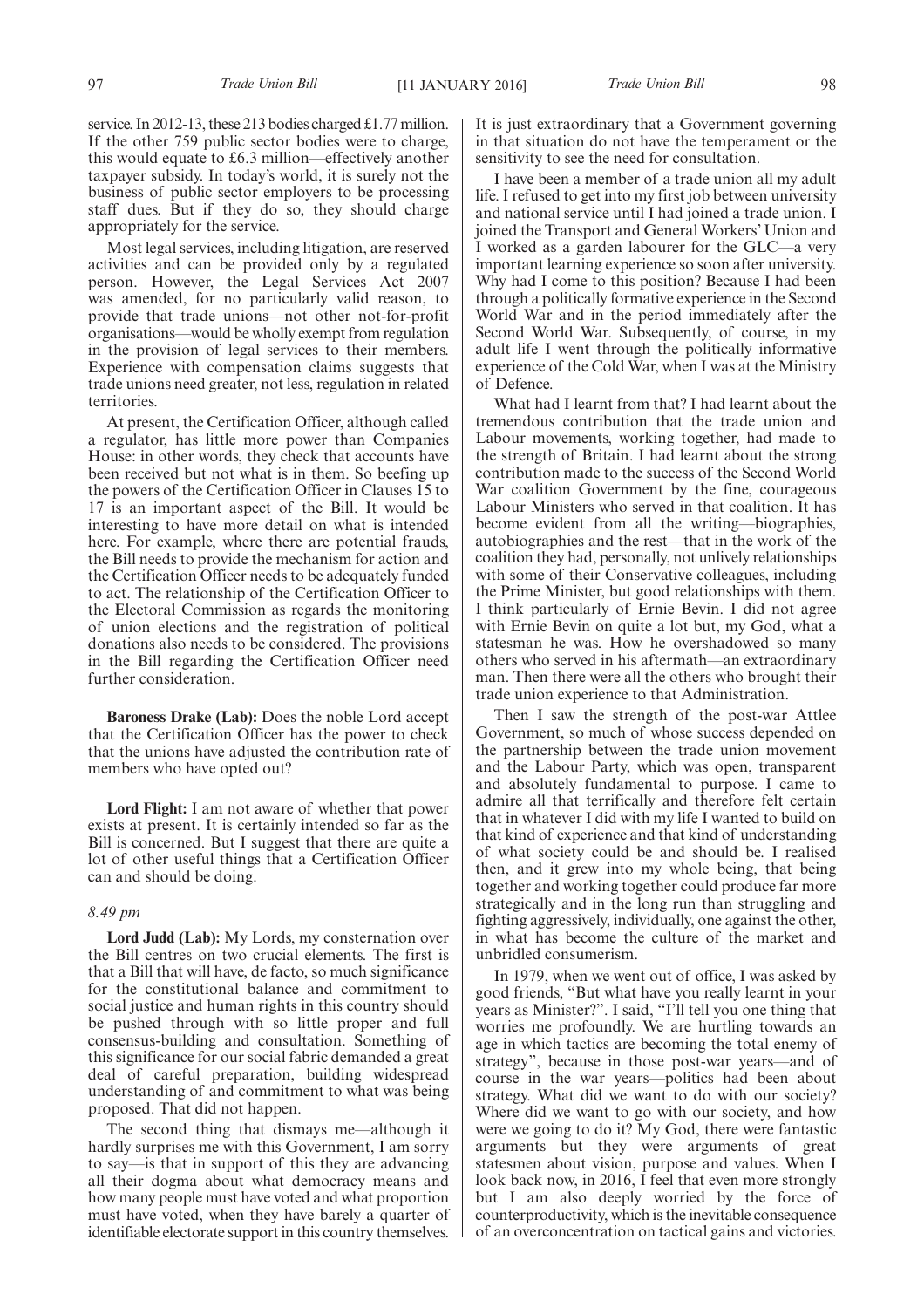[LORD JUDD]

Locally, nationally, regionally and internationally, the first reality of life is that we are locked together in total interdependence, whether we like it or not. The success of government in our age will, I venture to suggest, be judged historically by the success that we make of meeting the challenge of this interdependence and of devising policies and institutions which meet that reality. I know that "Neddy" was not a great success in its first endeavour in the 1970s, although it has been downgraded far too much, but we should never have deserted that principle—the idea of having a council, a forum in the nation, where all aspects and corporate realities of our society come together and work together.

I fear that the Bill, as others have argued so well today, will lead to confrontation and antagonism, and that it will not assist the establishment of a happy and fully productive nation. I see and fear an accelerating trend to centralise state control in the service of the free market and its centralised power, facilitated by too many organisations of shallow character with little fundamental critical analysis, and by media which reflect this sad reality. We have a lot of work to do on the Bill but I urge—unlike some in the House, I realise—that we be very careful. I am totally convinced that morality in politics is about compromise. It is about the exacting and difficult task of judging between the constructive, dynamic and positive compromise and the bad compromise. I hope that, in consideration of the Bill, in no way will we be lulled into an attitude that will facilitate a bad compromise. There are fundamental issues by which we have to stand.

I finish with a quotation I have kept close to me for many years. I know that every Member of the House will know it. It is from that immensely courageous Protestant pastor in Germany, who died in the concentration camp. We need to think very carefully about what he said:

"First they came for the Jews, and I did not speak out—because I was not a Jew. Then they came for the communists, and I did not speak out—because I was not a communist. Then they came for the trade unionists, and I did not speak out—because I was not a trade unionist. Then they came for me—and there was no one left to speak out for me".

## *9 pm*

**Lord Lea of Crondall (Lab):** My Lords, I hope I will not go too far down memory lane, but I would like to make a point of contrast between what we are discussing here and what we have often discussed in the trade union movement, which is about taking a more constructive position on the new world economy. Some months ago, some of us carried out an exercise with the TUC and UK members of European works councils with trade union and employer members. Frances O'Grady, Chuka Umunna and my noble friend Lord Monks were there, along with representatives of big companies, employers and workers, discussing investment, skills et cetera. It occurred to me during the course of the afternoon, listening to the various contributions, to ask how what we have been trying to do in that sense squares with the positions of the ideological fundamentalists of Conservative Central Office at present. How do those two things square? They do not.

I will give another example.We have growing inequality, which, as you can see around the OECD, correlates with less collective bargaining. Growing inequality is the opposite of what we want, so do we need more collective bargaining? Yes or no? The answer is yes, but does the Minister think the answer is yes? If we have this correlation between growing inequality and less collective bargaining, it would not be a bad idea to think it has something to do with organising and having this constructive relationship.

I suspect that the reason these things do not add up together is that there is some type of schizophrenia inside the Conservative Party—the same schizophrenia that I think we have with the "pull up the drawbridge" position on the European question. How can we remove this sort of misunderstanding, which I think is part of our mutual problem? Some speakers opposite have tried to imply that it is we and the trade unions who have walked away from social partnership, social dialogue or whatever you like to call it, but there is no evidence for that at all. It is the Conservative Party which has recently backed itself into a silo—today's fashionable word.

Let me just remind the House of one little bit of history. In 1998 we arranged, for the first time ever, a meeting at the TUC with the leaders of the Conservative Party. William Hague led the team, and George Osborne was there. A number of colleagues who are here this evening were on the trade union side—my noble friends Lord Morris, Lady Donaghy, Lady Drake and Lord Monks, as I recall. Although it was partly subliminal, the message was a very important one: we were saying that we accept your legitimacy, as the Conservative Party, as part of the body politic in this country and that you should acknowledge ours. I am not quite sure that we are now seen as legitimate. We are perhaps in a better state than we were 100 years ago in our relationship—it has been a long journey since the *Ragged-Trousered Philanthropists*—but where are we now? Does the Conservative Party really want to go down the track of trying to delegitimise us by setting up a caricature of trade unionism? The caricature has us as *An Enemy of the People*—I am referring there to a play by Ibsen, in case anyone thought I was quoting Mao Tse-Tung.

How does that fit with all the rhetoric about the need to work together to increase our world market share? Answer: it does not. Some Members seem to want to conjure up an idea that we are so lacking in intelligence that we do not understand that public services are part of our living standards, and that people do not realise that when there is a strike in the public sector.

**Lord Balfe:** I point out to the noble Lord that the general secretary of the TUC, Frances O'Grady, has been within the past year to a group meeting of the Conservative Peers—I do not know whether she has addressed the Labour Peers—and we are still awaiting an invitation for our Prime Minister to address the Trades Union Congress. Perhaps that could be facilitated; perhaps the general secretary of the TUC could be invited to the Labour group of Peers.

**Lord Lea of Crondall:** I do not think that the Bill has helped to facilitate it; that is all I can say.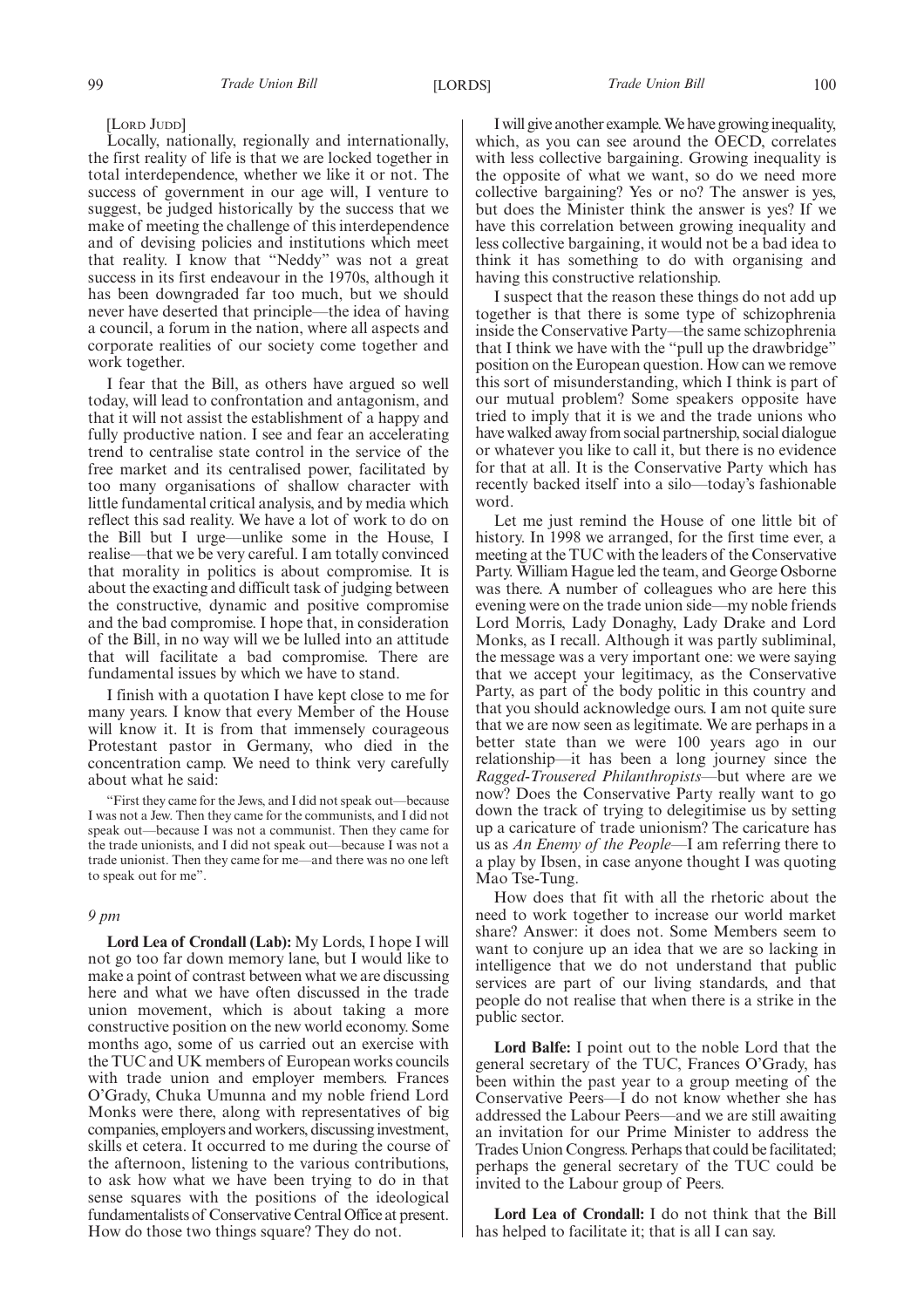The issue is that we are now not being seen as part of the great happy family, which was the idea, but delegitimised, which is my thesis. I am trying to get someone to point out whether that is true or not with some evidence. The Bill seems, with one provision after another—beginning with my noble friend Lord Monks, everybody has gone through the list—to be intended to reduce the number of members, the size of any political fund and so on. That is the effect. If that is not intended, someone has not done their arithmetic properly in designing the Bill. I should be interested to hear whether the Minister thinks that I have got that wrong, and why.

Organising is inherently more difficult at present than when we had lots of big workplaces and there was a higher trade union density. That is true across the OECD. Where we are at the moment was summed up in a *Financial Times* editorial: the Government are crossing the road to pick a fight with the trade unions. Why? One reason might be political advantage—perish the thought. If the idea is not to cut the legs off the trade unions or the financing of the Labour Party, the Government have a very funny way of going about it.

On the point about check-off, the Government seem to think that because some private sector companies are working to government contracts, they can somehow reach into the private sector and tell them how to organise check-off. This has certainly been mentioned to us as what is happening at Sellafield and Dounreay. Even before the Bill has passed, the Civil Service has written to companies saying that this is how they have to go, and they have to step into line as if they were in the public sector. I would like that to be looked into, if it has not, because we are told that that is what is happening.

The reason I find that rather strange is that, having been a member for some years of the central arbitration committee judging recognition claims, I know that if you get recognition, you have a collective agreement—in Sellafield or wherever it is—and it is a natural part of the agreement that you do check-off. Unless the Government have some ideological reason in mind for doing it, I do not think they should interfere with or intervene in voluntary arrangements that suit both parties.

I shall say a couple of sentence about party funding. A joint approach on this is an idea whose time has come. There are naturally the usual caveats, but we know that there is something weird about the attempt to go back to 1927, after the General Strike. Contracting in was repealed by Attlee in 1945 and was not revisited by Churchill or Thatcher. I therefore have some sympathy with what the noble Lord, Lord Tyler, is trying to do, but there are cherry-picking problems in this. I do not think it is possible to assume that an individual and a union with 1 million members are the same thing. It is clear that there are trade-offs, but the time has come to investigate because there is mutual interest at present, which there has not been until now, to do something along that line.

# *9.11 pm*

**Lord O'Neill of Clackmannan (Lab):** My Lords, we are getting to the stage in this debate when everything that could be said has been said, but not everybody has yet said it, and there are about 10 more of us to go, so I imagine that we will be going on a little after 10 pm. I do not want to cover all the areas in the Bill. The very helpful Library brief identified six discrete areas, and I want to touch on only one or two of them.

Trade union legislation has to be about the improvement of industrial relations, changing or rebalancing the system of industrial relations, challenging abuses by unions and management, addressing anomalies or unintended consequences of previous legislation, and offering assistance to vulnerable workers whose rights and conditions of employment are endangered by rogue employers. Such legislation normally features in general elections. In the 1980s, Conservative concerns about the winter of discontent and what happened after that laid the ground for their amendments. In the 1990s and the early part of this century, it was the electoral mandate of the Labour Party to take away some of the worst excesses of the Conservative legislation. I say "some". I think we probably could have done more, but that is an argument for another day.

What priority in political debate at the moment should be given to industrial relations legislation changes? A very rough and ready guide to these priorities could well be the *Times Guide to the House of Commons 2015*. In it there is a presentation of the 10 issues that were deemed most important: the economy, immigration, et cetera. Missing was any reference to trade unionism, strikes, balloting or check-off. I suspect that before today's debate a number of people on the other side of the House thought that check-off was a Russian playwright and would not engage the amount of attention that we have been giving it.

My point is that if we are talking about days lost and inconvenience to the public caused by rail strikes and the like, they are as nothing compared with the disruptions that we have had of late due to the incompetence of Network Rail in organising its maintenance schedules. Think of what happened last winter, when the weather was not that bad; there was incompetence then too. The public might well have been prepared to see the suspension of the abolition of capital punishment for the management of Network Rail—not that I would advocate that, but a populistic, hubristic Government like this one might well have seen that issue as a popular one with which to satisfy the readers of the *Daily Mail* or the *Daily Express*.

There is no evidence to suggest that the degree of inconvenience or damage to our economy merits the draconian attempt to limit strike action that the Bill is suggesting. Let us not forget that in the course of the past 12 months there were only 155 industrial disputes and over the past five years, on average, 647,000 days were lost to strike action. In fact, in 2014, 64% of these strikes lasted for one or two days, and between October 2014 and October 2015 the number of days lost to industrial action actually fell by 74%. There is no public outcry or demand for the kind of propositions that the Government are offering.

What was often at stake in these disputes were injustices within the public sector. There was a strike in Northern Ireland carried out by the midwives—not the most militant group of industrial workers in this country—who found that they were getting paid considerably less than their counterparts in England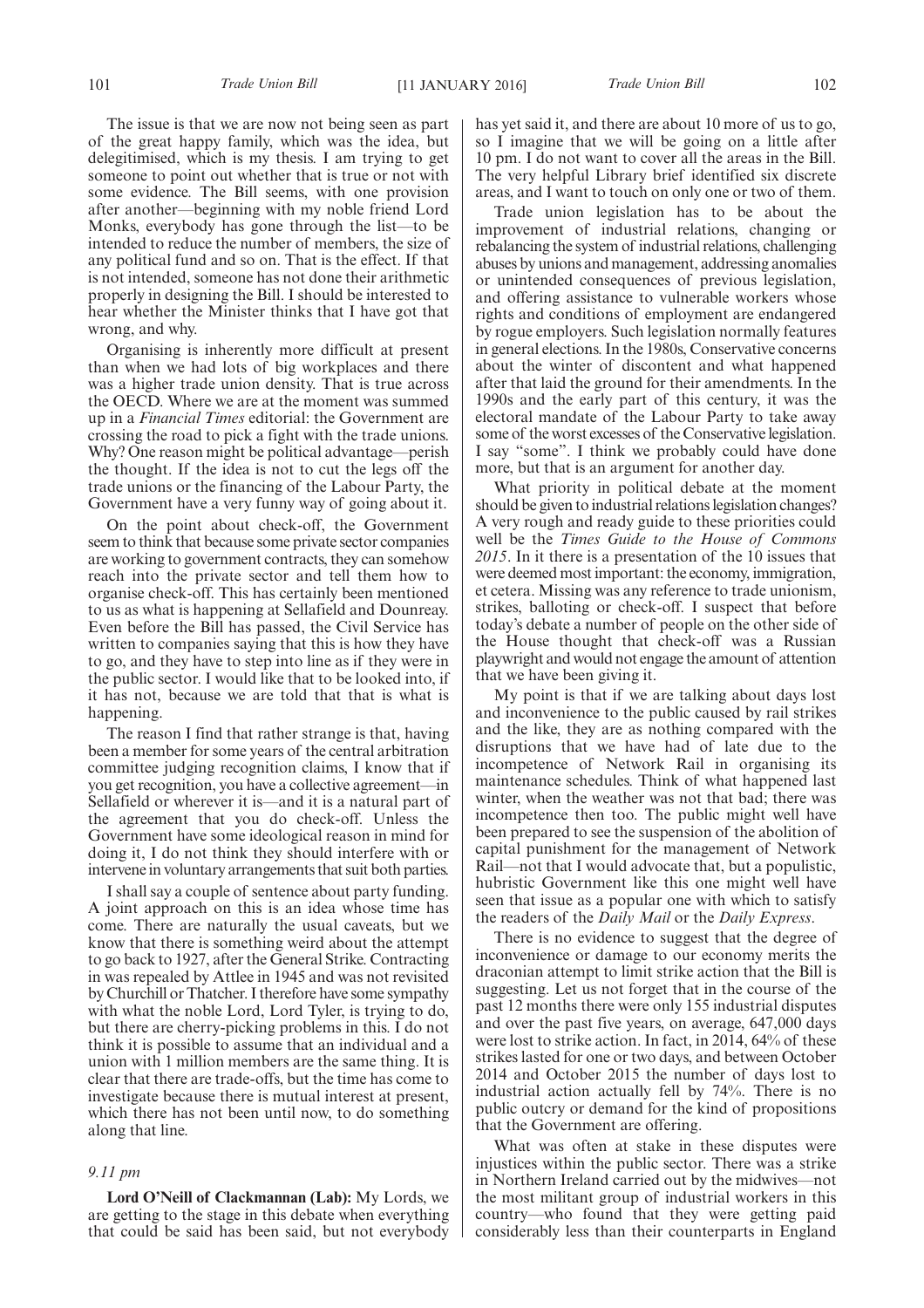#### [LORD O'NEILL OF CLACKMANNAN]

and Wales, so they withdrew their labour. A little closer to home, you might say, in London, in the offices of Her Majesty's Revenue and Customs, there was an industrial dispute and a strike in which the cleaners came out because in some buildings they were getting paid £2 an hour less than their fellow workers in other parts of that public sector agency. I do not think you could lay a charge that those militant cleaners were holding the country to ransom; rather, you could say that incompetent government Ministers who had responsibility for HR considerations had not been dealing with the matter with the degree of care and attention that they should have been.

It is said that these strikes are carried out on very low turnouts. One of the disturbing things about trade unionism in the UK now is the very poor attendance at trade union meetings. Equally, there is the concern that when people are going to make a decision about going on strike, they do not always vote. Sometimes they think, "We know what's going to happen so we won't vote". It is a wee bit like voting in a council by-election if you are a Tory supporter in Surrey; you know what is going to happen so you do not need to turn out as the decision is pretty well made for you, and by and large you can go along with it. The fact is, though, that you are not compelled to go on strike. No evidence has been produced today that the workers who did not vote in the strike ballot are any less willing to withdraw their labour than the ones who did. There is no evidence of intimidation of the kind that would suggest that people were being forced into not crossing picket lines or the like.

We can see that in many instances of these public sector strikes, which I presume this legislation is endeavouring to frustrate, we are talking about people who in the main are not particularly well paid—people in junior clerical jobs or who are cleaners, and who have the biggest sanction of all against going on strike, which is the loss of pay. These people, who are hard up and have difficulties, go on strike because they are fed up with the conditions they have. Therefore, it is not legislation of the kind envisaged here that is required; rather, it is better industrial relations and better human resource management, if you want to use an expression like that. Certainly there is also the fact that the difficulties experienced by the kind of people I have just described are very often reflected in the churn of the turnover of staff, which makes recruitment quite difficult. Of course it also means that when these people go to work and are asked to join a union they say, "What does it require?" and they are told, "You're going to have to go to the bank and fill in forms", and so on. These are the sorts of people who have the kind of bank accounts in which their money is barely in, and usually they are just about overdrawn by the Thursday of any week.

I am making the point that these people in these circumstances will not be willing to be hassled and will not join the unions, as it will be inconvenient. Yet in many instances they depend upon the shop stewards, union reps, and the people who get facility time to help them, not just with the problems of their employment but with the problems of social security or industrial injury. These are the kind of issues that are dealt with in the facility time as much as anything else, and these people need that kind of assistance. However, if people will be discouraged from joining unions and from being prepared to make the financial sacrifice because it is complicated, the resources of the trade union to help such people will be drastically reduced, and you will have a cowed and disadvantaged workforce which will be that much more difficult to manage.

Finally, the Bill will impose new and complicated arrangements on the preparation of strike ballots. It will require higher majorities and turnout figures. It will restrict the conduct of peaceful picketing once a strike has started. It will complicate arrangements for the collection of union dues with the aim of frustrating recruitment of new members and the maintenance of existing members. The Bill is not about improving industrial relations but about weakening the power of the unions and frustrating the work which improves the lives of the union members. It will be a test bed for this new approach to industrial relations, and as sure as night follows day, if it is successful—and "success" will not mean that the workers will be happier and we will have better industrial relations but that union membership will go down and industrial relations will deteriorate—it will be extended across into the private sector as well.

This is a mean, spiteful Bill, introduced by a hubristic Government, whom I believe have no idea of the resentment their proposals will create and the needless damage their thoughtless actions will inflict upon British industrial relations in the months and years ahead, if we do not make radical changes to it and stop it in its tracks.

# *9.23 pm*

**Lord Tomlinson (Lab):** My Lords, as I think has been said by almost every speaker from this side, this is a mean, vindictive Bill that has nothing to do with improving the basic industrial problems of this country. What are those problems? We have rehearsed them during the course of the day. They are low productivity, skills shortages and lack of flexibility in working relationships. But what are we doing? We are tackling this as if the problem is strikes. I will not go through the figures from the Office for National Statistics yet again, but it is quite clear that if you look at the 30-year run of month-to-month statistics, we are going through the longest sustained period since 1931—with the exception of that one peak when we had the winter of discontent—of low strike rates in this country. So we have to consider what we are really trying to achieve here.

I perked up a little when I heard the Minister say in her introduction—I wrote her words down, so that I remembered the tense—that trade unions have a long and distinguished history. I want to tell the Minister, that, yes, they have a long and distinguished history, but they have an extremely important present, and many Members on this side of the Chamber and many people in the country will make sure that they have an important role for the future. They are not just something from the past whose activities we are seeking ways to wind up.

Great emphasis is placed in the Bill on the ballot to call a strike. I am not quite sure where people are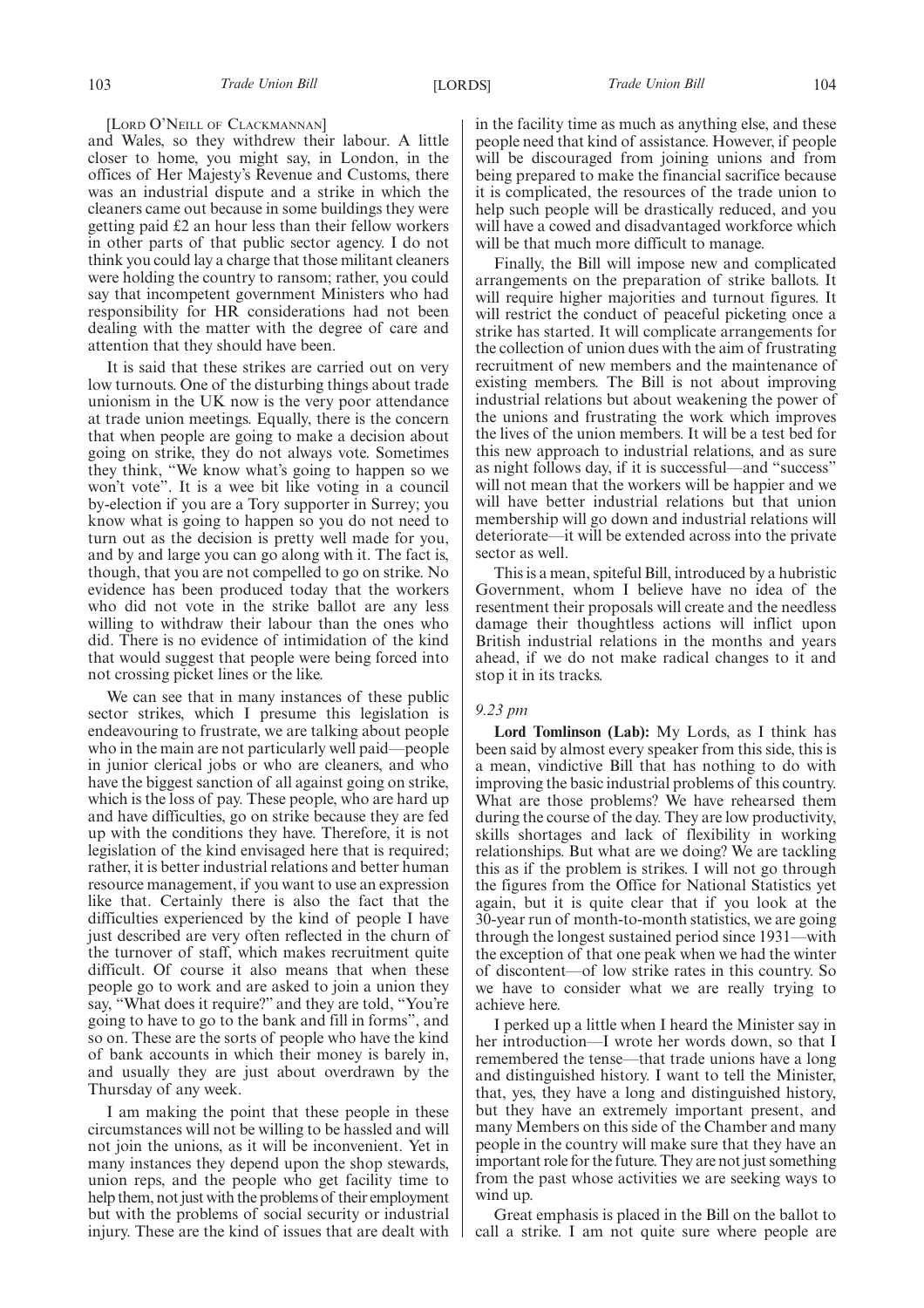going to vote on this ballot paper, because the rules on what has to be included for guidance on the ballot paper are very confusing. The ballot paper is not just going to ask whether you want to go on strike or not; it will have to say whether it is going to be a strike or, "industrial action short of a strike"-

a very interesting phrase that appears in Clause 4, to which I shall return shortly. Reasons also have to be given, along with a lot of other information. In doing that, the trade union will be setting out a very combative position in order to persuade its members.

But if you have to have a ballot to call a strike, has anybody given any thought to how you end it? I have some experience of working with trade unions, and I can imagine trade union executives, when called upon to get their members back to work, saying, "Well, no—we weren't trusted to make the decisions in the negotiations at the beginning that caused the strike. I don't think we can accept the responsibility for making the decision to call it off". Strikes have to have a beginning and an end, and if we insist on complex balloting arrangements for the beginning of a strike, we have to have very clear arrangements for its conclusion.

As I said, Clause 4 refers to,

"industrial action short of a strike".

We have heard precious little about that today, and nothing about it from the Government. But industrial action short of a strike is in many cases far more damaging than a clear-cut strike which, when it has had its day or two days, is finished and everything is back in position. The noble Lord, Lord Dobbs, was much concerned with problems on the railways. Let us imagine that a decision is taken by railway workers to take industrial action short of a strike. That means that the first day of the strike will be a much less inconvenient day, but at the end of the first day the rolling stock will be scattered all around the network because people have not worked overtime to take the trains back to the depot, and there will be no staff there to man the trains, so you will have a much more chaotic situation. The Bill does not address that situation at all.

Bearing in mind the time, I shall just mention the very important contribution to the debate made by the noble Baroness, Lady O'Neill. It has not been much referred to. The noble Baroness, Lady Neville-Rolfe, has made the very succinct declaration that she has,

"made the following statement under section  $19(1)(a)$  of the Human Rights Act".

However, her view did not persuade me quite as much as some of the reservations expressed by the noble Baroness, Lady O'Neill, and the statement made by Lorna McGregor, a member of the Equality and Human Rights Commission. Lorna McGregor has argued fairly cogently that the Trade Union Bill will impose "potentially unlawful restrictions" on the right to strike. There is a very serious question there that the Minister has to address.

This is not just a question of playing publicly with your virility symbols, saying in effect, "We're going to be tough on the workers"; there will be very real consequences from each decision that the Government are proposing to make. I suggest that it might be in the best interests of the Government to show a little humility, to follow some of the arguments made by

people on both sides of the House but particularly on this side—people who have much greater experience of industrial relations than the very small number who have participated from the other side—to learn from that experience and to change the Bill while there is still time. The alternative to changing the Bill will be a catastrophic imposition on industrial relations which will be to the detriment of the country and certainly to the detriment of its economic performance.

# *9.31 pm*

**Lord Callanan (Con):** My Lords, I have listened with great interest to the many heartfelt contributions, and indeed history lessons, from many people on both sides of this debate. Many on the Labour Benches—I suppose predictably, as my noble friend Lord Mawhinney pointed out—have their outrage meters turned up all the way to 11. An uninformed observer might conclude that the Government are somehow abolishing trade unions entirely or making strike action illegal, but of course neither is true.

We no longer live in the 1970s, an era of industrial strife, when the leader of the Transport and General Workers' Union was voted to be the most powerful person in the country, ahead even of the Prime Minister of the day, or indeed the 1980s, my formative time in politics. I was a young councillor in the north-east of England at the time of the miners' strike. While in my opinion virtually all the ordinary miners had legitimate intentions, the leadership of the NUM made no secret of the fact that their aim was to bring down the elected Government of the day. We now know, of course, that they even took money from our foreign enemies to help them in that task.

Thankfully, times have now moved on. We no longer live in an "us and them" working environment, with bosses on the one side and workers on the other. Most people are not in trade unions. Most people now work in small businesses or are self-employed. It is surely time that the trade unions moved on, as the rest of society has done.

I am grateful for the briefing on this subject from the TaxPayers' Alliance, an excellent organisation that does great work. In 2014, a total of 788,000 days were lost in strike action. Only 72,000 of those days were in the private sector but 715,000 were in the public sector—10 times as many, even though more people work in the private sector. This is overwhelmingly a public sector problem. Why is that? Is it because pay, terms and conditions and health and safety are worse in the public sector? Of course not—if anything, the reverse is true. It is, of course, because public services are by nature a monopoly provision. People have no choice in using those services, so the public sector trade unions know that they can inflict real damage on the public, who cannot go elsewhere to obtain them.

Many noble Lords have referred to the Tube strikes, where several hundred well-paid militant trade unionists with pretty good terms and conditions are making life a misery for millions of commuters, and all to try to prevent Transport for London introducing an improvement in service: a night Tube. However, there is, in my view, an even worse side to this. Transport for London, I discover, employs 35 full-time-equivalent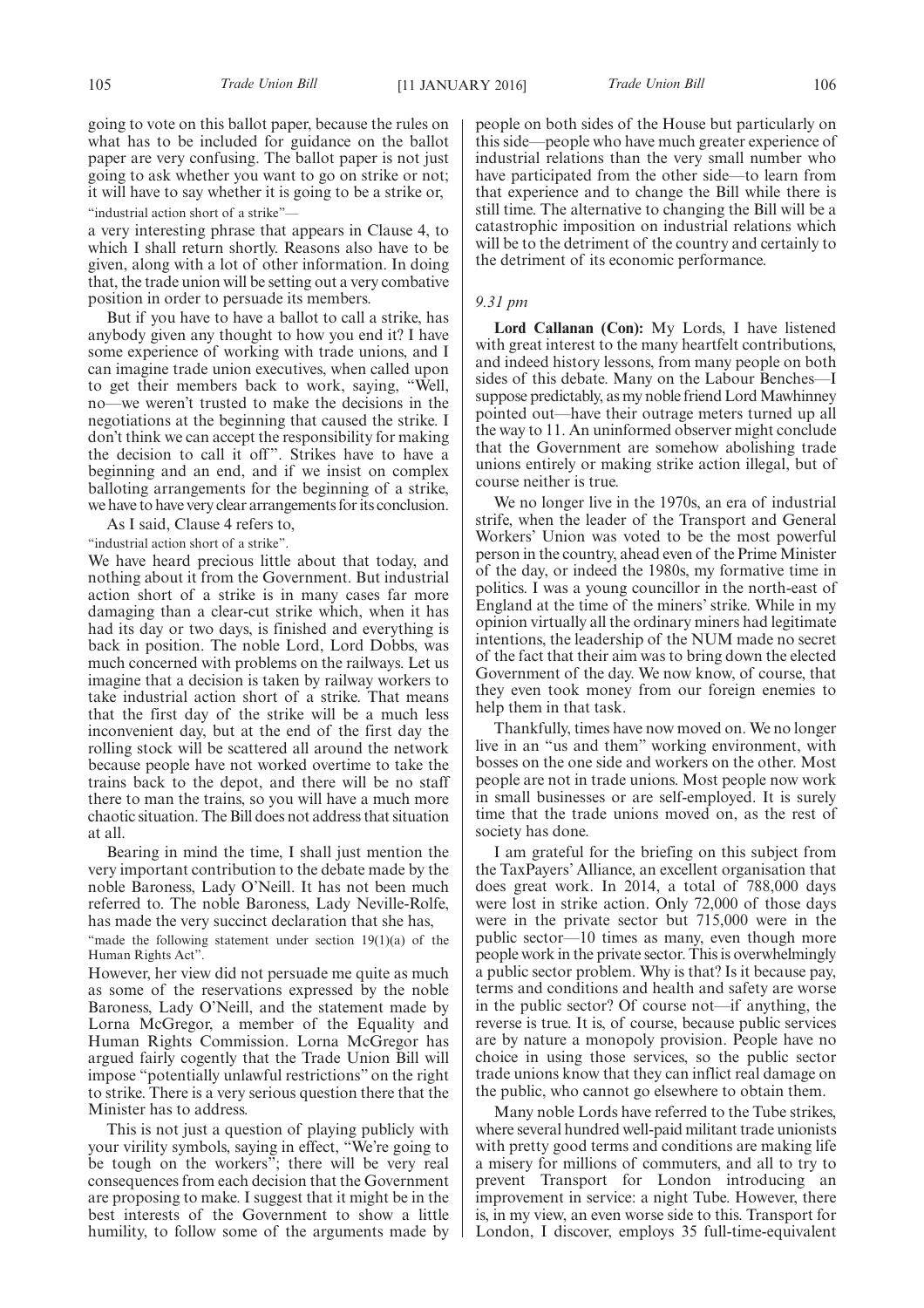#### [LORD CALLANAN]

members of staff working purely on trade union business. So taxpaying Londoners are subsidising the very union organisers who are working their hardest to stop them going about their lawful business and, indeed, even getting to work.

These people are a small part of the so-called trade union pilgrims, made famous a few years ago by the nurse in a Tooting hospital who was paid £40,000 a year to do no nursing at all but to spend her time seemingly organising demonstrations against Conservative politicians. She was obviously kept very busy by her trade union activities, but not so busy that she did not have enough time to run a part-time health consultancy as well. The Metropolitan Police has 57 full-timeequivalent pilgrims; the Land Registry has 19; the Scottish fire brigade, incredibly, has 78. In 2012-13, there were almost 3,000 of them, although, thankfully, the Minister tells us that the numbers have reduced since then. If the Government are searching for cuts in public expenditure, there are tens of millions of pounds to be saved there.

On the subject of wasting public money, we also received a briefing from the Equality and Human Rights Commission, a body that the Government seem to be funding to lobby against themselves. According to the EHRC, ending this so-called facility time or imposing balloting thresholds is not, as most of us might believe, a simple matter of political disagreement that this Parliament is perfectly able to decide. Apparently, it could be a breach of those workers' human rights. I have no idea whether that information is accurate or not but, if it is, it provides further evidence for why our other manifesto commitment to reform human rights laws should, in my view, be speedily implemented alongside this legislation.

I fully support the Bill, but my slight concern is the issue of the opt-in system for political levies, which are supplied, ultimately, in many cases, to the Labour Party. I take the view that for political funding changes it is best not to depart from the principle that they should really be agreed on a cross-party basis. Besides, from my party's point of view, surely we should be in favour of giving Jeremy Corbyn as much access to as many resources as possible to promote his views as widely as possible.

# *9.37 pm*

**Lord Watson of Invergowrie (Lab):** My Lords, I start by complimenting four of the speeches that we heard this afternoon and evening. The first three were from my new noble friends Lord Livermore and Lord Watts and Lady Primarolo, all of which I enjoyed. I know that we are going to hear a lot more from them in the years to come. I will just reassure them that sitting until 11 pm, as we are going to do this evening, is not the general practice in this House, as they will be pleased to know.

The other speech I want to compliment, and one I thought to be a remarkable one, was from the noble Lord, Lord Kerslake. I very much enjoyed his article in the *Guardian*, and he said very much the same thing in his speech today. It was a powerful speech in many ways, because he is an independent voice and vastly experienced, not least at the centre of government. He made many points that I really hope the Government, and indeed the Minister, will take on board, because they carry additional weight coming from the Cross Benches. She may dismiss everything from these Benches, but I feel that she really should not dismiss the views of the noble Lord, Lord Kerslake.

Like many recent speakers, I find myself number 46 in a list of 53 speakers, with almost everything having been said. So I have taken a slightly different approach: I decided to discard the speech that I came with and, as the debate has gone on, have prepared another one. I will take a slightly wider sweep and perhaps be slightly provocative, in the same way as the noble Lord, Lord Callanan, has just been. However, I feel that neither of us will be as provocative as the Minister: to come here as a Minister and sit with a red rose very visible is, I think, likely to inflame the political feelings—I do not know about the passions—of many on these Benches.

I have been a parliamentarian since 1989 and I can honestly say that I have never encountered such a brazenly partisan Bill. It is shamelessly designed to benefit one of the main political parties at the expense of the other, or to benefit employers at the expense of employees and their representatives. This ridiculous and prejudiced Bill merits nothing less than those descriptions. It amounts to a so-called solution to a problem that does not exist. The Bill does not address any existential problems, in the workplace or wider society, that have been drawn to the Government's attention by people other than those on the Benches opposite, in this debate and when it was discussed in the other place. We have heard that employers' organisations are not railing against the way things are at the moment.

Clearly the driving force behind the Bill is government ideology. Be in no doubt that this Bill should not be viewed in isolation: it is part of an authoritarian pattern. After winning an election for the first time in 23 years, the Conservative Party is seeking to ensure that it never again suffers a prolonged period out of power. Its unambiguous aim is to avoid ever ceding power again and certainly some people at the top of the party believe that that is achievable. With that in mind, in the eight months since the general election we have witnessed a series of attacks on anyone or any institution that the Government regard as the opposition. That term is accorded a much wider meaning by the Conservatives than political parties and any and all opposition must be stifled.

As far as the Government are concerned, their margin of victory was much too narrow for comfort. Therefore, in an attempt to guard against a repeat, they are hurriedly reducing the number of constituencies, redrawing parliamentary boundaries and making it more difficult for people to vote. Individual electoral registration will impact disproportionately on urban areas, particularly inner cities, where of course Labour traditionally enjoys more support. The Government have also ignored the views of the Electoral Commission and are pressing ahead with all haste to introduce the changes in time for the London mayoral elections this year.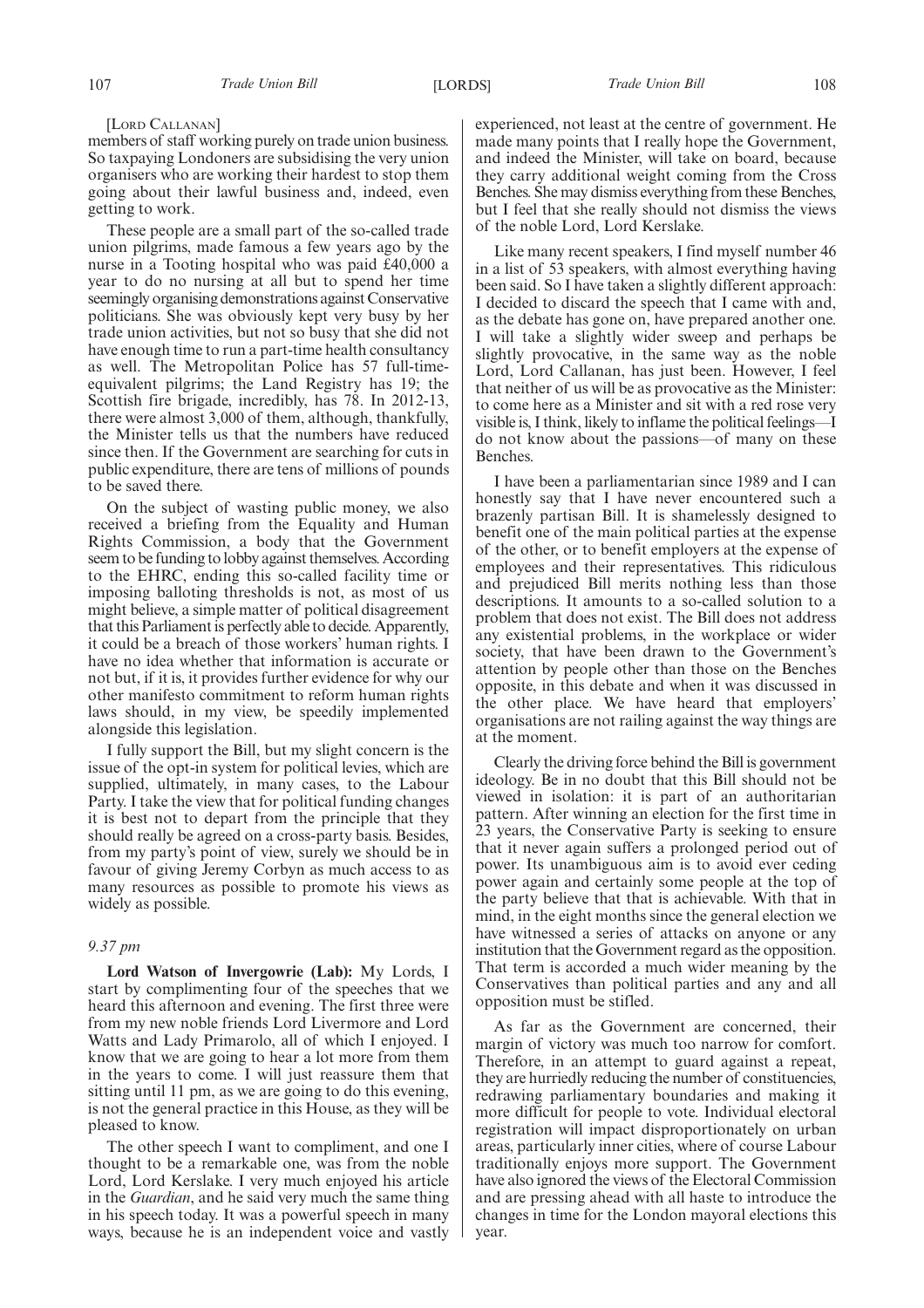Local authorities have long been regarded by Conservatives as bastions of opposition and since the election we have already seen Bills introduced which further reduce the role of councils in education and housing, while their resources, which were already stretched almost to breaking point, were savagely cut in the Autumn Statement. The BBC is certainly regarded as part of the opposition and has quickly come within the Government's sights. If I worked for the Beeb, I would be fearful as to what the future holds because we have not seen nothing yet.

Noble Lords are only too aware as to what happens when we cross this Government. Having had the temerity to vote down the tax credit cuts, we all know how the Prime Minister reacted. He said, "What? They acted within the rules? Then we will have to change the rules"—which of course is what they are now doing.

Then there was another Autumn Statement announcement, without any notice, to the effect that Short money to opposition parties is to be sharply reduced. Labour introduced Short money in the 1970s and trebled it after winning the 1997 general election. Having benefited in the past and used it to assist them in returning to power, the Conservatives are now kicking the ladder away to prevent their position being meaningfully challenged. Is it just me or are the Conservatives much more ruthless in government than Labour?

Nor does the list finish there. Under the noses of theLibDems—we should remember their complicity—the coalition Government introduced fees which denied women the chance to pursue equal pay in tribunals, slashed legal aid and prevented much-respected charities from campaigning and challenging government policy. The Lib Dems will no doubt claim that they prevented the Tories from limiting access under the Freedom of Information Act and scrapping the Human Rights Act. However, these attacks on our liberty have only been delayed. They will be along soon enough.

This Bill fits the trend towards an authoritarian Government. In this case it represents a back-to-the-future approach to legislation because it seeks to deal with issues that may have existed in the 1970s and 1980s but do not today.

Curiously, in a slightly lighter vein, I have recently been transported back to the 1970s and 1980s courtesy of Santa Claus. The return to popularity of vinyl records prompted me to ask him for a turntable so that I could revisit some of the 200-odd albums that, thankfully, I could never quite bring myself to give away. Now I can once again play my old favourites complete with crackles and scratches of course—which are their trademark. It has been a journey of rediscovery, not least in respect of the great David Bowie, who as my noble friend Lord Lennie mentioned, very sadly died yesterday.

But the album that struck me most in terms of bridging the 40-year gap was by the Tom Robinson Band, which some noble Lords may recall, a political band whose tracks include "Winter of 79", "Better Decide Which Side You're On" and "Up Against the Wall". They still carry a powerful message and they took me back to my days as a young trade union official dealing with many issues that belie the retrospective view that trade unions had everything their own way at that time. In many ways they were as under fire then as they are today, and that is why, as my noble friend Lord Tomlinson has just said, they are every bit as important today and will continue to be for some considerable time into the future.

The Bill is an undisguised attack on trade unions. It is designed to restrict their ability to operate effectively, and what is more important, it will seriously undermine constructive employment relations in many workplaces. The noble Baroness the Minister referred to her own experience at a senior level with Tesco. That company has long had an excellent relationship with USDAW that benefits both the company and its employees. Like many other trade unions, USDAW operates as a problem solver, not as a problem causer, and like my noble friend Lord Young I find it difficult to believe that the Minister subscribes on a personal level to the extreme measures contained in the Bill because she must know that they will not produce a positive outcome; in fact it will be the opposite.

Every measure in the Bill is designed to damage the ability of trade unions to defend employees' interests either directly or through campaigning, ironically at a time when, as we have heard from many noble Lords, the number of working days lost due to industrial action is at an historical low. The requirements on trade unions will go well beyond the duties placed on public limited companies that make political donations. They are required to pass a shareholder resolution every four years, but there is no requirement on shareholders to opt in, and indeed they have no right to opt out. Surely it is entirely unacceptable that the Prime Minister should be restricting funding by working people to the Labour Party while turning a blind eye to donations from hedge funds to his own party. The Government clearly believe that it should be as simple as possible for the noble Lord, Lord Bamford, the chairman of JCB, to be able to donate many thousands of pounds to the Tory party but as difficult as possible for his employees to contribute through their trade union to Labour.

There are further vindictive aspects to this Bill which have been eloquently covered by other noble Lords and I will not go into them. I mention balloting, which is designed purely and simply to make it harder for employees to take industrial action, and ending check-off, which is aimed at hitting Labour Party funds, as well as restricting facility time, which makes it harder for employees to be properly represented. Then there is the extensive new red tape that will be imposed on unions relating to the Certification Officer. Many noble Lords will recall the Deregulation Bill when it was in your Lordships' House during the last Parliament. Government Ministers, enthusiastically supported by the noble Lord, Lord Flight, who is not in his place but who contributed to the debate earlier, said that red tape was a dreadful burden that was holding companies back and absolutely had to be reduced. Why are trade unions the only organisations that this Government believe should have more burdens and more red tape piled upon them? It is quite illogical unless, of course, you understand the ideology driving this shoddy and shabby attempt at legislation.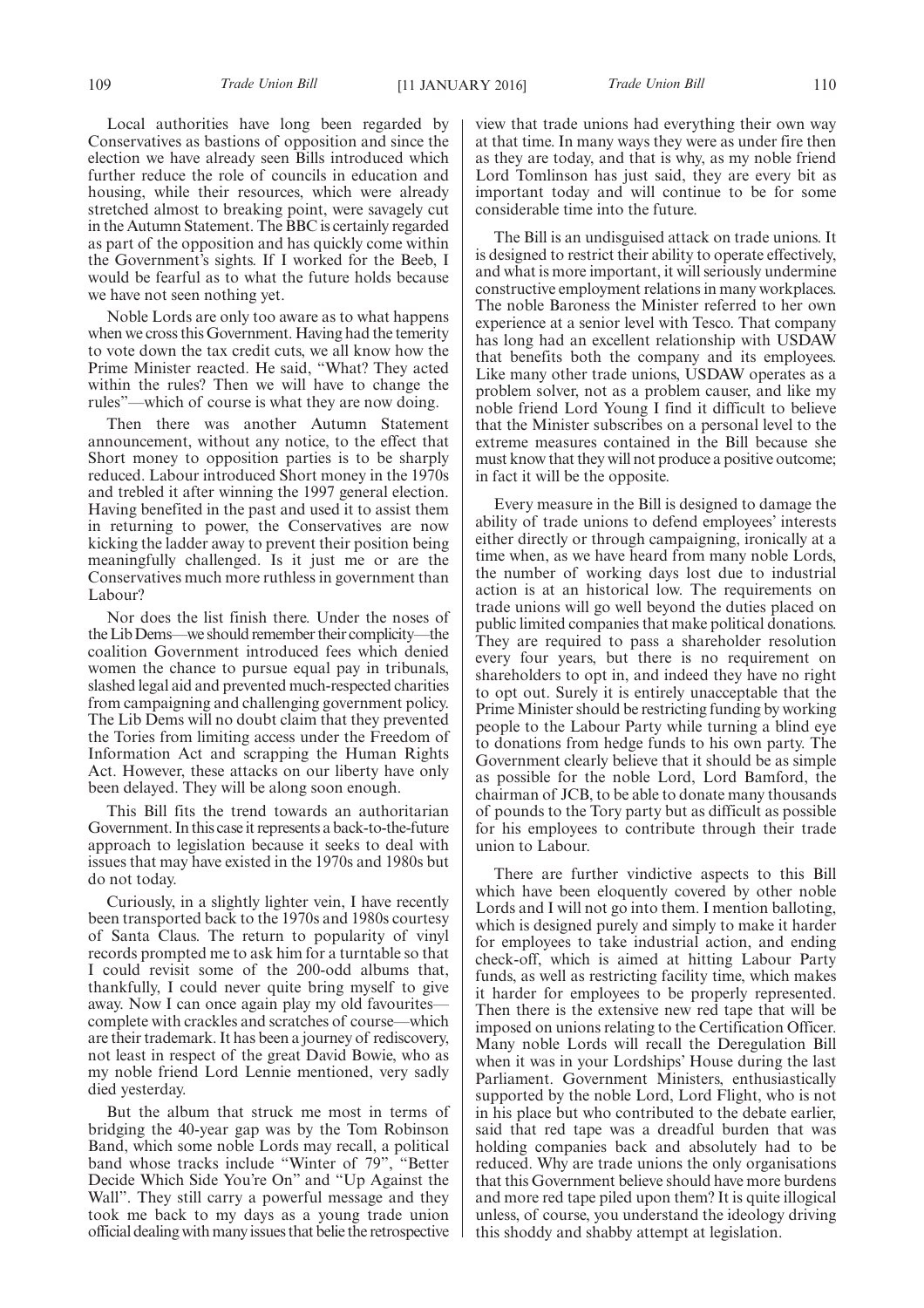[LORD WATSON OF INVERGOWRIE]

This is a Bill that the Labour Party must commit to repealing when we return to power because I believe it is one that shames your Lordships' House.

# *9.48 pm*

**Baroness Gould of Potternewton (Lab):** My Lords, I will concentrate my remarks on the effect of this Bill on women. Although we have touched on the subject in some speeches, no one has talked about the overall consequences that this will have on the part-time, low-paid workers referred to earlier by my noble friend Lord Sawyer. They are women who have been helped by being members of a union: improving family-friendly policies, raising standards and improving the quality of service. Women make up the majority of trade union membership and have benefited greatly from collective bargaining on pay, terms and conditions such as occupational maternity pay schemes, and from the newer forms of trade union representation such as union learning reps and equality reps. The report published by BIS in December 2014 showed that whether it was flexible working, enhanced maternity pay, training women returning to work after maternity leave, or health and safety at work, women benefit overwhelmingly from being in a unionised workforce.

Unions also play an important part in attempts to close the pay gap, which the Government talk a lot about but so far do not seem to achieve. Good employers share information with trade union representatives for the purpose of bargaining, which means that there is greater gender balance and disclosure of pay in those workforces. The ILO found that the gender pay gap is lowest in countries where collective bargaining coverage is high and companies are bound to a collective agreement. Therefore, promoting collective bargaining, rather than reducing trade union rights as this Bill seeks to do, is likely to lead to narrower gender pay differences in the workplace.

Unions have a crucial role in taking equal pay claims on behalf of women members. That is now even more crucial since the introduction of employment tribunal fees which present a barrier to many women seeking access to justice. This Bill, designed as it is to reduce the role of trade unions, could lead to a serious imbalance of power which could further lead to a decline in service delivery and have a negative impact on working conditions for women. Because the majority of women are in the important classifications under the Bill, they are also likely to be disproportionately affected by the introduction of the 40% threshold and the collection of the levy by the lack of introduction of electronic balloting. Over the years, the achievements for women have been pronounced in many ways. They have had the ability to fight for equal pay and fair treatment, and against discrimination. These are disadvantages on which women have long campaigned.

I want to do a little history too. One can go back to 1910 and the action of 800 women chain-makers at Cradley Heath. They were paid wages of five shillings for a 54-hour week of hard labour. They went on strike when their employers refused to implement a new minimum wage for chain-makers of 11 shillings and three old pence. However, those women won and they were the first in history to achieve a minimum wage. In 1918, the first equal pay strike was successfully won by women workers on London buses and trains. Later, the sewing machinists at the Ford plant in Dagenham took strike action for regrading to have parity with men, but only to the C grade. After three weeks, they settled for 92% of the C-grade rate and were responsible for Barbara Castle's Equal Pay Act.

In 1995, women cleaners at Hillingdon Hospital went on strike for changes to their terms and conditions. They refused to sign the new employment contract and were sacked. With the help of their unions, they appealed to the employment tribunal.They were successful and were awarded the maximum compensation, which is an example of how the trade unions helped the women. My final example relates to the midwives who recently went on strike for the first time in the 133-year history of the Royal College of Midwives. They have expressed concern that this Bill will make it more difficult, and make women more fearful, to take legal action in the future. That is a disgraceful state of affairs. None of those women goes into this situation lightly. Earlier, the Minister referred to childcare. Yes, those women were prepared to make those sacrifice in order to achieve the rights that they felt they should have.

It is outrageous of the Business Secretary, Sajid Javid, to justify this Bill as a guard against militants. None of those women was a militant. They were ordinary women fighting for their legitimate rights and women should be allowed to continue to do that. This Bill could prove to be a real restraint on gender equality. As my noble friend Lady Smith of Basildon said, we await the impact assessment statement. The delay may be because of a fear of what consequences it might expose. For instance, within the NHS, it could have a serious consequence for productivity and staff morale, therefore exposing a threat to patient care. Further evidence shows that turnover in organisations where there are no union reps is three times higher than in those with union reps, which equates to an annual saving for the NHS of about £100 million. The Bill will do nothing to improve industrial relations in the NHS, and, as has been said, will only harden the position. This applies to many other public industries.

However, we heard of the equality analysis that has taken place, which says that the Bill will benefit the whole country, which will be less inconvenienced by strike action, and, as it is not adverse to anyone, it therefore will not have an adverse effect on women. What a piece of double-speak. Obviously no account was taken of the Ipsos MORI poll, which showed that eight out of 10 people believe that trade unions are essential to protect workplace rights—I am sorry that the noble Lord, Lord Flight, is not in his place, since he talked about the majority of people being in favour of the Bill and its consequences.

The Bill clearly shows that the Government have a purpose: to weaken the trade unions at any costs and to reduce the rights of the 6.5 million British people who belong to unions. It has nothing to do with modernisation. It is an assault on those hard-working women and men who the Government purport to support. It is a disgraceful and pernicious piece of legislation.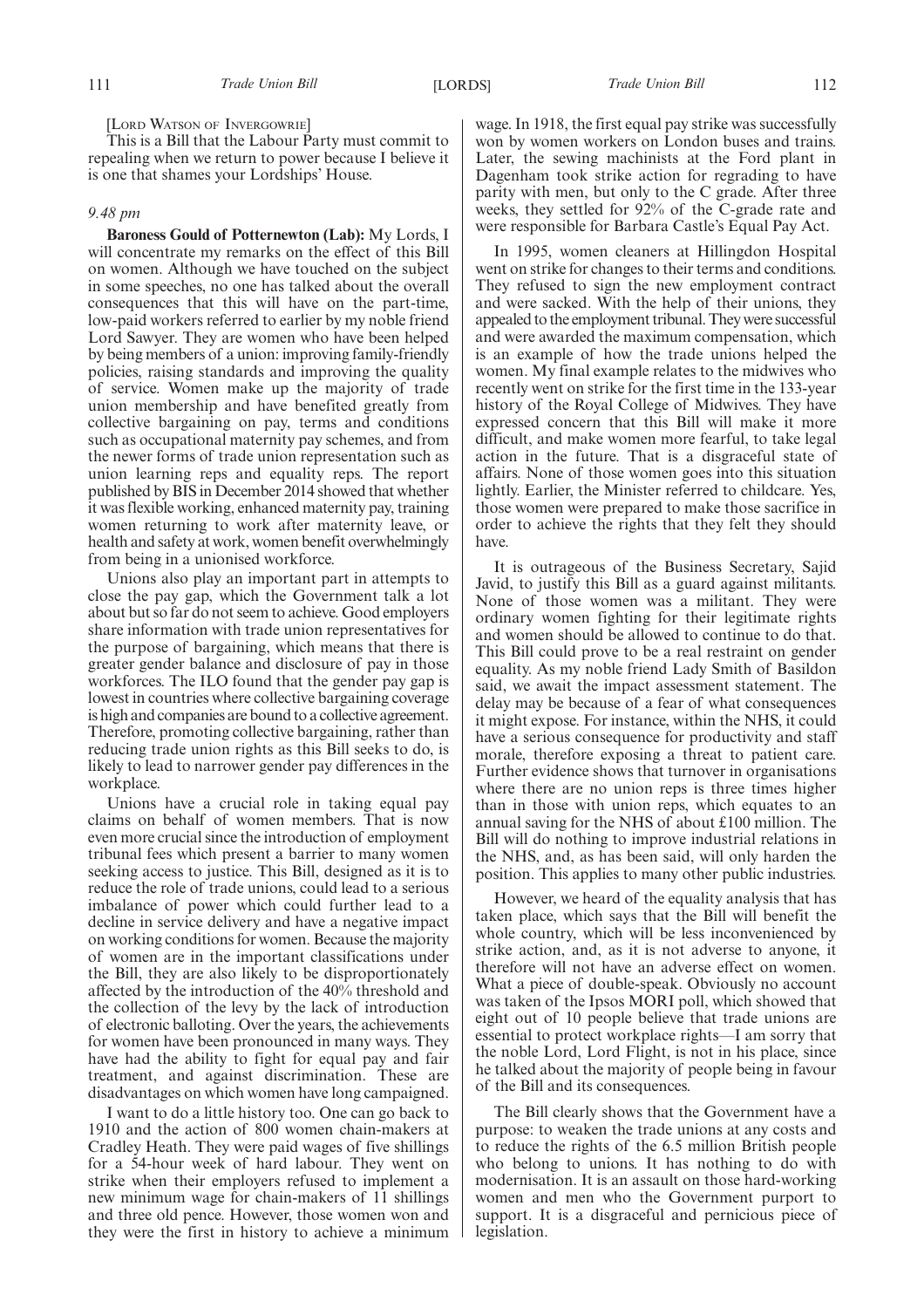## *9.56 pm*

**Lord Borwick (Con):** My Lords, when I was 17 and a rather inept bricklayer, I talked to the UCATT steward about joining the union, but he would not let me. He said I was a natural boss, not a worker—what a wise man he was.

When I became that boss about 12 years later, running a group of companies with more than 1,000 employees, the trade unions were represented in those businesses with thin margins and old technology. When I was looking for new ideas they came from our employees—not through the union, but directly. That is an illustration of the image problem of the trade unions. It seems that they are associated mainly with problems not solutions, and with stress in failing industries.

When one thinks of the history of unions, one of the first things that springs to mind is the vicious fight to retain deep-mined coal. We know now, and knew then, that miners get lung diseases and cancer, for which the Government pay them and their lawyers vast sums in compensation, all to produce coal, which is probably the worst-polluting energy form in the world. The product is poisonous and the people producing it die in great pain as a result of the production. How can this be virtuous? The history of the unions may be described as magnificent by those who agree with them politically and it is certainly significant, but surely one cannot look back with nostalgia to a time when people were working in such toxic conditions.

We know that unions exist to protect against unfair employment practices, but nowadays we find that companies with such practices will disappear, not least because of the power of social media to spread bad news in lightning-quick time. We have seen many companies forced into public apologies in response to a so-called Twitterstorm. A company mistreating its employees would quickly receive negative headlines, and rightly so. Perhaps we can credit trade unions for helping to shape a society where bosses are as acutely aware of the need to treat employees well as are the employees themselves. But the truth is that with more information, particularly in this digital age, self-regulation is a lot easier, which perhaps diminishes the role of unions.

Unions are not really a major force in the rapidly growing parts of the economy. In sectors such as software and systems, and consulting and financial services, not many unions are run by young overachievers. We tend to find the unions in places where the economy is stable or failing; that may be why the number of union members seems to be doing the same. What is happening to these members? They are getting older, with the proportion of trade union members aged under 50 falling since 1995. The total number of union members has been going down for years as their average age has been rising. These are the classic signs of the customer base of a company that is in trouble.

Unions are sometimes found to be resisting change, but there is a big problem with this: change is what makes the economy thrive. Surely, the successful unions of the future will be those that embrace change and are responsive to their customers—in other words, their members—because it is the customer who changes a business, whatever the managing director or the shareholders might wish. If the customers change their preference, the company must change or die. Customers who never change their minds seem to me to be like the members of unions, who can seemingly agree once and for ever about their preferences for political donations. Let us not forget that the other customers are people using public services, and they do not get a vote at all.

It is not simply a battle between the unions and the employers; it is quite often a battle between the employers and the employees against the real customers—the patients whose operations are cancelled and the Tube travellers who cannot get to their jobs. The patients whose operations will be cancelled as a result of the intransigence of the BMA have not been offered a vote. In both cases—the doctors and the London Tube—the Government want to increase the number of times that a good public service is offered, and the union goes on strike.

The unions have described the Bill as an evil attack on their very existence, but it will make them more responsive to their customers, who are, of course, their members. Any legislation forcing the unions to get their customers—their members—regularly to sign up for their deductions will force the unions to improve their practices. Any legislation forcing the unions to have a healthy majority before taking action that could cost those members their jobs will, again, force the unions to improve their practices. Personally, I can see the advantages of e-ballots, if they are secure. I know that old-fashioned paper ballots are not as secure as they look. So nobody who is trying to destroy a union first makes it improve; quite the reverse. If unions concentrate on old industries and preserving old practices, they will die as surely as those old industries will be superseded by new ones. The unions should see this Bill as heading in the same direction as they are—becoming more technologically savvy and evolving ways of communicating with both their members and their members' employers. That way, unions can represent people in the new businesses that are our future.

#### *10.02 pm*

**Baroness Drake:** My Lords, the public can be forgiven for thinking that this Bill is only about strike action. That is what public commentary has focused on. But in reality, as today's debate has demonstrated, the proposals go much wider. The Bill does not stop at setting high thresholds for strike ballots by train drivers, teachers or hospital workers; it launches a much broader attack on the ability of trade unions to organise and politically engage, subjects them to extended scrutiny from the Certification Officer and expands Ministers' powers, with significant and unseen secondary legislation still to follow—all of which disturbingly upsets the balance of influence in our treasured pluralist democracy. Amnesty, Liberty and the Equality and Human Rights Commission—the hat-trick—have all expressed their deep concerns.

In contrast to the 1980s, industrial relations today are in a benign state. Strike days are a tiny fraction of the 27 million days in 1984. No evidence is provided for why such extensive provisions are needed today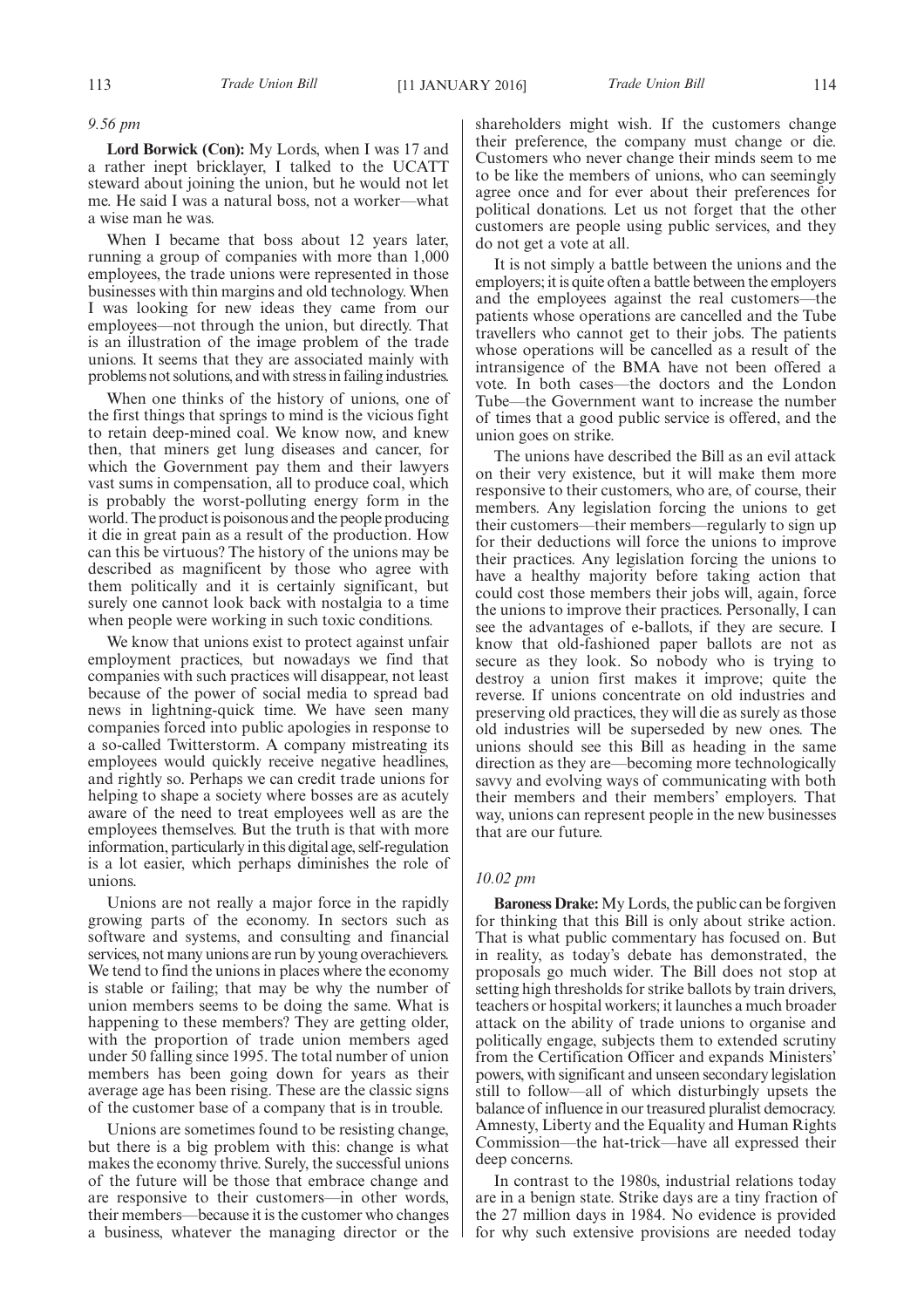[BARONESS DRAKE]

and no assessment of their impact is yet published, yet the Bill shifts the balance of power against workers in the labour market and the balance of political influence against trade unions and the Labour Party.

Currently, the Certification Officer has the power to act on a complaint from a trade union member. The Bill transforms it from an adjudicator on disputes between unions and their members into an enforcement agency with wide-ranging powers—even if a member has not made a complaint—to initiate investigations, require the production of documents and impose substantial fines. It gives the state extensive access to members' details and privileged correspondence. As the Minister for Skills confirmed, third parties will be able to raise concerns. The failure to act on them could well expose the Certification Officer to judicial review. As the Equality and Human Rights Commission comments, the power to instigate complaints, as well as investigate them and adjudicate on them, compromises the impartiality of the Certification Officer and therefore raises substantive concerns about compliance with Article 6.

As my noble friend Lord Hain observed, excessive state interference with independent trade unions has normally been strongly opposed by all good democrats. The Bill gives Ministers significant reserved powers to amend primary legislation relating to facility time for union representatives in public authorities. The Equality and Human Rights Commission believes that these open-ended powers could be used to introduce disproportionate interference with freedom of association. They are, indeed, open-ended. As the Delegated Powers Committee observed, the Government's power to require information, or impose a limit on facilities, extends to a person who is not a public authority but who has functions of a public nature because they receive funding in part from public funds. This could include a care home with local authority-funded residents; a charity providing services; indeed, a long list of employers who receive public funds.

The Bill introduces stricter rules for a lawful ballot and lawful industrial action, but meeting those higher standards of legitimacy will still not be enough for a legitimate strike. The Government are intent on removing the restrictions on agency workers being employed to cover striking workers. In effect, responsibility will be transferred from the principal employer to the employment agency, through service-level agreements, to resolve a lawful dispute by strike breaking. Agency workers will have to strike-break to keep their jobs with the employment agency, because the agency's service contract will require them to supply labour during a strike, and the agencies know that.

Tony Blair once said that British labour law is,

"the most restrictive on trade unions in the western world". It is about to get even more so; yet individual protections are also being weakened. The big increase in fees saw employment tribunal claims plummet by nearly 70% in the year following their introduction—way beyond deterring unmeritorious cases.

The Government claim that they are the workers' party because they increased the minimum wage. I have spoken in favour of such an increase from these Benches. However, as the Centre for Policy Studies argued, it was driven as much by the need to address low levels of UK productivity and stop companies including many large employers—taking advantage of in-work benefits to subsidise their pay bills as it was by a caring attitude for the low paid. The £4 billion rise in pay which the increase will generate is no substitute for the £12 billion cut in benefits.

The proposals on political funds do not represent a regulatory regime that is fair to all political parties. They are a partisan measure, intended to reduce unions' political engagement and the funding of the Labour Party. The change from "opt out" to "opt in" does not come from measured cross-party consideration. The established precedent that changes to party funding happen only by consensus has simply been torn up.

Figures show that from 2009 to 2015, excluding donations directly paid to candidates, the Conservative Party received £39,970,822 and the Labour Party £7,437,087 in company donations. They confirm what we all know: Labour receives significant funding from trade unions, the Conservatives from business. But there is no proposal, for example, for businesses to seek the specific approval of individual shareholders for the donations that they make. Employers use opt-out to put employees in salary sacrifice schemes and to change terms and working practices, and the state uses opt-out to get workers to save for retirement. But it is now unilaterally unacceptable for unions to use it, even with the bedrock protection that members cannot be auto-enrolled into union membership. The certification officer will now have new powers to require unions to report in considerable detail on how political funds have been spent.

The Government claim that the rules are even-handed because they apply to employers' associations. That is disingenuous. None of the 94 employers' associations on the certification list has a political fund. Companies make political donations individually or via other channels. Everyone with a modicum of understanding knows that these rules will impact only trade unions.

**Lord Flight:** Companies are obliged by statute to vote on whether or not to make political donations, as a result of which virtually no public companies do so any longer.

**Baroness Drake:** To the best of my knowledge—do not hold me to the exact detail—all that companies have to do is have a resolution at their annual general meeting every four years. I am sure that trade unions would be prepared to do that at their annual general conferences if we were matching like for like. My point is that the rigour and the conditions are going to be applied only to trade unions. There are no reciprocal intrusive requirements being imposed on employers or companies in the Bill.

The Government have the right to govern but should not use that privilege to unfairly weaken the basis of legitimate opposition. That is not governing; it is undermining our democracy.

#### *10.12 pm*

**Lord Stoneham of Droxford (LD):** My Lords, I begin by congratulating the noble Baroness, Lady Primarolo, and the noble Lords, Lord Livermore and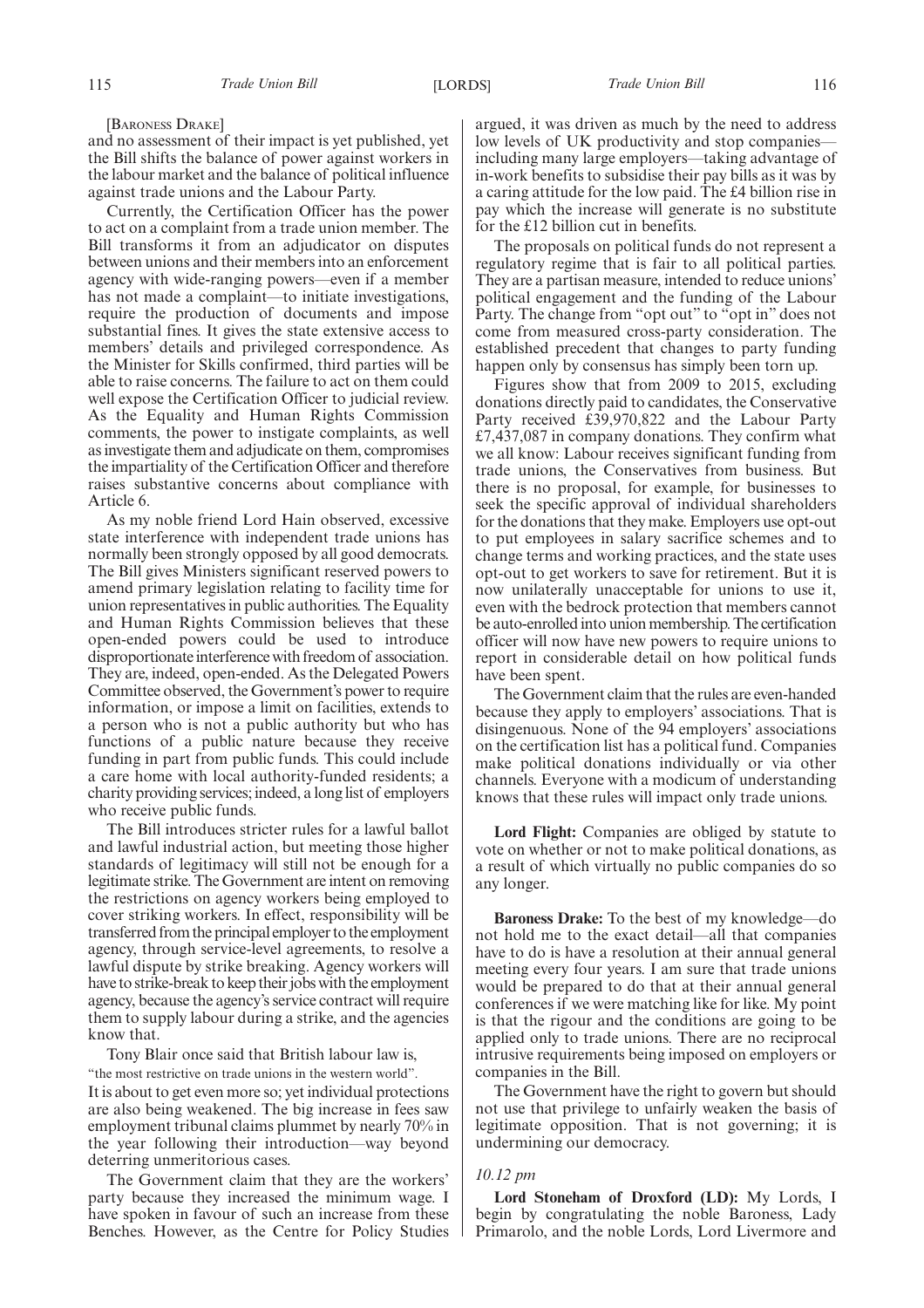Lord Watts, on their maiden speeches. The hour is late, most of the arguments have been heard and we are largely talking to ourselves so, after a few general observations, I will confine myself to three themes in the Bill. Like my noble friend Lady Burt, I am deeply depressed by this piece of legislation. After five years of coalition, we are back to partisan politics and, as many speakers have said, it is distracting from the real issue of how we should build on the success of the economy, concentrating particularly on raising productivity, exports and public sector reform.

The Government should be taking the high road. They should be delivering what they say they believe in: one nation.They should be building on the partnerships between management and unions that have transformed our motor industry in the past 20 years. Indeed, in the public sector they should be building on the success the previous Government achieved with the public sector unions in implementing, remarkably, the Hutton public sector pension reforms. Instead, they seem to be taking the low road, as pointed out by the noble Lord, Lord Kerslake, in his excellent speech, of partisanship and reacting disproportionately to the issues we should be seeking to resolve.

My noble friend Lord Rennard reminded us that, frankly, there are lots of issues here that were fought over in the 1960s, 1970s and 1980s by respective Conservative and Labour Governments. With respect to the noble Lords, Lord King, Lord Mawhinney and Lord Dobbs, we do not have to refight the battles of *In Place of Strife*, the miners' strike or the winter of discontent. Reforms were introduced to improve democracy in the unions and ballots before strikes. Red Robbo, Fleet Street, British Leyland and the mining industry, sadly, no longer exist. A basis of consent was established nearly 20 years ago on these measures when the Labour Government did not go back to change this legislation. It is in disturbing this consensus that the Bill seems now to be taking a backward step.

Like the noble Lord, Lord Kerslake, I have had 30 years of dealing with unions, and being part of a union, in pretty difficult sectors—coal, rail and printing and I have not lost my faith in what they seek to do. I accept that they are not perfect. At times they can be frustrating but they are important stakeholders in our society and our workplaces, and I would rather deal any day with a progressive, strong union leadership than weakened, insecure and incompetent leadership. Frankly, the same goes for management, too. As the noble Baroness, Lady Prosser, pointed out, management often gets the unions that it deserves. It does not surprise me that it has taken foreign ownership and management to transform the motor industry and get it out of its class interests.

There has been some dispute in this debate over a view that was expressed by some, and indeed by Nick Boles when we met him as the Minister responsible for this legislation in the Commons. When we saw him, he said that people will ask in years to come what all the fuss was about. I do not accept that this is as transformational as the legislation that we saw in the 1980s, as some may argue, but it will not modernise the unions. It will perpetuate the unions' decline when they are already pretty weak. It will also risk making unions more insecure, as their leadership will be less good, and pushing them into their own silos. That will cause the country more problems.

Let us take three issues: the threshold for strike ballots, union facilities and political funding. First, on the strike ballot threshold, I understand—and we in this group understand—that public sector strikes which inconvenience the public are unpopular, and a 50% turnout might well be reasonable. But I am more sceptical about the more complicated thresholds, which could simply fan the flames of discontent rather than resolve them. From the Back Benches, the noble Lord, Lord Leigh, is already questioning the net that will cover these issues so this is just the start of what the Government are about. If independent scrutineers are involved, as indeed they are, we should certainly experiment with other avenues of voting. Electronic voting and workplace ballots could be used. Indeed, electronic voting will actually help unions to improve their communications because they will have to get the email addresses of their members, and encourage them to have email addresses.

Disputes have to be resolved through a bargaining relationship; if that is not understood, we will be led to unintended consequences. If you have thresholds, the unions will work to achieve those thresholds, so strikers could become more intransigent. Just take the case of the junior doctors: 76% have voted and 99% are in favour, so that ticks all the boxes as far as the legislation is concerned. The noble Lord, Lord Borwick, described it as intransigence by the BMA when it is trying to express a democratic view, but how do you resolve the dispute? There will have to be either a government climbdown or a prolonged dispute, because the dispute will have been made more intransigent. That is the danger.

What are we left with? We have the Secretary of State resorting to the old adage of the enemy within. He is quoted in the *Guardian* today as saying:

"Of course it's a concern if some elements within the BMA are seeing this as a political opportunity to bash a Tory government that they hate".

I do not really believe that that is representative of the BMA. This is not the politics of reason or likely to resolve the dispute and, at the end of the day, two sides have to resolve a dispute.

We could cover a whole series of issues under trade union facilities. The check-off is clearly designed to weaken unions and is a distraction when we should be getting unions to co-operate on public sector reform. Similarly, with facilities, there is a more important issue: the Government talk on one hand about devolution to local authorities, to the regions and to the nations, but at the same time wish to retain their powers of centralisation. It is okay for employers to be able to challenge the check-off if they want to, but legislation will undermine local decision-making. People should be allowed to make those decisions locally. We should be reminded in this House that there has been a huge decline in workplace representation. Local representatives, in my view, are vital in many organisations to oil wheels, resolve grievances and channel employees' emotions. The last thing you want in industry is high turnover and inexperienced representatives. They are the bugbear of good employers.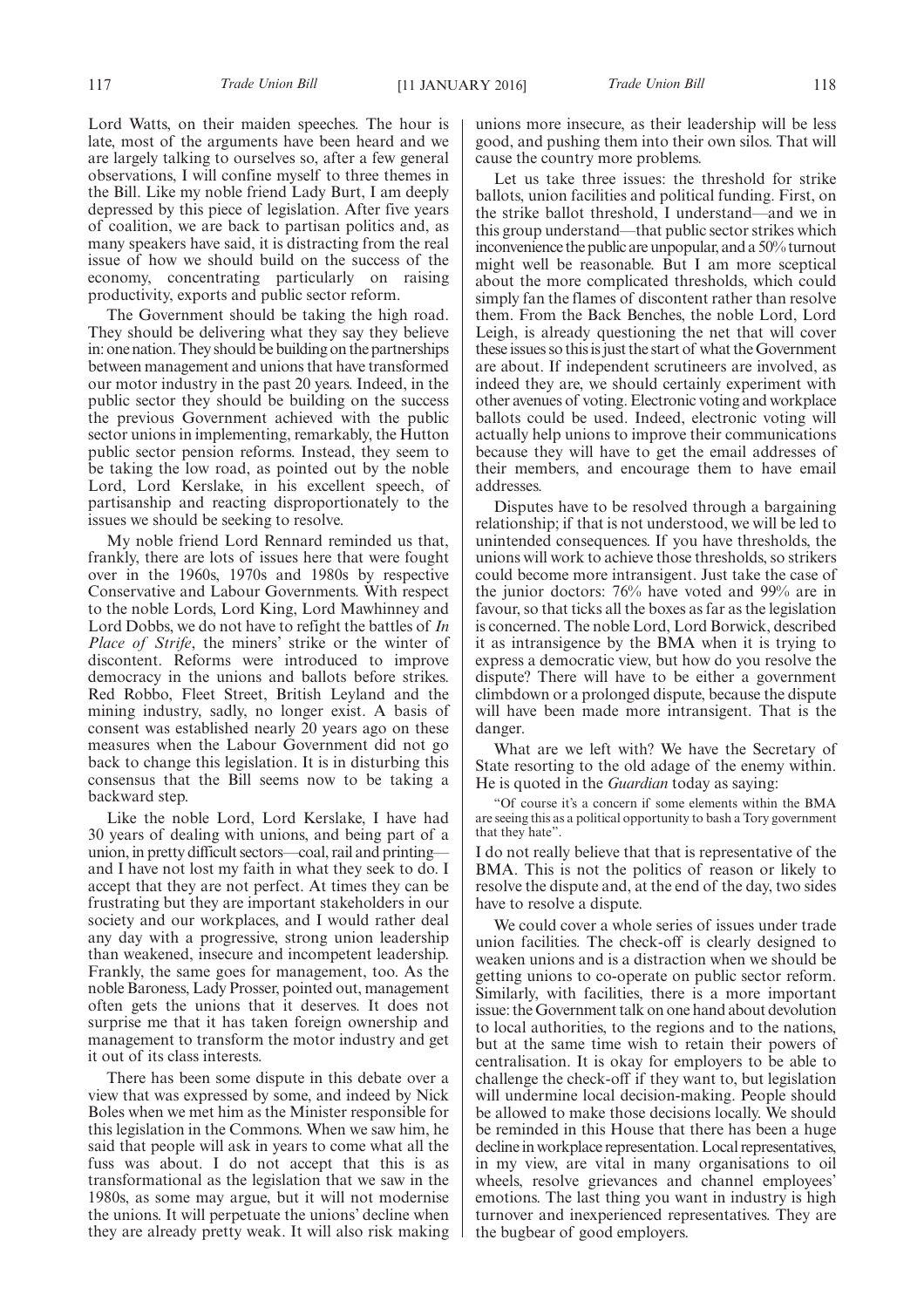[LORD STONEHAM OF DROXFORD]

We have had serious discussions on political funding, and my noble friends Lord Tyler and Lord Rennard have covered the issues very well. The issue of opting out of or opting in to political funding through trade union funds has been around for over 100 years. It is not a new issue. It keeps coming back, and if the Conservatives change this, then Labour will be back with it. More importantly, all political parties have their views on this—we would like the trade unions to give some money to us and I expect the Conservatives would as well—but we are not going to do this in a one-sided way. This is a completely one-sided playing field. As has been said in the debate, without covering the whole issue of public funding, it is just giving more political power to the Conservatives. It is completely unfair and this House needs to be very cautious in looking at this legislation and to consider opposing these moves.

Returning to my original thoughts, I am saddened by the destruction in this legislation. We will seek to challenge and amend it. The trade unions may not be perfect, but they are often better than the alternative. We defend their right to exist, as they are very important to our national life. We may not always favour them, but we accept they have an important political role in our society and in the workplace. All organisations and societies benefit from the grit in the oyster and from having somebody to challenge them, and the unions do that where they exist. It is not easy, but they provide an important challenge. There is a danger, if you diminish and weaken them, that you will lose their leadership.

If you want trade union reform, it should be of a type that seeks to modernise the unions and strengthen them. We need to look at what makes them more representative, assists them in making better use of their limited resources and helps them to develop their services in mutual insurance, pensions and legal advice, which can help their members. Above all, we oppose the political stunts of the political funding measures, which go against the whole tradition of cross-party agreement in this debate.

## *10.23 pm*

**Lord Collins of Highbury (Lab):** My Lords, I start by congratulating my noble friends Lord Livermore, Lady Primarolo and Lord Watts on their excellent maiden speeches today. All of them, in those excellent speeches, reminded us of the positive role trade unions play in society, in terms of developing people's skills and of social mobility, but also the positive role that they have in managing change—I know that the Minister has played an important role in that, as we had exchanges about it when she was at Tesco—supporting training and enhancing democracy. They have been at the forefront in challenging countries in the world where democracy has not existed. I am extremely proud of the international role that my union and previous general secretaries have played not only in the fight for democracy in Spain, but in the fight to end apartheid in South Africa. Important roles were played by ordinary trade union members, which we should not forget in debate on the Bill. It is sad that the Bill does not address that positive role.

The Bill is an attack on civil liberties. It flouts international labour standards and singles out unions for draconian regulation. It is also, in my opinion, the most politically partisan piece of legislation since the end of the 1920s, impacting as it does on Labour Party funding.

As we have heard, in particular from my noble friend Lord Monks, the Bill is being proposed with little real support from employers and without proper consultation. Limited consultations were held over the summer holiday period on the ballot thresholds and restrictions on union picketing and protests and the use of agency workers during strikes, but there has been no consultation on other key measures, including restrictions on facility time and check-off arrangements. Government responses to two of those consultations are yet to be published and, as highlighted in the debate, the Government have failed miserably to demonstrate why the Bill is necessary or justified. The Regulatory Policy Committee concluded that the BIS impact assessments on proposals for ballot thresholds, picketing restrictions and the use of agency workers were "not fit for purpose". We have had a commitment from the Minister that the Government will publish the full impact assessment before Committee. This is not good enough in such an important piece of legislation. Failure to meet that assurance will seriously impede the progress of the Bill through this House, particularly in Committee.

As we have heard, strikes are at an all-time low, with far fewer days lost to industrial action than to illness. To return to the issue of the positive agenda, what has far greater impact on productivity is the UK's underinvestment in skills, something that the unions have been wanting to work with the Government to fix for a considerable time and which they are constantly putting on the agenda.

If the Government were really concerned about improving workplace democracy, they would look at ways to increase participation, not restrict it by removing facilities. They would also look at new ways and new methods, particularly, as we have heard, online balloting, an easy and secure way to let workers have their say. As my noble friend Lord Monks said, the Conservative Party used it in its mayoral selection. If it is good for the Conservative Party, why is it not good for workers? Clearly, we will address that issue in Committee on the broader front of how we enhance democracy in our unions.

The arbitrary threshold for industrial action ballots and treating abstentions as no votes is clearly undemocratic. The International Labour Organization states that only votes cast should be taken into account. As my noble friend Lady Donaghy reminded us, who is to be covered by "important public services" is to be left to regulation. Parliament will therefore have limited opportunity to scrutinise or amend the proposals, which restrict the democratic rights of, potentially, millions of workers.

As my noble friends Lord Hain and Lady Morgan indicated, the proposals on removing facilities will significantly interfere with public sector employers' ability to decide how to engage with their staff and their unions. It will impact on collective bargaining.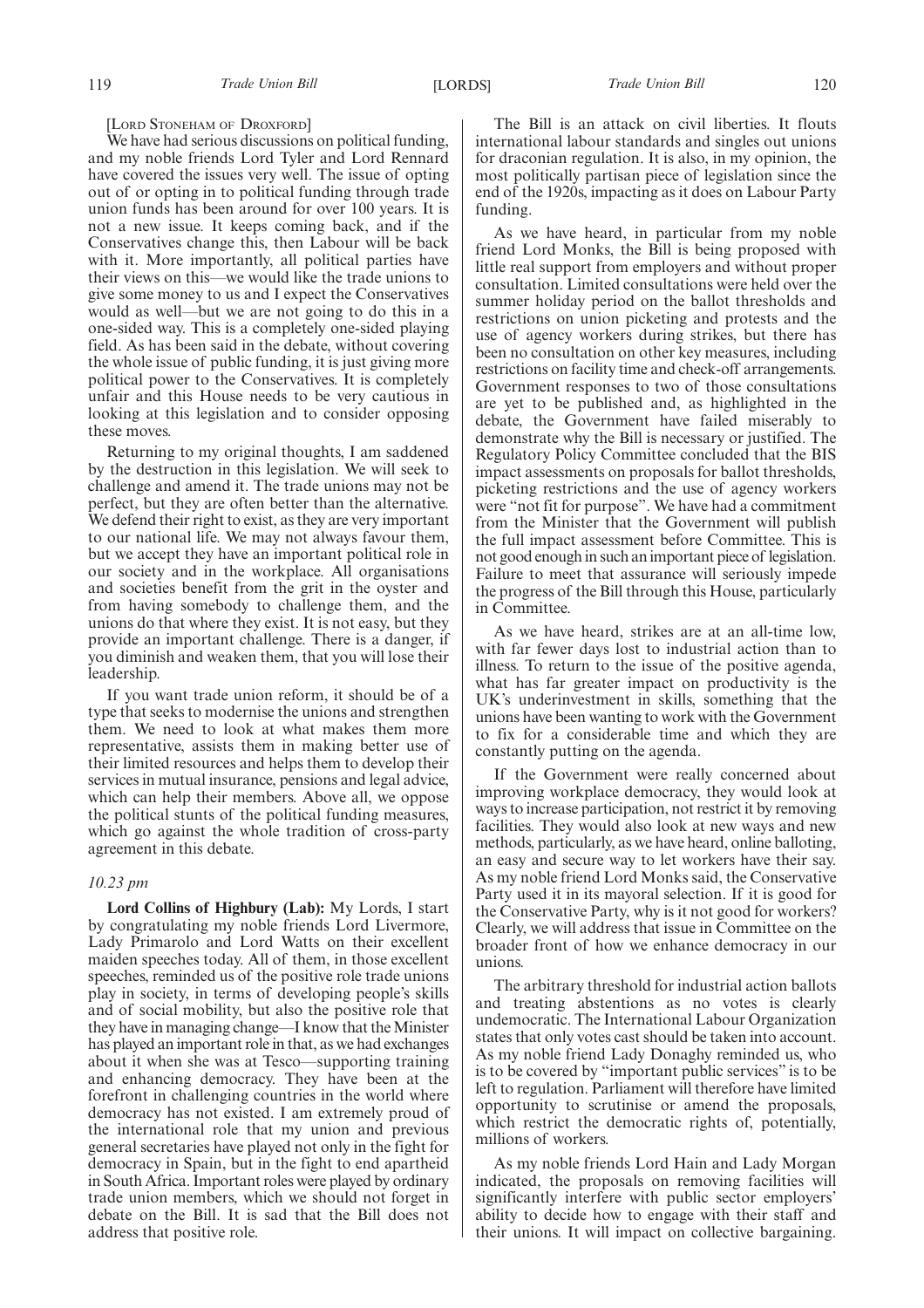It is interference in collective bargaining that we have not seen before. As my noble friend Lord Hain said, it would cut across the devolution settlement and conflict with the Government's localism agenda. It would also undermine constructive employment relations which contribute to the delivery of quality public services.

A clause in this Bill which is particularly vindictive is the prohibition of payroll deductions of union subscriptions from wages in the public sector. This Government and other Governments have promoted the principle of deductions from payroll. We accept it as an important element to help employers manage their finances for childcare and travel.We have promoted charitable giving through payroll deduction. We even have a government scheme to do it. So why single out trade union subscriptions? Trade unions are the biggest voluntary sector membership organisations in this country. We are trying to encourage voluntarism in this country, yet we want to put up barriers for trade unionists. The Government claim that the proposal will save the taxpayer £6 million, but that figure is strongly disputed by the TUC. If unions are willing to pay for payroll deduction, what is the case for introducing this? There cannot be a case for it, apart from vindictiveness. I assure the Minister that we will return to this issue in Committee with specific amendments.

As we have heard, the Bill will significantly extend the role, remit and powers of the Certification Officer with unions expected to cover the additional cost. These new powers are excessive and inconsistent with the principles of natural justice. At the beginning of the debate, we heard that this view is shared by the Equality and Human Rights Commission, which points out that Article 6.1 of the European Convention on Human Rights provides that:

"In the determination of his civil rights and obligations … everyone is entitled to a fair … hearing … by an independent and impartial tribunal".

In the commission's assessment, the CO's power to instigate complaints as well as to investigate and adjudicate compromises the impartiality of the CO and therefore raises substantive concerns about compliance with Article 6. I assure the Minister that this is an issue that we will address in Committee with amendments.

I want to focus on the changes to the political fund rules provisions, which present a direct and deliberate threat to Labour Party funding from affiliated trade unions while leaving Tory funding sources untouched and breaking, as we have heard throughout this debate from all sides of the Chamber, the well-established consensus on this issue. That consensus was clearly acknowledged in the 2010 Conservative manifesto. I refer to this because it was constantly raised with me in the subsequent political party talks. The manifesto stated:

"We will seek an agreement on a comprehensive package of reform that will encourage individual donations and include an across-the-board cap on donations. This will mark the end of the big donor era and the problems it has sometimes entailed".

It is not acceptable for the Prime Minister to be curbing funds from working people to the Labour Party while ignoring his commitment to address the problems entailed in the big-donor culture. Why is there no attempt to ask companies' shareholders to opt into or out of similar donations?

Like the noble Lord, Lord Tyler, I urge the Government not to go ahead with these changes unless it is on a cross-party basis that addresses the big-donor issues identified in the report from the Committee on Standards in Public Life, chaired by Sir Christopher Kelly. We will be tabling a Motion this week that will ask this House to express its opinion by establishing a committee that will do precisely what the noble Lord is asking for. We do not want to see delays through the mechanism of hindering the progress of the Bill, but we think that this matter should be properly addressed.

The Minister has argued that the proposals in the Bill are not about party funding. In a written response, she said:

"The Trade Union Bill is introducing a greater level of transparency into union activities by requiring union members to make an active decision to contribute to a union's political fund. If union members want a political fund they are perfectly free to contribute to one, so, this will not necessarily lead to a reduction in the funds available".

I find that argument to be absolutely incredible, bearing in mind the evidence presented in the reports by Hayden Phillips and Sir Christopher Kelly. Both reports acknowledged the different historical funding traditions of the political parties in this country and the impact that changes may have in respect of those different traditions. In fact the Committee on Standards in Public Life said:

"Both as a matter of principle and to support its sustainability, the regulatory regime must be fair to all political parties, and widely believed to be so".

That is not what is in the Bill. The government response to the committee's report at the time led to a series of talks between the then three main parties. I was part of those talks, so I am absolutely clear what the impacts of the various proposals were and that they were clearly identified at every step of the way.

I have been quoted today in the *Guardian*, and I want to explain why I said what I said there. As a bare minimum, comparing the level of contributions in Northern Ireland, where opt-in operates, with the rest of the UK, I estimate that the reduction in the funds available to the Labour Party over the lifetime of the Parliament would be in the region of £35 million. The issue for the Labour Party on donation caps has always been about the need to recognise the collective membership of trade unions. The Labour Party was founded by trade unions. That is not a secret and we do not hide it; in fact we are proud of it. The party was founded by trade unions, and for its first 18 years it consisted only of trade union organisations. There were no individual members within the Labour Party because its purpose was to ensure that organised labour was represented in Parliament.

Despite the lack of progress with the interparty talks, the Labour Party and those unions affiliated with it decided at the beginning of 2014 to address the issue of greater transparency on affiliation fees. This resulted in trade union levy payers being able to make a choice about their union paying affiliation fees to the Labour Party on their behalf. In the case of new members, there will be a clear choice on the membership form. In the case of existing members, they will have received separate notification, and all will have been communicated with at the end of the five-year transition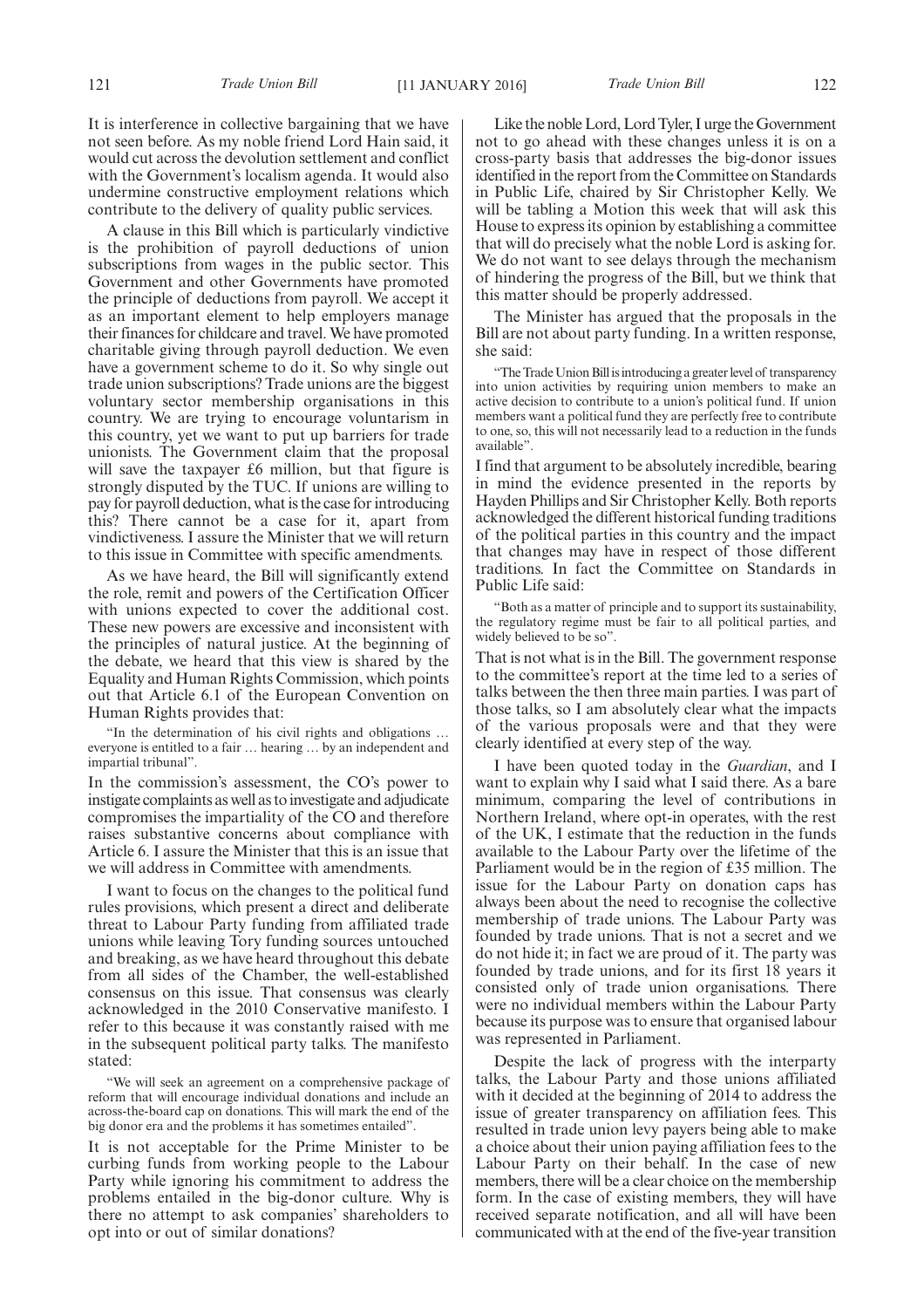[LORD COLLINS OF HIGHBURY]

period. Unison, as a noble Lord opposite mentioned, has offered its levy-paying members this sort of choice for some considerable time. The transitional period of five years reflected the reports of Sir Hayden Phillips and Sir Christopher Kelly, both of whom recommended that it would take this amount of time for unions and the Labour Party to move to such a method of collective affiliation fees based on individual positive choice.

However, the Bill is not simply about what unions do with their political funds. Its objective is to limit their ability to act politically by reducing the total amount available to them. The implementation of its provisions in three months—not the five years recommended by the two committees we have discussed—is clearly designed to hit not only the Labour Party but all union political activity. It is totally unreasonable and we will certainly address it again in Committee.

However, in all of what we have heard so far, what are the issues of transparency? What are the concerns of the people? I have been through several general elections during which the Conservative Party has been unrelenting in its accusations that Labour is in the hands of the pockets of the trade union movement. I do not believe that anyone in the general public thinks that trade unions hide their donations to the Labour Party or that the Labour Party is keen to hide them either. What, then, are the issues of transparency? Currently, union members have the right to opt out from political fund contributions at any stage. It is a right that they have to advertise, and as my noble friend Lord Monks said, that was repeated on a more consistent basis. As well as that right to opt out, they have to vote every 10 years on whether a union should run a political fund at all. Of course, after the Conservatives introduced that requirement, we ended up with more trade unions having political funds than not.

I am sorry—I have just realised the time. I did not mean to go on so long at this late stage of the evening. However, I stress that the Bill is politically dangerous. It presents a threat to political activity and campaigning by trade unions, which are not necessarily or in fact not entirely related to the Labour Party. This includes other campaigns such as USDAW's Freedom From Fear campaign, HOPE Not Hate's fight against racism and fascism and the BNP, and efforts to increase electoral registration. Along with the Bill, this shows that the Government are determined to clamp down on the right of trade unions to have a legitimate political voice in our society. The Bill is wrong, and I hope that the Government will think again.

#### *10.43 pm*

**Baroness Neville-Rolfe:** My Lords, this has been a wide-ranging debate. I was confident that your Lordships would take a keen and knowledgeable interest in the Bill, and that has been amply confirmed this evening.

I congratulate the noble Lord, Lord Livermore, on his first speech in our House. He brings with him both notable experience of how government works and strong business experience. I agree with him about the power of business as a vehicle of social mobility and of unions' role in training and development. I was pleased to hear the maiden speech of the noble Baroness, Lady Primarolo. I commend in particular her experience in the other place of helping children and families, which will be very important in this House. Finally, I congratulate the noble Lord, Lord Watts, and I look forward to his further input in the continuing debate on the Bill.

Given the impressive number of noble Lords who have spoken, I am not able to reply to them all, but fortunately there will be plenty of time for further debate in Committee, and of course, my door is always open. Indeed, we need to scrutinise the Bill together, as the noble Lord, Lord Mendelsohn, said; we may want to make measured and sensible improvements. In that regard, I would like to thank the noble Lord, Lord Monks, with whom I worked in a prior life, for reminding us all to bring our experience and expertise to the Bill. I welcome that.

We also benefited from the vast experience of my noble friends Lord King and Lord Mawhinney, and the noble Lord, Lord Stoneham, who were involved in different aspects of the history of trade unionism. On a different note of history, I am delighted that the noble Lords, Lord Watson and Lord Lennie, took the opportunity to mention David Bowie, whose death was so sadly announced today. We all enjoyed the summary by the noble Lord, Lord Lennie, of the early use of videos in political campaigning.

To pick up the point made by the noble Lord, Lord Tomlinson, I agree that the trade unions have a strong future as well as a distinguished history. I know this from my own experience in both the public and private sectors, which a number of noble Lords, including the noble Lord, Lord Collins of Highbury, were kind enough to mention. I should pay tribute to his experience in this area, as well.

The noble Lord, Lord Stoneham, also reminded us of the role that trade unions play in society. My noble friend Lord Balfe revealed the little-known fact that 30% of union members vote Conservative.

Given some of the remarks made, including the suggestion that the legislation is vindictive or even dangerous, I need to be absolutely clear that this Bill is not an attack on trade unions or workers' rights; nor is it an attempt to ban strikes, or to make it harder for people to join unions or for unions to go about their legitimate business. The noble Lord, Lord Mendelsohn, questioned whether businesses support the reforms. When we introduced the Bill, the deputy director-general of the CBI said:

"We're glad the Government has brought forward this Bill, as the CBI has long called for modernisation of our outdated industrial relations laws to better reflect today's workforce and current workplace practices".

We are seeking through this Bill to modernise the relationship between trade unions and their members. I agree with my noble friend Lord Dobbs, who gave the compelling example of the London Tube strikes. We need to address the balance between the rights of trade unions and the rights of the rest of us—the general public—in trying to get about our working lives. This is a strong point, and we must not forget it. These are moderate, necessary and welcome reforms.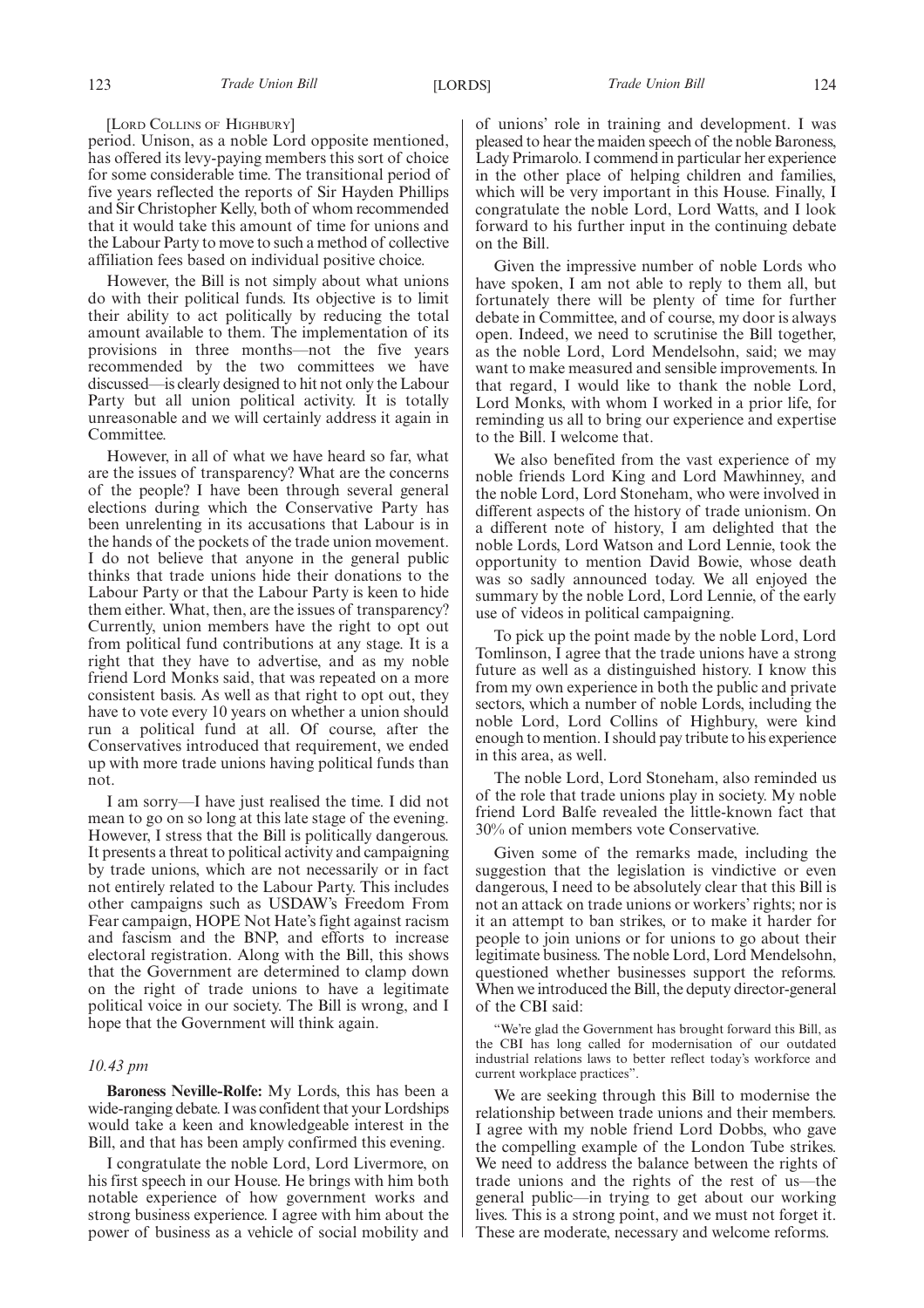Nor is there a lack of evidence. As many have said, things are better than they were in the 1960s and 1970s, but strikes today, triggered by a small minority, can cause a huge amount of disruption to everyone, as we have heard and as my noble friend Lord Callanan said. As my noble friend Lord Flight argued, the public are fed up with public sector strikes. Strikes in schools cause major disruption to the lives of many, especially working parents. As my noble friend Lord De Mauley said, the NUT strike in 2014 led to the full or partial closure of almost 1,500 schools, nurseries and colleges across England, on a ballot that was almost two years old, for which there was an alleged voting turnout of just 27%.

I was glad that the noble Baroness, Lady Gould, touched on the place of women. However, I disagree with her suggestion, and that of the noble Lord, Lord Sawyer, that women are disproportionately adversely affected by this Bill. Indeed, I would argue that they can often be more affected by strikes and will therefore potentially benefit most from this Bill. For example, working mothers may have to give up a day's work or try to find alternative care for their children. This makes their busy lives even harder. The British Chambers of Commerce has estimated that the 2008 teachers' strike alone cost businesses some £68 million in lost working hours.

Those figures are regrettable and dispiriting, especially because, as my noble friend Lord Leigh said, the vast majority of days lost to strikes are in the public sector. Any responsible Government would try to do something to lessen the incidence of such events. However, I am not convinced of the case he made for extending the 40% balloting requirement to additional sectors.

I am also grateful to the noble Lord, Lord Mendelsohn, for bringing the Oxford University research to the House's attention. People affected by Tube strikes might not just face delays in travelling or need to find new routes; they may be forced to miss out on a day of work or miss important appointments. Our proposals consider this wider context.

The noble Lords, Lord Young and Lord Collins, and other noble Lords raised the important issue of productivity. I was sorry to miss some of the speech of the noble Lord, Lord Young. The Government's productivity plan outlines an ambitious vision for where we want to be by 2020 and the pro-productivity agenda that we need to deliver that. This is not in the Bill of course but we are taking action, and I agree with the noble Lord about the vital importance of skills.

In response to my noble friend Lord Borwick, who spoke about the junior doctors, none of the changes in the Bill is about stopping strikes. The new thresholds are intended to ensure that strikes can happen only as a result of a clear, positive decision by those entitled to vote. The recent BMA ballot achieved that, although it is very disappointing that the doctors decided to strike rather than return to the negotiating table.

We have heard much today from all sides of the House about electronic balloting. We have been very clear that we have no objection in principle to electronic balloting, but it is imperative that everyone—unions, businesses and the public—has complete confidence in the ballot process. A decision on strike action has much wider implications for the public than some other ballots; it is not just a workplace matter. That is why a postal ballot is required for industrial action, union election and political fund ballots. There are significant challenges for e-balloting, including potential hacking, mentioned by my noble friend Lord King, vote selling and voter intimidation, as recognised by the Speaker's Commission on Digital Democracy in 2015. I am sure that we will return to this issue in Committee.

I turn to the points made on human rights. I was delighted to hear from the noble Baroness, Lady O'Neill, and was grateful for the work that we did together on the Enterprise Bill. This Government recognise that the freedom of assembly guaranteed by Article 11 of the European Convention on Human Rights affords the right to join trade unions and the right to take industrial action. However, it is well established under the convention that it is perfectly legitimate to legislate in ways that may place limits on strike action and other trade union activities where those limits are justified and proportionate.

We are also comfortable with the measures on picketing, which are designed to make it clear to the police and the employer both where a picket is taking place and whom the police or an employer should contact. These are reasonable steps to ensure that pickets pass off peacefully.

I would not have signed the statement on human rights on the face of the Bill if I had not been satisfied that the provisions were justified, proportionate and compatible with our international obligations—in particular, obligations under the UN and ILO treaties, as well as obligations under the European Social Charter. However, in view of the points raised, I will write to the noble Baroness, Lady O'Neill, responding to the points that she made.

Our door is always open on the reform of party funding but this Bill is not about party funding; it is about ensuring that the relationship between trade union members and trade unions is as transparent as possible. The pledge to legislate to ensure a transparent opt-in process for union subscriptions can be found at paragraph 19 of the Conservative Party manifesto.

**Lord Tyler:** The Minister refers to the Conservative Party manifesto. Does she also recall it said that a Conservative Government would continue to seek agreement on a comprehensive package of party funding reform? They have had eight months to fulfil that promise. What have they done?

**Baroness Neville-Rolfe:** My Lords, I will just finish this point and then come back to that, if I may.

Union members already have the statutory right to decide whether or not to contribute to political funds, but currently the default position is that members contribute. In practice, the choice is not always clear. We believe that we need to make it clearer. Indeed, as I heard the leader of the Labour Party say this morning on the "Today" programme when I woke up rather late, people are entitled to have their individual say in the party; as my noble friend Lord Balfe said, whichever party that may be.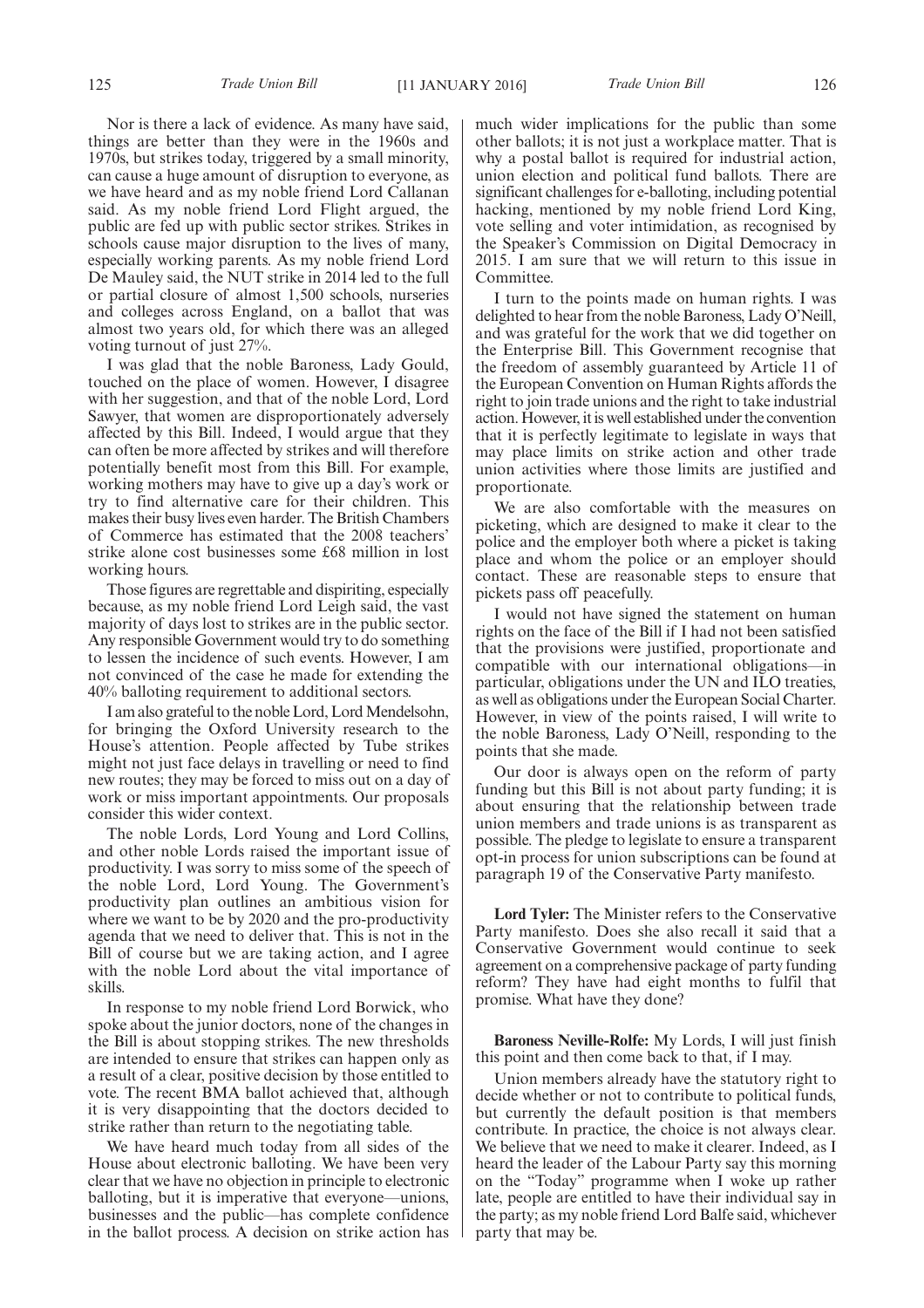[BARONESS NEVILLE-ROLFE]

We heard from the noble Lords, Lord Tyler and Lord Bew, among others, about recommendations by the Committee on Standards in Public Life for reform of party funding and the ending of the culture of big donor funding. In my view, these issues, and matters relating to them, are separate from the provisions in Clause 10 to require union members to make an active choice to contribute to political funds. I add in my response to noble Lords, and to my noble friend Lord Leigh, that the Labour Government changed the law to require shareholder approval for a political donation of more than £5,000.

The noble Lord, Lord Brooke, asked why check-off was not mentioned in the manifesto. Our manifesto was clear about the case for modernising industrial relations, including tightening the rules around taxpayerfunded arrangements. This is part of our pledge to tackle facility time. DCLG guidance on facility time issued to local government in the last Parliament, for example, included advice on removing check-off. As my noble friend Lord Suri said, direct debits are very easy nowadays, and that should be the direction of travel.

The noble Baroness, Lady Prosser, spoke about facility time. This Bill introduces a reporting requirement for the wider public sector to report on such time because the Government are concerned about transparency. The noble Lord, Lord Monks, said that private businesses regard facility time as useful, and we do not want to take away from the good work that unions do. We recognise the constructive role that unions can play, as I have already said, which is why in 2015-16 we have provided a grant of £14 million to the TUC to fund Unionlearn and TUC Education. However, we want to shine a light on the amount of time and money that is spent on facility time in the public sector; taxpayers deserve this.

An enhanced Certification Officer with more robust regulatory and enforcement powers will contribute to our objective of making unions and employer associations more accountable to their members and the wider public. I can assure the noble Lord, Lord Mendelsohn, that the Certification Officer will not be able to use his or her powers inappropriately or vexatiously. Should the CO act unlawfully or unfairly in making enforcement decisions, the persons affected have the right of appeal to the Employment Appeal Tribunal.

In response to the noble Baroness, Lady Donaghy, I can confirm that there could be no provision in the Bill to levy fees on the central activities of ACAS.

The noble Lord, Lord Hain, and the noble Baroness, Lady Morgan, spoke about implementation in Wales. These changes in the Bill are to employment and industrial relations legislation, which continue to be reserved matters. The Government are determined to protect the public from disruptive and undemocratic strike action across the whole of Great Britain, and that is just as important in Scotland and Wales as it is in England.

This Bill is not the massive change that some have made out today. It is a Bill in favour of the public. It seeks to balance the interests of the unions with the interests of the public. We stand ready, of course, to discuss the Bill, our various consultation papers and our impact assessment in Committee—and, indeed, to return to the comments made by the noble Lord, Lord Collins, on check-off, where we have agreed to give 12 months' grace before the ban will come into effect.

The Bill introduces greater accountability through provisions on ballot thresholds, supervision of picketing and the Certification Officer reforms. It introduces greater transparency through political funds, facility time and check-off provisions. It offers the right level of incremental change for the 21st century in Britain. I commend the Bill to the House.

*Bill read a second time.*

*11 pm*

*Motion*

#### *Moved by Baroness Neville-Rolfe*

That the Bill be committed to a Committee of the Whole House.

**Baroness Neville-Rolfe:** My Lords, I beg to move.

#### *Amendment to the Motion*

# *Tabled by Lord Tyler*

As an amendment to the above Motion, leave out "Committee of the Whole House" and insert "Select Committee in respect of clauses 10 and 11, in the light of the failure to take steps to implement the recommendations of the Committee on Standards in Public Life in their report *Political party finance: ending the big donor culture"*.

**Lord Tyler:** My Lords, in view of the lateness of the hour, not moved.

*Amendment to the Motion not moved.*

*Bill committed to a Committee of the Whole House.*

*House adjourned at 11.01 pm.*